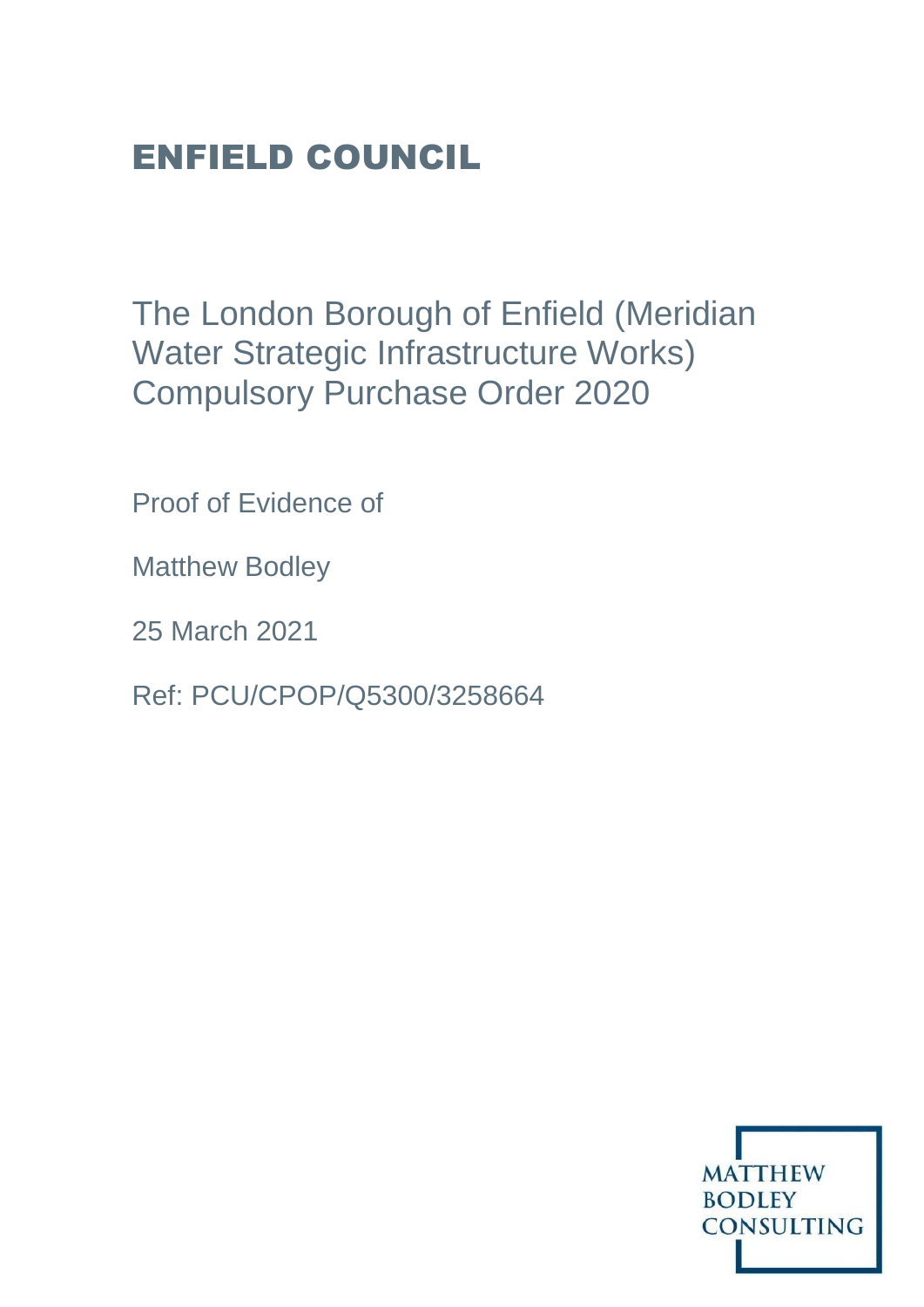## **Contents**

| 1. | <b>INTRODUCTION</b>                                     | 3  |
|----|---------------------------------------------------------|----|
| 2. | THE LAND INCLUDED IN THE ORDER                          | 6  |
| 3. | THE NEED FOR THE USE OF COMPULSORY PURCHASE POWERS      | 11 |
| 4. | JUSTIFICATION FOR THE USE OF COMPULSORY PURCHASE POWERS | 14 |
| 5. | ATTEMPTS TO ACQUIRE THE LAND BY VOLUNTARY AGREEMENT     | 17 |
| 6. | OBJECTIONS TO THE ORDER                                 | 24 |
| 7. | <b>CONCLUSIONS</b>                                      | 90 |
| 8. | STATEMENT OF TRUTH AND DECLARATION                      | 92 |

### **APPENDICES – SEPARATELY BOUND**

- 1. SIW OVERLAY PLAN
- 2. SUMMARY DESCRIPTION OF LAND INCLUDED IN THE ORDER AND PURPOSE OF ACQUISITION
- 3. LVRPA REPRESENTATION TO SIW PLANNING APPLICTATION
- 4. CORRESPONDENCE FROM LVRPA
- 5. TWUL REPRESENTATION TO SIW PLANNING APPLICATION
- 6. EMAILS TO CRT REGARDING PROPOSAL TO IMPOSE RESTRICTIONS ON PLOTS 106 AND 113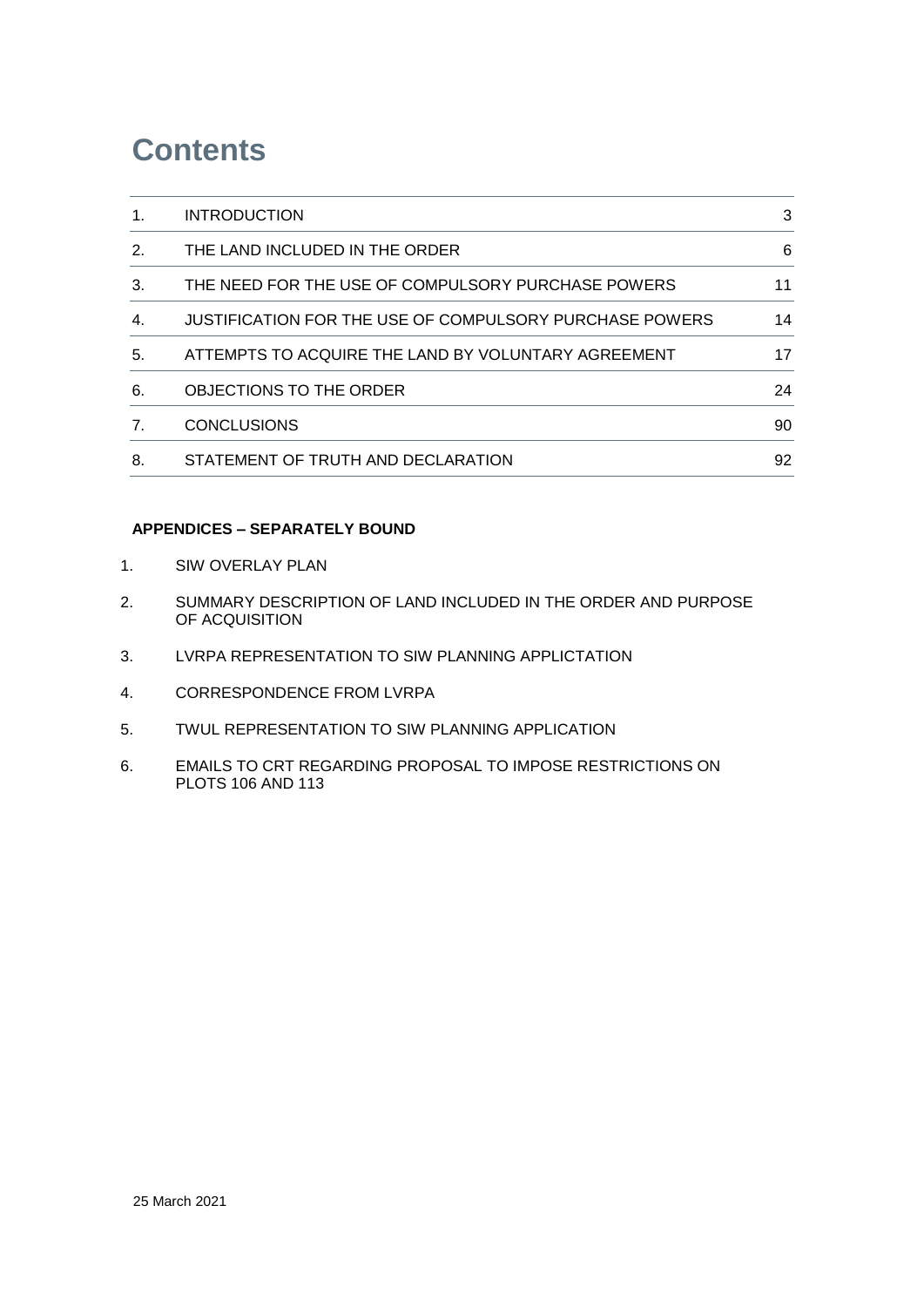## <span id="page-2-0"></span>**1. INTRODUCTION**

## **Qualifications and Experience**

- 1.1 I. John Matthew Scott Bodley, have been a professional member of the Royal Institution of Chartered Surveyors since 1992 and am a member of its Valuer Registration Scheme. In addition, I hold a Bachelor of Science degree in Urban Estate Surveying from Trent Polytechnic (now known as Nottingham Trent University). I have over 30 years' professional experience, 26 of which have been in the field of compulsory purchase and compensation.
- 1.2 I am the managing director and sole employee of Matthew Bodley Consulting Limited which is a consultancy business formed in June 2015 specialising in compulsory purchase and compensation advice.
- 1.3 Before setting up my own business I worked for 20 years at Drivers Jonas LLP (latterly Deloitte Real Estate), two years at GVA Grimley (now known as Avison Young) and two years at Carter Jonas LLP. I was Head of the National Compulsory Purchase and Compensation Practices at each of those firms.
- 1.4 I have advised numerous acquiring authorities, developers, private landowners and occupiers in respect of compulsory purchase procedure and compensation. This has involved acting both for those promoting and implementing compulsory purchase powers, and for those who are subject to them. I have advised the promoters of several regeneration projects, acting for both acquiring authorities and developers. Examples of town and city centre schemes I have been involved with include Reading (Oracle), High Wycombe (Eden), Bath (Southgate), Oxford (Westgate), Winchester (Silverhill), Glasgow (Buchanan Galleries extension) and Edinburgh (St James).
- 1.5 I have advised on the use of compulsory purchase powers for several housing led schemes including in Shoreham, Barnet, London Victoria and Maidenhead. I am currently advising developers on housing led schemes at Elephant and Castle, West Hampstead and Lewisham.
- 1.6 I have provided compulsory purchase advice on projects of national significance including the London 2012 Olympic and Paralympic games, High Speed 1, High Speed 2, Crossrail, Crossrail 2 and the Bakerloo Line Extension. I have given evidence as an Expert Witness at public local inquiries and in the Upper Tribunal (Lands Chamber).
- 1.7 I have acted on behalf of several landowners and businesses who have been subjected to compulsory purchase powers. Whilst at Drivers Jonas I was the principal author of the series of five public information "*Claimants' guidance booklets*" produced by the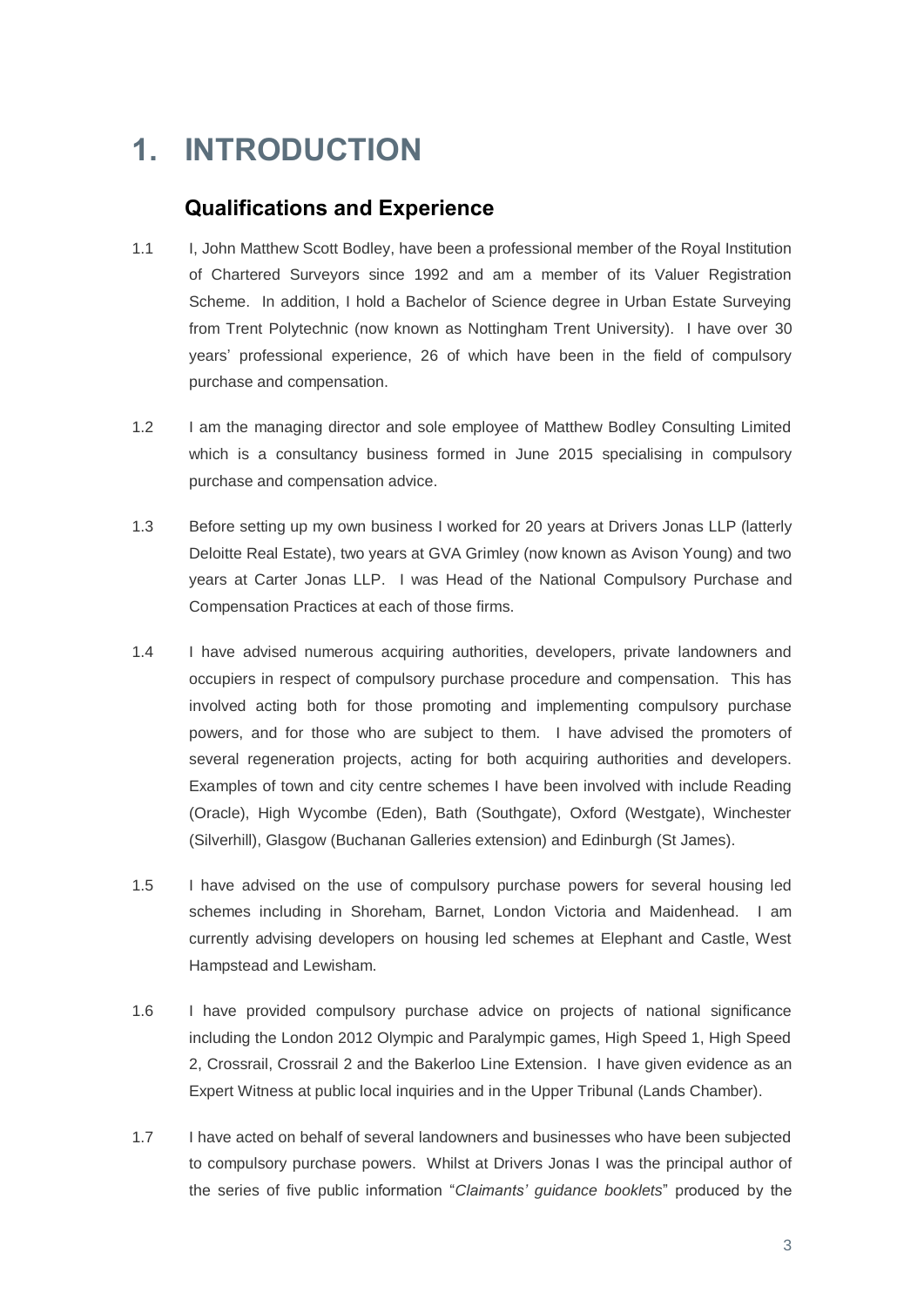then Department for Transport Local Government and the Regions (now Ministry for Housing, Communities and Local Government ("**MHCLG**")) in England and Wales, first published in 2001. I have been a member of the Compulsory Purchase Association since its inception in 2002 and served as an elected committee member for five years from 2008 to 2013.

### **Involvement with the Project**

- 1.8 I have been advising Enfield Council (the "**Council**") on the Meridian Water Regeneration Project (the "**Scheme**") since May 2016. My role has been to advise on matters relating to land assembly and the use of compulsory purchase powers.
- 1.9 My instructions have involved working with the Council and its professional team to:
	- (a) establish the boundary of the London Borough of Enfield (Meridian Water Strategic Infrastructure Works) Compulsory Purchase Order 2020 (the "**Order**") and identify the interests in land within that boundary that are required for the delivery of the Strategic Infrastructure Works ("**SIW**") to achieve the objectives of the Council;
	- (b) progress and co-ordinate negotiations with various owners of interests in land within the boundary of the Order (the "**Order Land**") in an attempt to acquire these interests, or rights over them, by agreement;
	- (c) advise on arrangements for the compulsory purchase of the land; and
	- (d) consider objections and respond to these on behalf of the Council.
- 1.10 Following notification that a public local inquiry is to be held into the Order I am now instructed to provide independent expert evidence to the inquiry. I fully understand, and have complied with, the duties owed by me to the inquiry in my role as an expert witness.
- 1.11 In carrying out these instructions I have been assisted by other professional advisors and officers of the Council, some of whom will also provide evidence to the inquiry.

### **Scope of Evidence**

- 1.12 My evidence provides:
	- (a) a brief description of the Order Land (Section 2);
	- (b) a summary of the need for the Order Land, including new rights (Section 3);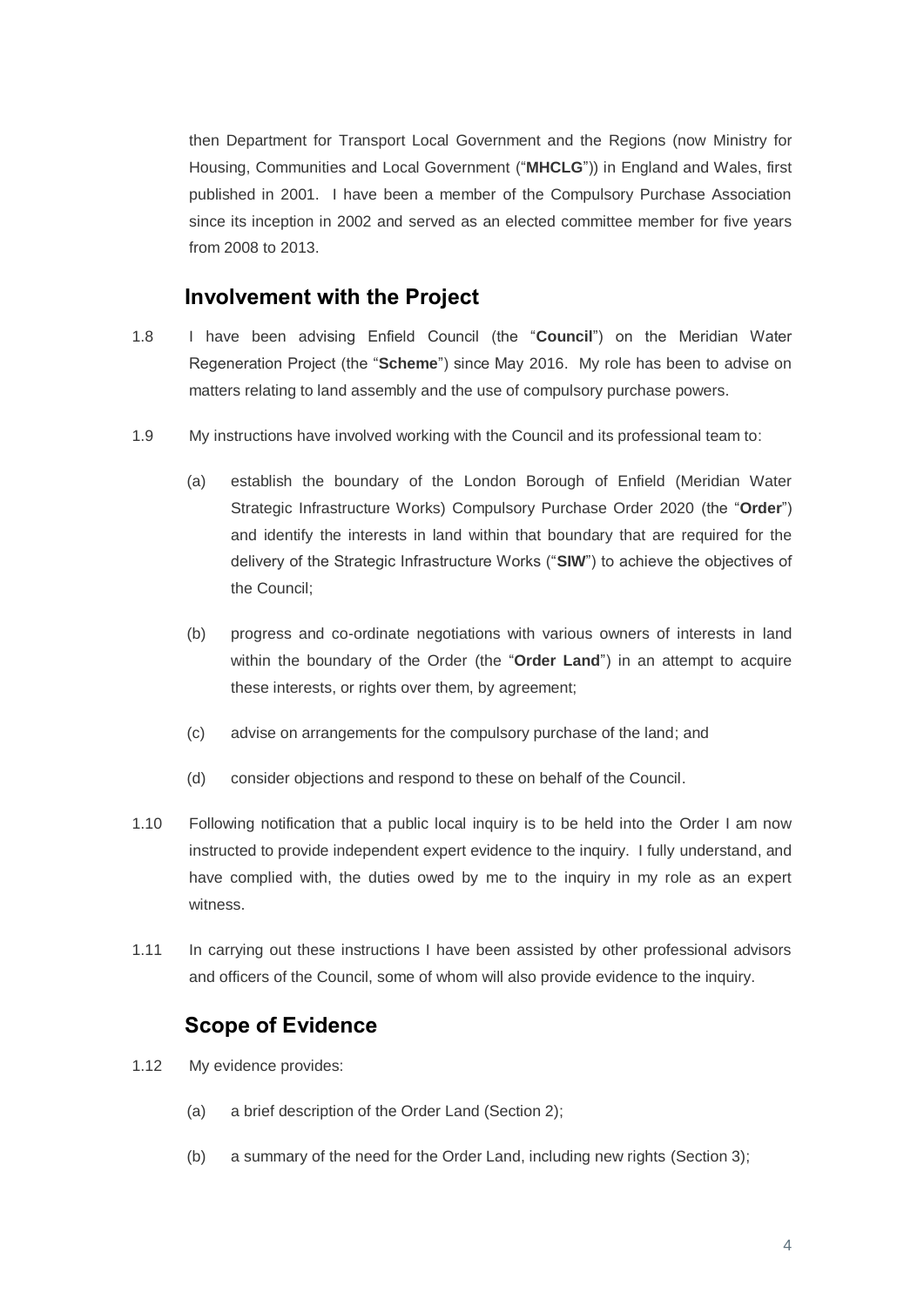- (c) a consideration of the justification for the use of compulsory purchase powers, with particular reference to MHCLG Guidance: *Compulsory Purchase Process and the Crichel Down Rules*, July 2019 (the "**Guidance**") (Section 4);
- (d) a summary of the approach to negotiations with affected landowners to acquire by agreement. This includes a summary of the agreements which have been reached to date and an update on the ongoing negotiations for the remaining interests which still need to be acquired (Section 5);
- (e) a summary of the objections and the response of the Council to these in so far as they relate to my evidence. My evidence focuses on the attempts made to acquire these interests by agreement (Section 6);
- (f) my conclusions on the need for the Order (Section 7); and
- (g) Statement of Truth and Declaration (Section 8).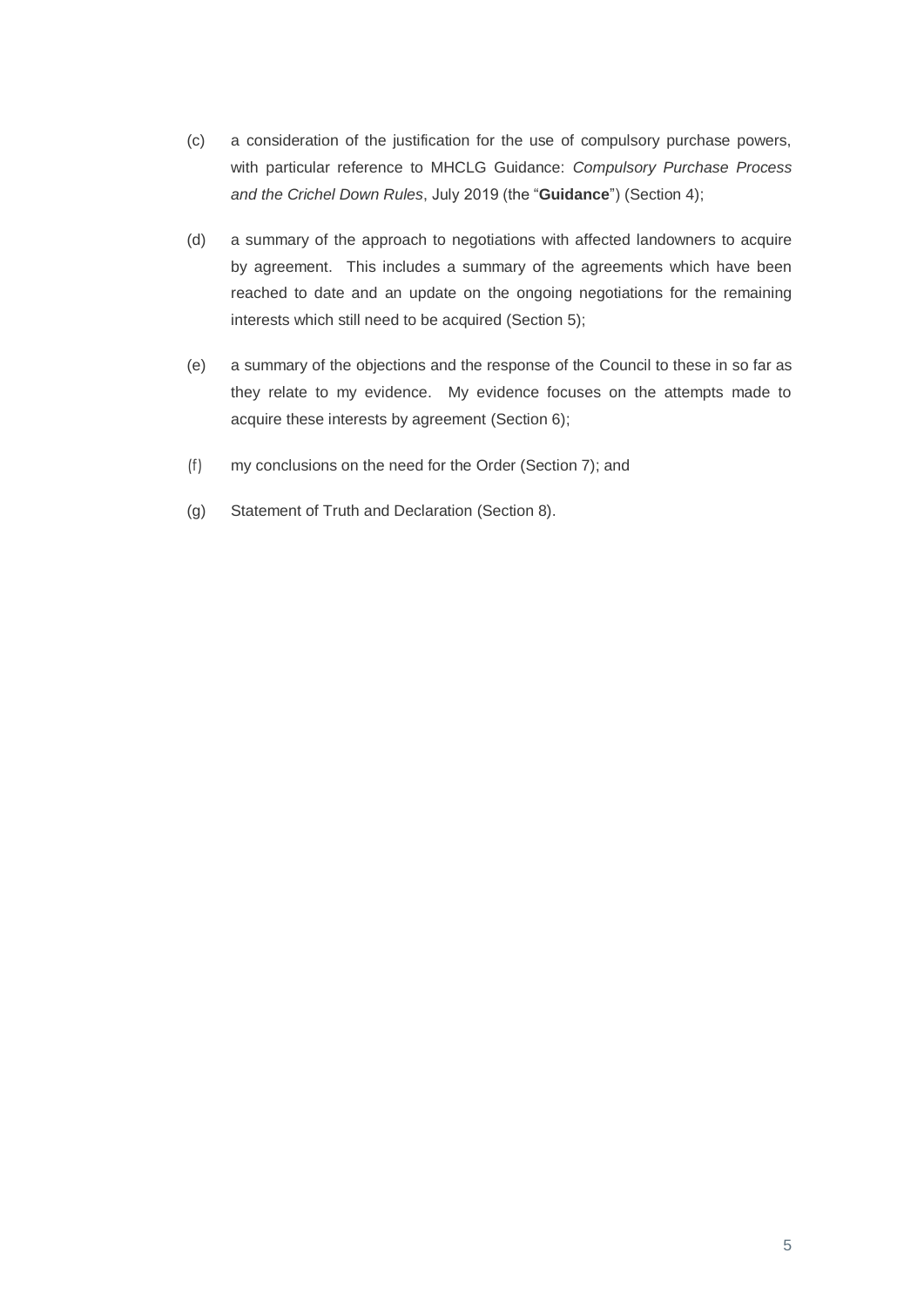## <span id="page-5-0"></span>**2. THE LAND INCLUDED IN THE ORDER**

- 2.1 The Order has been made to assemble the land and rights required to deliver the SIW. The SIW form part of the Meridian Water Regeneration Project (the "**Scheme**"). The Scheme is described in the evidence of Peter George but in summary it comprises a housing led regeneration project to deliver approximately 5,000 new homes, 1,500 new full time jobs, schools, community facilities, health services and open spaces in Upper Edmonton over a 20-30 year period. The SIW are required to facilitate the Scheme.
- 2.2 The Scheme extends to a larger area of land than that required to deliver the SIW. The land required for the Scheme is hereafter referred to as "**Meridian Water**". The land required for the SIW is referred to as the Order Land.
- 2.3 The SIW in summary comprise:
	- 2.3.1 The Central Spine Road the construction of an east-west boulevard connecting Glover Drive and the new Meridian Water Station in the west with Harbet Road in the east. This will include bridges over the River Lee Navigation Canal (the "**Canal**") and the Pymmes and Salmons Brooks (the "**Brooks**"). Tesco and IKEA will have access to their properties from the new Central Spine Road.
	- 2.3.2 The Leeside Link Road the construction of a new north-south road to provide a connection between the Central Spine Road and Leeside Road. This will include a bridge over the Pymmes Brook.
	- 2.3.3 The Brooks Park and River "Naturalisation" undertaking works to naturalise the Pymmes Brook. This will involve undertaking works to a section of the Brook to remove the existing concrete channel that it runs within and replace this with natural riverbank and vegetation. This will include re-routing a section of the Brook and the creation of a new public park.
	- 2.3.4 The Edmonton Marshes and Flood Alleviation Works re-levelling and remediation of land to the east of Harbet Road in order to fulfil the dual purpose of providing a flood compensation area and a new public park. The flood alleviation works include the excavation of material from the land east of Harbet Road which will then be deposited on the area of land between the Brooks and the Canal to raise ground levels in accordance with the flood mitigation strategy. The flood mitigation strategy also includes the construction of a flood conveyance channel between the Canal and the new flood compensation area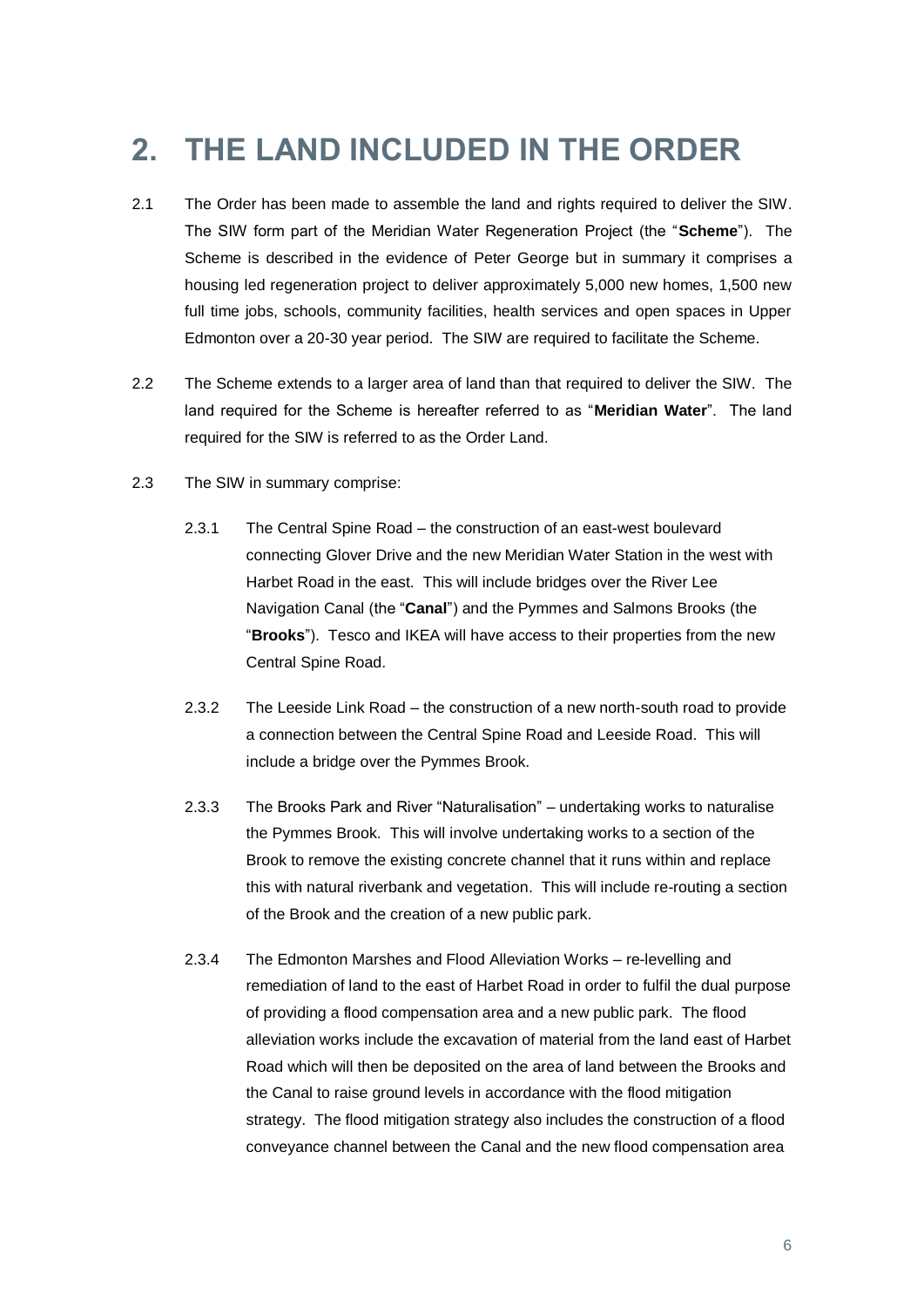east of Harbet Road to enable the flood water to flow from the Canal to the flood compensation area.

- 2.3.5 The North South Link Road between Tesco and IKEA the construction of the Central Spine Road will affect the existing means of access into Tesco and IKEA. This necessitates the construction of a new north-south link road running between the Argon Road roundabout and Glover Drive to accommodate revised access arrangements to these two stores which are to remain trading as normal throughout construction and on completion of the SIW. In addition, further accommodation works have been agreed with IKEA to enable access to and from their property from Leeside Road and Meridian Way.
- 2.3.6 The Towpath Road / Anthony Way Diversion Works when the Central Spine Road bridges over the Canal it will no longer be possible for vehicles to use the section of Towpath Road beneath the new bridge. This is currently used for businesses located at the southern end of Towpath Road. It is also used by some businesses on Anthony Way and other surrounding areas, although they have alternative access routes available to them. An alternative road layout will be put in place so that access to the businesses which use the part of Towpath Road south of Anthony Way is maintained. Access will be maintained at all times during the works and on completion.
- 2.3.7 Earthworks and Remediation the land to the north and south of the Central Spine Road will be developed as part of the Scheme. Prior to development this land needs to be remediated to clean up contamination so that it is suitable for development and have the ground level raised in accordance with the flood mitigation strategy.
- 2.3.8 Rail Enhancement the SIW also include rail enhancement works but these will not be undertaken on land comprising part of the Order Land.
- 2.4 The individual aspects of the SIW are described in greater detail in the evidence of Joe Nunan and Mike Savage.
- 2.5 All of the Order Land is required to construct the SIW.

### **The Boundary of the Order Land**

2.6 The boundary of the Order Land was drawn up by reference to the extent of land that is necessary for the construction and use of the SIW; it minimises the impact of land acquisition on existing owners and occupiers.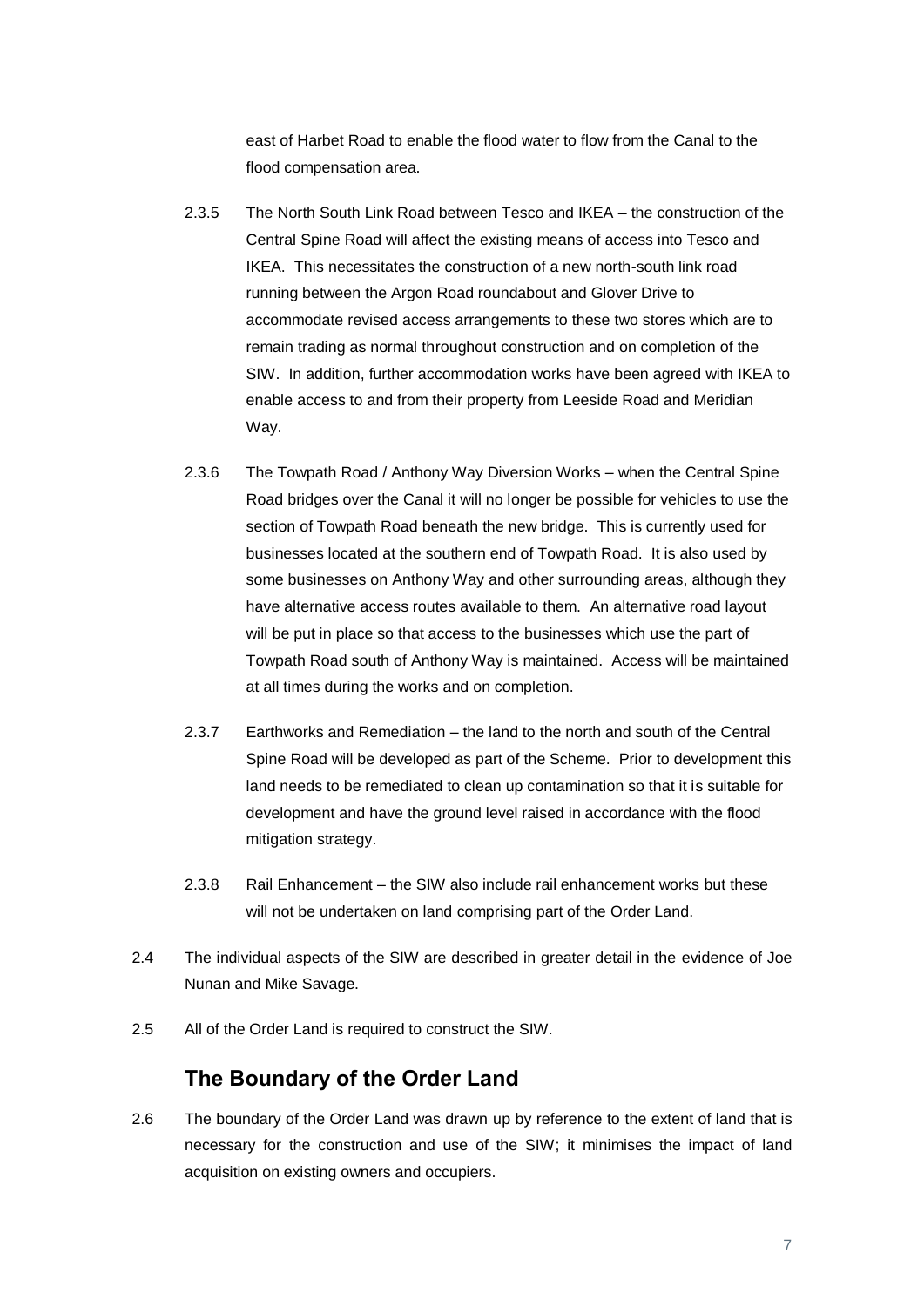- 2.7 In order to determine the boundary of the Order Land, a plan of the SIW was overlaid onto the existing layout. This was the starting point for identifying the land required to develop the SIW. This was then refined to allow for the detail of the SIW, such as any required accommodation works, means of access and construction and ongoing maintenance requirements. The plan showing the SIW overlaid onto the existing site layout is shown at Appendix MB1.
- 2.8 In addition to the land interests included in the Order Land, the Order also provides for the creation of new rights in accordance with section 13 of the Local Government (Miscellaneous Provisions) Act 1976 (the "**1976 Act**").
- 2.9 Detailed consideration as to the need to include each land and rights plot was undertaken in a series of "plot review" meetings attended by various of members of the Council's professional team which included: design engineers; architects; construction consultants; and the legal team. I also attended the plot review meetings.
- 2.10 A brief description of each plot and an explanation as to why each plot is required, both in terms of land acquisitions and new rights, is set out in the schedule at Appendix MB2.

## **Description of the Order Land**

- 2.11 The Order Land is within the area known as Meridian Water in the London Borough of Enfield. It is of an irregular shape as shown on the plan at Appendix MB1 and extends to approximately 27.43 hectares (67.78 acres).
- 2.12 As noted above, a brief description of the land comprising each plot is set out in the schedule at Appendix MB2. However, I further summarise the position as follows:
	- 2.12.1 Angel Edmonton Road / Leeside Road, public highway and adjoining verge;
	- 2.12.2 Glover Drive, public highway and adjoining verge;
	- 2.12.3 part of IKEA car park;
	- 2.12.4 part of land comprising car park and internal roads owned by Tesco and British Steel Pension Fund Trustees;
	- 2.12.5 verge and land adjoining Argon Road;
	- 2.12.6 part of Pymmes Brook and adjoining verge;
	- 2.12.7 former National Grid gasholder site on north side of Leeside Road;
	- 2.12.8 former Orbital Business Park;
	- 2.12.9 "IKEA Clear" site south of Orbital Business Park;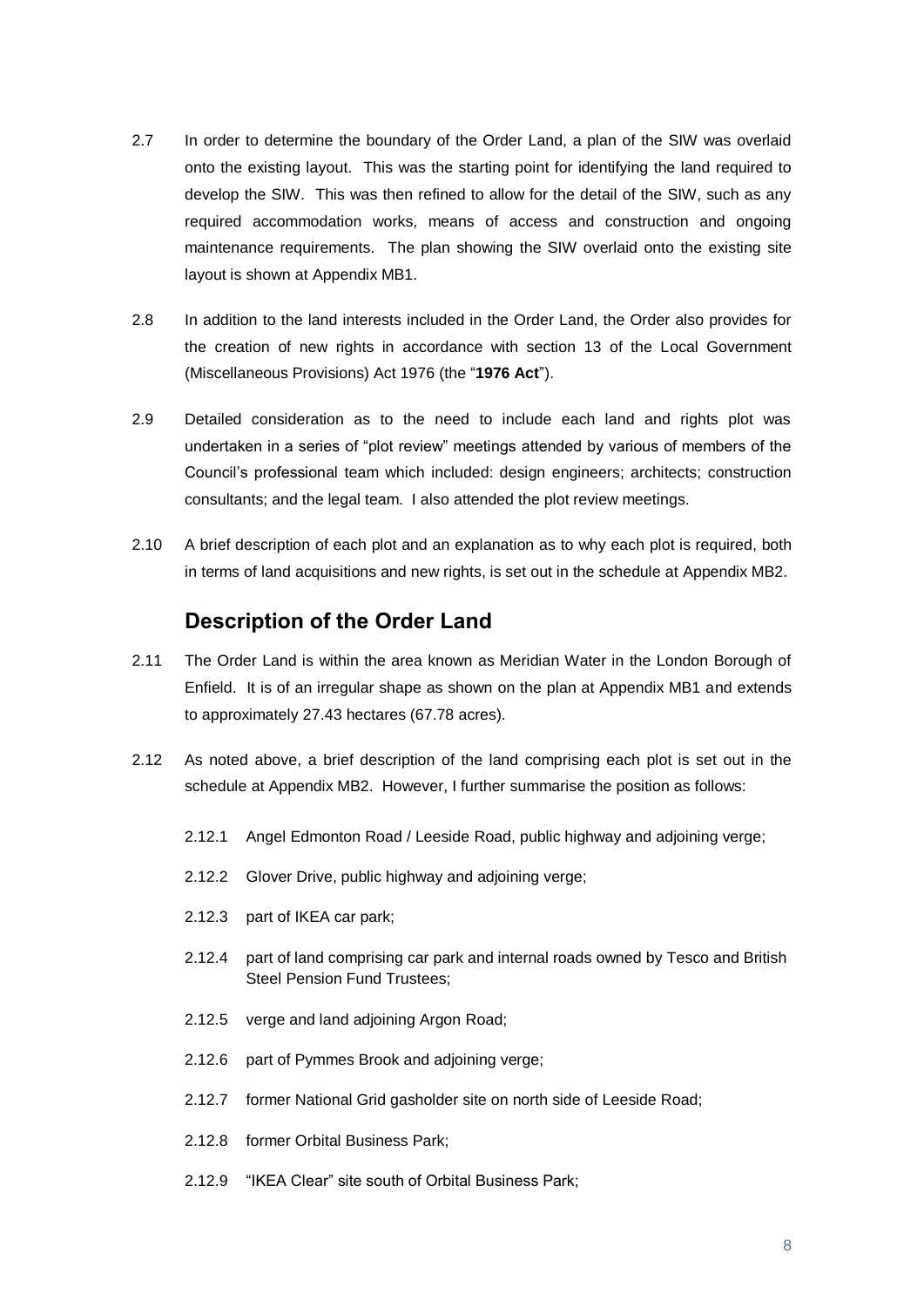- 2.12.10 part of Canal Towpath, Towpath Road, public highway and adjoining verge;
- 2.12.11 airspace above River Lee Navigation Canal;
- 2.12.12 Anthony Way and Rivermead Road private roads;
- 2.12.13 former VOSA testing station on Towpath Road;
- 2.12.14 cleared industrial site on site of part of former Stonehill Business Park with frontages on Harbet Road and Towpath Road;
- 2.12.15 part of Harbet Road, public highway and adjoining verge;
- 2.12.16 vehicle parking and waste transfer site east of Harbet Road; and
- 2.12.17 Green Belt land east of Harbet Road.
- 2.13 The Order Land is used for a variety of purposes, predominantly industrial uses, significant elements of which are vacant or under-utilised, public and private roads adjoining verges, and derelict Green Belt land.

### **Excluded Interests**

2.14 The Council owns some interests in the Order Land and following the advice at paragraph 204 of the Guidance the Order has been drafted to exclude the Council's interests.

### **Special Considerations**

- 2.15 There are no listed buildings, scheduled ancient monuments or registered historic parks and gardens with the Order Land. No part of the Order Land is within a Conservation Area.
- 2.16 The Order Land includes some 895m² (0.22 acres) of open space as defined by section 19 and schedule 3, paragraph 6 of the Acquisition of Land Act 1981 (the "**1981 Act**") which comprises part of the River Lee Navigation Canal and towpath. A separate application under section 19 of the 1981 Act (the **Open Space Application**") has been submitted to the Secretary of State in respect of this area.
- 2.17 Three objections to the Order have been made by organisations which assert they have a particular status as a statutory undertaker conferred by section 16 of the 1981 Act. These are: National Grid Electricity Transmission ("**NGET**"); Thames Water Utilities Limited ("**TWUL**"); and the Canal and River Trust ("**CRT**"). Further details of these objections and my responses are set out in Section [6](#page-23-0) of this proof of evidence. As is explained in Section [6](#page-23-0) agreements have been reached with each of these parties and their objections should be withdrawn shortly.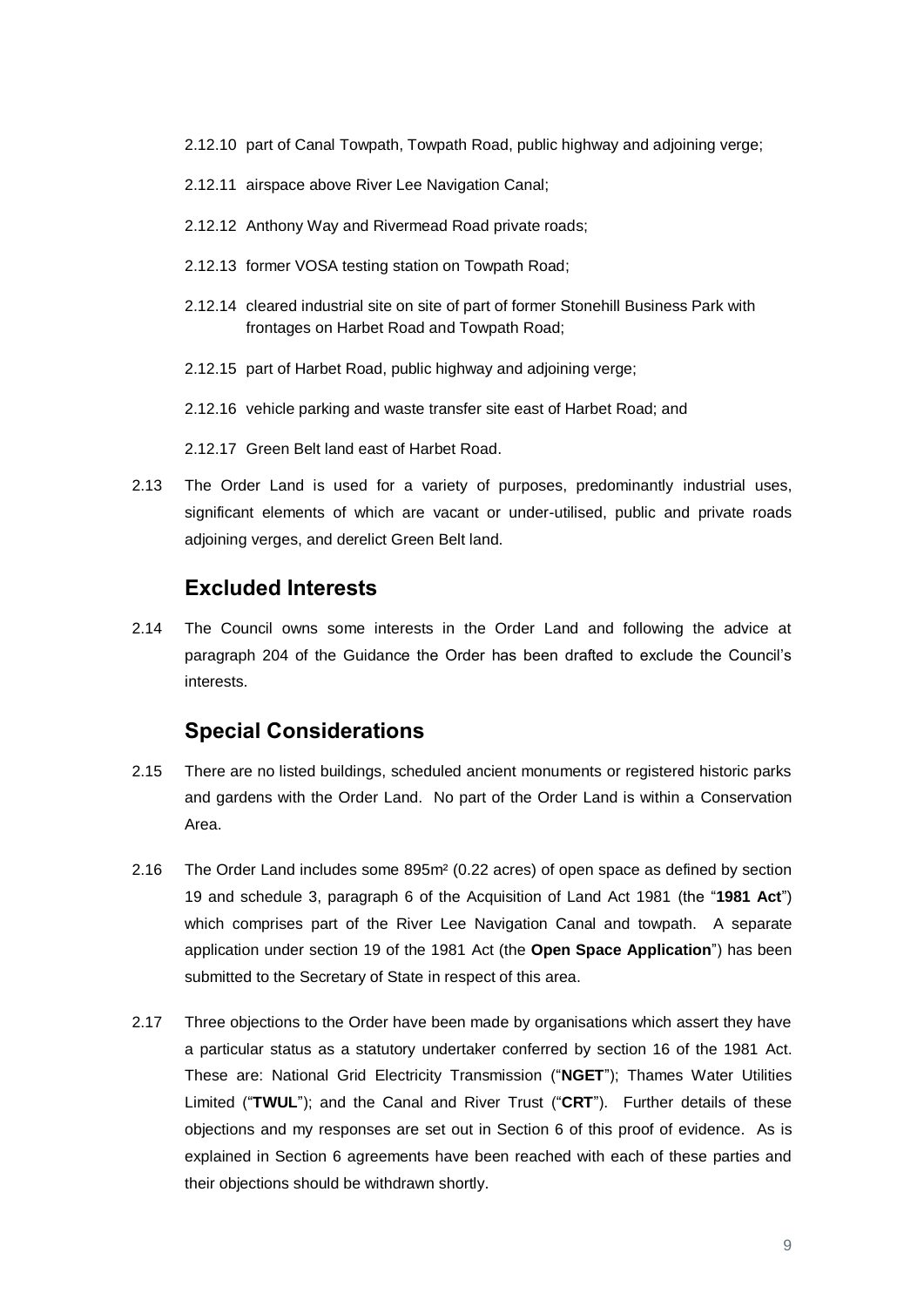2.18 There are no interests held by the Crown in the Order Land.

## **2.19 Highways Orders**

2.20 A stopping up order to stop up an unused bellmouth access at Argon Road (plots 26, 27 and 28), which is no longer in use was made and sealed by the Council on 2 March 2021. It was advertised in the Enfield Independent local newspaper on 10 March 2021 and is now subject to a 42 day consultation period. The land will be cleared and remediated as part of the SIW works.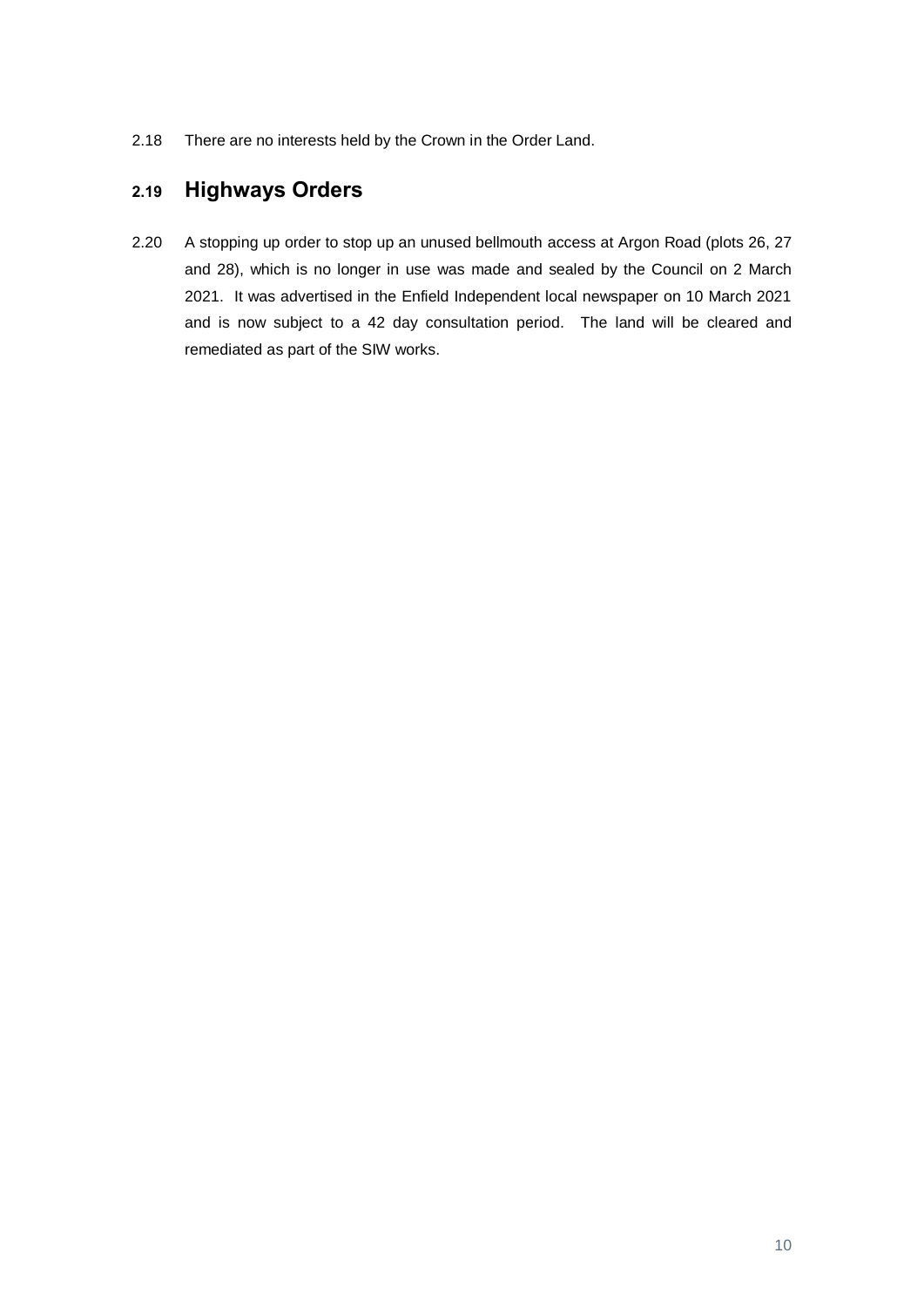## <span id="page-10-0"></span>**3. THE NEED FOR THE USE OF COMPULSORY PURCHASE POWERS**

## **The Purpose of the Order**

- 3.1 The purpose of the Order is to secure the assembly of all outstanding property interests and rights in the Order Land. The Order Land will then be used to deliver the SIW which are required for the development of the Scheme. Thus, the Council's objective in making the Order is to bring together all of the interests in the Order Land into single unencumbered ownership and control in order that the SIW, and therefore the Scheme, can be delivered.
- 3.2 It is necessary to assemble all of the Order Land in order to deliver the SIW.

## **The Need for the Order**

- 3.3 The extent of the Order Land has been determined by the requirement to achieve the objectives of the Council, which are to deliver the SIW which are required to deliver the Scheme. The Scheme comprises a comprehensive redevelopment of Meridian Water to provide a new mixed-use neighbourhood with approximately 5,000 new homes, new employment uses, schools, community facilities, health services and opens spaces. The Scheme will deliver on the Council's existing and emerging planning policy objectives which will promote economic, social and environmental improvements and support the long terms needs of the community. The Council's objectives are set out more fully in the evidence of Peter George.
- 3.4 The entirety of the Order Land is required to deliver the SIW. This is illustrated by the plan at Appendix MB1 which shows the SIW overlaid onto the Order Map. The accompanying schedule at Appendix MB2 describes why each plot is required. It is necessary to have certainty that all of the land can be acquired in order to fully achieve the Council's objectives.
- 3.5 There are multiple interests in the Order Land. There are 124 plots in Table 1 of the Order of which 59 are for the acquisition of land and 65 are for the acquisition of new rights. Within these 124 plots there are 203 plot interests (counting each interest in each plot). Of these, at the date of making the Order, the Council had acquired 50 plot interests leaving 153 plot interests which were still in third party ownership and needing to be acquired. In addition, there were 930 interests in Table 2.
- 3.6 The Council has been seeking to acquire all interests and rights within the Order Land by agreement and further details of this are provided in the following section. However,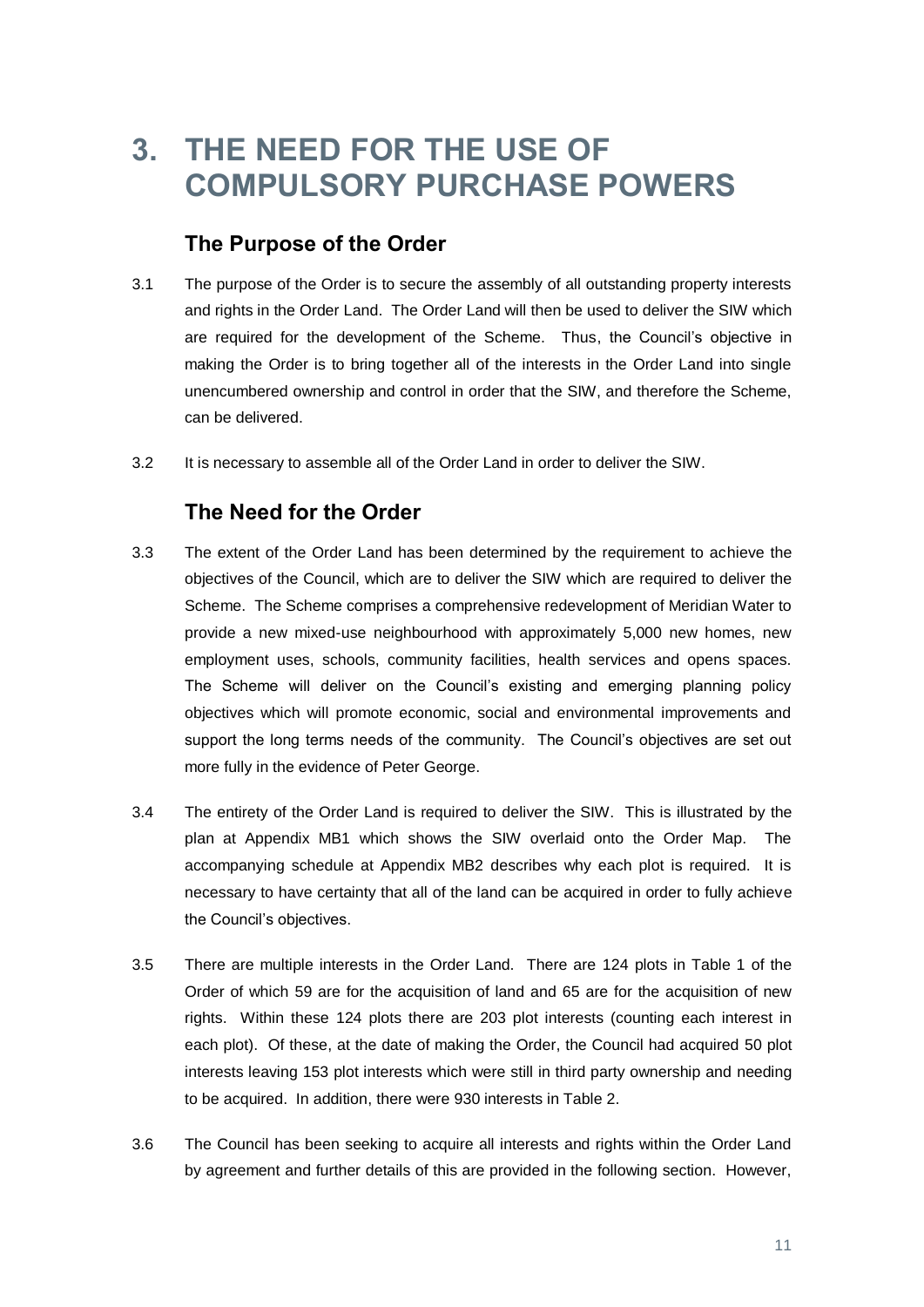given the fragmented ownership of the Order Land I do not consider it is surprising that the Council has not been able to reach agreements with the owners of all of the different interests. Even if all owners were willing sellers I would not expect the Council to be able to agree terms for the acquisition of all interests and rights within an acceptable timeframe. The delay that would inevitably occur if acquisitions by agreement were to be relied upon would potentially prejudice the Council's ability to deliver the SIW and all the consequential economic, social and environmental benefits. Accordingly, the Council has followed the approach recommended in the Guidance and conducted negotiations for private treaty voluntary acquisitions by agreement in parallel with the formal compulsory purchase process.

- 3.7 Private treaty negotiations commenced prior to the making of the Order and will continue alongside the formal process.
- 3.8 I do not consider that the development of the SIW, and therefore the Scheme, to accomplish the Council's objectives within a reasonable timeframe could be achieved without the use of compulsory purchase powers.

### **Statutory Basis for the Order**

- 3.9 The Order has been made pursuant to section 226(1)(a) of the Town and Country Planning Act 1990 (the "**1990 Act**"). The relevant provisions are summarised below:
	- 3.9.1 Section  $226(1)(a) a$  local authority, on being authorised to do so by the Secretary of State, has power to acquire compulsorily any land in their area "*if the authority think that the acquisition will facilitate the carrying out of development, redevelopment or improvement on or in relation to the land*".
	- 3.9.2 Section 226(1A) –a local authority must not exercise the power under s226(1)(a) "*unless they think that the development, redevelopment or improvement is likely to contribute to the achievement of the promotion of economic, social or environmental well-being*".
	- 3.9.3 Section 226(3)(a) "*where a local authority exercise their power under section 226(1) they shall, on being authorised to do so by the Secretary of State, have power to acquire compulsorily any land adjoining that land which is required for the purpose of executing works for facilitating its development or use*".
	- 3.9.4 Section 226(4) "*it is immaterial by whom the local authority propose that any activity or purpose mentioned in subsection (1) or (3)(a) should be undertaken or achieved (and in particular the local authority need not propose to undertake an activity or to achieve that purpose themselves)*".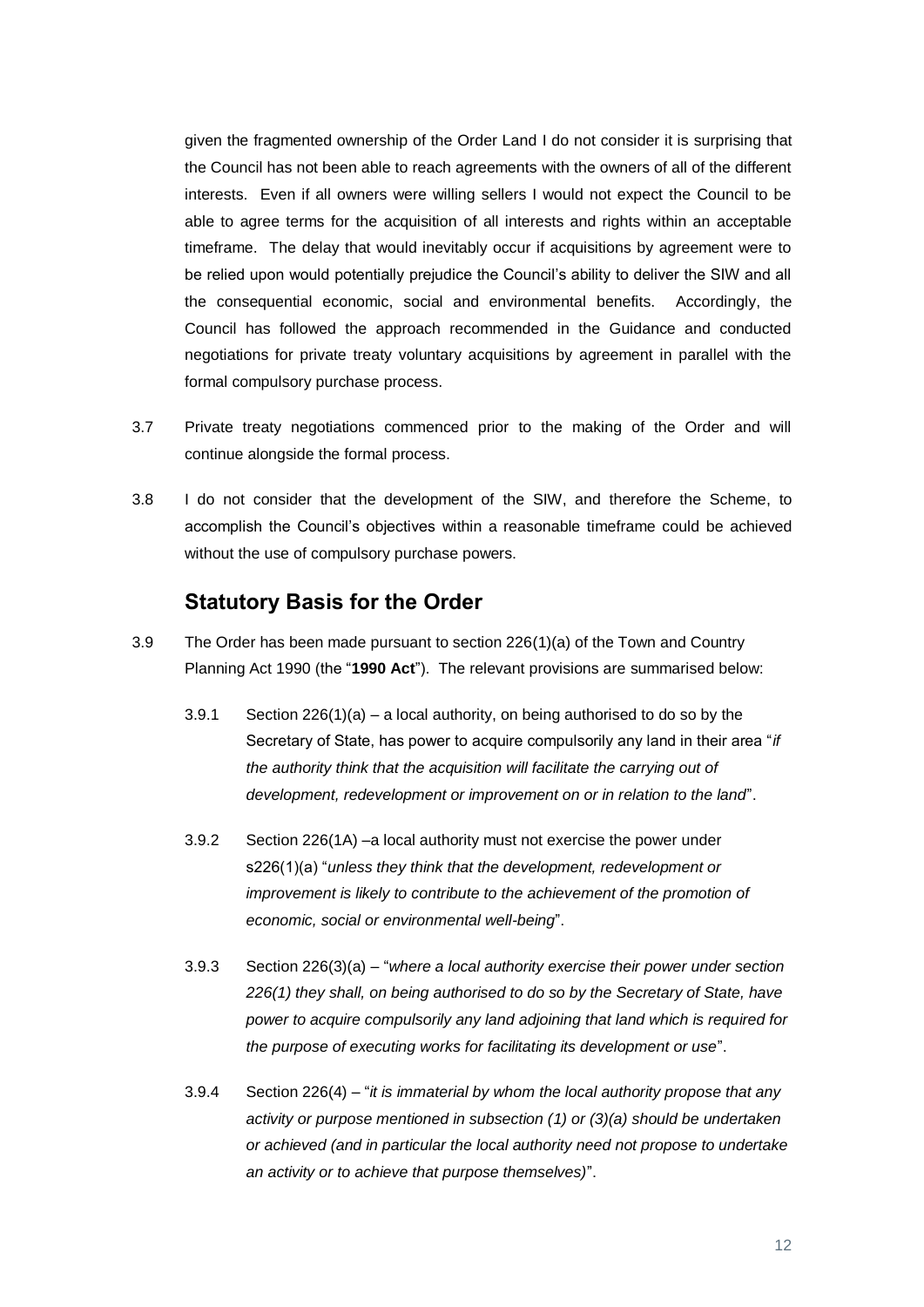- 3.10 The powers in the 1990 Act are supplemented by section 13 of the 1976 Act which gives acquiring authorities the power to acquire new rights over land in circumstances where this will suffice as an alternative to outright acquisition.
- 3.11 In taking the decision to make the Order the Council is satisfied that the above statutory requirements are satisfied.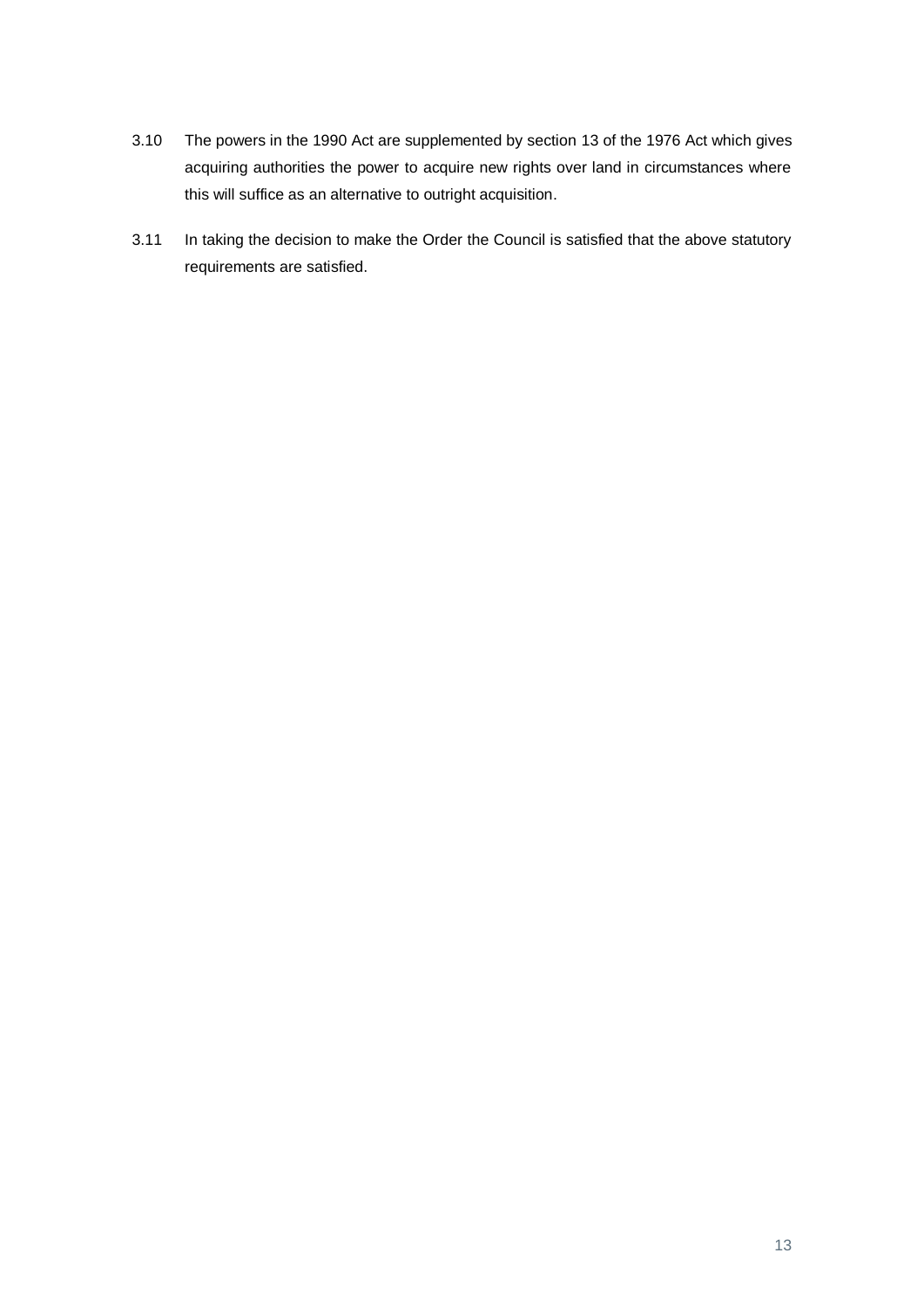## <span id="page-13-0"></span>**4. JUSTIFICATION FOR THE USE OF COMPULSORY PURCHASE POWERS**

- 4.1 Guidance to acquiring authorities on the use of compulsory purchase powers is provided by the Guidance. Paragraph 106 of the Guidance sets out four matters that the Secretary of State is likely to have regard to in deciding whether to confirm a compulsory purchase order ("**CPO**"). The four matters and the way the Council has had regard to each of them, are as follows:
	- *4.1.1 Whether the purpose for which the land is being acquired fits in with the adopted Local Plan for the area or, where no such up to date Local Plan exists, with the draft Local Plan and the National Planning Policy Framework.*
	- 4.1.2 The compatibility of the SIW and the Scheme with the planning framework for the area is addressed in the evidence of Paul Jarvis.
	- 4.1.3 *The extent to which the proposed purpose will contribute to the achievement of the promotion or improvement of the economic, social or environmental wellbeing of the area*.
	- 4.1.4 The economic, social and environmental benefits of the Scheme which will be enabled by the SIW are explained in the evidence of Peter George and further considered in the evidence of Paul Jarvis.
	- 4.1.5 *Whether the purpose for which the acquiring authority is proposing to acquire the land could be achieved by any other means. This may include considering the appropriateness of any alternative proposals put forward by the owners of the land, or any other persons, for its reuse. It may also involve examining the suitability of any alternative locations for the purpose for which the land is being acquired*.
	- 4.1.6 The comprehensive redevelopment of Meridian Water to create a new neighbourhood delivering approximately 5,000 homes and many other benefits could not be achieved without the SIW. There is no practicable alternative to achieving this end. The use of compulsory purchase powers is the only practicable way of securing all of the land required to deliver the SIW within a reasonable timeframe.
	- 4.1.7 No objector to the Order relies upon any alternative proposal to the SIW.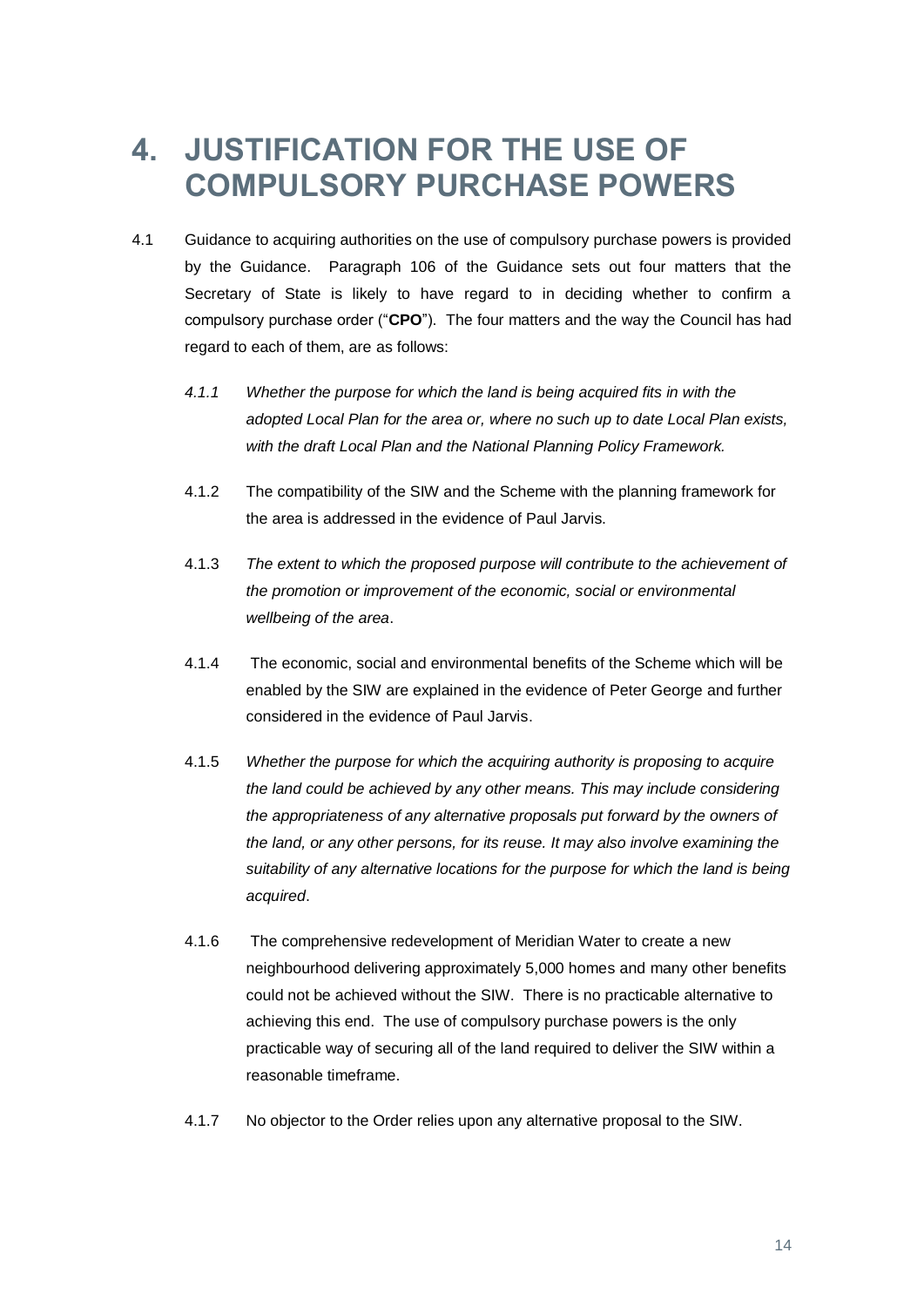- 4.1.8 *The potential financial viability of the scheme for which the land is being acquired. A general indication of funding intentions, and of any commitment from third parties, will usually suffice to reassure the Secretary of State that there is a reasonable prospect that the scheme will proceed. The greater the uncertainty about the financial viability of the scheme, however, the more compelling the other grounds for undertaking the compulsory purchase will need to be. The timing of any available funding may also be important. For example, a strict time limit on the availability of the necessary funding may be an argument put forward by the acquiring authority to justify proceeding with the order before finalising the details of the replacement scheme and/or the statutory planning position*.
- <span id="page-14-0"></span>4.1.9 The Council has satisfied itself that it has sufficient funds to acquire all of the land and rights within the Order Land and deliver the SIW. Land acquisitions will be met from the Council's general fund. This is unaffected by the Covid-19 pandemic. The construction of the SIW will be funded by the £170m of Housing Infrastructure Fund ("**HIF**") funding which has been secured from MHCLG ("**HIF Funding**"), of which £116m is allocated to the works which will take place on the Order Land. The position as regards HIF Funding is further addressed in the evidence of John Reid and Peter George. The overall viability of Meridian Water has been subject to significant scrutiny by MHCLG as part of the successful HIF bid. Detailed information on financial viability was provided as part of the bid process. The HIF Funding is also unaffected by the Covid-19 pandemic.
- <span id="page-14-1"></span>4.1.10 The SIW will enable the development of the Scheme to come forward in phases. The Council is satisfied that once the SIW have been delivered, the individual phases of the Scheme will be independently financially viable. Viability of the current development phases, Phases One and Two, has been demonstrated at the planning application stage. The Council has selected Vistry Partnerships as its development partner for Phase One via a competitive selection process which demonstrates the viability of this phase of development to the wider market. The Council intends to deliver the remaining Phases of the Scheme through a combination of competitive disposals to developers and direct delivery once the SIW are in place. The Council has satisfied itself with regard to the financial viability and deliverability of the SIW for which the land is being acquired, and the Scheme which the SIW will enable, such as to meet the "*reasonable prospect*" requirement. This issue is further addressed in the evidence of Peter George and Stephen Armitage.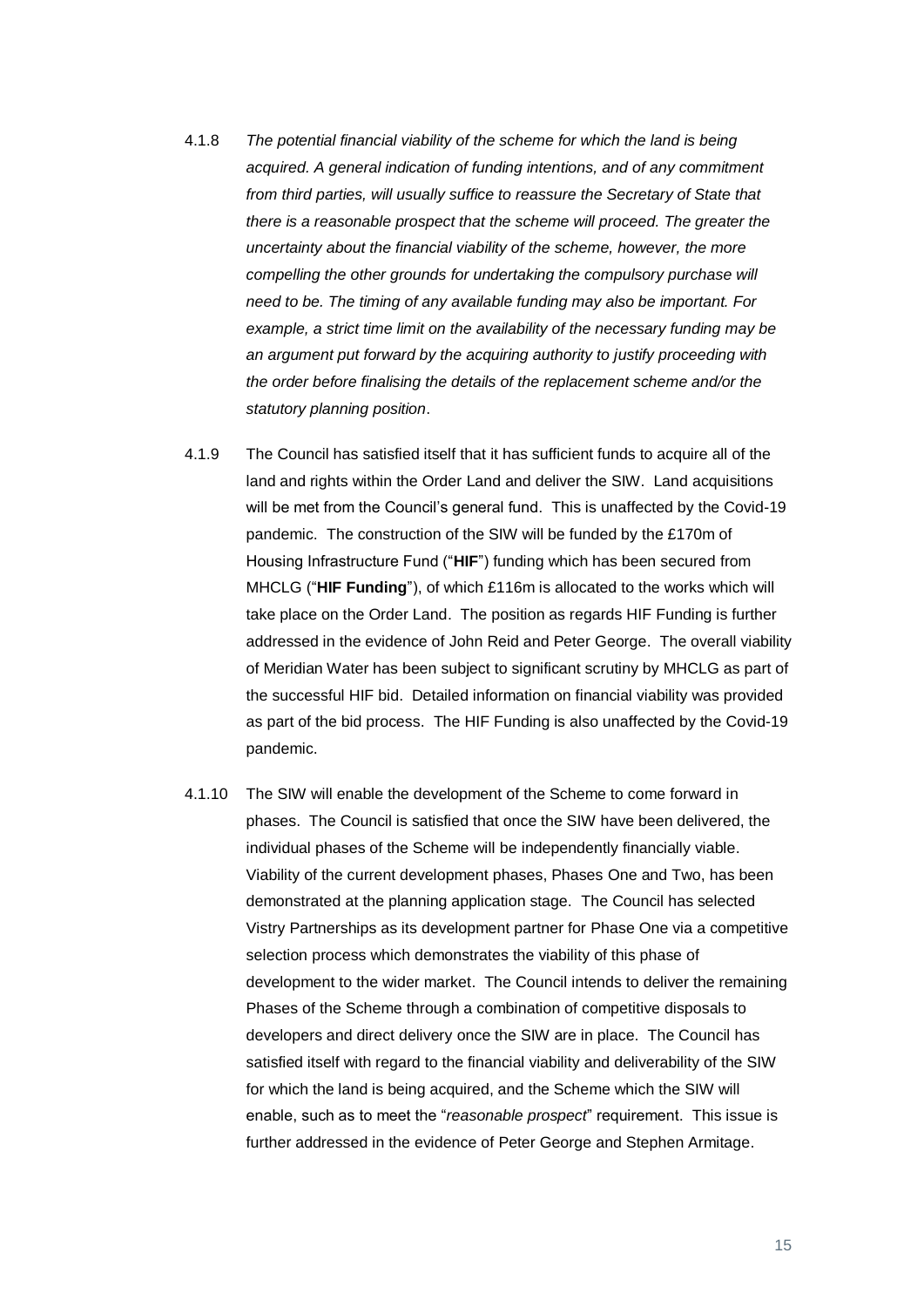4.2 In my opinion the Council is justified in making the Order and has followed the Guidance. In particular, the Council has a clear purpose for the acquisition and is satisfied that the necessary resources are likely to be available to achieve that purpose in an appropriate timescale. There are no impediments to implementation that will not be overcome by the confirmation of the Order.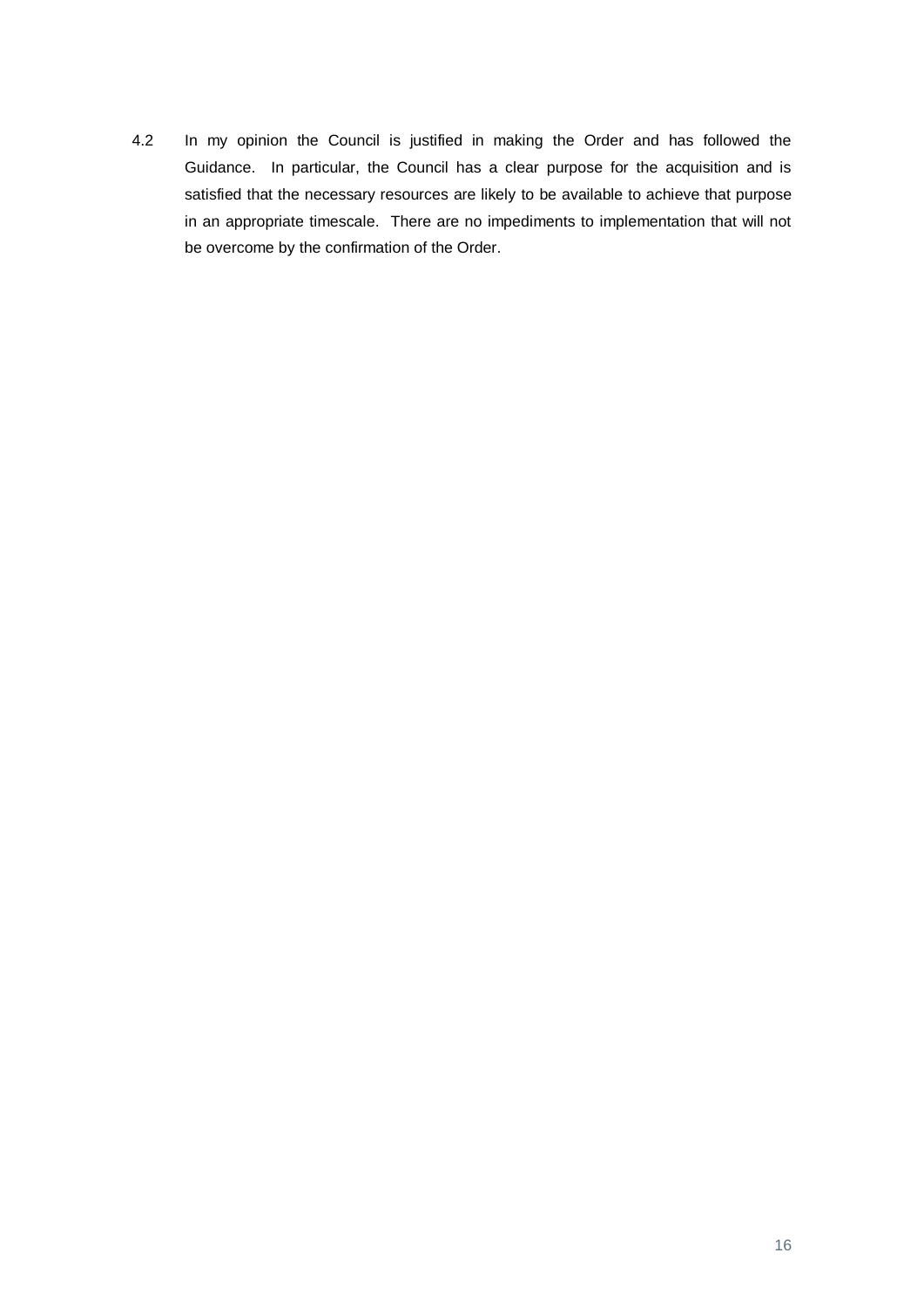## <span id="page-16-0"></span>**5. ATTEMPTS TO ACQUIRE THE LAND BY VOLUNTARY AGREEMENT**

## **Best Practice Guidance**

- 5.1 Guidance to acquiring authorities on the use of compulsory purchase powers is provided in the Guidance. Paragraph 2 of the Guidance states that acquiring authorities should attempt to acquire the land and rights included in a CPO by agreement, and will need to be able to demonstrate that they have taken reasonable steps to achieve this. The price paid for acquisitions by agreement should be based on the compensation that would be payable if the acquisitions was compulsory. Compulsory purchase is intended as a "*last resort*" when attempts to acquire by agreement have failed. However, the Guidance recognises that if an acquiring authority waits for negotiations to break down before commencing the CPO process, valuable time will be lost and it is therefore often sensible to plan a compulsory purchase timetable as a contingency measure and run the formal CPO process in parallel with the private treaty negotiations.
- 5.2 Paragraph 17 of the Guidance states that undertaking negotiations in parallel with preparing and making a CPO can help to build a good working relationship with affected parties.

## **Efforts to Acquire by Agreement**

- 5.3 In accordance with the guidance summarised above, the Council has made considerable efforts to acquire the required land and rights by negotiation in advance of the making of the Order, and these efforts remain ongoing in parallel with the formal process. The way in which this process has been managed is set out below.
- 5.4 In order to engage with landowners, the Council has put together a team made up of Council officers and professional advisors to work together to assemble all of the land required for the Scheme. A key task of this team is to pursue negotiations for acquisition by agreement with all owners and occupiers. I was instructed in May 2016 to provide compulsory purchase strategy and compensation support to the existing team. At the time of my appointment, the existing team of advisors comprised the following:

| <b>Advisor</b>          | <b>Services</b>                                               |
|-------------------------|---------------------------------------------------------------|
| <b>Council Officers</b> | Management of the project and<br>engagement with stakeholders |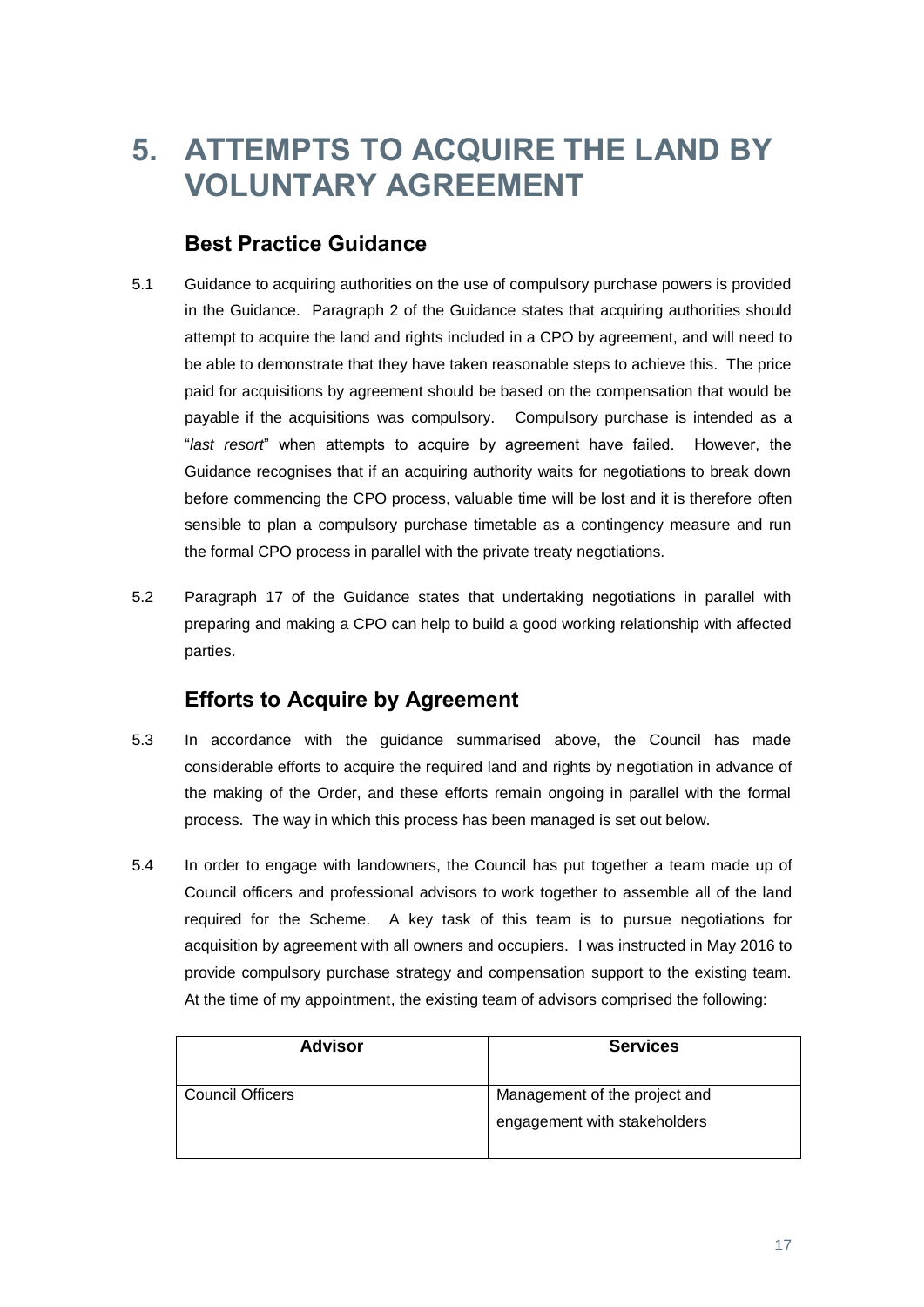| <b>Advisor</b>                          | <b>Services</b>                     |
|-----------------------------------------|-------------------------------------|
| Jones Lang LaSalle ("JLL")              | Third party commercial negotiations |
| Karakusevic Carson Architecture ("KCA") | Design and Architecture             |
| Arup                                    | Design, Engineering, Planning       |
| Stace                                   | Cost Consultancy and Project        |
|                                         | Management of the SIW               |
| Trowers and Hamlins LLP ("Trowers")     | Legal advice                        |
| Guy Roots QC                            | Legal Counsel                       |
| TerraQuest                              | Land Referencing                    |

- 5.5 Negotiations have been led by JLL and myself with support from Council officers and other team members. JLL were instructed in 2015 and by the time I joined the team in 2016 they had already agreed a number of acquisitions at Meridian Water. Initially, my role was to provide general compulsory purchase strategy advice and to provide support to JLL to ensure that attempts to acquire the land by agreement were being progressed in accordance with the Guidance and that negotiations were being based upon the compensation that would be payable if an interest was acquired compulsorily. This arrangement continued until June 2019 at which point I took over full responsibility for third party negotiations.
- 5.6 Throughout my appointment the above team of advisors have met regularly to monitor the progress of negotiations and other activities associated with the Scheme and the CPO process. These meetings used to take place in person but have become virtual video conferences since March 2020 as a result of the Covid-19 pandemic. The meetings have continued throughout the pandemic.
- 5.7 Last year the Council instructed Jacobs and Turner and Townsend ("**TT**") to take over the roles of design consultants and project managers respectively, but Arup and Stace have been temporarily retained for continuity. TT now attend the regular land assembly meetings.
- 5.8 In 2020 Guy Roots QC retired and was replaced as Legal Counsel by Alexander Booth QC and Rebecca Clutten from the same chambers.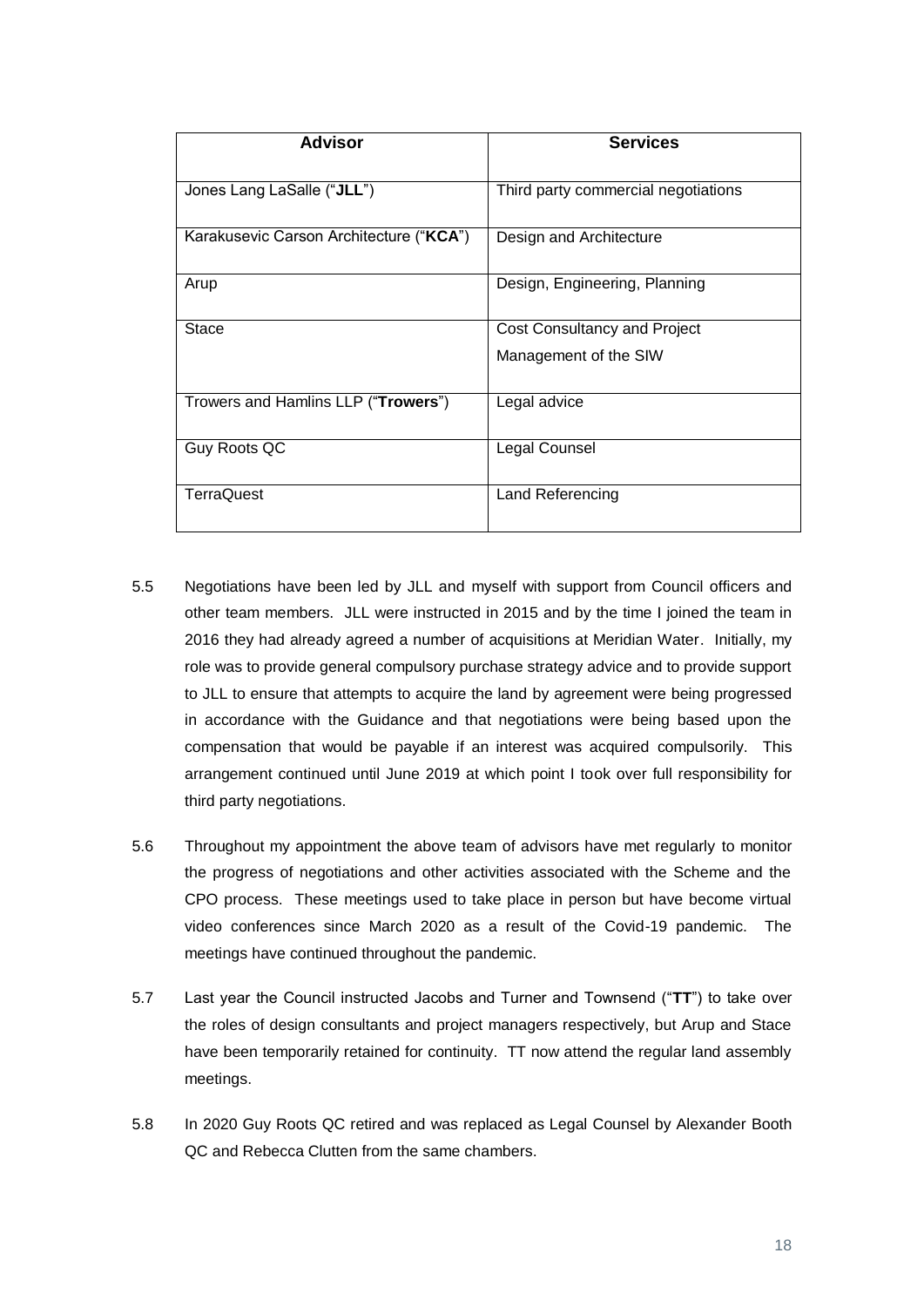- 5.9 Shortly after my appointment, in September 2016, I wrote to all owners within Meridian Water to update them of the position regarding the Scheme and the Council's intention to acquire the land interests required for the Scheme, including the possible use of compulsory purchase powers if required. Within these letters I explained the Council's preference to acquire interests by agreement and confirmed that the negotiations would be based on the compensation that would be payable if the land was acquired by compulsory purchase. I explained that compensation would be based on the market value of the land, but could also include additional sums to reflect other losses which flow as a direct consequence of selling the land, such as relocation costs I stated that there could be flexibility in the way that acquisitions were structured which could be on the basis of an outright acquisition as soon as terms were agreed or a deferred acquisition whereby terms could be agreed for an acquisition to occur at a later date. I also advised that the Council would pay the landowner's reasonable surveyor's fees for negotiating an agreement and legal fees for documenting the agreement.
- 5.10 The letter explained that JLL would continue to lead the private treaty negotiations and provided names and contact details of the relevant people, and explained my role in working alongside them to oversee the negotiations in the context of the potential use of compulsory purchase powers.
- 5.11 A similar template was used for the letters sent to all landowners subject to some minor alterations to reflect the particular circumstances of each landowner. I refer to these letters as "**Invitation to Treat"** or **"ITT"** letters.
- 5.12 At the time of my initial ITT letters in September 2016 the Council was seeking to progress negotiations for the acquisition of interests in the whole of the wider Meridian Water Scheme Area and not just the Order Land. This strategy changed during 2018 following the Council's decision to change its approach to the delivery of Meridian Water and itself took on the role of master developer. The result of this in terms of the land acquisition strategy was that by the end of 2018 the Council had decided to prioritise acquisitions in the area required for the SIW, which now forms the Order Land, as opposed to the entirety of Meridian Water.
- 5.13 Attempts to progress negotiations with all parties with an interest in the Order Land have been pursued since this time. JLL continued to lead these negotiations with technical support from me up until June 2019, when I took over full responsibility. Since then, I have been directly responsible for progressing negotiations. Negotiations have been pursued through a combination of letters, emails, phone calls and meetings. Shortly after I took over full responsibility for negotiations, I wrote to all landowners within the Order Land on a similar basis to the ITT letters that I had sent in September 2016, providing an update on the Scheme and the SIW, the potential use of compulsory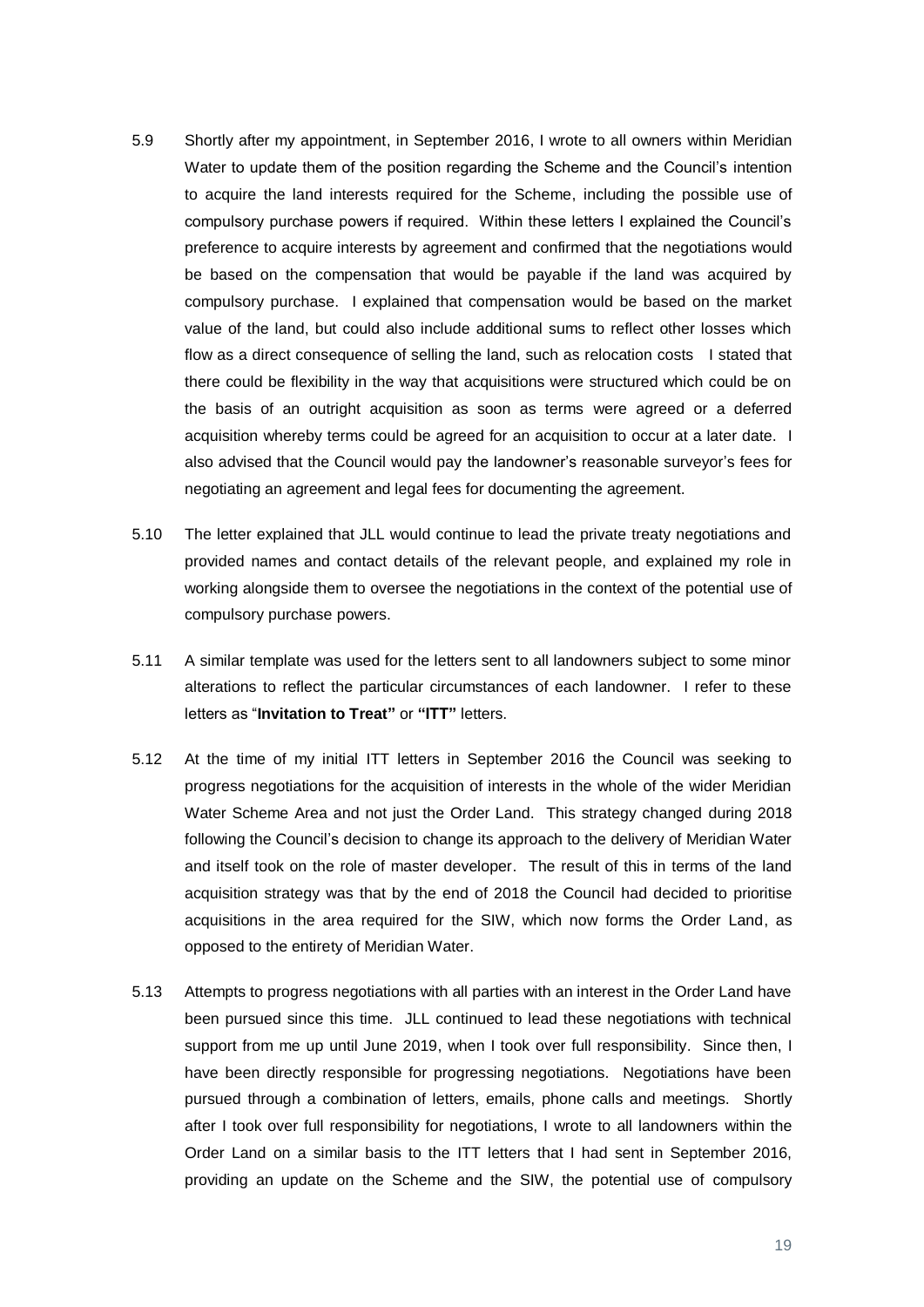purchase powers and the Council's preference to achieve acquisitions by agreement. I confirmed that reasonable fees would be reimbursed and sought to progress negotiations.

- 5.14 My contact with landowners has been focussed on attempts to acquire interests by agreement. In addition, there has been regular contact with several of the affected landowners by Arup, KCA and Council officers on design and general relationship matters.
- 5.15 Negotiations have continued unaffected throughout the Covid-19 pandemic notwithstanding the changes in working practices that this has entailed. On 7 August 2020, shortly before the Order was made, I emailed all of the landowners, or their agents, that I was dealing with to provide prior notice that the Order was about to be made and that notices would be served electronically in addition to the normal postal service. I also advised that the standard minimum 21 day objection period would be doubled to 42 days to ensure that landowners would not be disadvantaged by the unusual circumstances of the pandemic.
- 5.16 Since the making of the Order, negotiations have continued both with objectors and other owners. The Council remains committed to trying to achieve acquisitions by agreement and these negotiations will continue. Should the Order be confirmed, negotiations will carry on until it becomes necessary for the Council to exercise its compulsory purchase powers in order to achieve vacant possession in a timely manner.

### **Negotiations with Objectors**

- 5.17 The Council is keen to address the concerns raised by objectors and to reach agreements with these parties which address their concerns and achieve acquisitions by agreement.
- 5.18 I have contacted all objectors with a view to progressing discussions in respect of their objection and, where appropriate, the acquisition of their interest. Where appropriate I have involved other members of the Council's professional team in order to address the concerns raised in objections.
- 5.19 I describe each objection so far as relevant to my area of expertise, and my response to it, in Section [6](#page-23-0) of this proof of evidence, where I also outline the interaction that has taken place between each objector and the Council.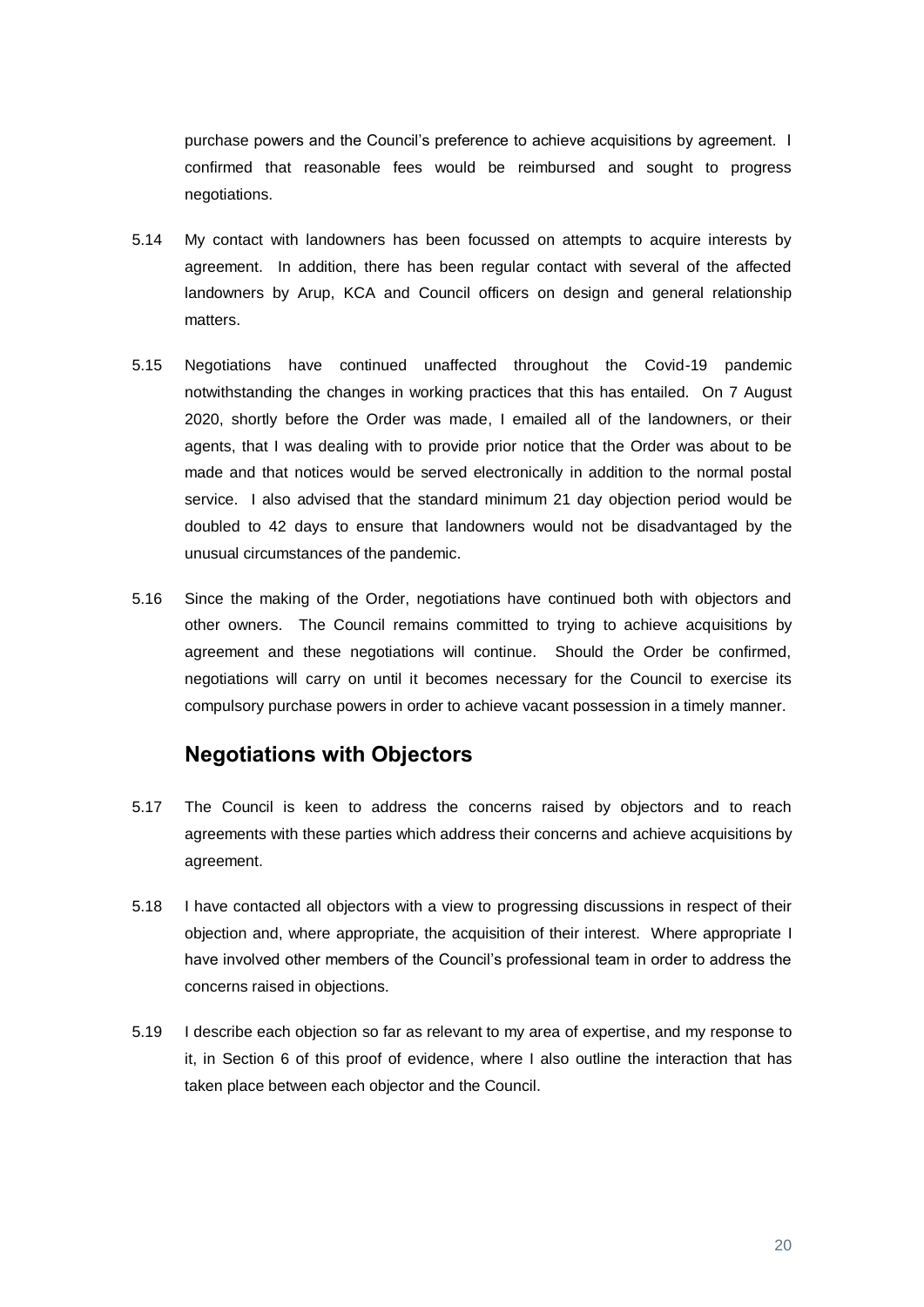## **Agreements Reached**

- 5.20 Prior to embarking on its land assembly exercise, the Council owned very little land at Meridian Water, and did not own any of the Order Land.
- 5.21 Since 2015 the Council has been actively pursuing negotiations to acquire land by agreement and has completed acquisitions of the following properties:

| <b>CPO</b>  | <b>Address</b>                                             | m <sup>2</sup> |
|-------------|------------------------------------------------------------|----------------|
| <b>Plot</b> |                                                            |                |
| 92          | Leeside Road Former Gasholder Site                         | 7,319          |
| 31,72       | <b>Orbital Business Park</b>                               | 57,267         |
| 78, 90      | <b>IKEA Clear Site</b>                                     | 42,224         |
| 118         | <b>VOSA Site</b>                                           | 8,916          |
| 107,116,    | Part of the Stonehill Industrial Estate, Harbet Road.      | 57,927         |
| 123, 124,   |                                                            |                |
| 137         |                                                            |                |
| 136         | Freehold interest in Waste Transfer Site, 10 - 12 Harbet   | 1,127          |
|             | Road (long leasehold and occupation leasehold not acquired |                |
|             | yet)                                                       |                |
| 1, 8        | Public Highway, Glover Drive                               | 3,843          |
| 115         | Private Road, Anthony Way Road                             | 2,144          |
| 27, 30      | Carmelite, Argon Road                                      | 46             |
|             | <b>TOTAL</b>                                               | 180,813        |

- 5.22 The Council currently owns approximately 70% of the total area of the Order Land.
- 5.23 In addition, the Council has agreed terms for the acquisition of the relevant interests / rights in the following properties:

| <b>CPO</b>   | <b>Address</b>                                                               | m <sup>2</sup> |
|--------------|------------------------------------------------------------------------------|----------------|
| <b>Plot</b>  |                                                                              |                |
| 136          | Hastingwood Headlease interest in Waste Transfer Site, 10-<br>12 Harbet Road | 1,127          |
| 102.<br>101. | Canal & River Trust, Land and Rights at River Lee Navigation                 | 3,628          |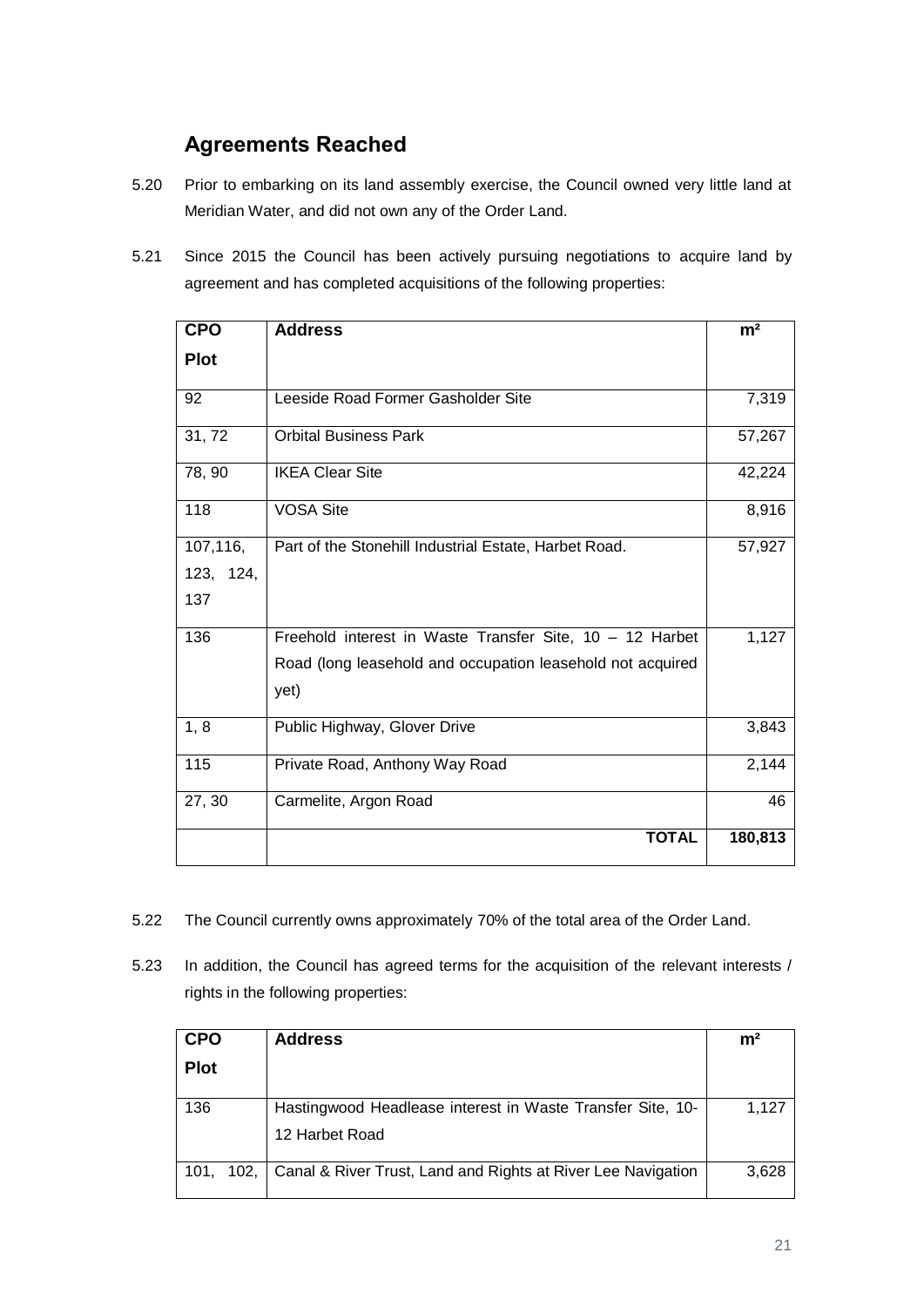| <b>CPO</b>  | <b>Address</b>                                         | m <sup>2</sup> |
|-------------|--------------------------------------------------------|----------------|
| <b>Plot</b> |                                                        |                |
| 104, 105,   | Canal                                                  |                |
| 106,        |                                                        |                |
| 109,112,    |                                                        |                |
| 113         |                                                        |                |
| 129         | North London Waste Authority, Land East of Harbet Road | 666            |
| 22,<br>24,  | Transport for London, Land at Argon Road               | 260            |
| 25,<br>26,  |                                                        |                |
| 28, 29, 32  |                                                        |                |
| 126, 127,   | Transport for London, Land at Harbet Road              | 239            |
| 130         |                                                        |                |
| 93          | Cadent Gas Governor, Leeside Road                      | 52             |
|             | <b>TOTAL</b>                                           | 5,972          |

- 5.24 The above acquisitions have been agreed and solicitors have either been instructed by the Council and the respective vendors, or are in the process of being instructed, to complete the acquisitions by agreement. In addition to the above, terms are close to agreement with a number of other parties, some of whom are objectors to the Order. The Council will provide an update on the progress of these agreements and other negotiations at the public inquiry.
- 5.25 Furthermore, in addition to the acquisitions referred to above the Council has also acquired other interests at Meridian Water which are outside the Order Land, which are intended to be developed in accordance with the Council's objectives over the lifetime of the Scheme. These additional acquisitions are summarised as follows.

| <b>Address</b>                                                              | acres |
|-----------------------------------------------------------------------------|-------|
|                                                                             |       |
| Former National Grid Gas Site, Willoughby Lane                              | 18.1  |
| "Tear Drop" site between Meridian Way and the West Anglia Mainline          | 3.6   |
| Remainder of Stonehill Industrial Estate – part of this is within the Order | 10.19 |
| Land (plot 116) but it also extends to other parts of the Scheme Area       |       |
| beyond the boundary of the Order Land                                       |       |
| Freehold interest in Hastingwood Trading Estate, Harbet Road (long          | 7.3   |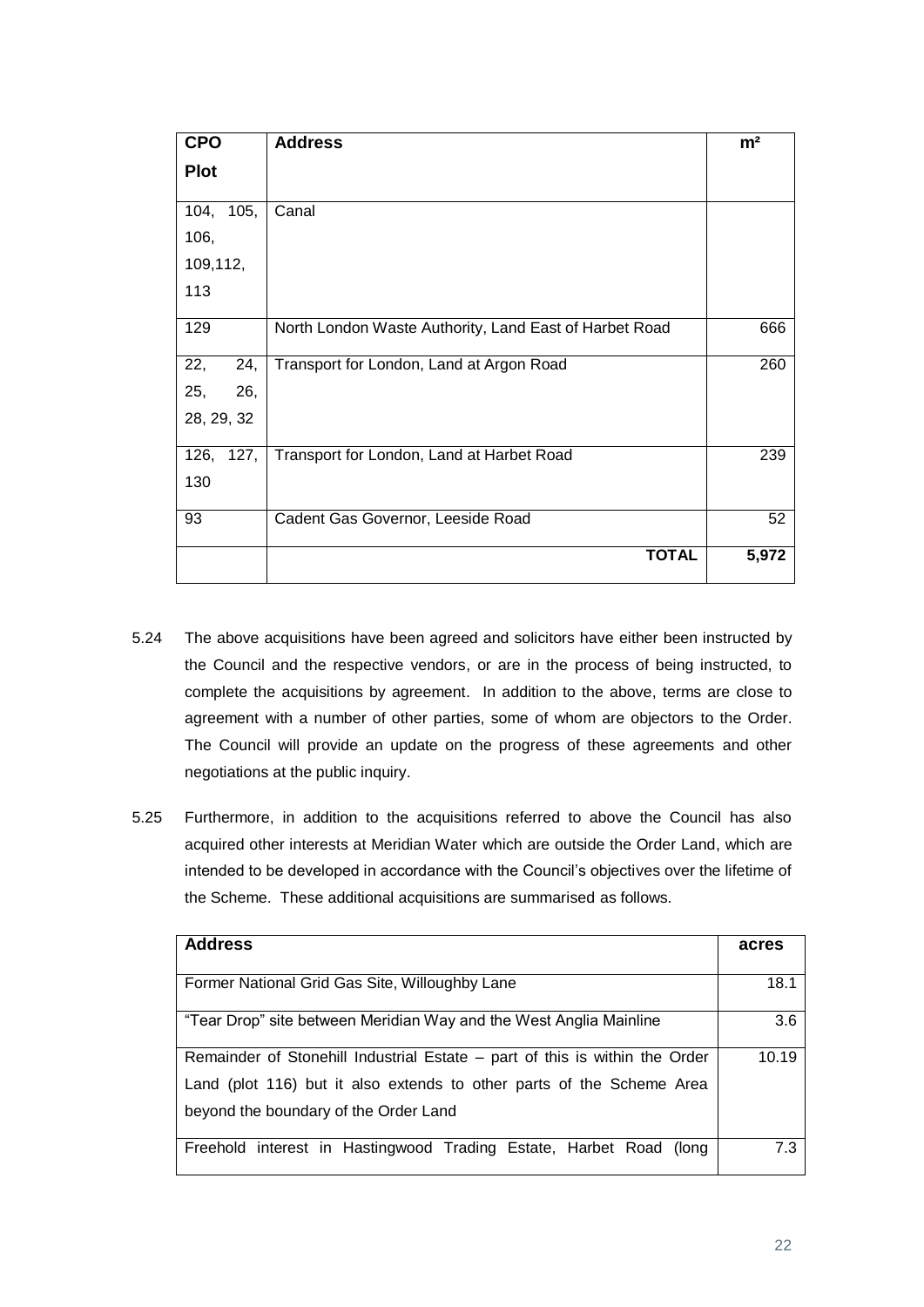| <b>Address</b>                                  | acres |
|-------------------------------------------------|-------|
| leasehold and occupational leases not acquired) |       |
| <b>Phoenix Wharf</b>                            | 4.96  |
| Unit 4 Anthony Way                              | 0.7   |
| Units 5, 11 and 11A Anthony Way                 | 1.3   |
| Freehold interest in Leeside Café, Towpath Road | 0.006 |

- 5.26 The acquisitions achieved to date, both within the Order Land and the wider Meridian Water area, are a clear indication of the Council's commitment to seek acquisitions by agreement in advance of the exercise of compulsory purchase powers in accordance with the Guidance.
- 5.27 Negotiations remain ongoing and will continue with all owners with the aim of achieving private treaty acquisitions up to the point that it becomes necessary to implement the Order. It should be noted that, irrespective of the current status of negotiations, the Council requires the Order to be confirmed over all of the Order Land to ensure that all of the land and rights required for the SIW can be acquired.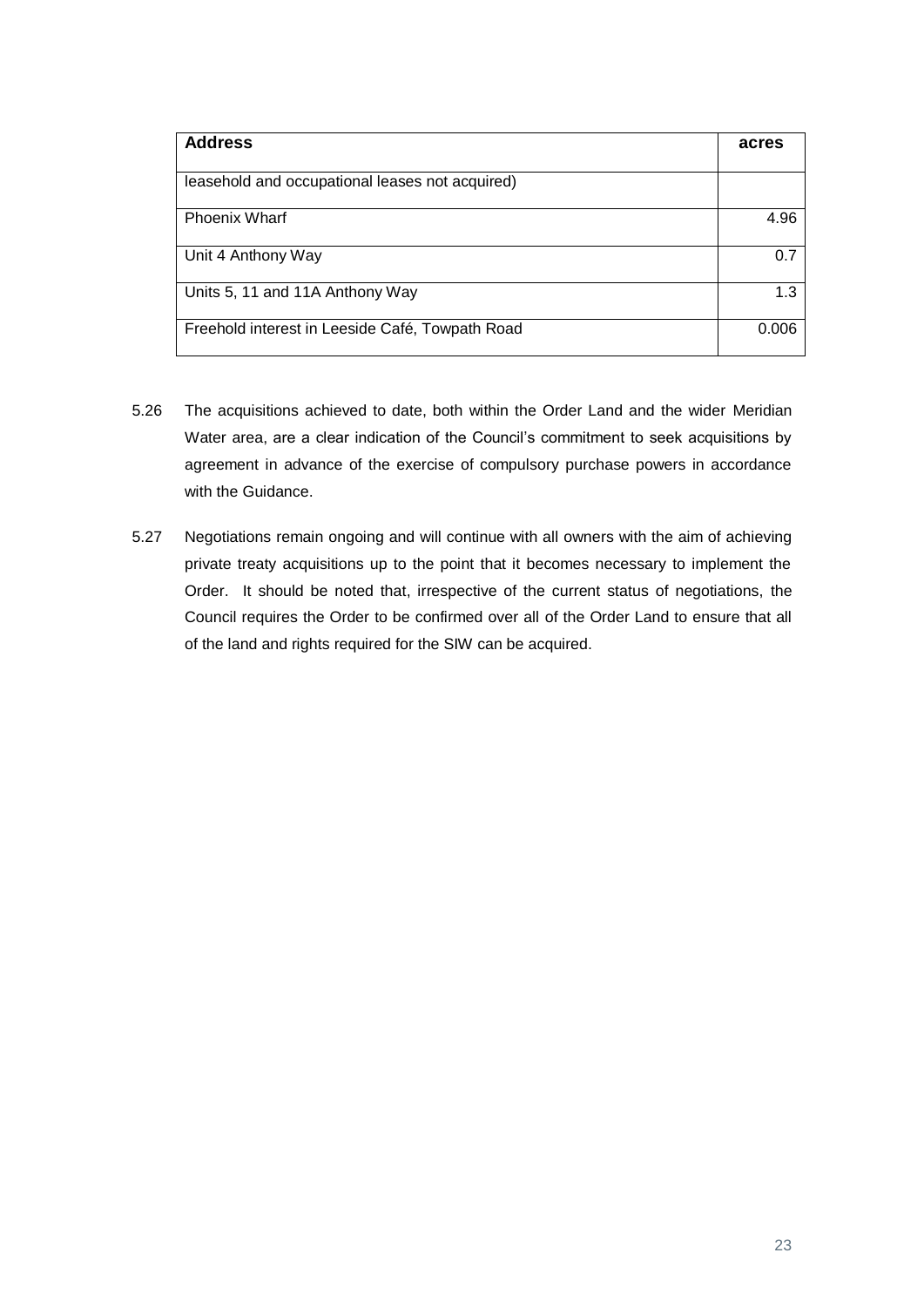## <span id="page-23-0"></span>**6. OBJECTIONS TO THE ORDER**

- 6.1 The Secretary of State received nine objections to the Order, copies of which have been forwarded to the Council. On receipt of the objections, I and / or another member of the Council's team have been in contact with each objector, or their agents, to try address the concerns raised and reach agreements to enable the withdrawal of the objection.
- 6.2 In respect of each objection, I set out below a brief description of the grounds of objection as they relate to my evidence, the discussions that have taken place and my response.

**Objection 1 – IKEA Properties Investments Limited, IKEA Limited, IKEA Leasing Limited and Commerzbank Aktiengesellschaft, Land at IKEA Store, 6 Glover Drive (Plots 2, 4, 5, 9, 10, 11, 13, 15, 16, 17, 18, 19, 20, 35, 36, 38, 40, 73, 74, 95, 96, 97, 98, 99 and 100)**

- 6.3 IKEA Properties Investments Limited, IKEA Limited, IKEA Leasing Limited and Commerzbank Aktiengesellschaft (collectively referred to as "**IKEA**") is a multinational homeware and furniture retailer. It operates the IKEA store at 6 Glover Drive which comprises the store itself, customer parking and ancillary facilities (the "**IKEA Store**").
- 6.4 IKEA owns the freehold interest in the IKEA Store.
- 6.5 The land and rights required from IKEA within the Order are summarised in the table below.

| <b>Plot</b> | <b>Description of Land</b>                                                 | <b>Purpose of Acquisition</b>                                                                                                                                                                                                                                                                                                                        |
|-------------|----------------------------------------------------------------------------|------------------------------------------------------------------------------------------------------------------------------------------------------------------------------------------------------------------------------------------------------------------------------------------------------------------------------------------------------|
| 2           | 336m <sup>2</sup> of strip of public<br>highway (Glover Drive)             | Road improvement works are to be<br>undertaken to Glover Drive which will<br>form the western end of the Central<br>Spine Road. These works include new<br>traffic islands, pedestrian crossing, bus<br>stops and access to the IKEA Store.<br>This will require some alteration to the<br>existing kerb line and access to the<br><b>IKEA Store</b> |
| 4           | 436m <sup>2</sup> of strip of hardstanding<br>along Glover Drive frontage. | As for plot 2 above.                                                                                                                                                                                                                                                                                                                                 |

### **Land Acquisition Plots (Pink Land)**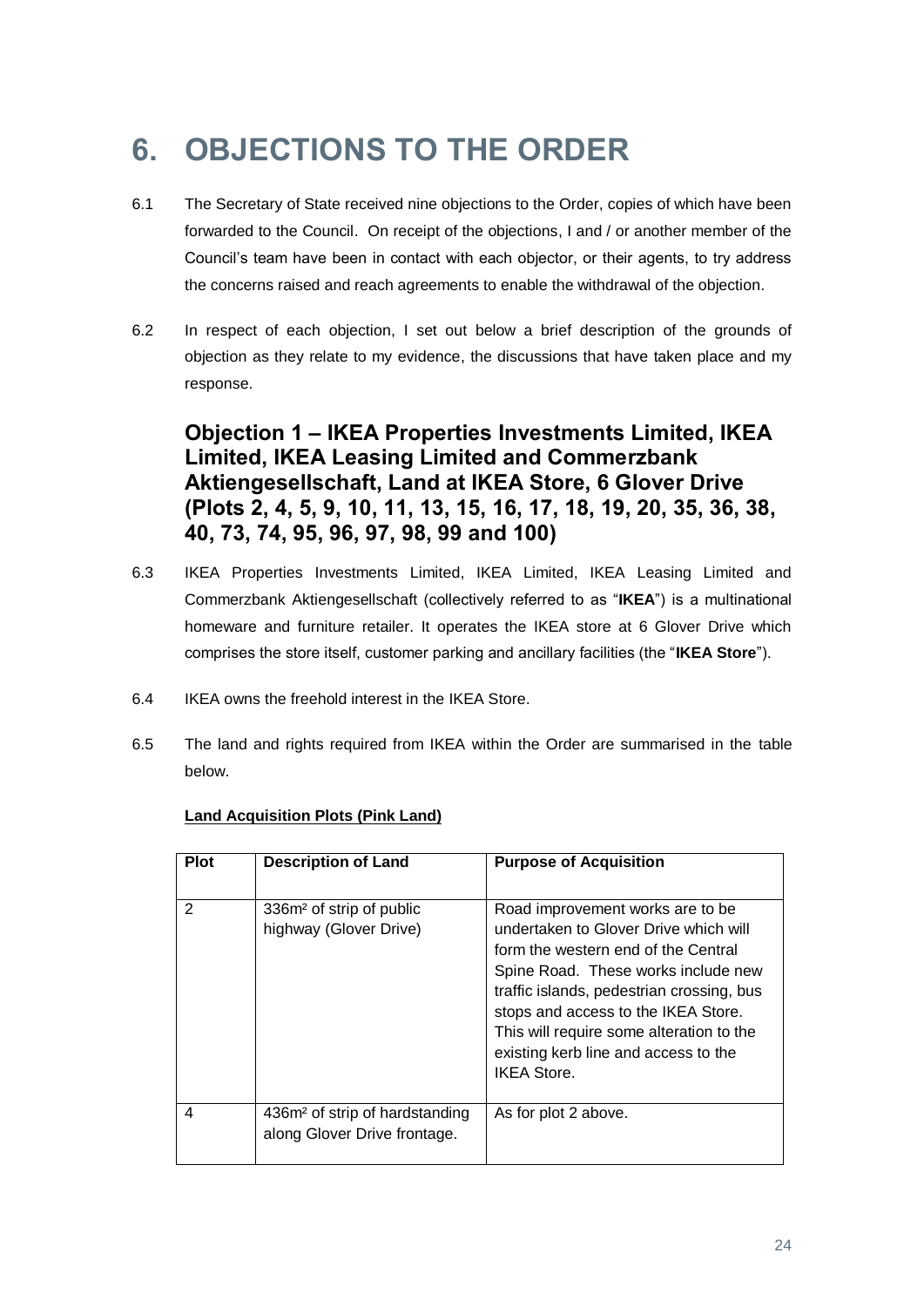| <b>Plot</b> | <b>Description of Land</b>                                                                                                                        | <b>Purpose of Acquisition</b>                                                                                                                                                        |
|-------------|---------------------------------------------------------------------------------------------------------------------------------------------------|--------------------------------------------------------------------------------------------------------------------------------------------------------------------------------------|
| 9           | 5,005m <sup>2</sup> of private road<br>(Glover Drive), roundabout,<br>strip of hardstanding fronting<br>Glover Drive and customer car<br>parking. | The main element of this is the<br>construction of the Central Spine Road<br>through the existing customer car park<br>plus additional improvements to the<br>existing road network. |
| 16          | 47m <sup>2</sup> of private road adjoining<br>Argon Road roundabout.                                                                              | Remodelling of the Argon Road<br>roundabout.                                                                                                                                         |
| 36          | 56m <sup>2</sup> of scrubland and bridge<br>adjoining Pymmes Brook                                                                                | Central Spine Road bridge over<br>Pymmes Brook.                                                                                                                                      |
| 38          | 249m <sup>2</sup> of private road.                                                                                                                | As for plot 36 above.                                                                                                                                                                |
| 99          | 1,375m <sup>2</sup> of strip of<br>hardstanding, scrubland, and<br>advertising hoardings fronting<br>Leeside Road.                                | Road improvement works to Leeside<br>Road.                                                                                                                                           |

6.6 Of the rights required, some are required temporarily, and some are required permanently. Each are summarised below.

### **New Temporary Rights Plots (Blue Land)**

| <b>Plot</b> | <b>Description of Land</b>                                        | <b>Purpose of Acquisition</b>                                                                      |
|-------------|-------------------------------------------------------------------|----------------------------------------------------------------------------------------------------|
| 5           | 302m <sup>2</sup> strip of hardstanding<br>fronting Glover Drive. | Temporary access to undertake works<br>to Glover Drive.                                            |
| 10          | 591m <sup>2</sup> strip of car park and<br>hardstanding.          | Temporary access to undertake works<br>to Glover Drive.                                            |
| 11          | 831m <sup>2</sup> strip of car park.                              | Temporary access to undertake works<br>to the North South Link Road and the<br>Central Spine Road. |
| 13          | 301m <sup>2</sup> strip of private road and<br>landscaped area.   | Temporary access to undertake works<br>to the North South Link Road.                               |
| 15          | 85m <sup>2</sup> of grassed area.                                 | Temporary access to undertake works<br>to reconfigure Argon Road roundabout.                       |
| 17          | 22m <sup>2</sup> strip of private road.                           | Temporary rights of access for use of<br>existing private road by construction<br>vehicles.        |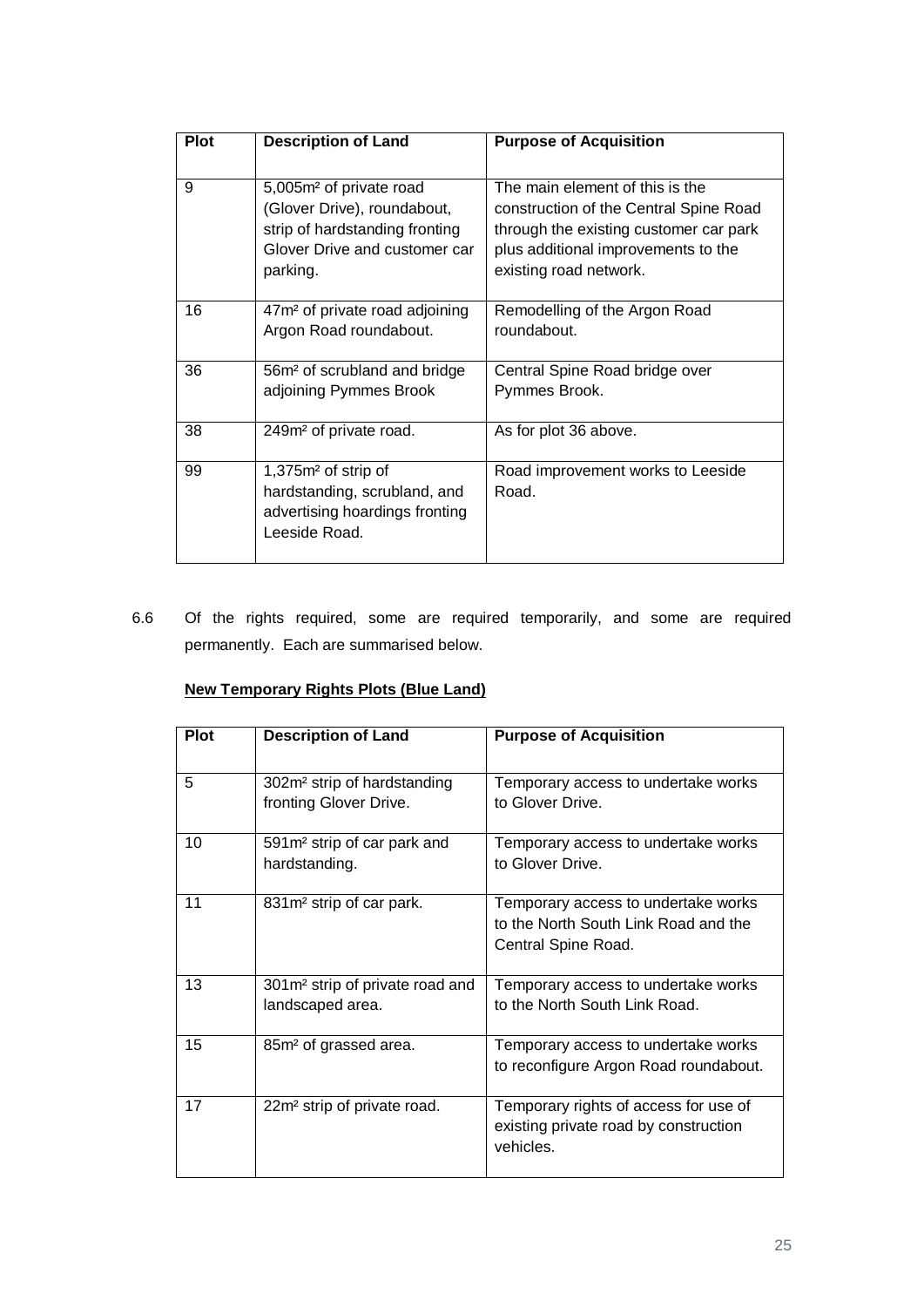| Plot | <b>Description of Land</b>                                                     | <b>Purpose of Acquisition</b>                                                                                                                                                                           |
|------|--------------------------------------------------------------------------------|---------------------------------------------------------------------------------------------------------------------------------------------------------------------------------------------------------|
| 18   | 2,763m <sup>2</sup> of private road.                                           | Temporary rights of access for use of<br>existing private road by construction<br>vehicles.                                                                                                             |
| 19   | 41m <sup>2</sup> of private road.                                              | Temporary rights of access for use of<br>existing private road by construction<br>vehicles, plus rights of access for<br>construction of Central Spine Road and<br>bridge.                              |
| 20   | 10m <sup>2</sup> of private road.                                              | Temporary rights of access for<br>construction of Central Spine Road and<br>bridge.                                                                                                                     |
| 35   | 43m <sup>2</sup> of private road, footway<br>and scrubland.                    | Temporary rights of access for use of<br>existing private road by construction<br>vehicles, plus rights of access for<br>construction of Central Spine Road and<br>bridge.                              |
| 40   | 10m <sup>2</sup> of scrubland.                                                 | Temporary rights to construct bridge.                                                                                                                                                                   |
| 73   | 4,476m <sup>2</sup> of private road,<br>footway and scrubland.                 | Temporary rights of access to create<br>ramp to connect IKEA internal roads to<br>new Central Spine Road. Plus<br>temporary rights of access to Pymmes<br>Brook to undertake flood mitigation<br>works. |
| 74   | 1,465m <sup>2</sup> of private road,<br>footway, car park and<br>hardstanding. | Temporary rights of access to create<br>ramp to connect IKEA internal roads to<br>new Central Spine Road. Plus<br>temporary rights of access to Pymmes<br>Brook to undertake flood mitigation<br>works. |
| 95   | 1,715m <sup>2</sup> of service yard.                                           | Use as temporary construction<br>compound.                                                                                                                                                              |
| 96   | 217m <sup>2</sup> of service yard.                                             | Use as temporary construction<br>compound.                                                                                                                                                              |
| 97   | 602m <sup>2</sup> of car park and<br>hardstanding.                             | Use as temporary construction<br>compound. Plus temporary rights of<br>access to create new servicing access<br>road and ramp.                                                                          |
| 98   | 424m <sup>2</sup> of car park and<br>hardstanding.                             | Temporary access to undertake works<br>Leeside<br>Road<br>adjoining<br>to<br>and                                                                                                                        |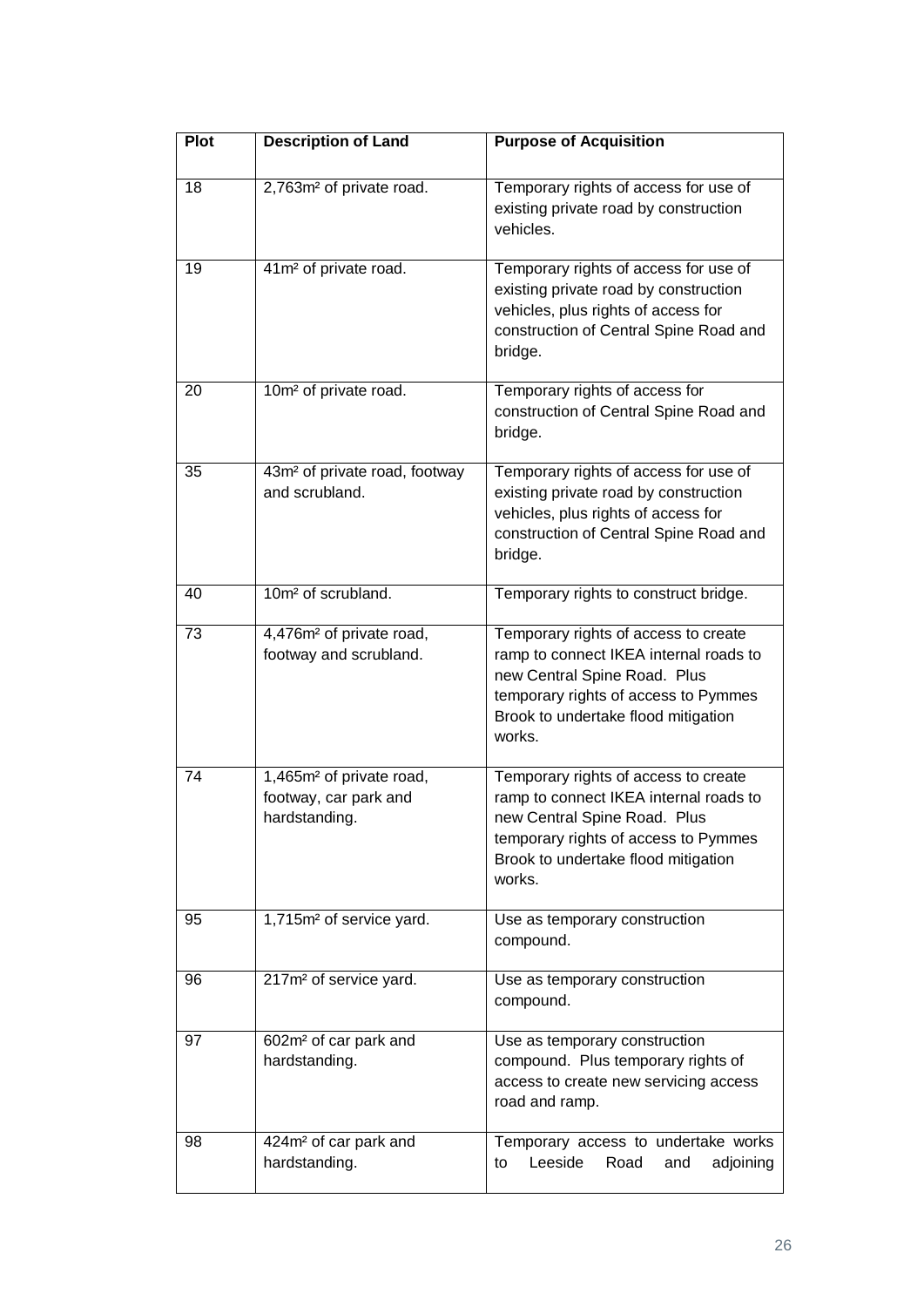| <b>Plot</b> | <b>Description of Land</b>         | <b>Purpose of Acquisition</b>                                             |
|-------------|------------------------------------|---------------------------------------------------------------------------|
|             |                                    | pavement.                                                                 |
| 100         | 408m <sup>2</sup> of hardstanding. | Temporary rights of access to create<br>new entry/exit into new car park. |

#### **New Permanent Rights Plots (Blue Land)**

6.7 Each of these plots are already recorded above under temporary rights. The table below describes the permanent rights which are required in addition to the temporary rights in the same plot.

| <b>Plot</b> | <b>Description of Land</b>                                  | <b>Purpose of Acquisition</b>                                                         |
|-------------|-------------------------------------------------------------|---------------------------------------------------------------------------------------|
| 19          | 41m <sup>2</sup> of private road.                           | Permanent rights of access to inspect,<br>repair and maintain new road and<br>bridge. |
| 20          | 10m <sup>2</sup> of private road.                           | Permanent rights of access to inspect,<br>repair and maintain new road and<br>bridge. |
| 35          | 43m <sup>2</sup> of private road, footway<br>and scrubland. | Permanent rights of access to inspect,<br>repair and maintain new road and<br>bridge. |
| 40          | 10m <sup>2</sup> of scrubland.                              | Permanent rights of access to inspect,<br>repair and maintain new road and<br>bridge. |

6.8 Further information regarding the proposed works and the manner in which they will be undertaken is provided in the evidence of Joe Nunan, Mike Savage and John Reid.

### **Grounds of Objection**

- 6.9 The introductory section of the objection letter acknowledges the long term regenerative benefits of the SIW and the Scheme but raises concerns about the initial impact on IKEA's operations which could arise. These concerns are set out in more detail in the individual grounds of objection.
- 6.10 The grounds of objection, and my response, are summarised as follows: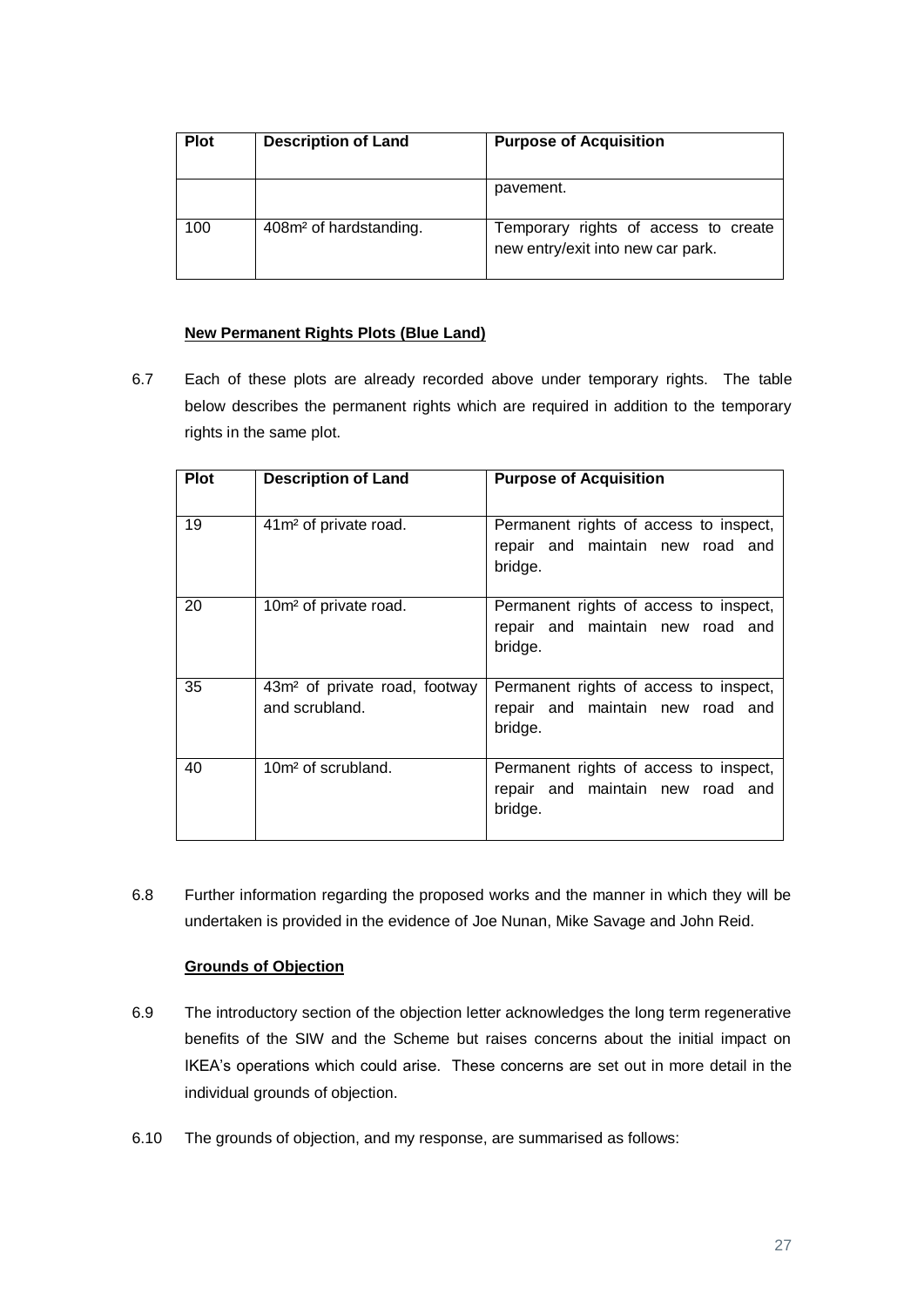- 6.10.1 **Objection**: The Council has not taken reasonable steps to acquire the land by agreement and has not discussed any proposed terms for acquisition by private treaty.
- 6.10.2 **Response**: To my knowledge negotiations with this objector have been going on since at least March 2017. Detailed draft Heads of Terms have been passing back and forth between IKEA and the Council since November 2019. I provide further information about the negotiations that have taken place with this objector below. The Council is committed to trying to achieve a private treaty agreement and negotiations have been and are continuing to take place to try to reach this end. On 10 March 2021 Heads of Terms were agreed, subject to contract, and both parties have instructed their solicitors to formally document the terms which have been agreed. There has also been a great deal of engagement between the parties on matters of design. Further details of the design consultation are provided in the evidence of Joe Nunan, Mike Savage and Paul Jarvis**.** Senior Council officers have also been actively engaging directly with IKEA since 2017.
- 6.10.3 **Objection**: The Council has failed to respond to detailed requests for information by IKEA and their agent, Savills.
- 6.10.4 **Response**: I am not aware of any unanswered requests for information. I have been directly involved in the negotiations since August 2019 and have not been made aware of any unanswered requests for information during that period. On seeing this statement in IKEA's objection I emailed IKEA's agent on 2 October 2020 requesting details of any information that IKEA was awaiting from the Council in order that I could address the matter. I did not receive a response to this email. I have raised the matter verbally in subsequent telephone conversations with the agent and he has advised me that he is not aware of any unanswered requests for information. As stated above, the Council is committed to working with IKEA to try to achieve an agreement and this includes responding to any reasonable requests for information.
- 6.10.5 **Objection**: The proposed acquisition will sever IKEA's northern car park with no obligation for a replacement car park to be provided which will have an adverse impact on IKEA's operations.
- 6.10.6 **Response**: In response to requests, and in consultation with IKEA, the Council has agreed a strategy with IKEA whereby customer car parking will be relocated from the northern car park onto a replacement car park on land to the south of Glover Drive and which is contiguous with the store (the "**IKEA West Car Park**"). The Council secured planning permission for the IKEA West Car Park, following consultation with IKEA, and has agreed to fund the costs of the relocation of the car park as part of the package of compensation measures which are currently being negotiated with IKEA. Planning permission for the IKEA West Car Park was granted in June 2020 and contains a condition requiring that the access points into the new car park are in place before the access to the existing car park is altered. The Council and IKEA and their respective professional teams are currently working together to agree the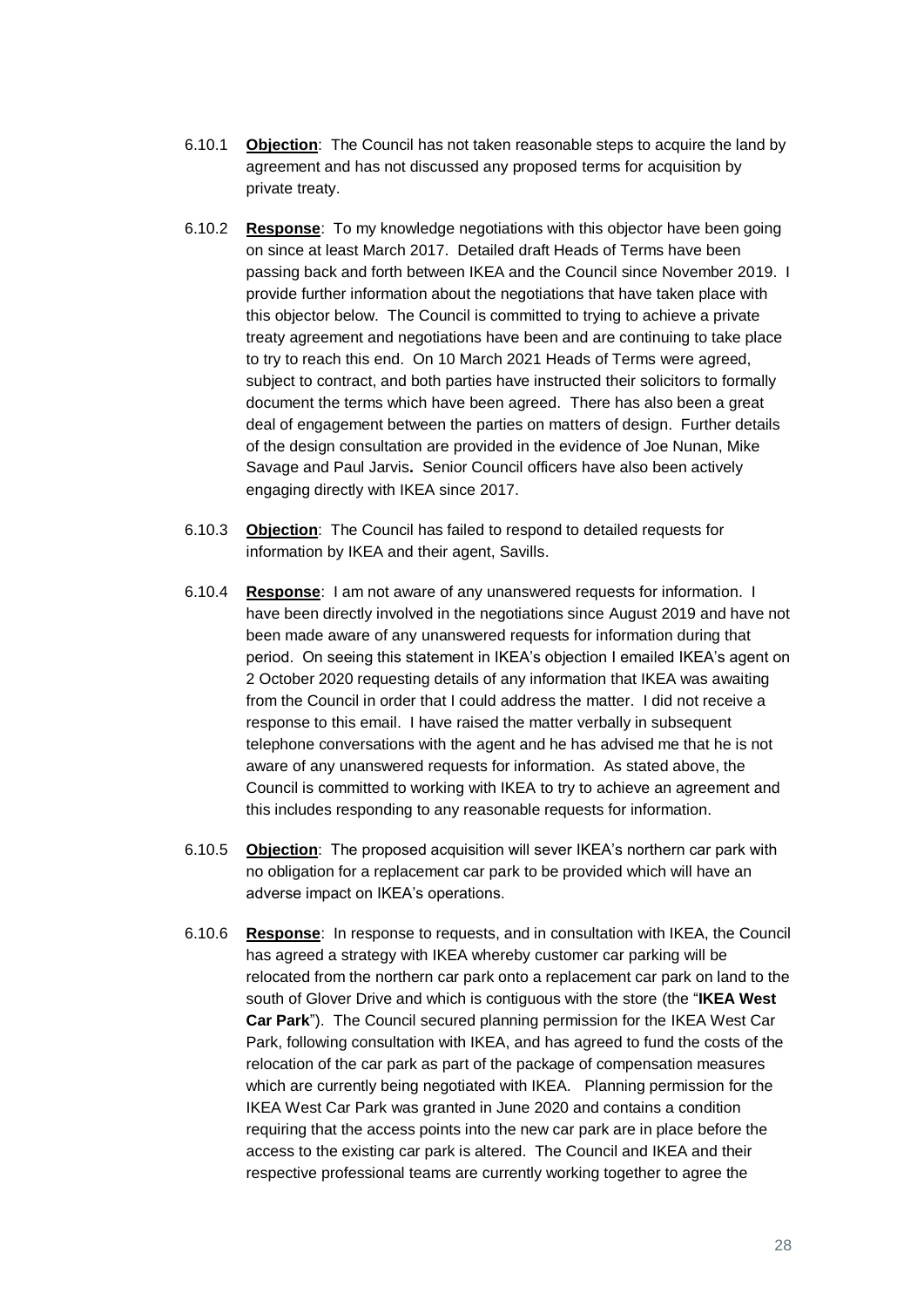detailed design and programming of works to enable the revised car parking and servicing arrangements to be in place before the existing arrangements are severed. These arrangements are recorded in the Heads of Terms which have recently been agreed.

- 6.10.7 **Objection**: Impediments to delivery viability of the Scheme has not been demonstrated.
- 6.10.8 **Response**: The Council is satisfied that the SIW and the Scheme are viable and deliverable. Details of how the Council has reached this conclusion are summarised in paragraphs [4.1.9](#page-14-0) and [4.1.10](#page-14-1) above and are described in the evidence of Peter George and Stephen Armitage.
- 6.10.9 **Objection**: Insufficient information has been made available about the proposed scheme and when the IKEA land would be needed.
- 6.10.10 **Response**: As stated above, there has been significant engagement with IKEA for a number of years on both design issues and commercial negotiations. The terms which have recently been agreed include a methodology for agreeing the programme of works to ensure customer, staff and servicing access to the IKEA Store is maintained throughout, and on completion of, the works.
- 6.10.11 **Objection**: The Council has failed to demonstrate what alternatives, if any, have been considered and whether there are suitable alternatives to compulsory acquisition. Specific reference is made to the extent of the rights sought in the area adjacent to Pymmes Brook.
- 6.10.12 **Response**: The principal impact on IKEA comes from the route of the Central Spine Road which severs the store from the existing customer car park and the existing servicing access. The principle, and approximate alignment, of the Central Spine Road was established in planning policy by the Core Strategy of 2010. Given that IKEA's ownership spans the full width of Meridian Water there is no alternative but for the Central Spine Road to cut across it at some point. The proposed location has been chosen as it accords with adopted planning policy and takes into account the existing layout of the area, following the existing route of Glover Drive, which forms its western section, and passing between the existing Tesco Store and IKEA Store causing the minimal impact upon them. Various design options for the route of the Central Spine Road have been considered and consulted upon with IKEA throughout the Edmonton Leeside Area Action Plan ("**ELAAP**") adoption process and the SIW Planning Application. Further information about the alternative options considered is set out in the evidence of Mike Savage. The current design and alignment of the Central Spine Road came about in response to representations by IKEA and has now been approved by the grant of the SIW Planning Permission.
- 6.10.13 I understand that the reference to the rights required for the works to Pymmes Brook relates to plots 73 and 74. The rights required here are only temporary in nature and described in greater detail in the evidence of Joe Nunan. In brief, temporary rights of access are required over this land in order to be able to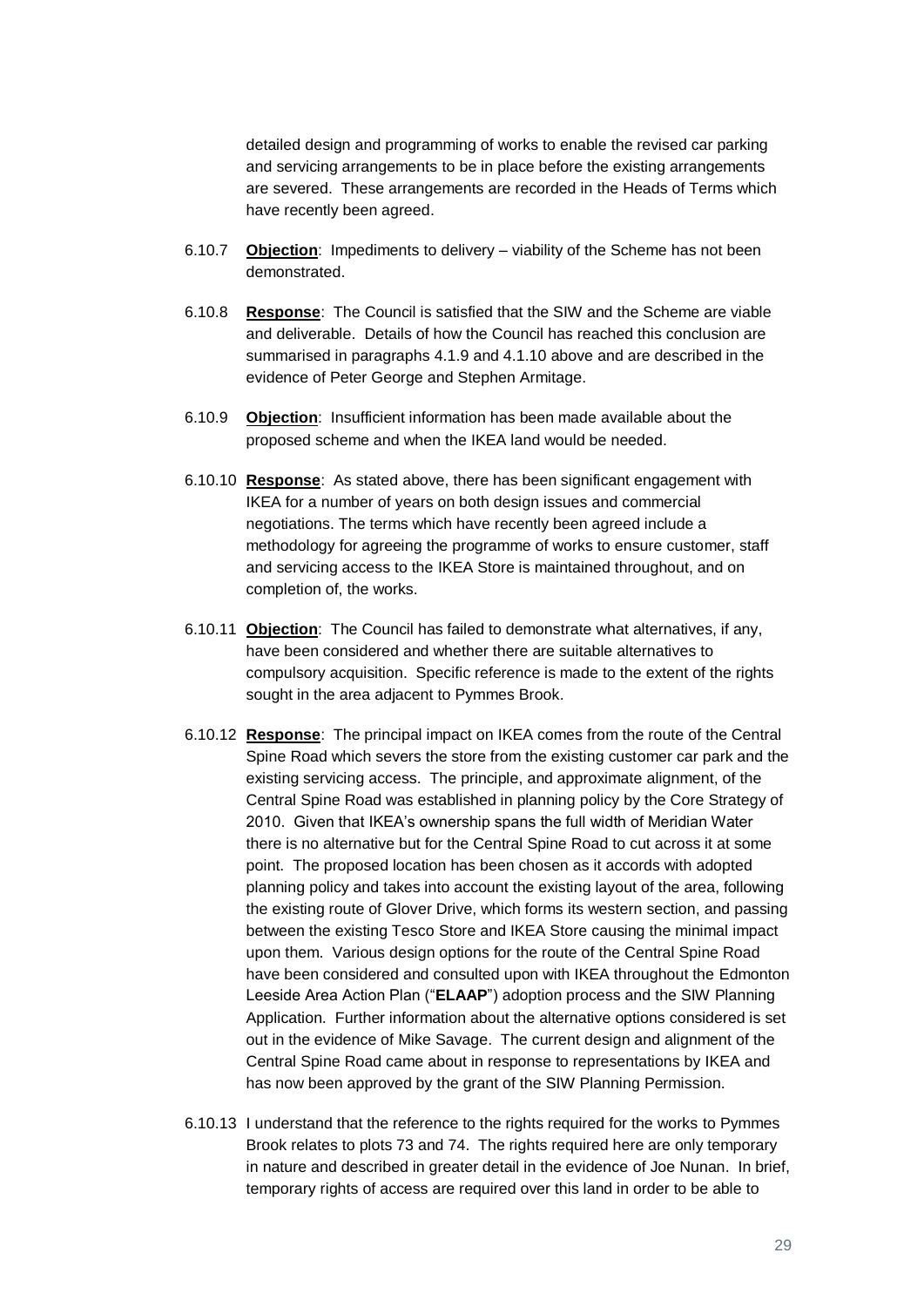access the western bank of Pymmes Brook to construct a flood mitigation barrier. On completion of the works no rights of access to Pymmes Brook need to be maintained. Rights are also required over this land in order to undertake earthworks so that the level of the existing internal IKEA road which forms the exit from the undercroft customer car park can be raised so that it connects with the Central Spine Road which is slightly elevated in this location as it approaches the bridge over Pymmes Brook. As with the other right sought over this plot it is only required temporarily. The area covered by the proposed new rights has been drawn sufficiently widely so as to enable flexibility in the methodology for undertaking the works and the precise route of the access to Pymmes Brook so as to minimise impact on IKEA. The Council is currently liaising with IKEA as to the appropriate methodology for undertaking the works in this location.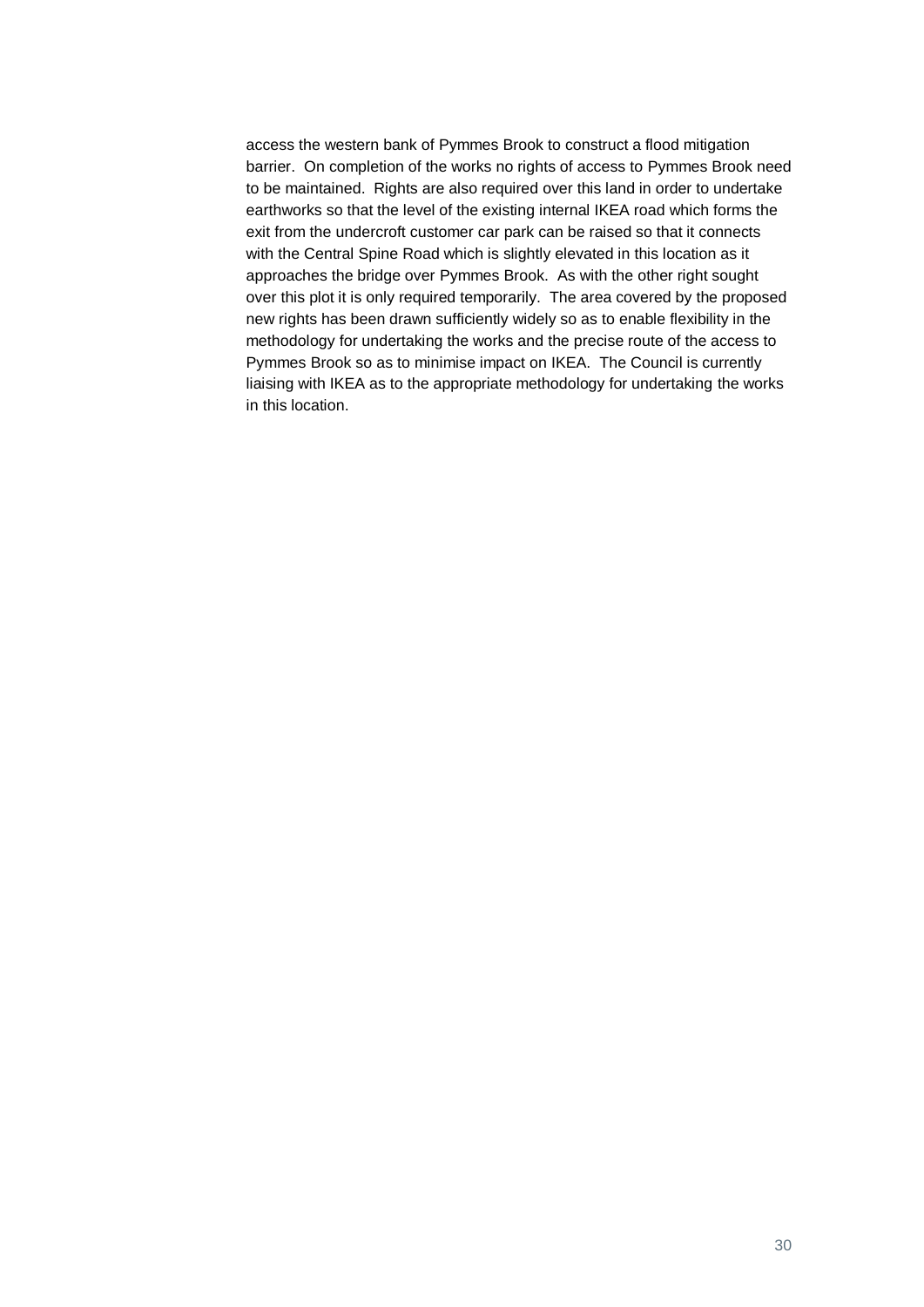#### **Contact with the Objector**

- 6.11 My first contact with IKEA was on 6 March 2017 when I wrote to Tim Farlam in their estates team by letter and email. The purpose of the letter was to introduce myself and provide background information about the Scheme and details of the interests and rights that the Council would like to acquire from IKEA. I referred to the potential use of compulsory purchase powers but stated that it was the Council's preference to acquire land and rights by agreement. I advised that the CPO process would be promoted in parallel with the negotiations but would only be used as a last resort if an acquisition by agreement could not be achieved. At this stage JLL were still responsible for leading the third party negotiations and I referred to the existing discussions which were taking place with Thomas Stevenson of JLL at the time, and explained my role in the process. The letter proposed a meeting to be attended by the Council's architects to explain the latest proposals. Mr Stevenson had emailed Mr Farlam a few days prior to my letter to introduce me and explain that I would be writing to him. Mr Farlam and Mr Stevenson already knew each other well at this point as they had negotiated the Council's acquisition of the "IKEA Clear Site" in December 2016. I received an autoreply from Mr Farlam saying that he was away from the office and that correspondence should be forwarded to his colleague, Insiyah Khushnood, so I forwarded my email to Ms Khushnood with a covering note.
- 6.12 I did not have any further direct contact with IKEA until August 2019. In the intervening period there had been continued dialogue between IKEA and the Council primarily relating to design issues as IKEA had concerns about the Central Spine Road severing their existing customer car park from the store. The majority of contact during this period was directly with Council officers and the Council's design and engineering consultants, KCA and Arup. There was some limited contact via JLL but IKEA were not prepared to progress the commercial negotiations prior to resolving their concerns relating to design.
- 6.13 Whilst I was not directly party to the discussions with IKEA between March 2017 and August 2019, I was kept apprised of developments via the regular meetings of the Council team. During this period the Council's design proposals reflected the feedback from IKEA. Further details of this are provided in the evidence of Joe Nunan, Mike Savage and Paul Jarvis. It became apparent that IKEA were considering a redevelopment of their northern car park for a residential led development in accordance with the Council's comprehensive masterplan proposals for Meridian Water.
- 6.14 On 14 August 2019 I emailed an ITT letter to Mr Farlam to provide an update on the Scheme and the SIW. The letter provided details of the land and rights which the Council would like to acquire from IKEA by reference to a plan. I referred to the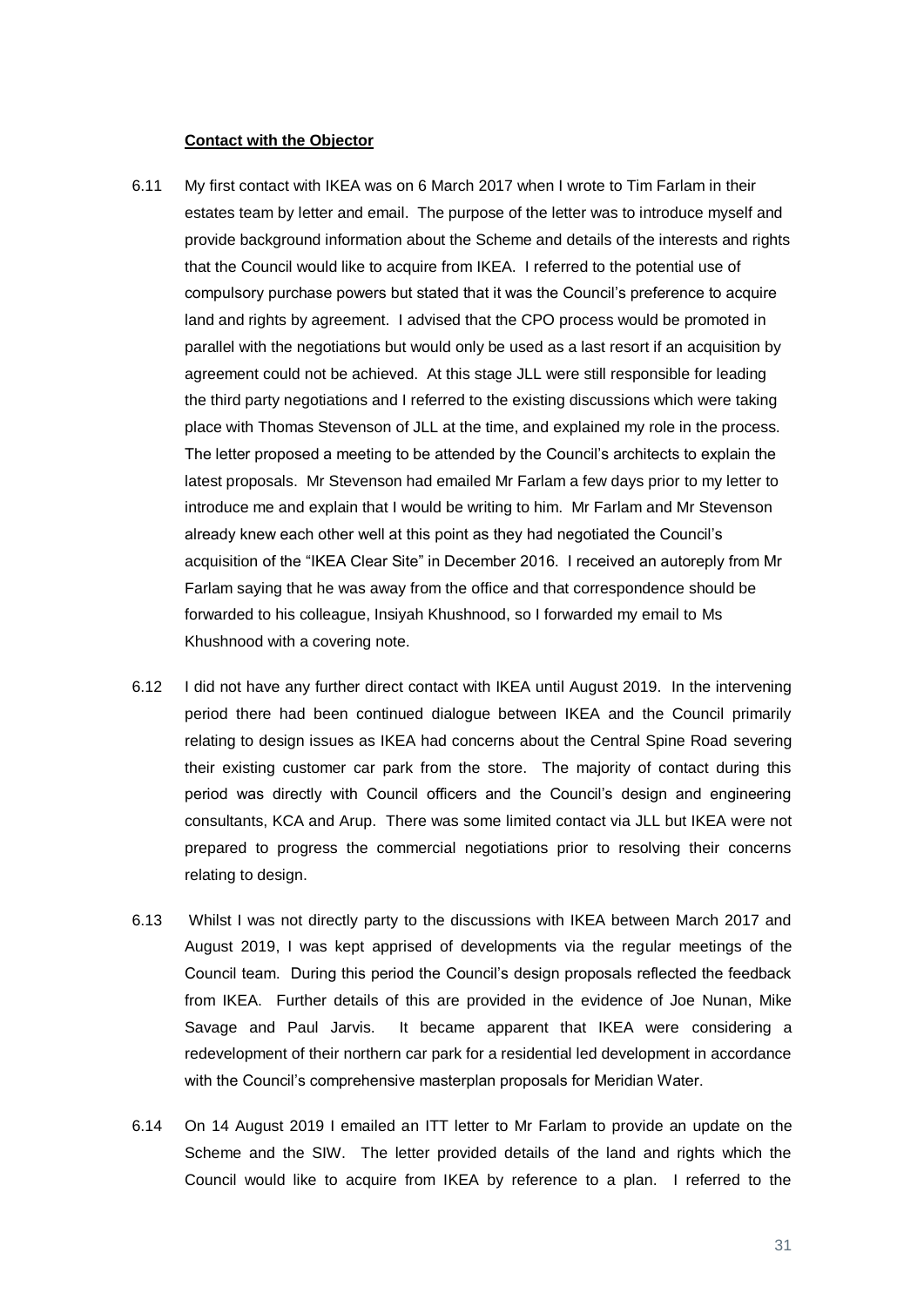potential use of compulsory purchase powers but stated that it was the Council's preference to acquire land and rights by agreement. I advised that the CPO process would be promoted in parallel with the negotiations but would only be used as a last resort if an acquisition by agreement could not be achieved. I stated that the purchase price for the land would be based on the compensation entitlement which could include costs or losses arising as a consequence of the acquisition, in addition to market value, and I provided a separate note setting out what I considered to be the relevant considerations in the assessment of compensation in this case. I also confirmed that the Council would pay IKEA's reasonable surveyor's fees for negotiating an agreement and solicitor's fees for dealing with the relevant documentation. Within the letter I proposed a meeting in order that I could talk through the content of the letter and to agree a structure for progressing negotiations.

- 6.15 On 12 September 2019 Mr Farlam emailed me to advise that he and his agent, Kirk MacDiarmid of Savills, were meeting directly with Peter George of the Council the following day. Whilst I did not attend this meeting, I received feedback after the meeting that it had been agreed in principle that IKEA would relocate their customer car parking from the northern car park on to land south of Glover Drive. I was instructed to contact Mr Farlam in order to progress the commercial negotiations which I did by email on 24 September 2019. Mr Farlam responded on the same day to say that it had been agreed at the meeting that IKEA would draft up and issue initial Heads of Terms for discussion prior to arranging a meeting. These were subsequently issued by Mr MacDiarmid on 14 November 2019.
- 6.16 There was some subsequent email correspondence in December 2019 between Mr MacDiarmid and I regarding arrangements for a meeting. During the period I reviewed the draft Heads of Terms with the Council and other members of the professional team before providing comments to Mr MacDiarmid by email dated 8 January 2020.
- 6.17 As a separate workstream the Council instructed Arup to consult with IKEA in the preparation of a planning application for the relocation of the IKEA customer car park from the northern car park on to the IKEA West Car Park. This application was submitted on 14 January 2020 and permission was subsequently granted on 18 June 2020.
- 6.18 On 22 January 2020 Mr MacDiarmid and I met to discuss the draft Heads of Terms. A number of actions for both parties arose from the meeting. I emailed Mr MacDiarmid on 7 February 2020 with a schedule summarising the agreed actions for both parties. I also requested details of Mr MacDiarmid's fee basis. I sent two further emails on 10 and 11 February requesting further information.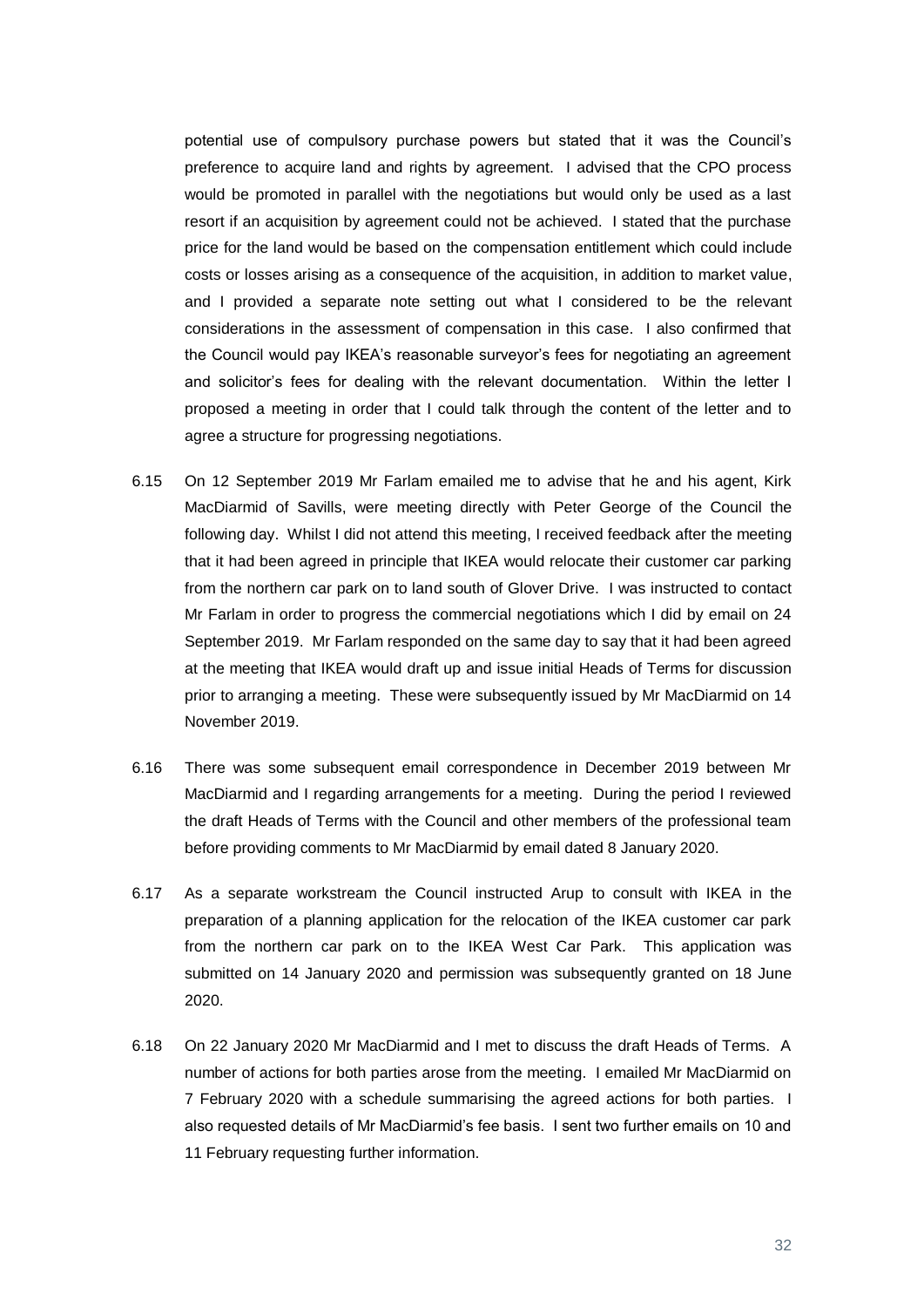- 6.19 On 28 February 2020 Mr MacDiarmid sent holding responses to the various emails I had sent stating that he was seeking the requested information from his client.
- 6.20 On 29 April 2020 I emailed Mr MacDiarmid to confirm that the Council remained fully committed to the Scheme and the SIW notwithstanding the Covid-19 pandemic and the resultant lockdown. This had resulted in some delays to the proposed CPO making timetable but that my instructions were to continue to try to achieve a negotiated agreement with IKEA. Within this email I attached the schedule summarising the actions arising from the meeting in January, providing comments on my actions and requesting a response from Mr MacDiarmid in respect of his actions. I also repeated my request for details of his fee basis.
- 6.21 At this point separate discussions were taking place directly between the Council and IKEA and between the respective planning consultants regarding IKEA's objection to the SIW Planning Application. The principal point of objection related to the Central Spine Road separating the store from the northern car park. In an attempt to overcome this objection and make progress toward a private treaty agreement I emailed Mr MacDiarmid on 6 May 2020 confirming that the Council would agree to pay for the costs of relocating the customer car parking from the northern car park to the IKEA West Car Park as part of a wider compensation package in accordance with the statutory compensation provisions.
- 6.22 On 27 May 2020 I emailed Mr MacDiarmid chasing responses to my emails of 29 April and 6 May 2020 and requesting a meeting. This meeting subsequently took place on 2 June 2020 during which Mr MacDiarmid said that he had recommended that his client agree to the proposal in my email of 6 May and had received verbal approval from his client. He asked if I could produce some updated Heads of Terms to reflect this proposal, which I agreed to do.
- 6.23 I prepared a draft "Works Agreement" which was intended as an addendum to the existing draft Heads of Terms dealing specifically with the Council's agreement to fund the relocation of the car park and associated works. I emailed this to Mr MacDiarmid on 2 July 2020. Within this email I also sought clarification of the works which IKEA intended to undertake. I sent a follow up email on 16 July 2020 chasing a response to the draft Works Agreement. Mr MacDiarmid responded the following day stating he would be discussing with his client shortly and requesting further information relating to phasing and an up to date set of plans showing the land and rights required from IKEA.
- 6.24 On 11 August 2020 Mr MacDiarmid provided comments on the draft Works Agreement but did not respond to my request for clarification of the works that IKEA wanted to undertake. On 10 September 2020 Mr MacDiarmid emailed me to apologise for the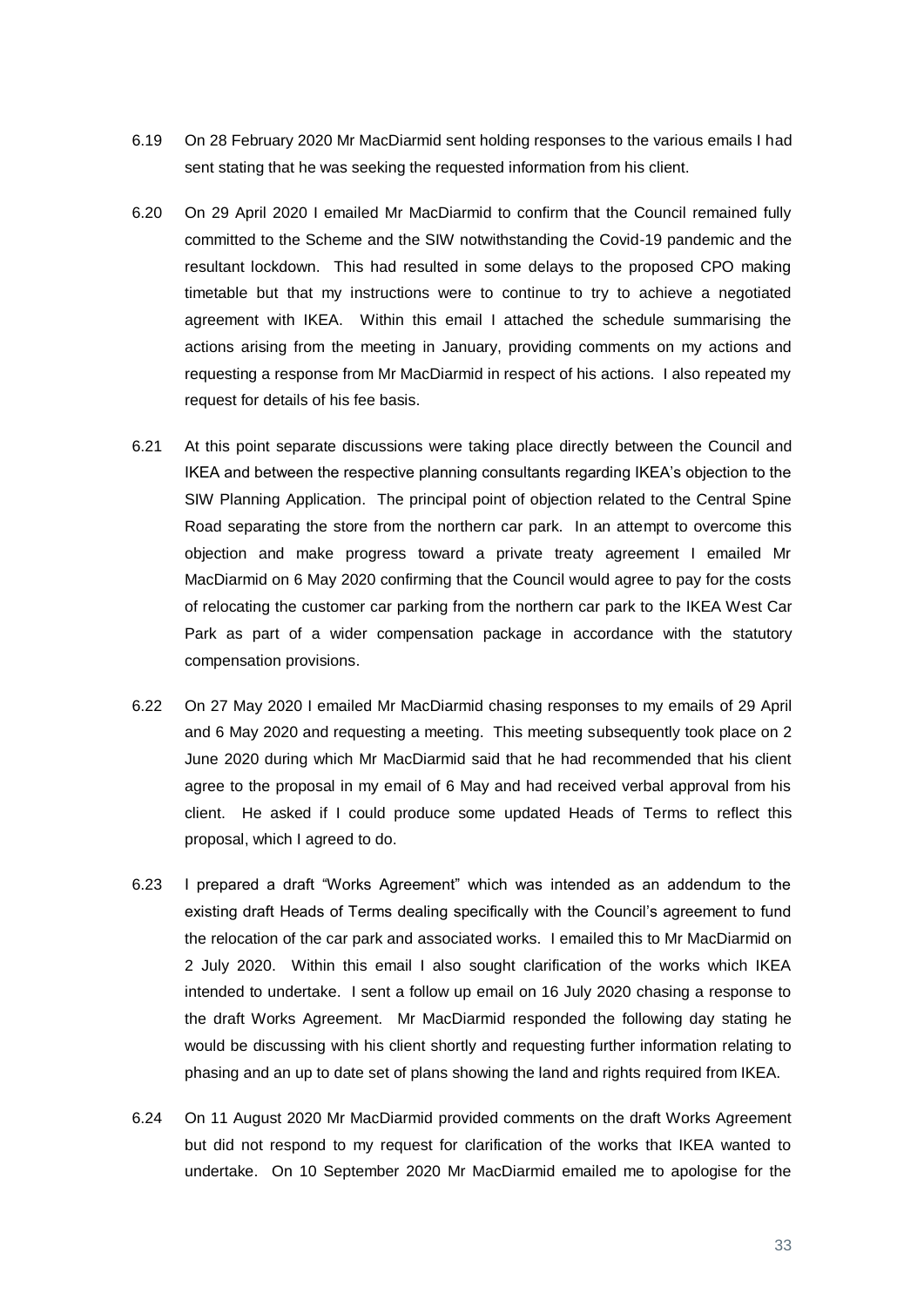delay in getting back to me and saying that he would shortly be responding to my queries regarding the works IKEA wanted to undertake. He also raised some queries in respect of the new rights which the Council was seeking. I sent an initial holding response whilst I investigated the queries raised before sending an email on 2 October 2020 responding to the queries raised. At this point I had seen Shoosmiths' letter of objection on IKEA's behalf dated 21 September 2020. The objection included a statement that the Council had not responded to numerous requests for information by IKEA and Savills. I was not aware that there were any outstanding requests for information from the IKEA team that had not been responded to. Accordingly, I referred to this in my email of 2 October 2020 and requested that Mr MacDiarmid provide details of any outstanding requests for information in order that I could follow these up with my client. I did not receive any response to this request.

- 6.25 On 8 October 2020 I emailed Mr MacDiarmid putting forward a financial proposal for the acquisition of the land and rights required from IKEA plus reasonable costs of undertaking the IKEA works (details of which were to be confirmed) plus reasonable fees.
- 6.26 On 20 November 2020 I emailed Mr MacDiarmid to provide an update on the Council's recent appointment of Turner and Townsend as project manager and provided contact details. I also advised of the selection and impending appointment of the contractor to undertake the SIW. I requested that he forward the project manager's contact details to IKEA's project manager, Mace, in order that the two project managers could liaise on the programming of works. I also requested a response to the financial proposal put forward on 8 October 2020.
- 6.27 On 7 December 2020 Mr MacDiarmid and I both attended a meeting which was also attended by principals from IKEA and the Council and both parties' project managers. The purpose of the meeting was to discuss the actions required to reach an agreement which principally related to the arrangements for agreeing the scope, pricing and programming of the works to be undertaken by IKEA in consequence of the proposed acquisition. IKEA also sought clarification of some of the works which the Council is seeking to undertake. It was agreed at this meeting that IKEA's project manager, Alex Griffiths of Mace, would set up a weekly "check-in" meeting, commencing in the New Year to monitor progress and agree actions. The first of these meeting took place on 5 January 2021 and has occurred weekly since then.
- 6.28 I had a separate follow up call with Mr MacDiarmid on 7 December 2020 in which he asked if I would review and update the draft Heads of Terms, which I agreed to do. I emailed updated draft Heads of Terms to Mr MacDiarmid on 18 December 2020.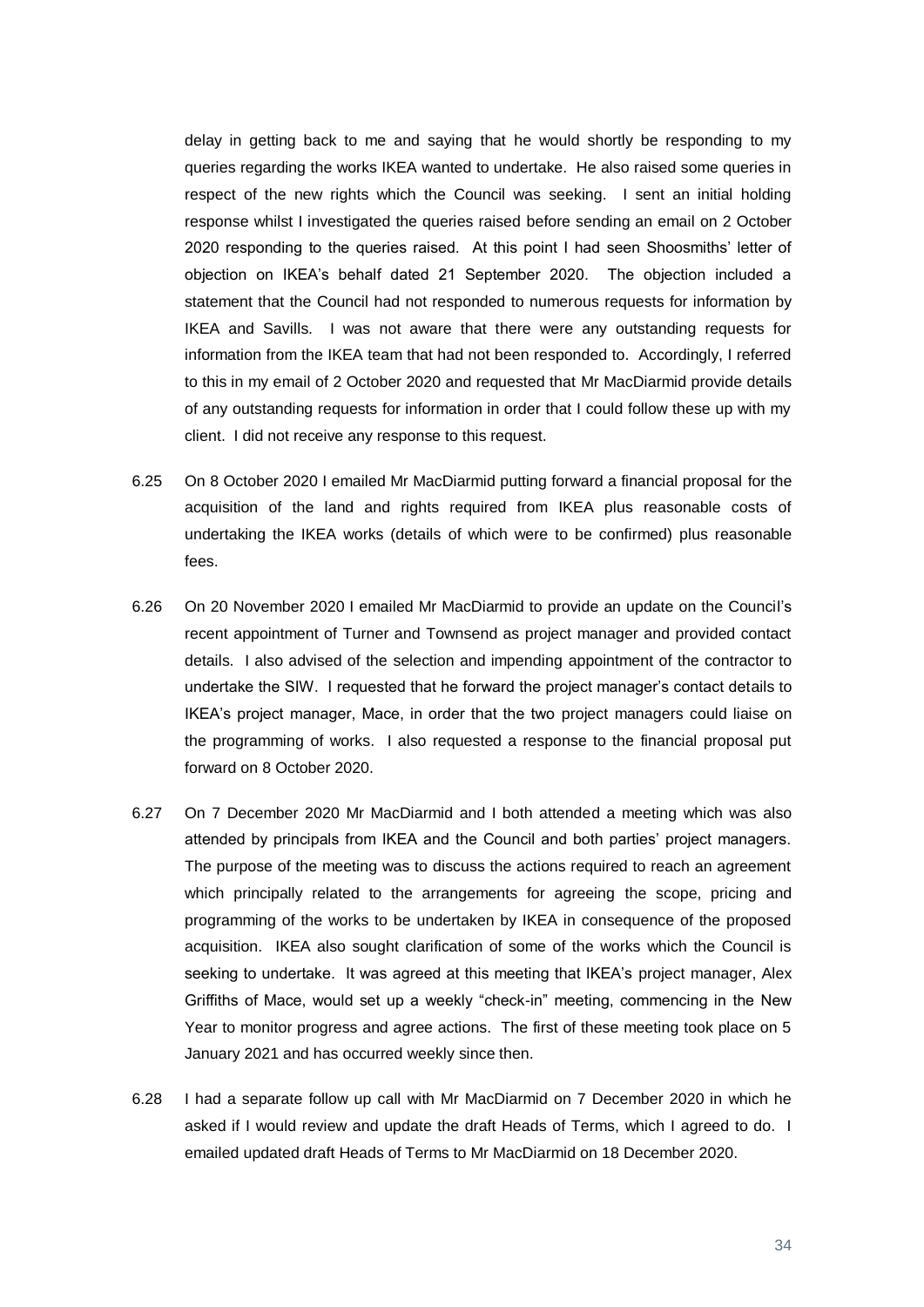- 6.29 On 12 January 2021 Mr MacDiarmid emailed to advise that he had reported to his client and was awaiting instructions.
- 6.30 In the period since then there have been a number of email exchanges between Mr MacDiarmid and I on detailed points relating to the Heads of Terms. On 10 March 2021 Mr MacDiarmid and I agreed the remaining outstanding points of the Heads of Terms and I subsequently updated the Heads of Terms to reflect the points agreed and issued these to Mr MacDiarmid on 16 March 2021. Both the Council and IKEA have instructed their solicitors to prepare the contract documentation. At the time of writing this proof Heads of Terms have been agreed but the formal agreement has not yet been documented. Solicitors for both parties are working to achieve this, and it is a condition of the agreement that IKEA will withdraw their objection to the Order. Both parties are aiming to achieve this prior the CPO inquiry
- 6.31 The Council will provide an update on the progress of this agreement at the public inquiry.

#### **Summary and Conclusion**

- 6.32 IKEA's principal ground of objection is that the acquisition of the land will sever the customer car park and servicing access from the store which would have an adverse impact on the operation of the store. The Council has been negotiating with IKEA for an acquisition of the required land and rights by agreement since 2017 and I have personally been involved in these negotiations since August 2019.
- 6.33 The parties have agreed a solution which addresses the operational concerns by relocating the car parking to the IKEA West Car Park and provides revised servicing access from Leeside Road in advance of the works which will affect the existing parking and servicing arrangements. Draft Heads of Terms for an agreement have been in circulation since November 2019 and these have recently been agreed.
- 6.34 I fully expect this agreement to be completed, however, the Council requires the Order to provide the certainty that the land and rights can be secured.
- 6.35 Notwithstanding the preference to complete the agreement, the Council has confirmed to IKEA that it will pay the reasonable costs of relocating the car park. Therefore, in the absence of agreement IKEA can undertake these works themselves and seek compensation via their statutory rights. The land on which the replacement car park is to be built is wholly within IKEA's control.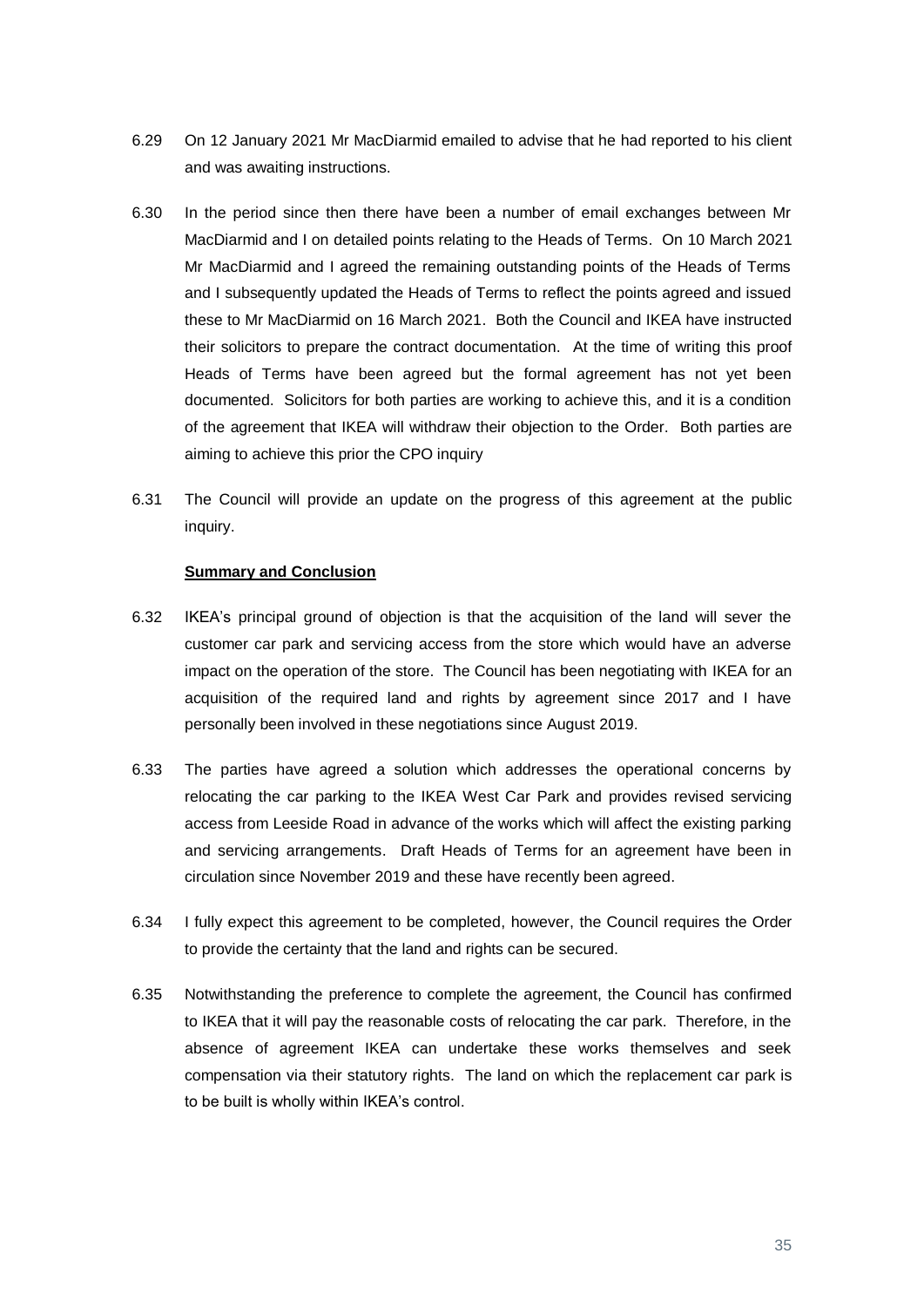### **Objection 2 – Lee Valley Regional Park Authority, Land East of Harbet Road (Plots 128 and 131)**

- 6.36 Lee Valley Regional Park Authority ("**LVRPA**") is a statutory body responsible for managing and developing the Lee Valley Regional Park (the "**LVRP**") which is a linear park approximately 26 miles long in parts of London, Hertfordshire and Essex.
- 6.37 LVRPA owns the freehold interest in approximately 3.18 acres of undeveloped grassland to the east of Harbet Road. The land is within the LVRP, is allocated as Green Belt and is oversailed by National Grid overhead electricity transmission lines.
- 6.38 The land has been included in the Order as plots 128 and 131 for acquisition (Pink Land). The land is required for the dual purpose of flood compensation storage and public open space.

### **Grounds of Objection**

- 6.39 The objection letter has a lengthy introductory section providing background information about the purpose of LVRPA and its governance under the Lee Valley Regional Park Act 1966 (the "**Park Act**"). The purpose of the LVRPA can be summarised as development, improvement, preservation and management of land within the LVRP for the purposes of sport, leisure and recreation.
- 6.40 The objection refers to LVRPA's statutory duty to prepare a "**Park Plan**" showing proposals for the future development of the LVRP. The current Park Plan consists of a suite of documents collectively referred to as the Park Development Framework. These comprise the Park Development Framework Strategic Policies (April 2019) and various Area Proposals. There is also a Landscape Character Assessment (April 2019) and a Biodiversity Action Plan (2019-2029). The LVRPA land at Meridian Water falls within "Area Proposal 4 – The Waterlands: Banbury Reservoir to Pickett's Lock", which was adopted in 2013. The drawing on page 28 of the Area Proposal identifies this land as a "Landscape Investment Area" which is described as "fragmented landscape character in need of major investment". There is no further definition of the term Landscape Investment Area in any other parts of the current Park Plan, however, the land had a similar allocation in the previous Park Plan, published in 2000. This also described the land as a Landscape Investment Area which it defined as being "an area with negative, visually or physically fragmented and degraded character and requiring works to bring it up to the higher standards seen in more attractive parts of the Park. Such areas present a major opportunity for both the development of recreational activities and landscape improvement".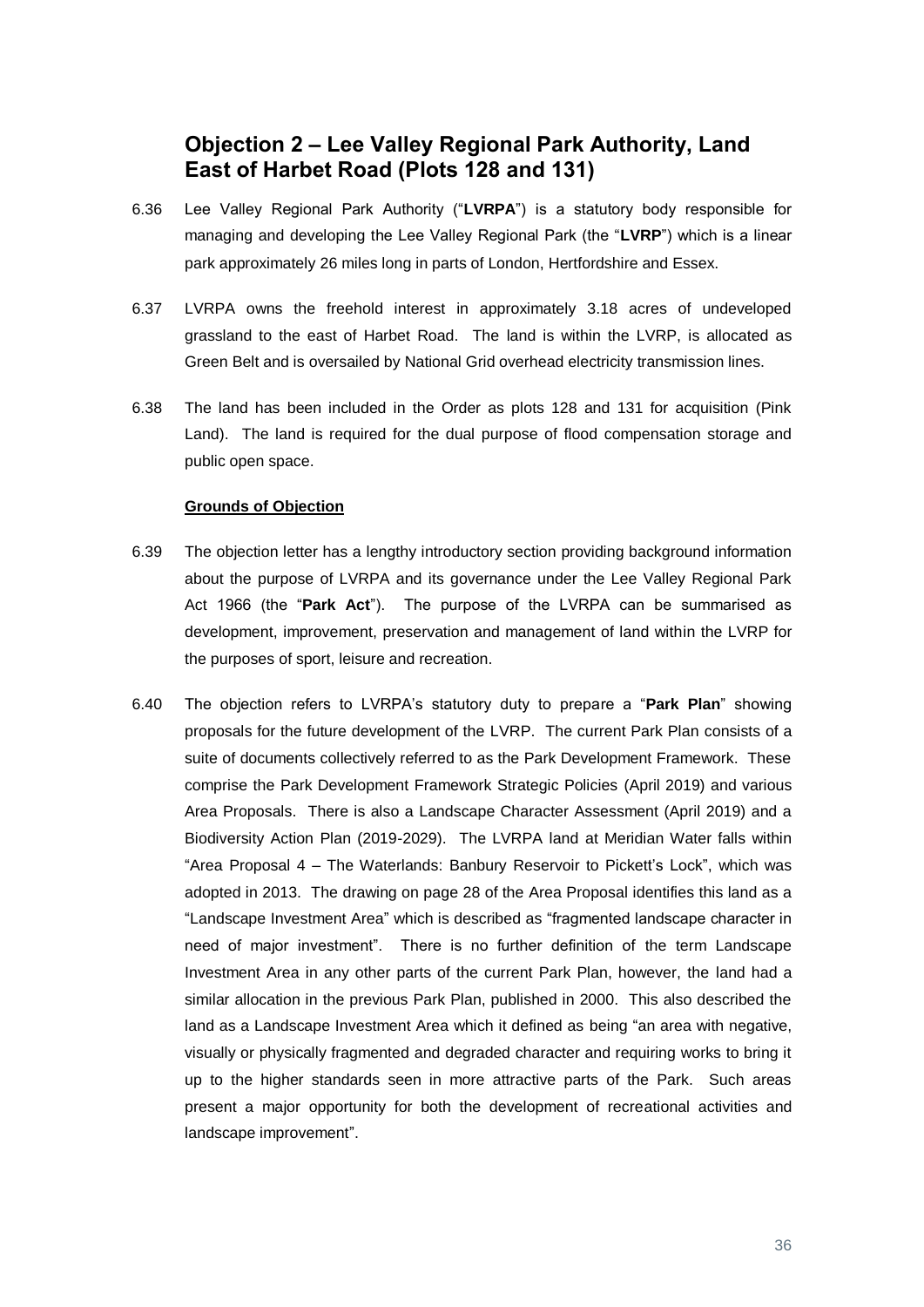- 6.41 The land falls within "Area 4.A.2 Land Adjoining the North Circular and the Lee Navigation" which is described on page 15 of the Area Proposal. The Area Proposal refers to the ambition of enhancing the quality of the land for recreational and formal sports uses as part of comprehensive scheme for public leisure, complementary to the creation of new habitats. It recognises the opportunities that Meridian Water will provide in helping it to meet its objectives. It states that the long term strategy for the area is therefore to take the potential opportunities that future growth associated with Meridian Water could provide to transform the area, with a focus on maximising its ecological, biodiversity, and recreational value and improving access. It states that the long standing severances that have characterised this part of the LVRP and its marginal status should be addressed to provide a multi-functional landscape serving the needs of the new communities whilst supporting a rich diversity of flora and fauna.
- 6.42 The Landscape Character Assessment (paragraph 4.150) describes this land as being heavily fragmented by major roads and water utilities infrastructure that sever the landscape; within the centre of the area ongoing industrial activities give it a despoiled appearance. The Park Plan has an objective of working with the Council to restore poor quality and fragmented landscape character; protecting and enhancing the openness of the valley floor to the land north and south of the North Circular.
- 6.43 The LVRPA objection states that it has the power to prevent the grant of planning permission which is contrary to the Park Plan. It should be noted that the SIW Planning Permission, which includes this land and other land within the LVRP owned by other parties, has already been granted. LVRPA were consulted at the planning application stage and did not object. A copy of their response to the SIW Planning Application is attached at Appendix MB3. Within this they stated that LVRPA "*welcomes this*  application and supports the creation of the Edmonton Marshes within the Regional *Park*". On this basis I assume that the SIW proposals are not considered to be contrary to the Park Plan.
- <span id="page-36-0"></span>6.44 The grounds of objection, and my response, are summarised as follows:
	- 6.44.1 **Objection**: Inclusion of LVRPA's land is unnecessary, excessive and disproportionate as they are willing to agree a sale by agreement. There is reference to negotiations regarding a potential land swap involving the land included within the Order and other land owned by the Council at Rammey Marsh.
	- 6.44.2 **Response**: There have been extensive negotiations with this objector and I provide further details of these below under the subheading 'Contact with Objector'. Negotiations were initially progressed on the basis of a pure financial arrangement, but at LVRPA's request the Council agreed to consider a potential land swap involving its land at Rammey Marsh. These negotiations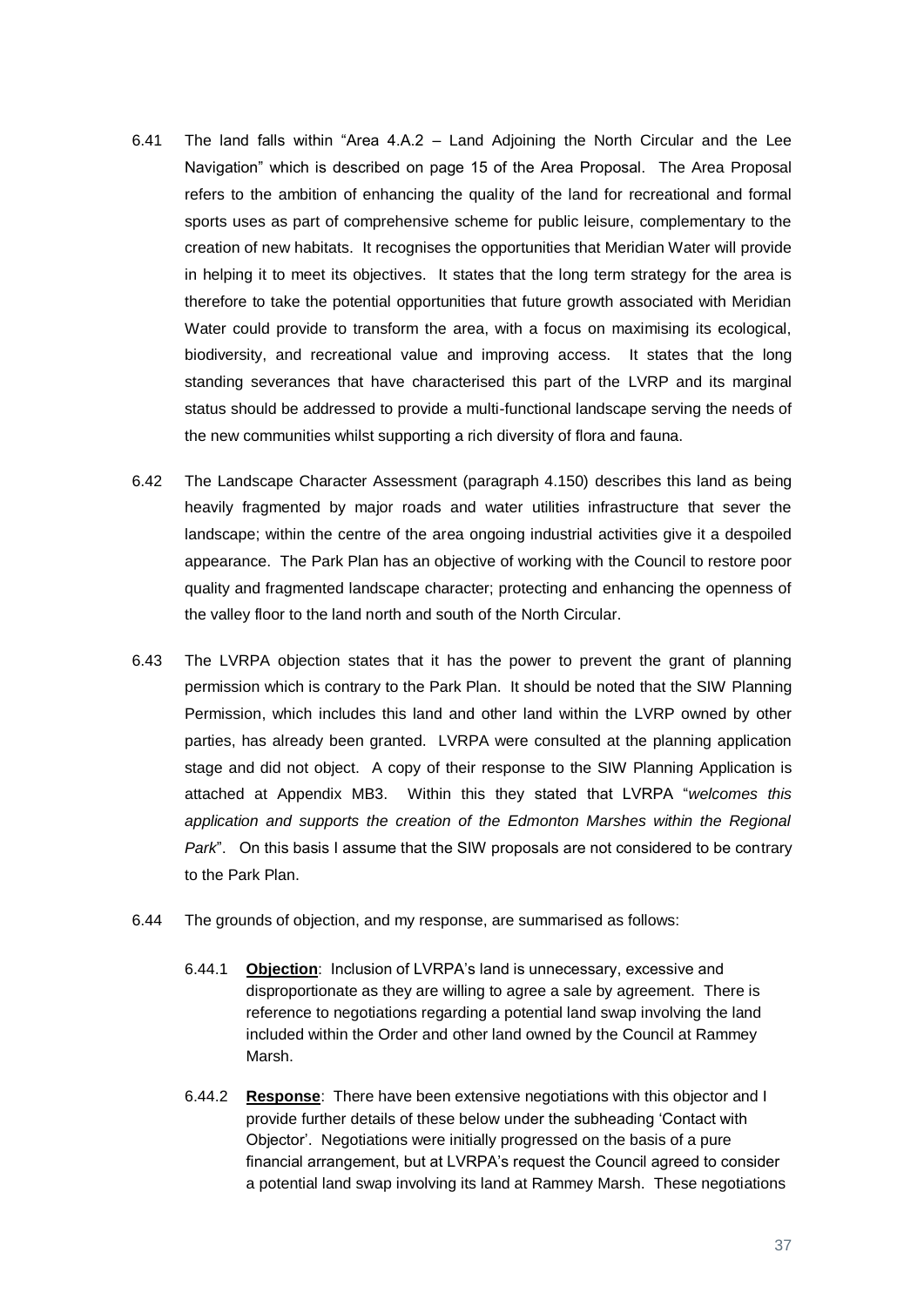did reach a point of agreement in principle between agents, subject to contract and Council approval. Ultimately, the Council was not prepared to approve the land swap as it did not consider that it represented best consideration for the land it would be disposing of. Whilst I acknowledge that this was unfortunate in terms of relations between LVRPA and the Council, the negotiations were progressed in good faith but ultimately the Council could not justify the disposal in accordance with its statutory duty. LVRPA's willingness to proceed with a land swap involving this land serves to demonstrate that it has no fundamental objection to disposing of this land to the Council for the purposes of the SIW and the Scheme.

- 6.44.3 **Objection**: The inclusion of the land is contrary to the Park Act, the Park Plan and the public interest. The land is to be acquired to facilitate housing which is inconsistent with LVRPA's statutory purpose.
- 6.44.4 **Response**: There appears to be a misunderstanding by the author of the objection as to the actual purpose of the acquisition. The LVRP land will provide flood compensation to enable development of housing on other land in the Scheme. In addition to fulfilling the flood compensation function, the land, together with adjoining land currently owned by the Council and TWUL will be developed as a country park to be known as Edmonton Marshes comprising public open space and sports pitches. This use is entirely consistent with LVRPA's objectives. The proposed use of the land that the Council will deliver contrasts with the existing degraded and derelict existing state of the land. The works to be undertaken by the Council are in accordance with the land's allocation in the Park Plan. As previously stated, LVRPA responded to the SIW Planning Application stating that it had no objection to the SIW or the Scheme and that, in fact, it positively welcomed the proposals.
- 6.44.5 **Objection**: The use of compulsory acquisition powers is not necessary in order to acquire LVRPA's legal interest and appears that it may have been improperly influenced by other factors.
- 6.44.6 **Response**: This objection appears to be referring to the Council's withdrawal from the negotiations regarding the proposed land swap and suggests that there was some improper motivation behind this. I have already explained the circumstances surrounding this and the reasons for the Council's withdrawal at paragraph [6.44.2](#page-36-0) above. The Council remains willing to acquire the land by agreement and is committed to trying to achieve this end, however, this agreement will have to be on the basis of a financial consideration as the Council is not able to proceed with the previously discussed land swap for reasons which have already been explained. Terms for the acquisition of this land for a financial consideration have recently been agreed.
- 6.44.7 **Objection**: The Council's resolution to use compulsory purchase powers is outdated and should be comprehensively reviewed before the Council can demonstrate it is in the public interest, compelling or expedient.
- 6.44.8 **Response**: The Council does not consider that the January 2020 Cabinet resolution is outdated. The resolution delegated authority to Directors to make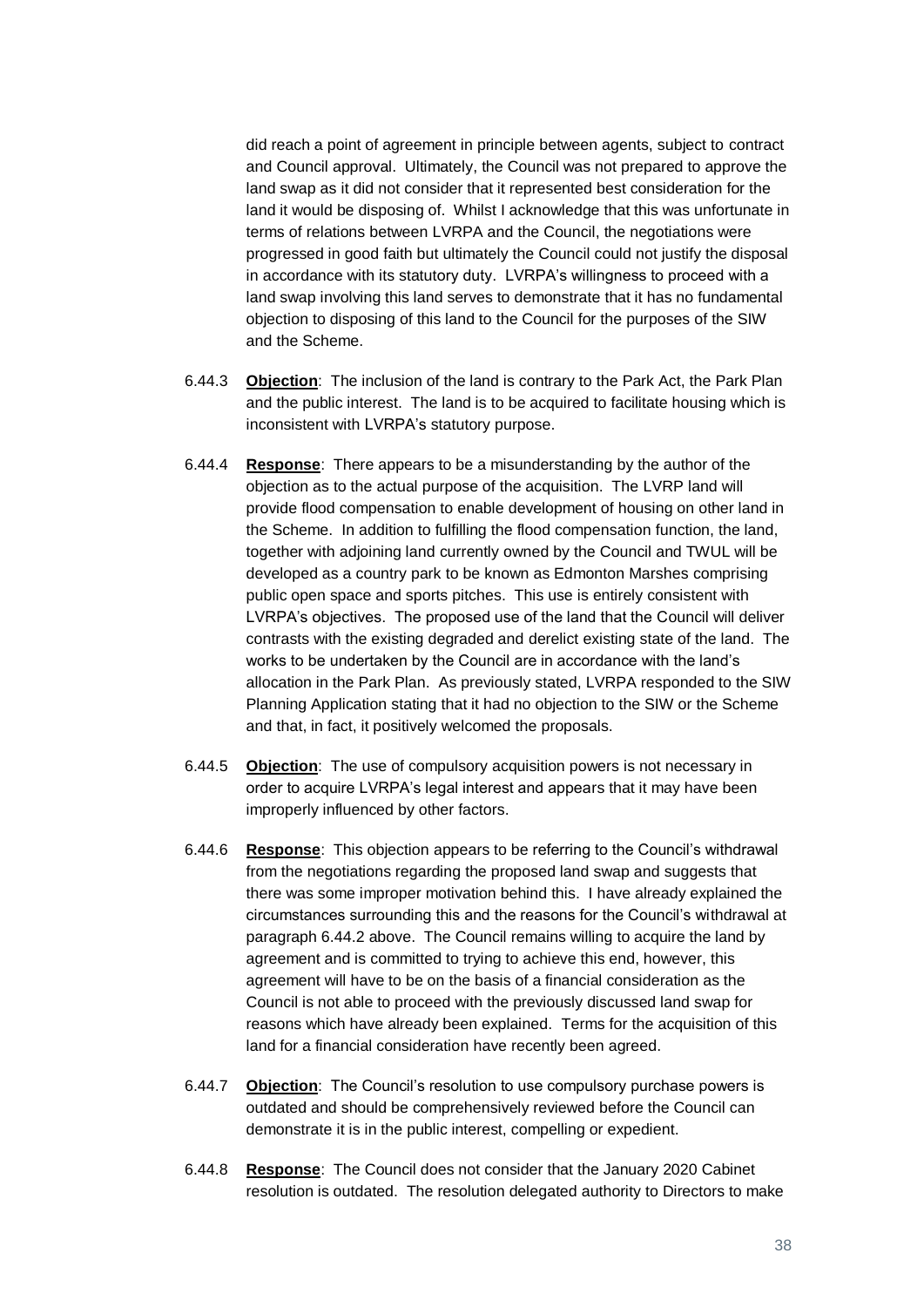the Order. In accordance with the requirements of the resolution, officers prepared reports for the relevant Directors to consider the material circumstances in August 2020 shortly before the making of the Order. These reports included updates on relevant matters including funding, planning, public health, equalities and third party negotiations. As previously stated, and described in greater detail by Peter George and John Reid, funding is unaffected by the Covid-19 pandemic.

- 6.44.9 **Objection**: The terms of the proposed CPO are too wide, but the justification advanced by the Council is case specific. It would be ultra vires not to limit the scope of the Order to the scheme upon which the Order is promoted.
- 6.44.10 **Response**: It is not entirely clear to me what is meant by this ground of objection, other than that it appears to be challenging the legal basis of the Order. It seems to be suggesting that the terms of the Order have been too widely drawn. I do not agree with this. All of the land that has been included in the Order is required to facilitate development which is fully in accordance with the powers in section 226(1)(a) of the 1990 Act under which the Order has been made. The development which will be facilitated by the Order is the SIW which is required to deliver the Scheme. The Council is satisfied that the justification for making the Order accords with the enabling powers under which the Order has been made and that proper process has been followed. The Council has taken legal advice at all key stages leading up to the making of the Order from its internal legal services team, an external firm of solicitors (Trowers Hamlin), and Leading Counsel.

## **Contact with the Objector**

- 6.45 My first contact with LVRPA was in September 2016 when I sent an ITT letter to the then Head of Property, Stephen Roberts, regarding the proposals for Meridian Water. The purpose of the letter was to introduce myself and provide background information about the Scheme and details of the interests and rights that the Council would like to acquire from LVRPA. I referred to the potential use of compulsory purchase powers but stated that it was the Council's preference to acquire land and rights by agreement. I advised that the CPO process would be promoted in parallel with the negotiations but would only be used as a last resort if an acquisition by agreement could not be achieved. I stated that the purchase price for the land would be based on the compensation entitlement which could include costs or losses arising as a consequence of the acquisition in addition to market value, and I confirmed that the Council would pay LVRPA's reasonable surveyor's fees for negotiating an agreement and solicitor's fees for dealing with the relevant documentation. At this stage JLL were still responsible for leading the third party negotiations and I provided contact details of relevant people, and explained my role in the process.
- 6.46 I did have an initial discussion with Mr Roberts in early October 2016 as he telephoned me in response to my ITT letter. During this conversation Mr Roberts confirmed that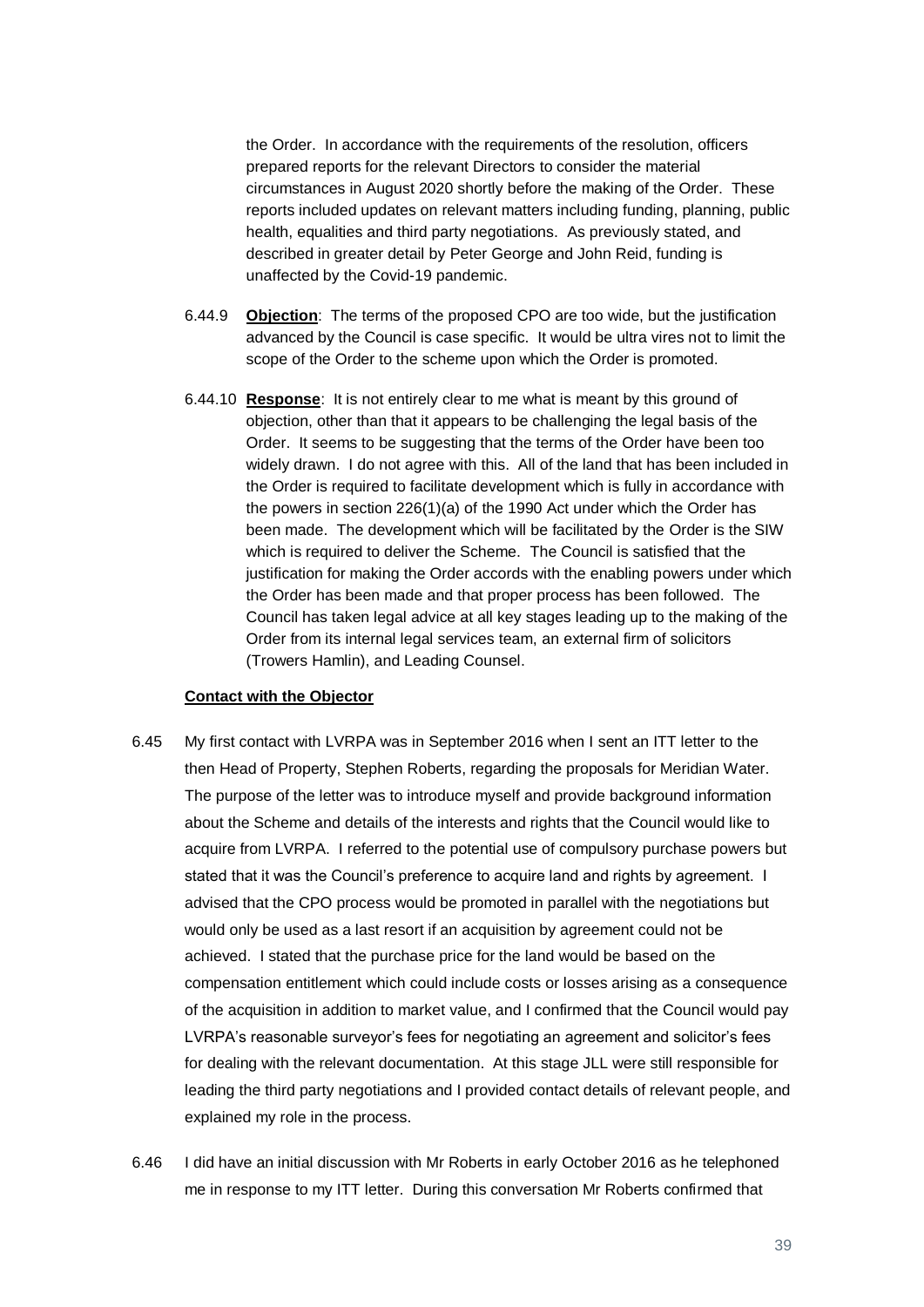LVRPA would be willing to sell the land to the Council for the purposes of the Scheme subject to reaching a satisfactory agreement on price. Mr Roberts subsequently confirmed the content of our discussion in an email to me dated 24 October 2016, but negotiations did not progress at that time. I had no further direct contact with LVRPA until June 2019 but I was kept informed of discussions that the Council and JLL were having with LVRPA and their agent, Montagu Evans, in the intervening period. On 11 September 2018 Nick Powell, Property Surveyor at LVRPA emailed Paul Gardner of the Council referring to a meeting between the parties in June 2018. The email stated that LVRPA was considering disposing of its land in this location and invited the Council to put forward an offer. Copies of the aforementioned emails from Mr Roberts and Mr Powell confirming LVRPA's willingness to dispose of the land are included in Appendix MB4.

- 6.47 In response to Mr Powell's email the Council instructed JLL to put forward a financial offer, which they did on 7 March 2019 by way of a letter to Gerry Gillingham of Montagu Evans.
- 6.48 Mr Gillingham left Montagu Evans shortly after the offer was made at which point Mark Whitfield took over the negotiations for LVRPA. I became directly involved in the negotiations in June 2019 and attended a meeting with Mr Whitfield and Simon Irvine-Fortescu of JLL on 14 June 2019. At the meeting Mr Whitfield requested further information about the SIW and the Scheme.
- 6.49 On 9 August 2019 I wrote to Mr Whitfield responding to the queries raised in our meeting and providing a general update about the SIW and the Scheme. I confirmed the Council's intention to use compulsory purchase powers but that there was a preference to acquire land by agreement. I also confirmed that the Council would meet LVRPA's reasonable surveyor's and legal fees and requested details of his fee basis.
- 6.50 On 31 October 2019 I met with Mr Whitfield and Peter Ley of LVRPA. There was some discussion about land values and Mr Whitfield expressed the view that the current offer from the Council was too low. We agreed that we would both do further market research into market values for land of this nature. At the meeting Mr Whitfield also raised the prospect of a potential land swap and stated that the Council owned land at Rammey Marsh which he considered to be similar in nature to the land within the Order and asked if the Council would be willing to consider a land swap. I agreed to take instructions.
- 6.51 I subsequently discussed this with my client and they agreed to explore a potential land swap in parallel with an outright acquisition.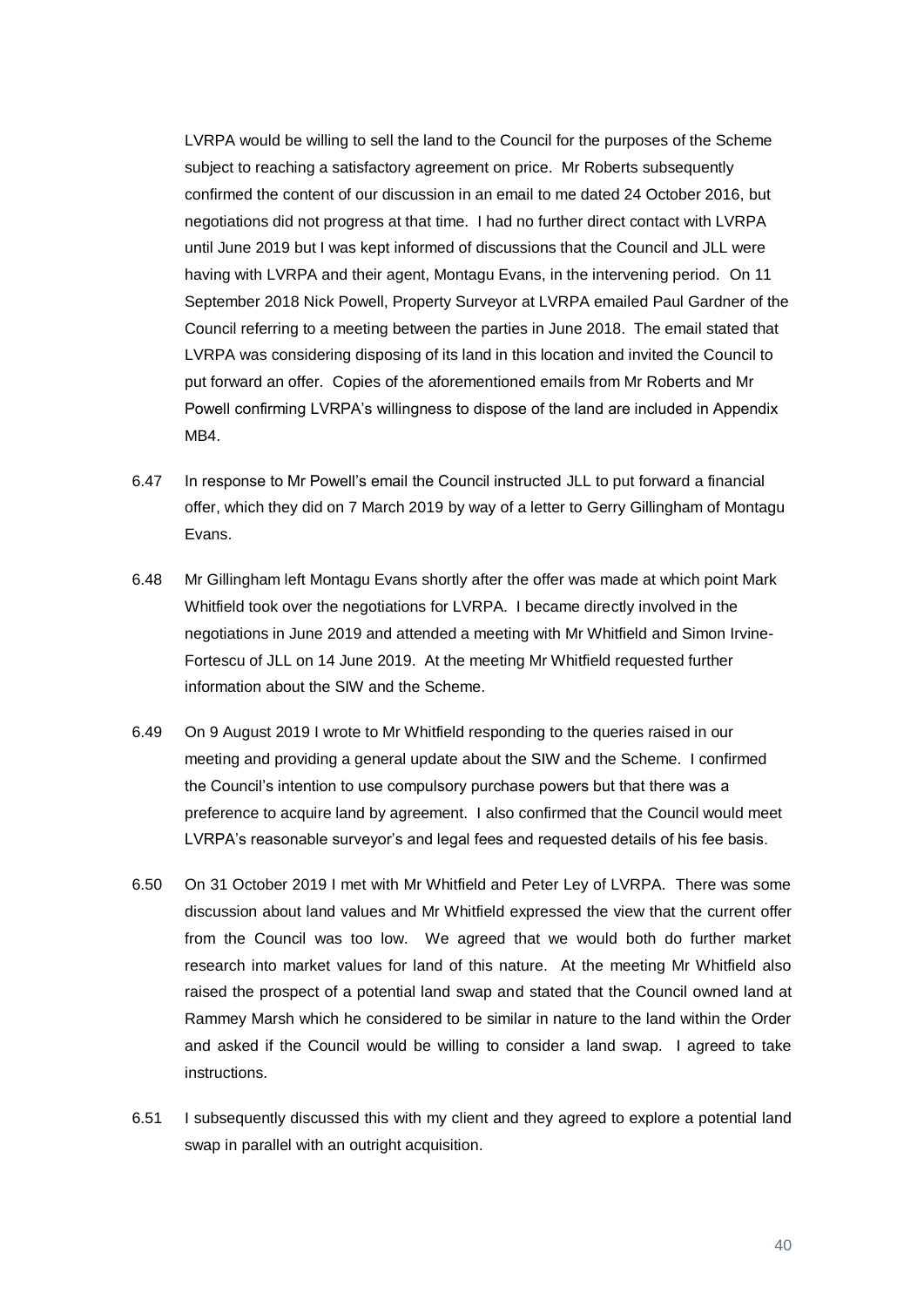- 6.52 On 4 February 2020 I emailed Mr Whitfield with a revised proposal on the two alternative bases of outright acquisition and land swap, both subject to formal Council approval. I put forward an improved financial offer for the outright acquisition option.
- 6.53 LVRPA favoured the land swap option and negotiations continued on that basis over the following six months and by August 2020 Mr Whitfield and I had reached a provisional agreement between agents subject to our respective client's formal approval. The Council ultimately was not prepared to approve the land swap as it did not consider that it represented best consideration for the disposal of their land at Rammey Marsh. I informed Mr Whitfield of this on 24 September 2020 and advised that my instructions were to proceed on the basis of a purchase for a purely financial consideration.
- 6.54 On 7 October 2020 I had a telephone conversation with Mr Whitfield in which he expressed his client's disappointment that the Council was not prepared to proceed on the basis of a land swap. This resulted in a temporary halt to the negotiations. In the period since then there have been meetings and telephone conversations directly between the Council and LVRPA in an attempt to repair relations and get negotiations on the basis of a financial consideration back on track. Over this period, I have maintained contact with Mr Whitfield to ask whether he has instructions to negotiate on this basis.
- 6.55 On 2 December 2020 I spoke to Mr Whitfield on the telephone to advise him of discussions and emails that had taken place directly between our respective clients in which the Council was seeking confirmation of whether LVRPA would instruct their agent to proceed with the negotiations on the Order Land. Mr Whitfield said he would seek client's instructions. I followed this up with an email on the same day confirming our earlier call. Within the email I also explained that the Council had been offered the opportunity to purchase other land which was very close to LVRPA's existing land and was of a similar description being undeveloped grassland with an access onto Harbet Road with a Green Belt allocation and was within the LVRP. The land had been offered to the Council by TWUL. The land is approximately 8.45 acres. The Council had no requirement for the land itself, but I suggested that we would be able to structure an agreement with TWUL whereby an equivalent site area could be provided to LVRPA as exchange land for the land being acquired.
- 6.56 I did not receive any response to this proposal and sent a follow up email on 17 December 2020 seeking a response.
- 6.57 On 19 January 2021 there was a principals' meeting between officers of the Council and LVRPA at which both parties agreed to decouple the negotiations on the Order Land and Rammey Marsh. It was agreed that each party would instruct their agents to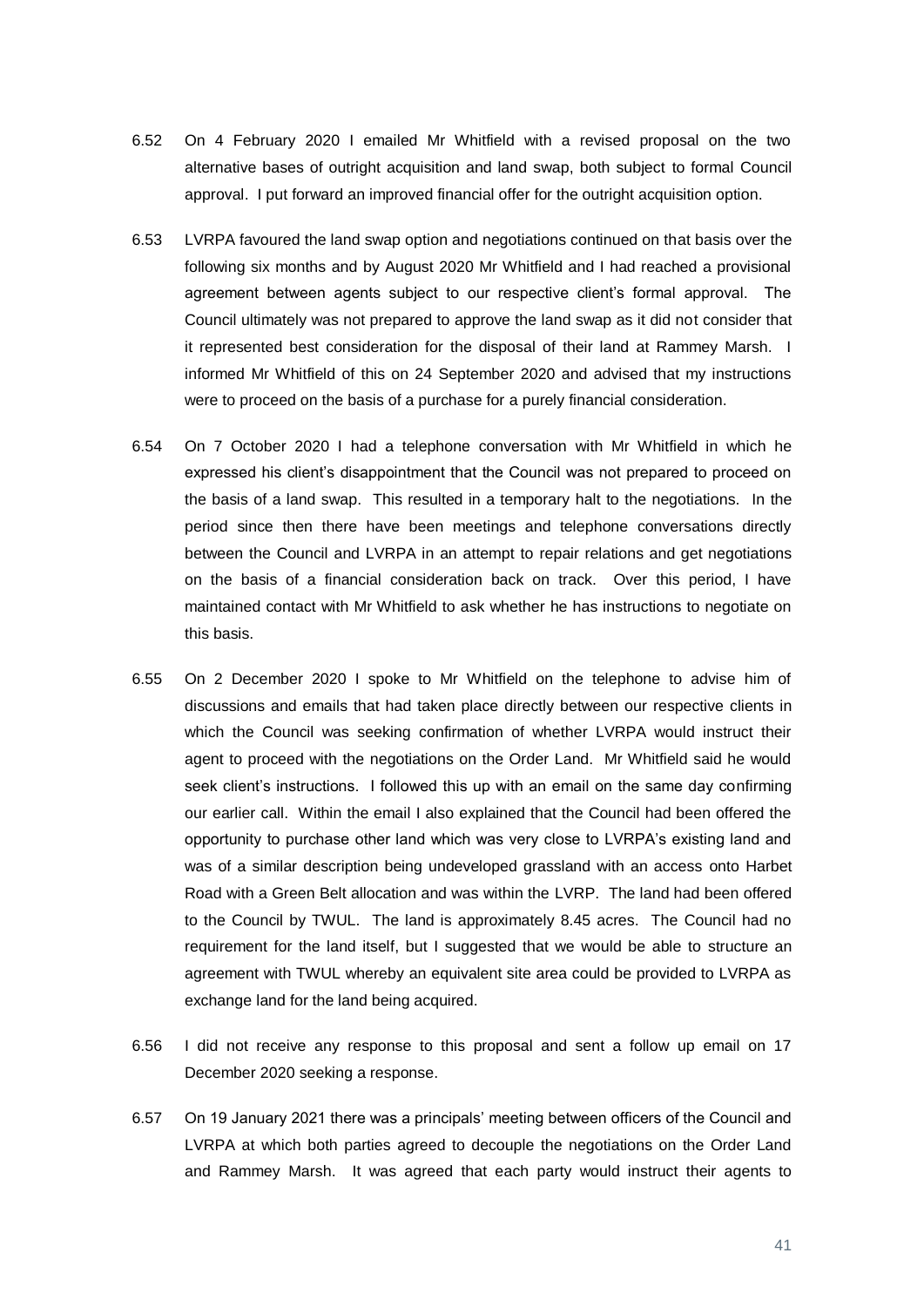progress negotiations on the Order Land in isolation. It was also agreed that I should put forward an improved financial offer for the land by the end of the following week. I was not at the meeting, but details of what was agreed at the meeting were provided to me the following day. On receiving this information, I telephoned Mr Whitfield to ask whether he had been informed of the outcome of the meeting and requested confirmation that he had instructions to progress negotiations, purely on the basis of a financial consideration. I also asked if he was in a position to respond to the exchange land proposal set out in my emails of 2 and 17 December 2020. He agreed to contact his client and take instructions.

- 6.58 On 28 January 2021 I sent an email confirming the content of our earlier telephone conversation and putting forward an improved financial proposal. I also requested a response on the exchange land proposal. I did not receive a response to this, so I sent a chasing email on 4 February 2021 and suggested that we discuss the matter on the telephone. Mr Whitfield responded the following day to confirm his availability for a meeting. The email also set out a number of observations that he stated should be taken into consideration within our negotiations. One of these was that the land has been declared surplus to LVRPA's requirements and identified for disposal. A copy of this email is included within Appendix MB4.
- 6.59 A meeting subsequently took place on 10 February 2021 to progress negotiations for a private treaty acquisition. The meeting was also attended by Mr Whitfield's colleague, Jonny Sharp.
- 6.60 At the end of the meeting, it was agreed that Mr Sharp would write to me setting out the information that had been discussed in the meeting, which he subsequently did on 12 February 2021. On 15 February 2021 I emailed Mr Sharp to seek clarification of a number of matters of fact, one of which was confirmation that the land had been declared surplus to LVRPA's operational requirements and identified for disposal. He responded later on the same day confirming that this was the case, and that Montagu Evans had a mandate to dispose of the site and, but for the Order, would have done so. A copy of this email is included within Appendix MB4. A further meeting took place on 19 February 2021.
- 6.61 On 18 March 2021 the financial terms for the acquisition of this land were agreed and I subsequently drafted up Heads of Terms and issued them to Mr Whitfield on 23 March 2021. LVRPA have agreed to withdraw their objection to the Order on exchange of contracts. Both parties are aiming to achieve this prior the CPO inquiry.
- 6.62 The Council will provide an update on the progress of this agreement at the public inquiry.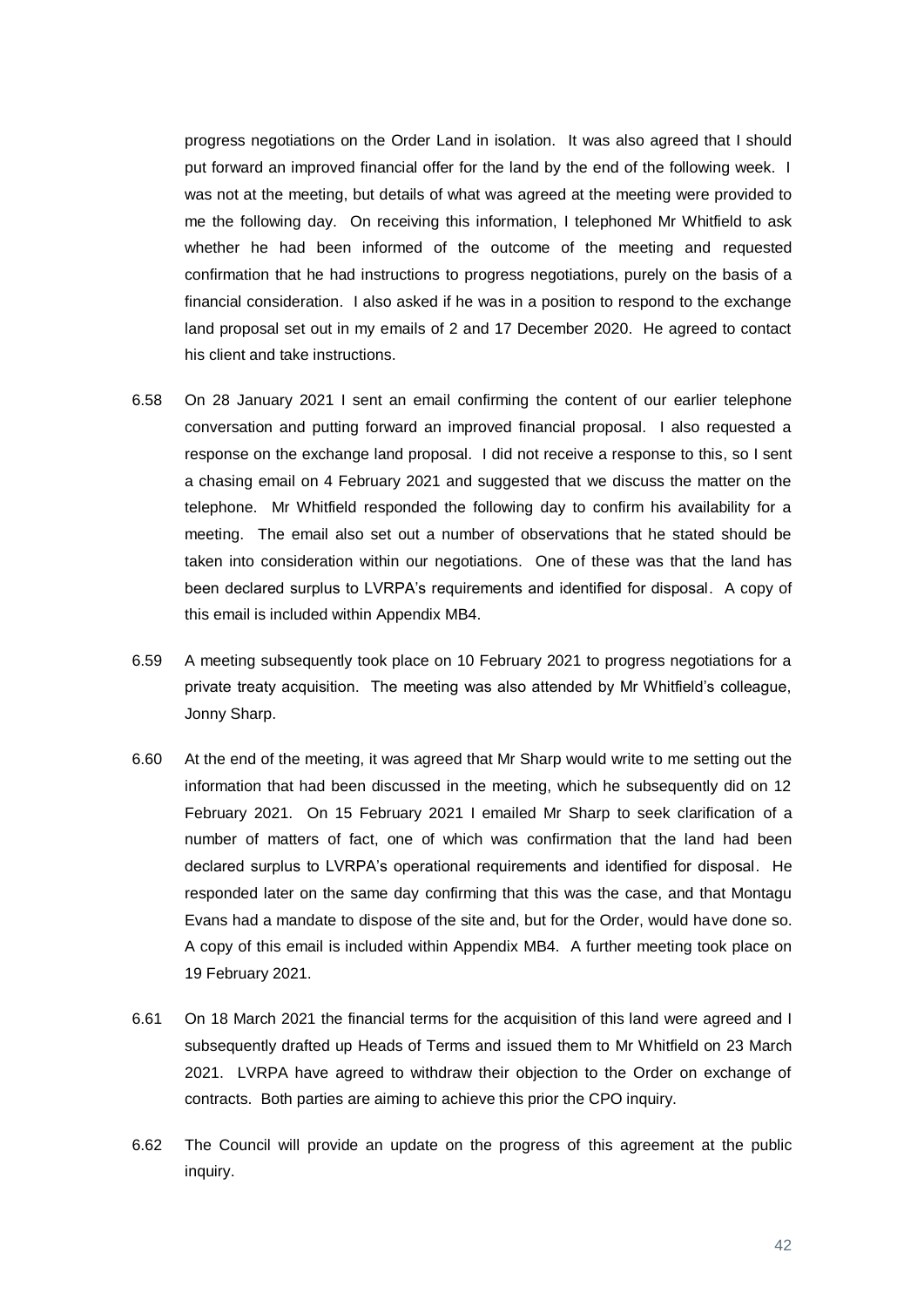### **Summary and Conclusion**

- 6.63 LVRPA's objection appears to be largely driven by a frustration that it has been unable to achieve an acquisition of Council owned land at Rammey Marsh. Whilst I can understand and sympathise with this frustration it does not alter the compelling case for acquiring this land for the SIW and the Scheme. Notwithstanding, the abortive discussions on the land swap which accounted for approximately six months of the negotiating period, there have been prolonged attempts to acquire the land by agreement. The Council's first approach for a private treaty acquisition was in September 2016 and the pace of these discussions increased from the end of 2018.
- 6.64 LVRPA stated at the planning application stage that it has no fundamental objection to the SIW and the Scheme and in fact stated that it welcomed the application and supported the creation Edmonton Marshes within the LVRP. The improvements to LVRPA's land and the adjoining land, which is also within the LVRP, will promote sport, leisure and recreation and are entirely consistent with LVRPA's objectives.
- 6.65 It is my understanding that the Council's intended use of the land is completely in accordance with the designation and objectives set out in the Park Plan. The Park Plan references the Meridian Water development proposals and the opportunities that this will bring to improve the parts of the LVRP east of Harbet Road. Having discussed the matter with Paul Jarvis I understand that the works which are proposed on the land are fully compliant with the objectives of the Park Plan. Furthermore, as early as October 2016 the then Head of Property at LVRPA, Stephen Roberts, confirmed that the land was surplus to its operational requirements and that it was willing to dispose of the land subject to agreement on price. This was confirmed again by Mr Powell, an LVRPA inhouse Property Surveyor, in September 2018 when he stated it was LVRPA's intention to dispose of the land and invited the Council to make an offer. Far more recently in February 2021, emails from Mr Whitfield and his colleague, Mr Sharp, have confirmed that the land has been declared surplus to LVRPA's requirements.
- 6.66 It appears that LVRPA's only real objection to the sale of the land is a disagreement on price. This is not a matter which is relevant to this inquiry and is a matter which should be resolved via the Upper Tribunal (Lands Chamber) in the event that an agreement is not reached. As stated above, Heads of Terms have recently been agreed and solicitors have been instructed to complete the agreement.
- 6.67 It remains the Council's strong preference to acquire the land by agreement without recourse to the Order and this now seems very likely given the recent agreement of terms and instructions of solicitors. However, the Council still requires the Order to provide the certainty that the land can be secured.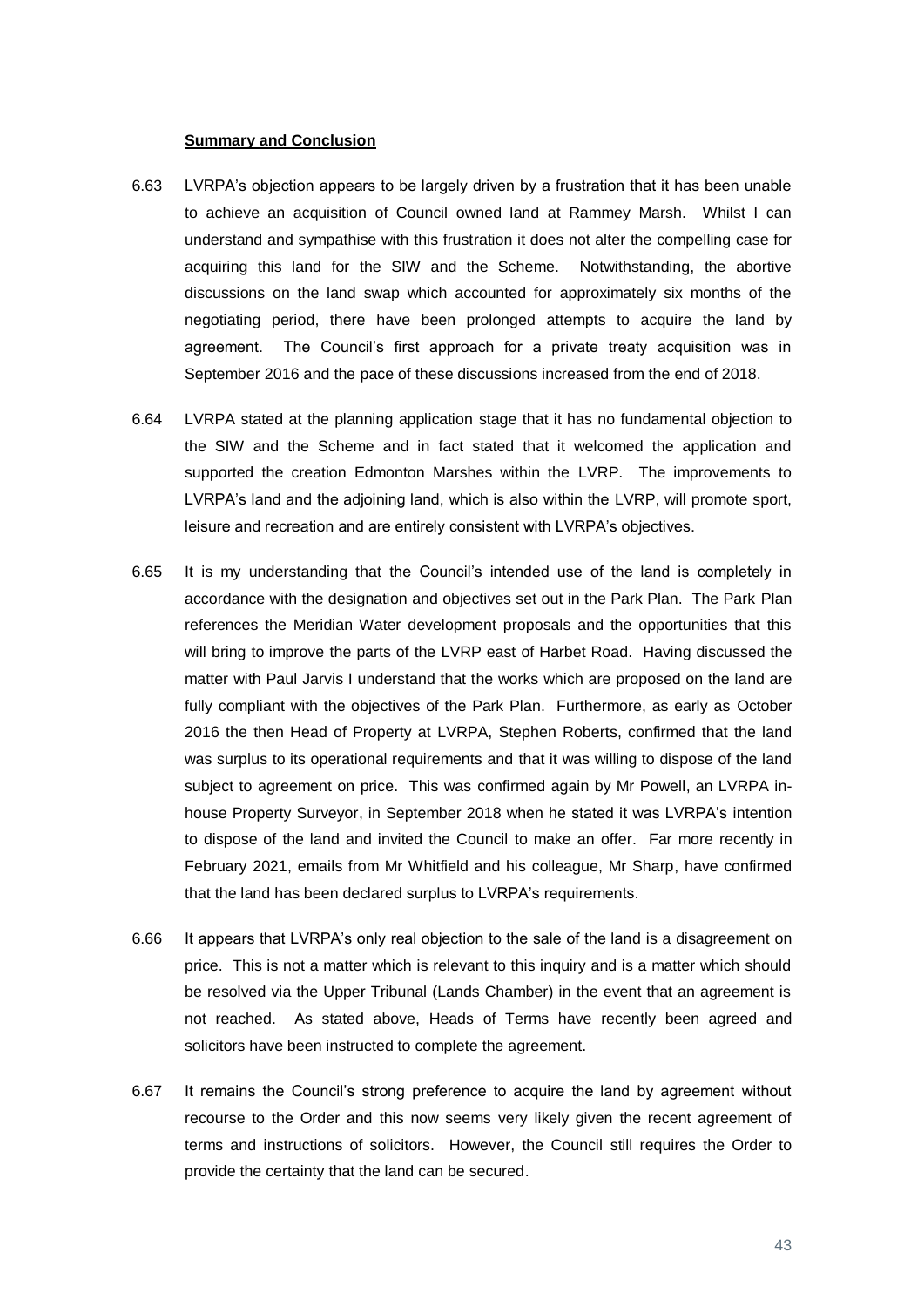# **Objection 3 – Thames Water Utilities Limited, Land East of Harbet Road (Plots 133, 134 and 135)**

- 6.68 Thames Water Utilities Limited ("**TWUL**") is a large private utility company responsible for the public water supply and wastewater treatment in the area.
- 6.69 TWUL owns the freehold interest in approximately 8.59 acres of undeveloped grassland to the east of Harbet Road. The land is within the LVRP and is allocated as Green Belt and is within Environment Agency flood zone 2. It is oversailed by National Grid overhead electricity transmission lines and has TWUL operational pipes below ground. Currently, the site is derelict, extensively fly tipped and areas of non-native invasive species (Japanese Knotweed and Hogweed) have been identified on site.
- 6.70 The land has been included in the Order as plots 133 and 134 for acquisition (Pink Land). The Pink Land is required for the dual purpose of flood compensation storage and public open space. In addition, rights of access and flood water discharge are sought over plot 135 (Blue Land), which forms part of the River Lee.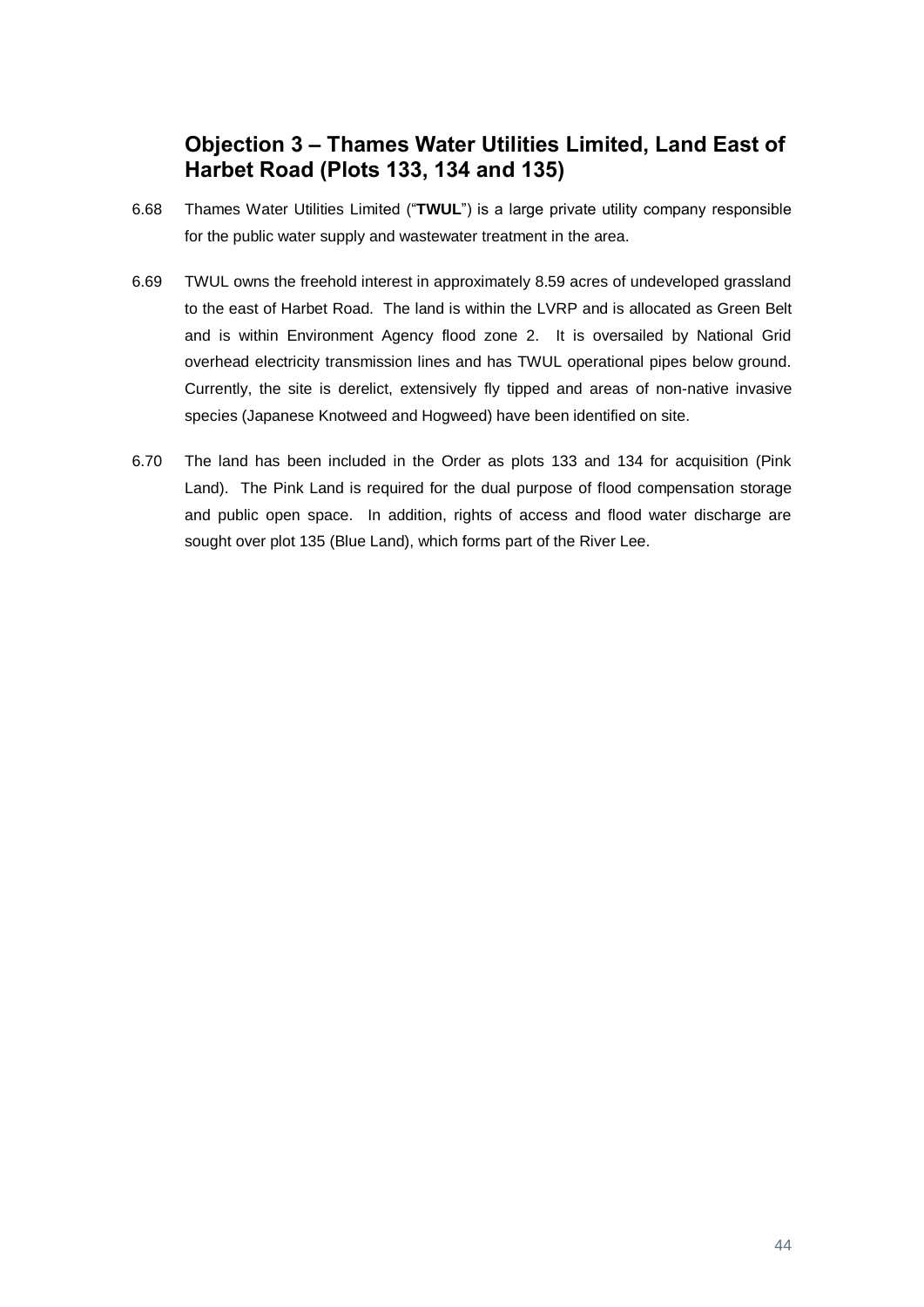## **Grounds of Objection**

- 6.71 The objection letter states that the property included in the Order comprises operational land containing considerable TWUL assets that are integral to TWUL performing their statutory function. The operational assets comprise underground pipes, the details of which are listed in the letter. The objection states that the property is a key site acting as a corridor for numerous pipelines and it is therefore essential that an appropriate level of protection is put in place to protect these assets, and any future assets. In addition, rights necessary to access these assets for repair, maintenance, replacement, etc also need to be protected.
- 6.72 The objection goes on to say that at the present time they are not satisfied that the land could be acquired without serious detriment to its statutory undertaking. I note that the objection does state that TWUL is prepared to discuss putting arrangements in place outside of the Order which would enable it to withdraw its objection.
- 6.73 The grounds of objection, and my response, are summarised as follows:
	- 6.73.1 **Objection**: Insufficient provision of information and engagement by the Council. It states that the Council has not done enough to satisfy TWUL that the severity of the risk to their assets is fully understood and acknowledged, and that the protection of their assets has been appropriately addressed, with sufficient safeguards in place. It is important that the design and implementation of the Council's proposals do not interfere with TWUL's ability to comply with its statutory function.
	- 6.73.2 **Response**: The Council has been engaging with TWUL for a significant period of time. Further details of this are set out below under the subheading 'Contact with Objector'. The Council does fully understand and acknowledge that adequate measures need to be put in place to protect TWUL's assets and will ensure that such measures are put in place. It has been seeking to engage with TWUL to agree what those measures should be but has, until recently, been frustrated by the lack of a substantive response from TWUL as to what their requirement are. The Council will agree to put appropriate measures in place and is happy to enter into an asset protection agreement or similar arrangement to meet these obligations. The Council is actively engaging with TWUL to agree appropriate asset protection measures to be put in place. Since the start of this year a great deal of progress has been made and a set of asset protection measures has been agreed as part of the wider negotiations. Further details are provided below under the subheading 'Contact with Objector'.
	- 6.73.3 **Objection**: The Order does not make appropriate allowance for the protection of TWUL's assets.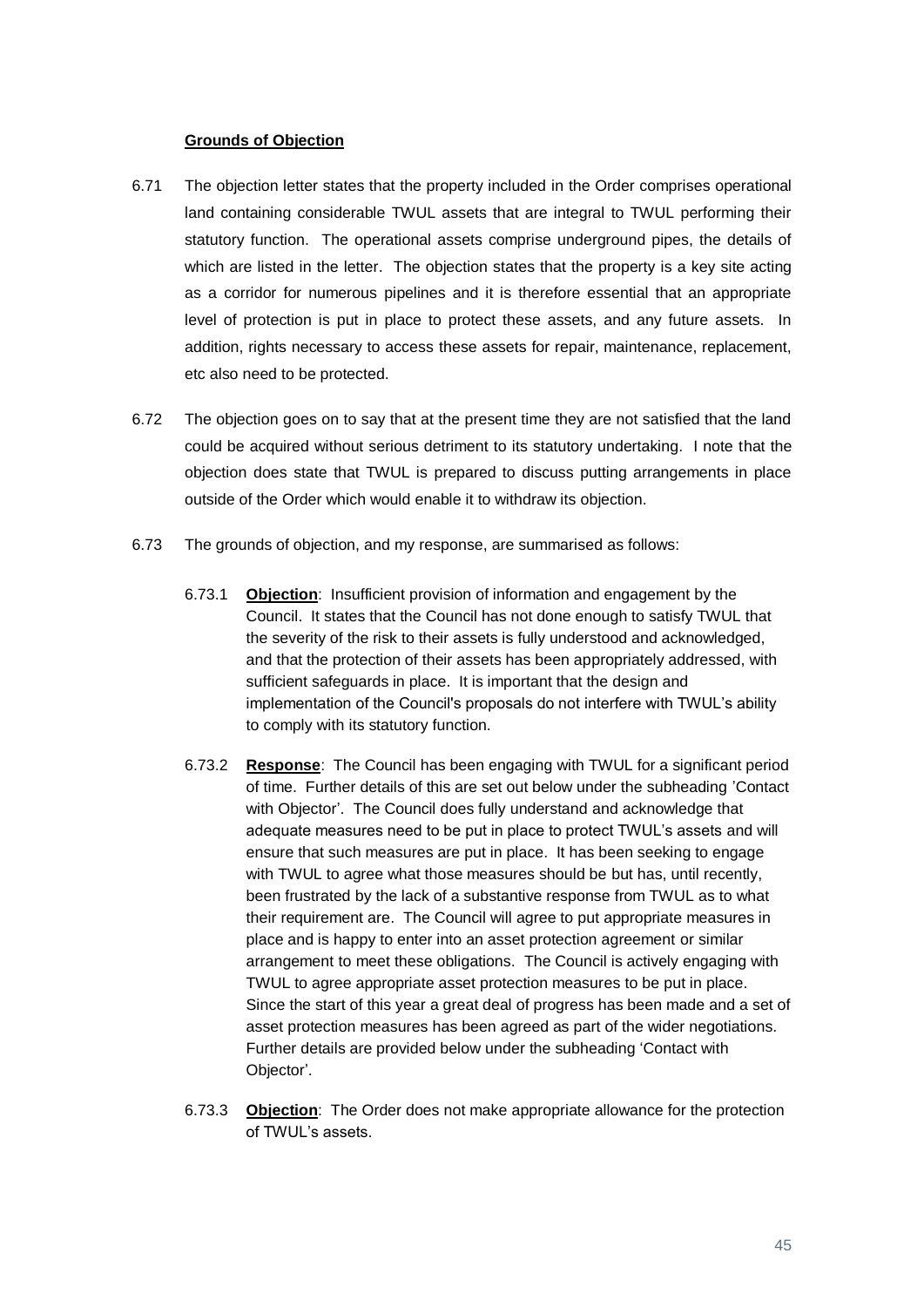6.73.4 **Response**: As stated above, the Council is fully cognisant of the need to ensure that appropriate asset protection measures are in place and this has been reflected in the design of the SIW in this location. The works will be undertaken in accordance with all of the relevant TWUL Guidance Documents and Health and Safety requirements. Further detail on the design of the works is set out in the evidence of Joe Nunan.

## **Contact with the Objector**

- 6.74 My first contact with TWUL was in September 2016 when I sent an ITT letter to the then Head of Property, Richard Hill, regarding the proposals for Meridian Water. The purpose of the letter was to introduce myself and provide background information about the Scheme and details of the interests and rights that the Council would like to acquire from TWUL. I referred to the potential use of compulsory purchase powers but stated that it was the Council's preference to acquire land and rights by agreement. I advised that the CPO process would be promoted in parallel with the negotiations but would only be used as a last resort if an acquisition by agreement could not be achieved. I stated that the purchase price for the land would be based on the compensation entitlement which could include costs or losses arising as a consequence of the acquisition, in addition to market value, and I confirmed that the Council would pay TWUL's reasonable surveyor's fees for negotiating an agreement and solicitor's fees for dealing with the relevant documentation. At this stage JLL were still responsible for leading the third party negotiations and I provided contact details of relevant people, and explained my role in the process.
- 6.75 I did not have any further direct contact until July 2019 by which time I had taken over lead responsibility for third party negotiations from JLL. I am aware that Arup were engaging with TWUL regarding design matters from 2018.
- 6.76 On 9 November 2018 there was a meeting between the parties which was attended by principals and planning consultants. I was not in attendance but was provided with the minutes of the meeting. One of the outcomes of that meeting was that TWUL was prepared to agree a disposal of their interest, subject to satisfactory asset protection measures, provided they received best consideration for the land. As a result, JLL were instructed to engage with TWUL's advisor, Savills, to progress commercial negotiations.
- 6.77 Matt Fitter of JLL contacted Andrew Cox of Savills by email on 26 November 2018 seeking to arrange a meeting to discuss an acquisition of the land. There were various emails and telephone conversations between Mr Cox and Mr Fitter between November 2018 and January 2019 requesting and providing information.
- 6.78 On 25 June 2019 Matt Fitter of JLL wrote to Andrew Cox of Savills putting forward a financial proposal for the acquisition of the land. The offer referred to the existing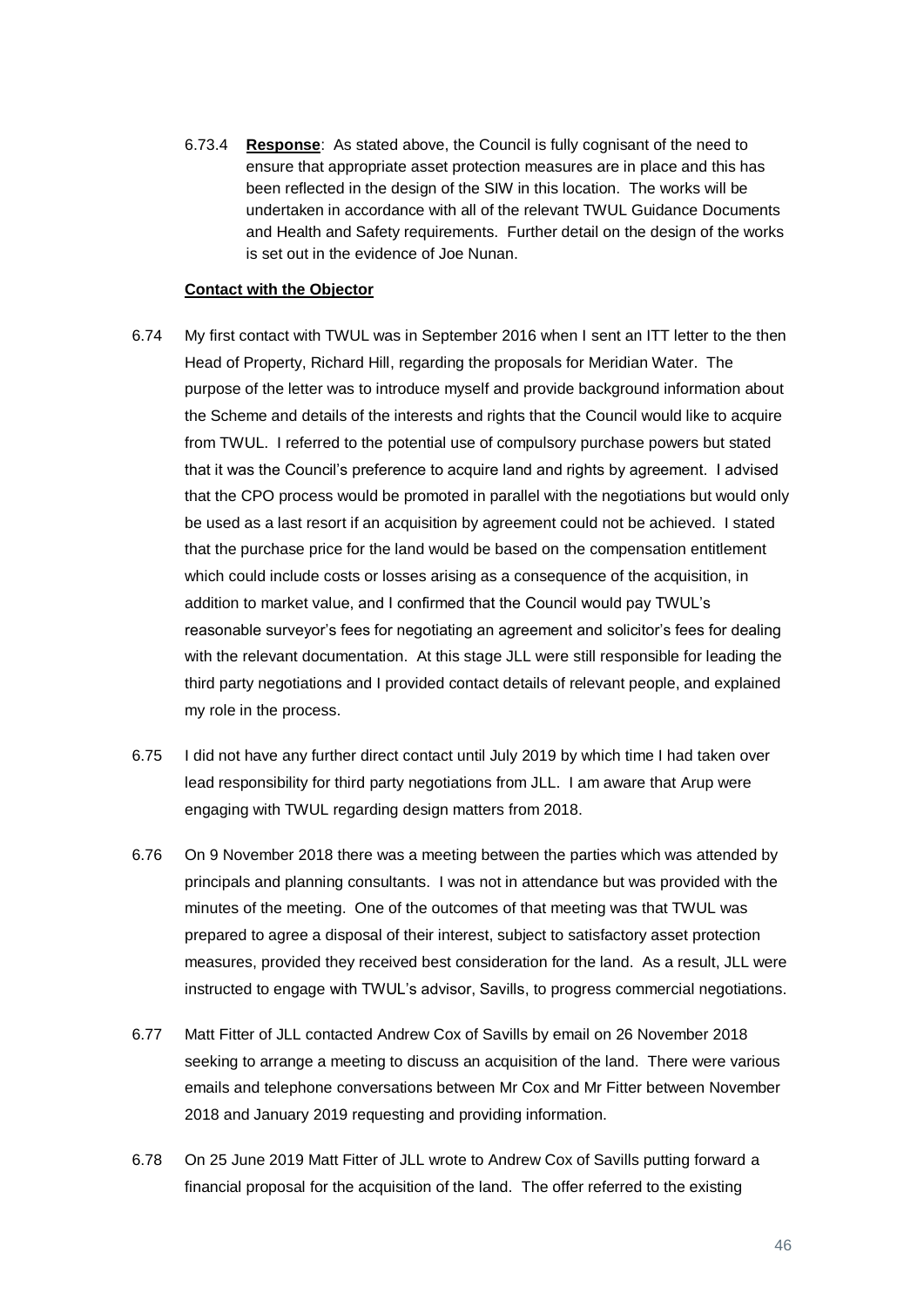operational underground pipes and stated that these would remain in-situ and operational and that TWUL would be granted rights of access for inspection and maintenance. The letter also stated that the Council would meet TWUL's reasonable surveyor's and legal fees in the matter. Mr Cox acknowledged receipt of the offer letter on 28 June 2019 and emailed again on 4 July 2019 to say that he would seek instructions from his client.

- 6.79 On 18 July 2019 I emailed Mr Cox to advise that I had taken over responsibility for the negotiations and asked when I could expect to receive a response to the offer put forward by Mr Fitter. There was never any substantive response to the offer and over the following months I sent a number of emails to Mr Cox and attempted to contact him by telephone in order to progress matters. Mr Cox replied on a number of occasions stating that he was still awaiting instructions and would revert when he had an update.
- 6.80 At around about the same time that I was trying to progress negotiations I was aware that the Council and Arup were in contact with TWUL in connection with matters related to the ELAAP and the SIW Planning Application, and that TWUL had objected on the basis that their land was operational land. This was despite the fact that Arup had been engaging with TWUL since October 2018 in order to understand their existing operational equipment and the design requirements needed to protect this
- 6.81 On 29 November 2019 I was contacted by Matt Fitter of JLL advising that he had received a voicemail from Ian Cutts, who heads the Thames Water Team at Savills, regarding the matter. I emailed Mr Cutts to advise that I was now dealing with the matter and tried to arrange a phone call to discuss. After some further chasing I spoke with Mr Cutts by telephone on 9 January 2020. I updated him on the background to the Scheme and the SIW and the proposed use of CPO powers, but that there was a preference to agree a private treaty acquisition. Mr Cutts stated that his client would be unwilling to progress matters unless the Council would meet their fees. I responded that the Council would meet TWUL's reasonable fees and that written confirmation of this had already been provided.
- 6.82 Mr Cutts also said that there were operational land issues which would need to be overcome before TWUL could agree to a sale. I explained that it was my understanding that the land itself was not operational but that there was operational equipment in the land in the form of underground pipes. The Council was aware of this and had designed the earthworks in this location in a way that protected this equipment and that there had been ongoing liaison on technical design matters between Arup and TWUL. I said that the Council thought that it had done everything that it needed to do to protect the assets in terms of design. I confirmed that the land was to be used for flood compensation and public open space and that no buildings were to be constructed above TWUL assets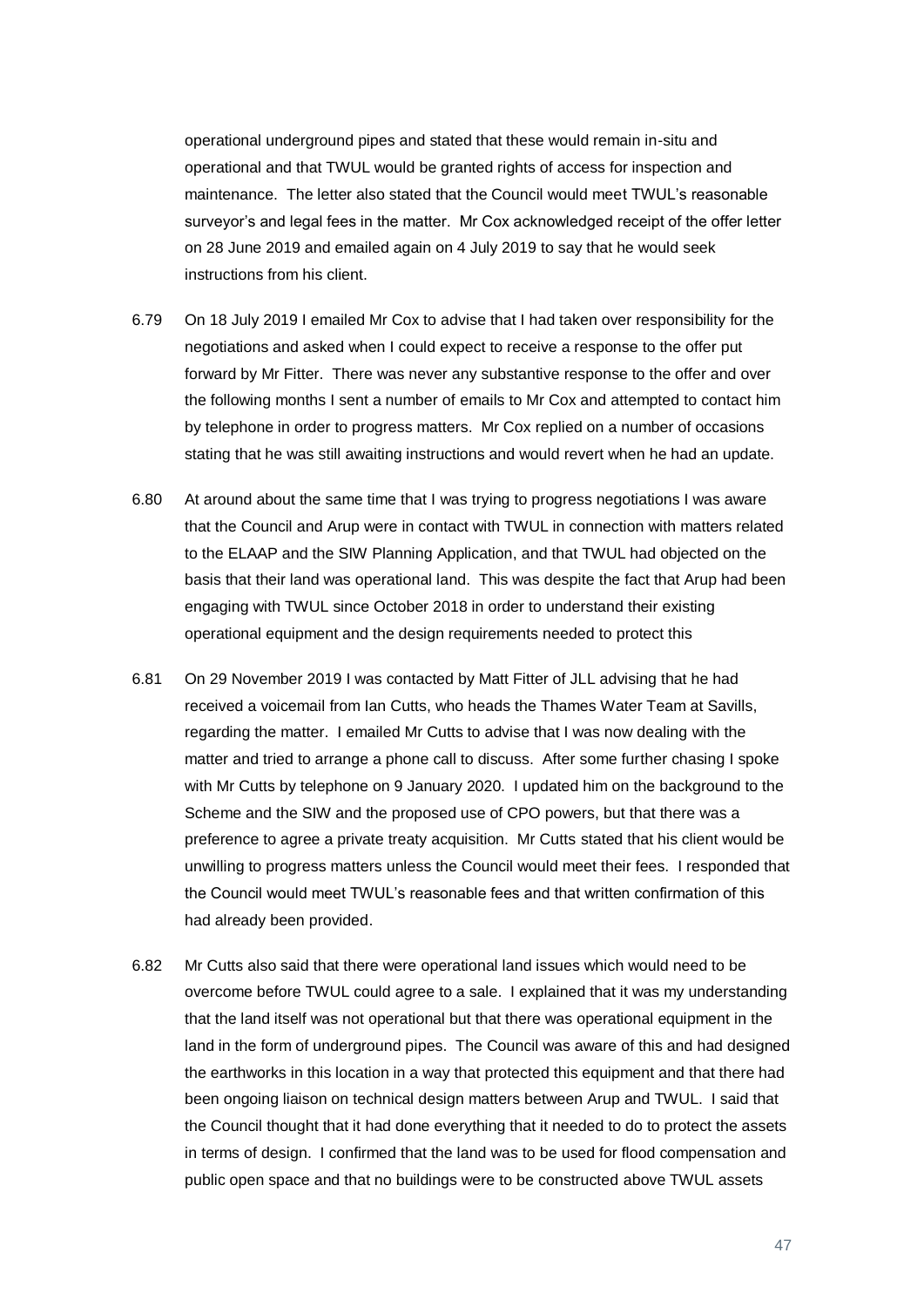and that the Council would be willing to enter into an asset protection agreement and for restrictions to be placed on title to restrict any future use of the land that would conflict with TWUL's operational equipment.

- 6.83 I requested that Mr Cutts provide me with details of the asset protection measures that his client would require in order to progress matters. He said that he would prefer that I set out to him the measures that we were proposing to put in place in order that he could review them and decide whether they were acceptable. I said that I thought it made more sense for him to set out TWUL's requirements on the basis that they would have standard working practices and templates for them, but he said he wanted the Council to come up with a proposal, so I agreed to this approach.
- 6.84 Accordingly, I asked Arup to produce a note setting out the proposed works and asset protection measures. This took a few weeks to produce and I emailed it to Mr Cutts on 26 February 2020. I also attached a copy of JLL's offer letter of 25 June 2019. Within the covering email I repeated what I had explained on the phone in terms of the Scheme, the SIW, the proposed use of CPO and the preference for a private treaty agreement. I explained my role and repeated the previous statements regarding reimbursement of reasonable professional fees. I summarised the content of the Arup note and provided names of the TWUL engineers with whom Arup had been in contact during the design process. I confirmed that the Council wanted to ensure that appropriate asset protection measures were put in place and asked if he could provide details of any specific requirements beyond what was proposed in the Arup note, such as asset protection agreement templates and/or standard wording for restrictions to be placed on the title. I requested details of his proposed fee arrangements and suggested a meeting to progress matters.
- 6.85 I did not receive a response to this email so I sent a follow up email on 24 March 2020 requesting a response. On 30 March 2020 Mr Cutts responded stating that Savills' CPO Team would be dealing with the matter going forward, subject to payment of their fees but reserving his position on all other matters within my email. Kirk MacDiarmid and Anna Woodfield in Savills' CPO team were copied into this email. I responded to Mr Cutts on the same day, copying in his CPO colleagues, repeating earlier statements that fees would be reimbursed and requesting details of the fee basis.
- 6.86 It took a little while to agree a fee basis and estimated budget but I was subsequently able to agree this in early June 2020 and have been dealing with Anna Woodfield of Savills since then.
- 6.87 On 3 June 2020 I emailed Ms Woodfield to provide her with copies of what I considered to be the relevant previous correspondence to date. Included within the information I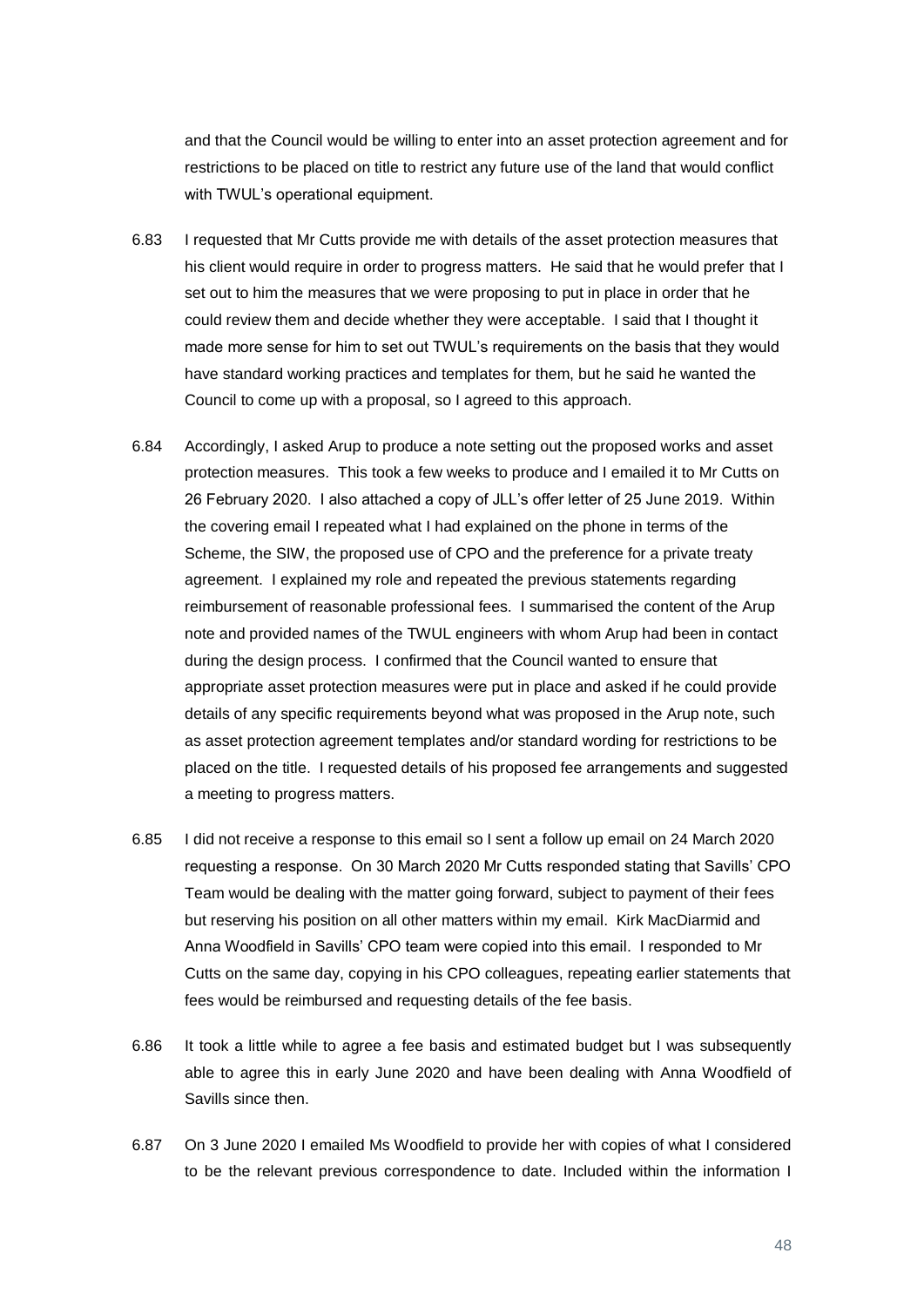provided was an email from TWUL's Development Planning department to the Council's planning department in response to the SIW Planning Application. The email considers TWUL operational matters on a point by point basis and states that it has no objection on operational grounds. A copy of this planning representation is attached at Appendix MB5. I informed Ms Woodfield that the Council is of the view that it has addressed all operational concerns. Ms Woodfield responded saying that she would review the information and progress matters.

- 6.88 Over the following two months, I sent occasional emails to Ms Woodfield asking when she would be in a position to progress matters. On 7 August 2020 I sent a brief email to advise that the Order would be made the following week and that notice would be served electronically. On 17 August 2020 I received an email from Ms Woodfield stating that TWUL does not wish to go through the compulsory purchase process and is agreeable to reaching an agreement for the sale of their land, but it is the protection of their assets and future use of the land which they are most concerned about and wish to resolve before reaching agreement on the acquisition. The email referred to the method statements that were in the course of being agreed for the ground investigation surveys that the Council were seeking to undertake on the land and suggested that a similar methodology would be appropriate for the main works. The email also requested comparable evidence to support the previous offers for the land.
- 6.89 I responded on 20 August 2020 stating that I would find out the details of the method statements for the survey work and that I would provide details of comparable evidence shortly. On 7 September 2020 Ms Woodfield emailed me to chase for the comparable evidence I had agreed to provide.
- 6.90 On 11 September 2020 I emailed Ms Woodfield to confirm that the Council agreed to putting appropriate asset protection measures in place and that these would be on similar principles to what had been agreed for the ground investigation surveys. I also provided details of comparable land transactions and put forward an improved financial offer.
- 6.91 On 16 September 2020 I attended a meeting between principals and agents. The other attendees were Paul Gardner of the Council, Eliot Williams the Head of Property at TWUL, and Ms Woodfield. During the meeting we discussed the current status of the Order, the ground investigation surveys and the negotiations for private treaty acquisition. During the meeting I confirmed that the Council would meet TWUL's asset protection requirements and suggested that the best way to deal with this would be if they could set out to the Council what those requirements were in order that we could meet them.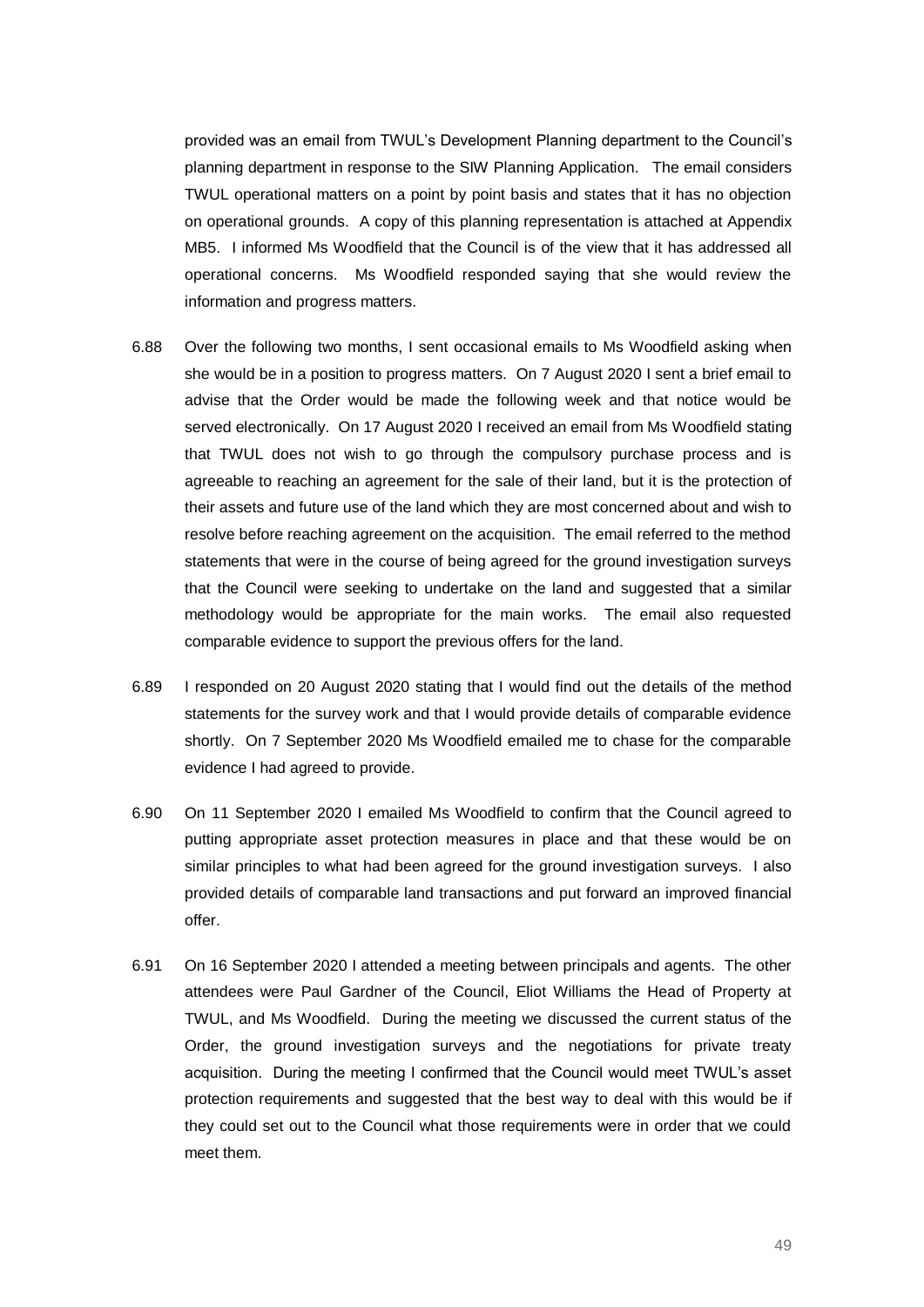- 6.92 On 28 September 2020 Ms Woodfield emailed me to advise that she had submitted an objection to the Order on behalf of TWUL but that they would like to work with the Council to address their concerns and reach an agreement at which point they would withdraw their objection. I acknowledged on the same day to thank her for letting me know and repeating earlier statements that I had made that it would be easier for us to address their asset protection concerns if they could set them out to us.
- 6.93 On 2 October 2020 Ms Woodfield responded with some bullet points of what would need to be included within the asset protection arrangements.
- 6.94 On 27 October 2020 Ms Woodfield put forward a financial proposal for the sale of the land on a without prejudice basis. On 2 November 2020 I put forward an improved financial offer. I also provided an update on the asset protection issue stating that I was not in a position to put forward a specific proposal on asset protection but that for the purposes of our discussions we should assume that the Council will meet all of TWUL's asset protection requirements.
- 6.95 Between November 2020 and January 2021 there were a number of emails between Ms Woodfield and I relating to other land owned by TWUL in the area. TWUL were enquiring whether the Council would be interested in acquiring other land in addition to the land within the Order. On 12 January 2021 I advised Ms Woodfield that the Council did not want to acquire the additional land and repeated the offer in respect of the land within the Order.
- 6.96 On 22 January 2021 I spoke with Ms Woodfield on the phone and put forward an improved financial proposal. She requested that I put the improved offer in writing which I subsequently did on 27 January 2021. Since I put forward the latest improved offer the majority of correspondence has related to asset protection measures and on 2 February 2021 Ms Woodfield provided a template of proposed restrictions and reservations to be placed over the land above the TWUL assets.
- 6.97 On 12 February a meeting took place to discuss asset protection matters. Attendees for the Council were myself, Joe Nunan of Arup and Kaily Player of Turner and Townsend. Attendees for TWUL were Anna Woodfield, Ian Cutts and Dipak Goel of Savills. We discussed the wording of the restrictions and reservations template which had been issued in advance of the meeting. In particular, there were some areas where the Council team felt that some slight variations to the proposed wording would be required but that this would not dilute the asset protection objectives. Mr Goel agreed that some variations could be incorporated, and it was agreed that the Council's team would produce a mark-up of the document and send it back to Ms Woodfield.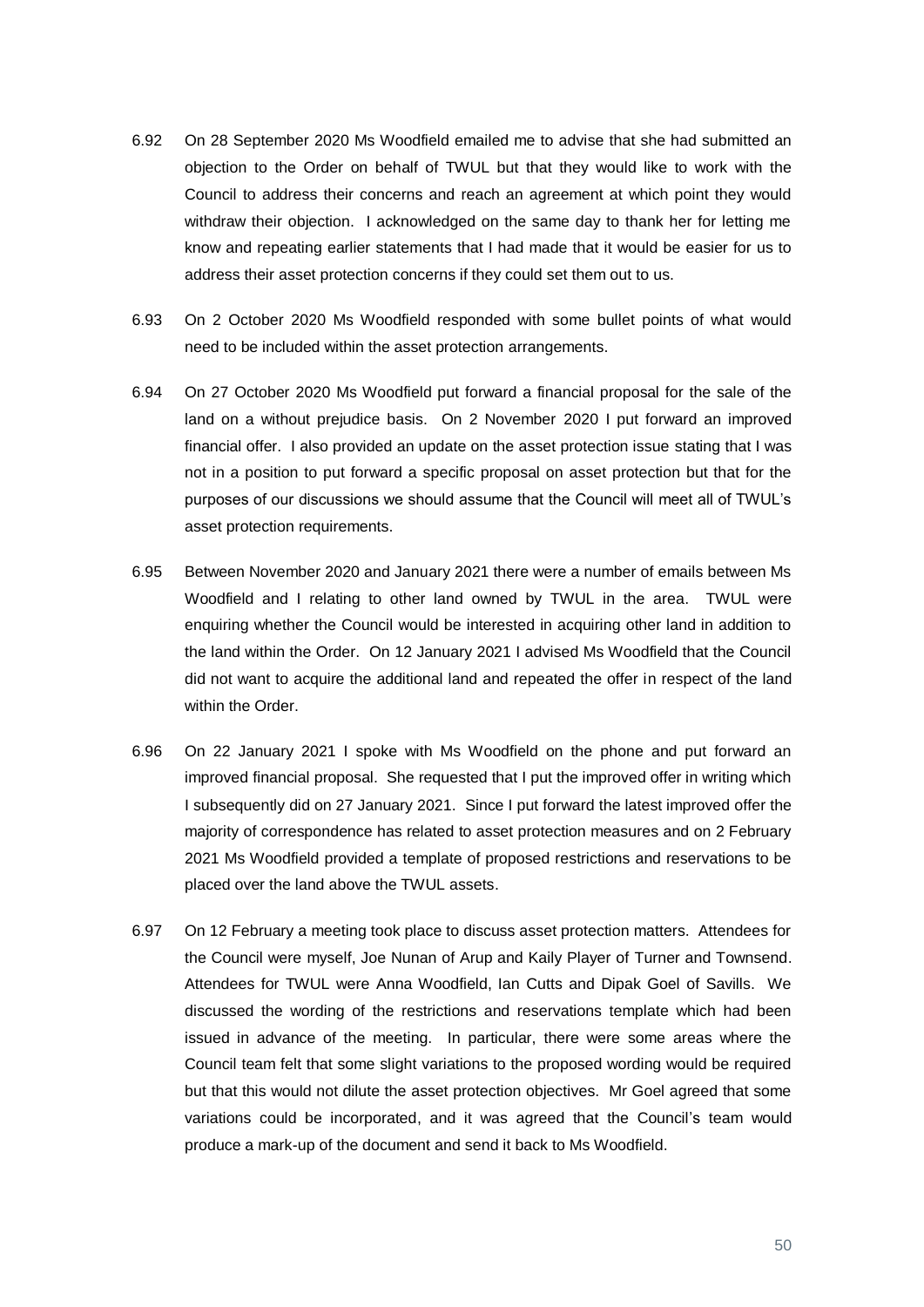- 6.98 At the same meeting there was a brief discussion about the proposed financial terms of the acquisition and Mr Cutts and Ms Woodfield confirmed that my most recent financial offer of 27 January 2021 had been agreed by TWUL. Mr Cutts confirmed that TWUL were keen to progress the agreement in advance of the CPO inquiry. It was agreed that I would draft up some Heads of Terms and issue them to Ms Woodfield. I subsequently did this after taking client's instructions and emailed the draft Heads of Terms to Ms Woodfield on 17 February 2021, stating that the mark-up of the asset protection document would follow.
- 6.99 I emailed the marked-up asset protection document to Ms Woodfield on 26 February 2021.
- 6.100 At the time of writing this proof we are very close to agreeing terms for a private treaty acquisition of the land from TWUL. The financial terms of the acquisition have been agreed, subject to contract and formal approvals, and Heads of Terms have been drafted. The majority of the asset protection measures are agreed and we are close to agreeing the last few remaining points.
- 6.101 The Council remains committed to the acquisition of the land by private treaty and I am very optimistic that an agreement will be reached. TWUL have confirmed that they will withdraw their objection on exchange of contract and both parties are aiming to achieve this prior the CPO inquiry.
- 6.102 The Council will provide an update on the progress of these negotiations at the public inquiry.

## **Summary and Conclusion**

- 6.103 TWUL's objections are principally based on requiring that sufficient safeguards are put in place to ensure that their assets, comprising underground pipes, are adequately protected. The Council's design team has liaised with TWUL and is aware of the TWUL assets that exist in the land. This liaison will continue leading up to and during the works on the land. No construction or piling is proposed on the land. The proposed works comprise earthworks to provide compensatory flood storage as part of the approved flood mitigation strategy and the creation of a public open space. The earthworks have been designed so as not to affect the underground pipes.
- 6.104 The Council has confirmed to TWUL that both the design and subsequent delivery of the SIW will be undertaken in a way that protects their existing assets and that they will abide by all relevant TWUL required working practices and health and safety requirements. The details of TWUL's asset protection requirements are being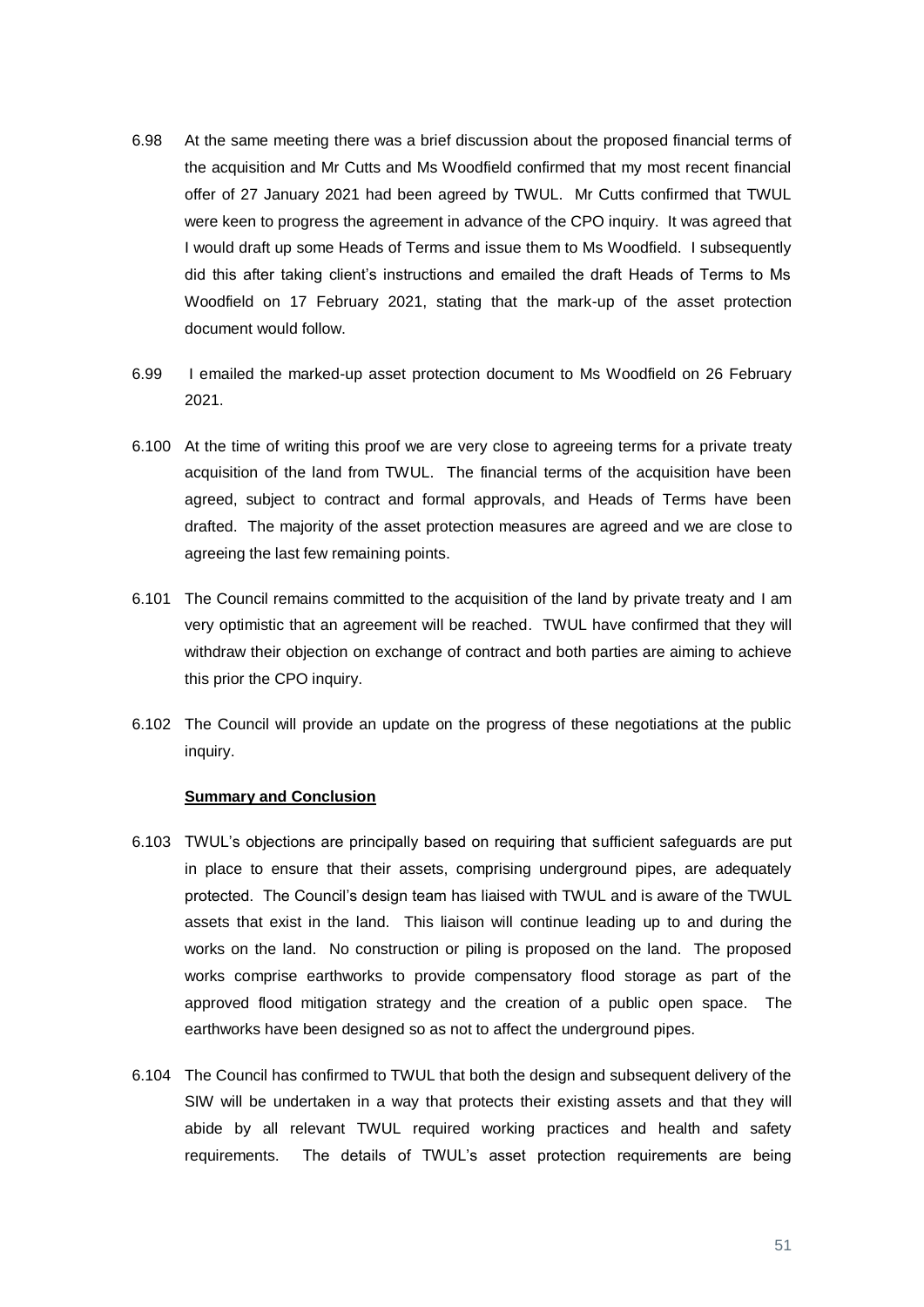negotiated between the respective technical advisors for the Council and TWUL and are very close to agreement.

- 6.105 The objection also states that there have been inadequate attempts at engagement by the Council. Arup have been engaging with TWUL engineers on design matters since October 2018. I first contacted TWUL with a view to progressing a private treaty acquisition in September 2016. Attempts to progress negotiations with TWUL's agent, Savills, to acquire the land by agreement have been ongoing since November 2018. These were initially progressed on the Council's behalf by JLL and then by me from July 2019.
- 6.106 Savills have confirmed, on TWUL's behalf, that they are willing to sell the land by agreement provided appropriate asset protection measures are put in place, and the Council has confirmed that such measures will be put in place. The financial terms have been agreed and draft Heads of Terms have been drawn up, which incorporate asset protection measures in accordance with TWUL's requirements.
- 6.107 It is the Council's strong preference that an acquisition can take place by agreement without recourse to the Order and negotiations are being progressed to try to achieve this. The negotiations are at an advanced stage and I am optimistic that an agreement will be reached. However, the Council still requires the Order to provide the certainty that the required land and rights can be secured.

# **Objection 4 – Canal and River Trust, Land to the West of the River Lee Navigation Canal, Parts of the Towpath on the East Side of the River Lee Navigation Canal and Rights in Airspace above the River Lee Navigation Canal (Plots 101, 102, 104, 105, 106, 109, 112 and 113)**

- 6.108 The Canal and River Trust ("**CRT**") is a charitable organisation responsible for 2,000 miles of waterways across England and Wales. One of its stated objectives is to preserve, protect, operate and manage inland waterways for public benefit.
- 6.109 CRT owns the River Lee Navigation Canal (the "**Canal**") which runs from North to South and dissects Meridian Water. CRT owns the towpath which runs along the east side of the Canal (the "**Towpath**") and an area of undeveloped grassland on the west side of the Canal.
- <span id="page-51-0"></span>6.110 The land and rights required from CRT within the Order are summarised in the table below.

## **Land Acquisition Plots (Pink Land)**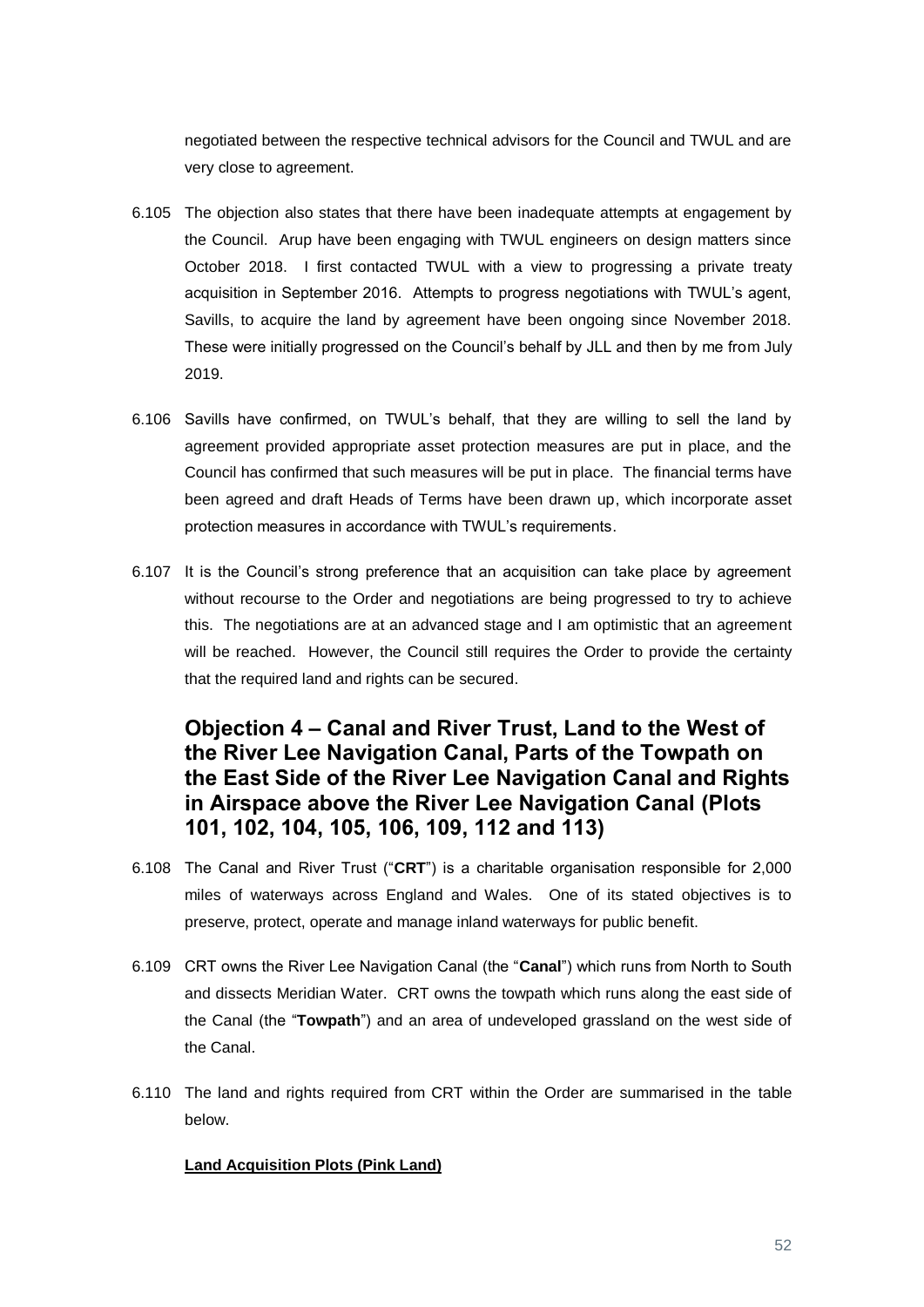| Plot | <b>Description of Land</b>                                                                          | <b>Purpose of Acquisition</b>                                                                                                                                                                                                                                                  |
|------|-----------------------------------------------------------------------------------------------------|--------------------------------------------------------------------------------------------------------------------------------------------------------------------------------------------------------------------------------------------------------------------------------|
| 101  | $2,475m2$ of<br>scrubland<br>and<br>riverbank                                                       | Construction of western abutment of<br>bridge crossing for Central Spine Road.<br>Remediation and earthworks to raise<br>land above flood levels to enable<br>development.                                                                                                     |
| 106  | 58m <sup>2</sup> of towpath adjacent to<br>east bank of the Canal.                                  | No physical works to be undertaken on<br>land. Requirement to ensure no future<br>changes in ground level of this plot as<br>part of flood mitigation strategy. Further<br>explanation at<br>6.111<br>paragraphs<br>to 6.113 below.                                            |
| 113  | 0f<br>Towpath<br>Road<br>258 <sup>m²</sup><br>adjacent to the towpath on<br>east bank of the Canal. | Alterations ground level to tie in with<br>ground levels of flood mitigation barrier<br>to be constructed on adjoining land (plot<br>112). Requirement to ensure no future<br>changes in ground level of this plot as<br>part of flood mitigation strategy as for<br>plot 106. |

- <span id="page-52-0"></span>6.111 Plots 106 and 113 are not required permanently. In the case of plot 106 no works are intended on the plot and in the case of plot 113 the works are limited to altering the ground level to tie in with the ground level on the adjoining plot 112 upon which a flood mitigation barrier is to be constructed.
- 6.112 The flood mitigation strategy for the Scheme requires that the ground levels of these two plots cannot be changed on completion of the works. Further details of this are provided in the evidence of Joe Nunan. The Council has no need or desire to own these plots but needs to ensure a mechanism is in place to prevent changes to the ground level in the future. This could be achieved without the need to acquire the land if an agreement could be reached with CRT whereby they agree to the imposition of restrictions over the land to prevent future changes in ground level. Such an imposition would be entirely consistent with the existing use of the two plots as part of the Towpath and Towpath Road respectively.
- <span id="page-52-1"></span>6.113 The imposition of restrictions, as opposed to the creation of new rights, is not achievable by the use of statutory powers. Therefore, in the absence of agreement, the only way in which the restrictions can be imposed upon the land is by compulsorily acquiring the land and then offering to convey it back to CRT with restrictions on the title to prevent future changes in ground level. It remains the Council's preference to reach an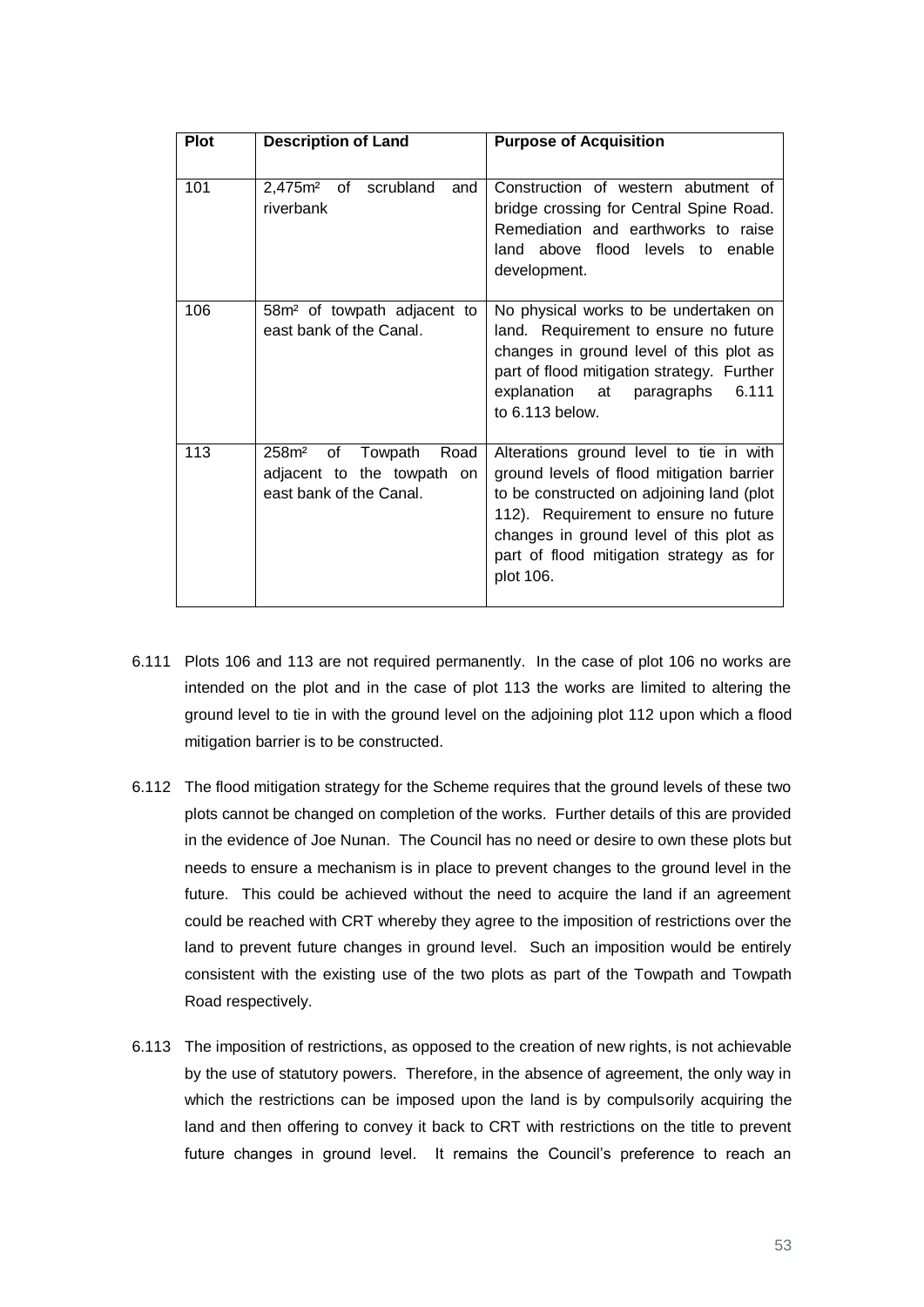agreement with CRT but the land has been included in the Order to accommodate the possibility that an agreement cannot be reached.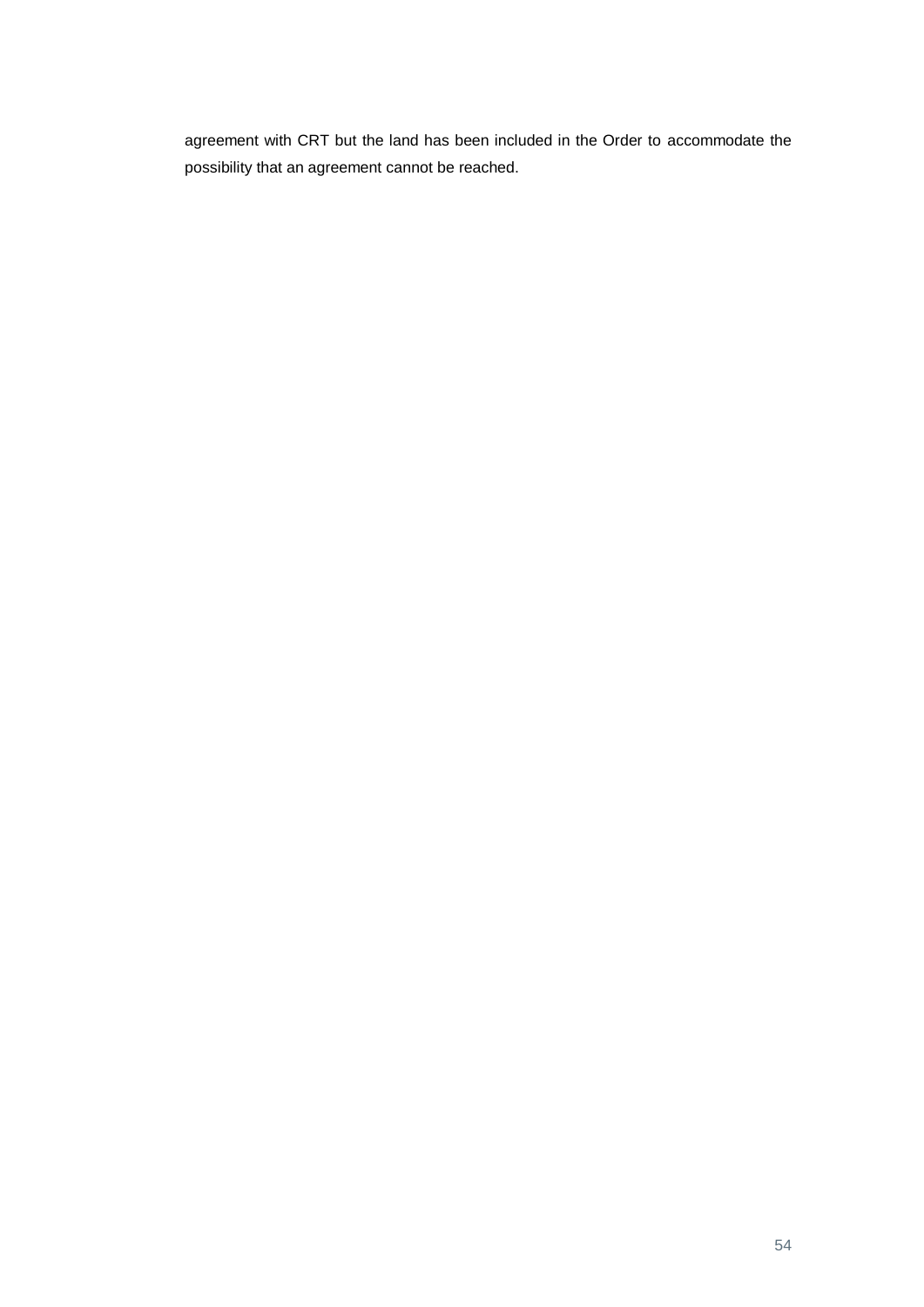## **New Rights Plots (Blue Land)**

| Plot | <b>Description of Land</b>                                                                      | <b>Purpose of Acquisition</b>                                                                                                                                                                                                                                    |
|------|-------------------------------------------------------------------------------------------------|------------------------------------------------------------------------------------------------------------------------------------------------------------------------------------------------------------------------------------------------------------------|
| 102  | Canal<br>56m <sup>2</sup><br>strip<br>across<br>adjoining route of proposed<br>bridge crossing. | Access rights for construction of bridge<br>in adjoining airspace (plot 104) and<br>future maintenance.                                                                                                                                                          |
| 104  | 318m <sup>2</sup> strip across Canal in<br>location of proposed bridge<br>crossing.             | Rights to construct, use, inspect, repair<br>and maintain Central Spine Road bridge<br>over Canal in perpetuity.                                                                                                                                                 |
| 105  | Canal<br>56m <sup>2</sup><br>strip<br>across<br>adjoining route of proposed<br>bridge crossing. | Access rights for construction of bridge<br>in adjoining airspace (plot 104) and<br>future maintenance.                                                                                                                                                          |
| 109  | 130m <sup>2</sup> of towpath adjacent to<br>east bank of the Canal.                             | Rights to construct, use, inspect, repair<br>and maintain Central Spine Road bridge<br>over Canal in perpetuity. Rights to<br>undertake<br>hard landscaping works<br>comprising surface improvements to<br>footpath and construct a flood mitigation<br>barrier. |
| 112  | 277m <sup>2</sup> of towpath adjacent to<br>east bank of the Canal.                             | Rights to construct a flood mitigation<br>barrier.                                                                                                                                                                                                               |

<span id="page-54-0"></span>6.114 Plot 104 is required for the Central Spine Road bridge over the Canal. This has been included in the Order as rights in perpetuity as the compulsory purchase powers in the Town and Country Planning Act 1990 do not provide for the acquisition of strata in land. The Council's preference would be to acquire a land interest and the negotiations have been based on a 999 year lease at a peppercorn rent. Further details of this and the attempts to achieve a negotiated agreement are provided below under the subheading 'Contact with Objector'.

## **Grounds of Objection**

- 6.115 The objection letter starts with a brief description of CRT and states that one of its objectives is "to preserve, protect, operate and manage inland waterways for public benefit" and that its vision is for "living waterways that transform places and enrich lives". The Council's proposals under the SIW and the Scheme are entirely consistent with CRT's stated objectives and vision.
- 6.116 The objection provides some helpful background about the formation of CRT and its charitable status and the obligations that it needs to comply with prior to any land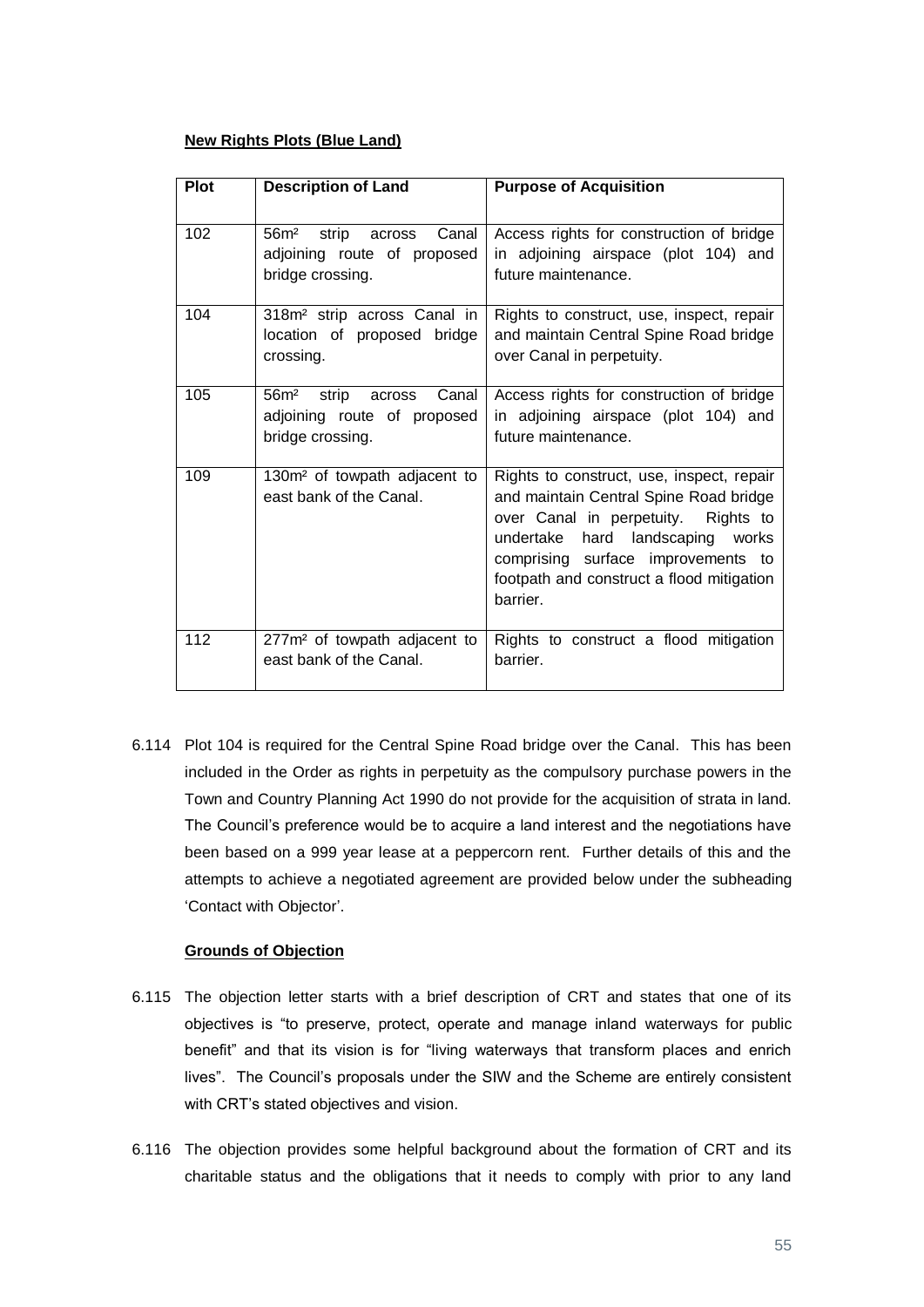disposal including a requirement to obtain DEFRA consent. It refers to CRT's status as a statutory undertaker and that it considers that the proposed compulsory acquisition of land would be likely to have a serious detriment to the carrying on of CRT's undertaking and that it requests that the Secretary of State considers the application of section 16 of the 1981 Act.

- 6.117 I disagree that the proposed acquisition of the land for the Council's proposals would have a serious detrimental impact on CRT's ability to carry on its undertaking and I believe this will be apparent from the Council's responses to the grounds of objection. Furthermore, the evidence of Joe Nunan describes the works proposed on CRT's land and it is apparent from this that the works will not adversely affect CRT's future use of the land.
- 6.118 The grounds of objection, and my response, are summarised as follows:
	- 6.118.1 **Objection**: The Council has failed to demonstrate why the land is required.
	- 6.118.2 **Response**: The land is required to undertake the works summarised at paragraphs [6.110](#page-51-0) to [6.114](#page-54-0) and described in greater detail in the evidence of Joe Nunan.
	- 6.118.3 **Objection:** The Council has failed to demonstrate proper consideration of alternatives.
	- 6.118.4 **Response**: A detailed response to this objection is provided in the evidence of Joe Nunan and Mike Savage, but can be summarised as follows. The main impact upon the CRT is the requirement to build a bridge across the Canal which affects plots 102, 104, 105 and 109. Given that the Canal is a linear structure that spans the full width of Meridian Water there is no alternative but to bridge across it somewhere along its length. The bridge will form part of the Central Spine Road which will run from Glover Drive in the west to Harbet Road in the east. The proposed location of the Central Spine Road has been chosen as it accords with adopted planning policy and takes into account the existing layout of the area, following the existing route of Glover Drive, which forms its western section, and passing between the existing Tesco and IKEA stores with minimal impact upon them. CRT has not stated that it has any particular objection to the proposed location or suggested any alternative. Similarly, CRT has not suggested any alternative to the works proposed at plots 106, 109, 112 and 113 which relate to the flood mitigation strategy. The location of these works is determined by the technical requirement to most efficiently deliver the flood risk solution. Plot 101 is required for remediation and earthworks to enable development of the land in conjunction with adjoining land. There is no alternative way of delivering the development proposed here.

6.118.5 **Objection**: Failed to seek acquisitions by agreement.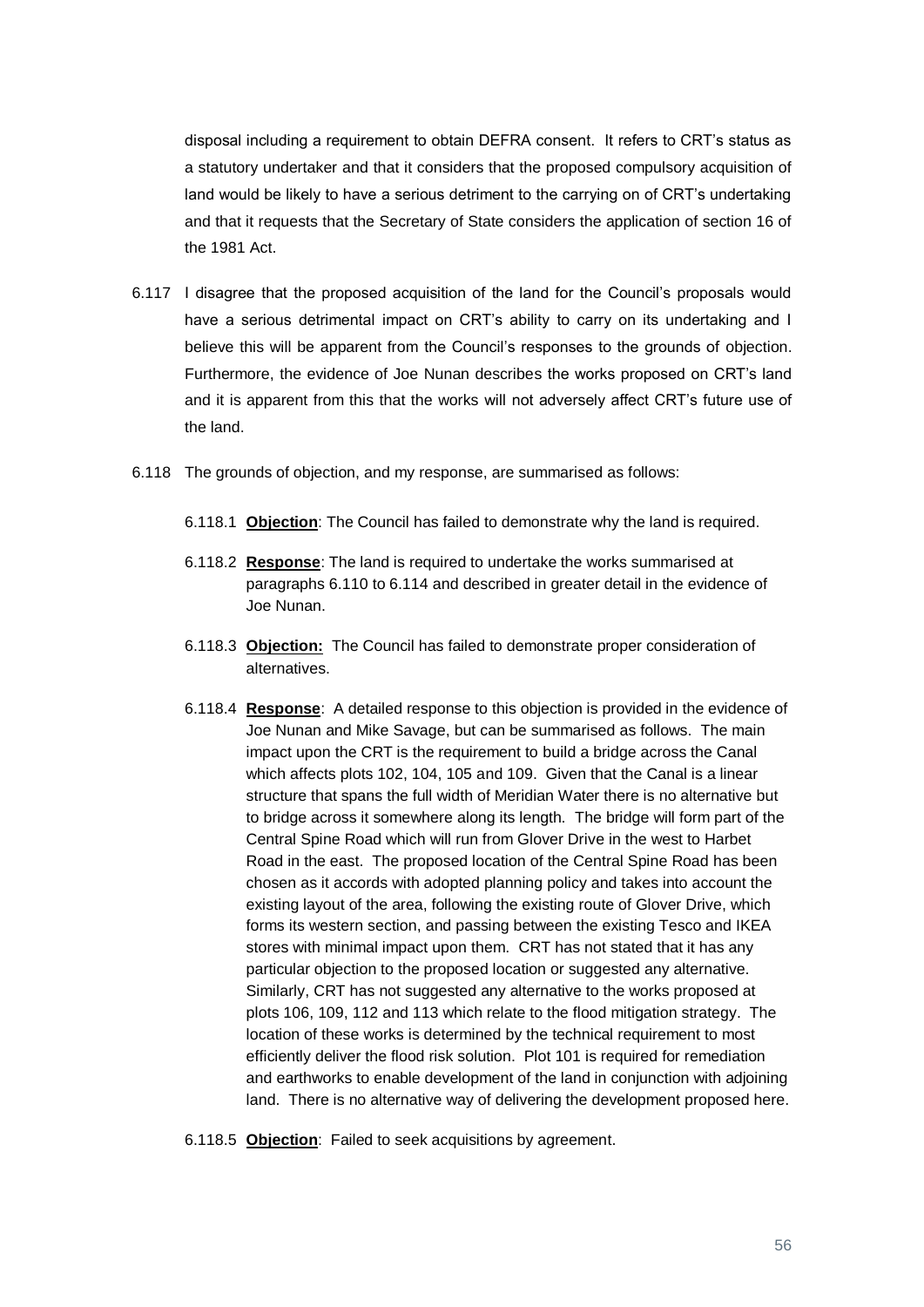- 6.118.6 **Response**: This assertion is rejected. Details of the attempts to acquire the required interests and rights by agreement are summarised below under the subheading 'Contact with Objector'.
- 6.118.7 **Objection**: The Council has failed to identify and assess the potential impacts on CRT's management and maintenance of its estate.
- 6.118.8 **Response**: The Council's design team liaised with CRT during the design process. CRT made representations to the ELAAP and the planning application for the SIW Planning Application. The ELAAP was adopted and the SIW Planning Application was granted, each having regard to the representations from CRT. The proposed acquisitions and subsequent works to be undertaken will not have any material impact on the management and maintenance of CRT's estate. There will be no material impact on the operation of the Canal and the adjoining towpath on completion of the proposed works. There may be a minor impact during construction as temporary closures may be required but these will be undertaken in accordance with CRT's published code of practice.
- 6.118.9 **Objection**: CRT has engaged with consultations on planning policy and planning applications relating to Meridian Water. Whilst CRT has no objection to the principle of regeneration, it raises concerns regarding the impact on its operations.
- 6.118.10**Response**: The planning application process is explained in the evidence of Paul Jarvis. In summary, CRT's representations to the planning application were taken into account by the planning authority to the extent they were considered appropriate and addressed by conditions. As stated above, the ELAAP has been adopted and the SIW Planning Permission has been granted having regard to CRT's representations. Neither the adoption of the ELAAP nor the granting of the SIW Planning Permission have been challenged. It is not appropriate to revisit these planning matters within the CPO process.
- 6.118.11**Objection**: CRT has requested details of the delivery proposals for Phase Two of the Scheme.
- 6.118.12Response: As explained in greater detail in the evidence of Peter George and Stephen Armitage, the Council is satisfied that, following delivery of the SIW, the Phase Two development, and the subsequent phases of the Scheme, will be financially viable and intends to deliver them through a combination of competitive disposals to developers and direct delivery.
- 6.118.13**Objection**: CRT has requested clarification of funding in light of the Covid-19 pandemic.
- 6.118.14**Response**: This is explained in the evidence of John Reid and Peter George, but in summary, land acquisitions will be funded from the Council's general fund and provision has been made for this. The SIW will be funded by HIF funding secured from MHCLG. Both of these sources of funding are unaffected by the pandemic.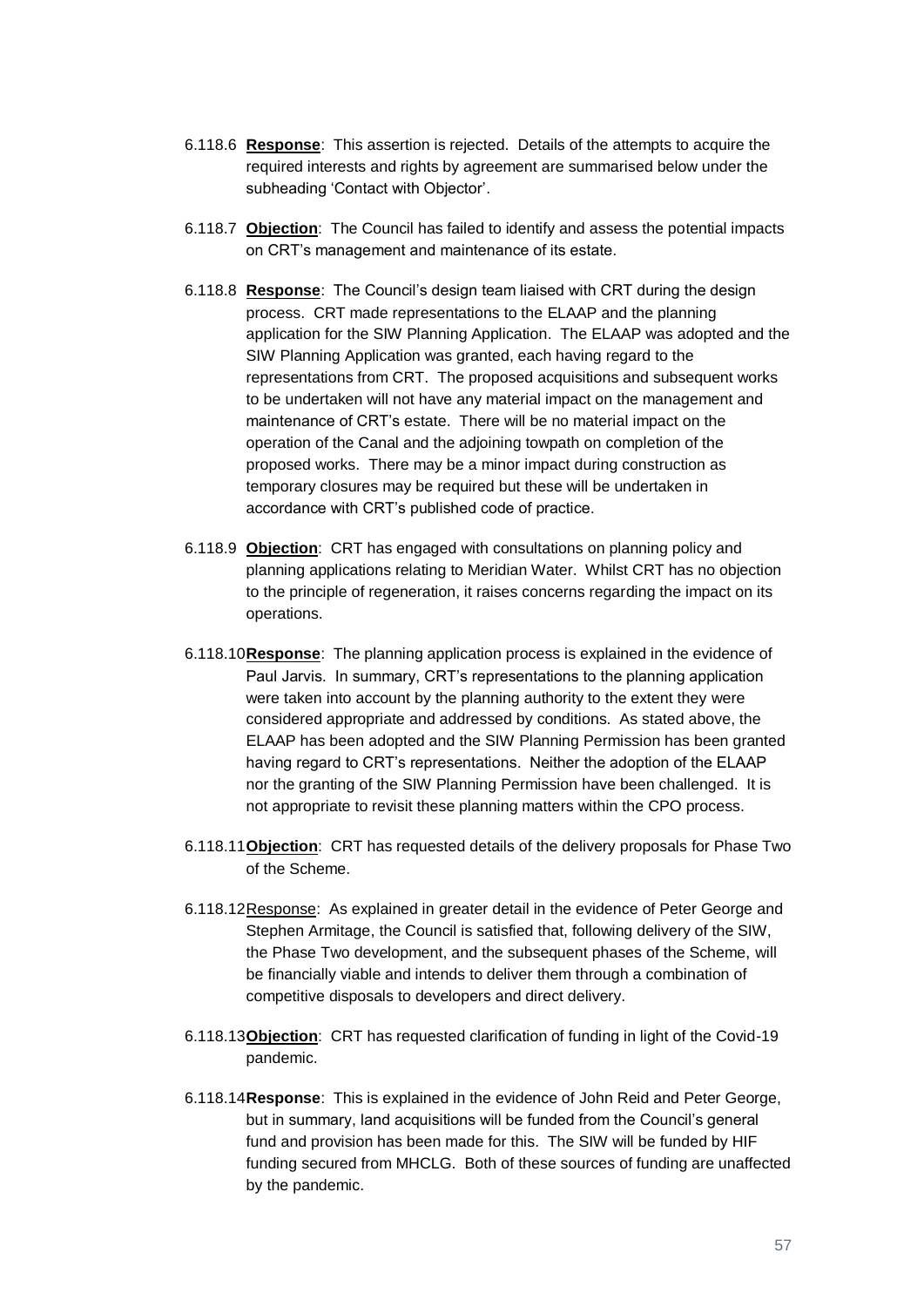- 6.118.15**Objection**: The CPO does not contain all of the rights required to implement the SIW Planning Permission, namely the CPO does not include rights of access to undertake surveys of the Canal wall as required by planning condition.
- 6.118.16**Response**: The planning condition requiring survey of the Canal wall is intended protect CRT's property and was included in response to CRT's representations to the SIW Planning Application. The objection seems to be suggesting that the Order does not include sufficient rights to undertake surveys which, if true, would present a potential impediment to delivery of the SIW. It is not clear from the objection whether CRT are suggesting that they would not allow the Council access to undertake the survey. It would appear illogical for CRT to adopt this position given that the survey is intended to protect their position and respond to representations they made to the planning application and which are raised in their objection to the Order. Notwithstanding this, the Council is satisfied that it has powers to take access to undertake these surveys under the powers sought under the Order. In the event that any surveys are required on land which falls outside of the Order Land, the Council can rely on other powers of entry for survey.
- 6.118.17**Objection**: Details are requested of construction timescales, specifically in relation to the flood mitigation barrier which is the subject of a separate planning permission linking delivery to completion of the flood conveyance channel.
- 6.118.18**Response**: The Council is in the process of appointing a contractor for the SIW, details of which are set out in the evidence of John Reid. The construction programme will factor in constraints imposed by planning conditions. The Council will ensure that the programming of the SIW will accommodate commencement of the flood mitigation barrier after completion of the flood conveyance channel but before the permission lapses. The Council and its contractor will liaise with CRT, and other neighbouring landowners, prior to and during the works to keep them informed of when the works are intended to start, when they have commenced and when they expect them to be completed.
- 6.118.19**Objection**: The Council's basis of valuation underpinning negotiations is incorrect with reference to sections 6A to 6E of the Land Compensation Act 1961 and the identification of the "Scheme".
- 6.118.20**Response**: I disagree with this and have set out my position on this in writing to CRT's agent. I disagree with the CRT's agent's interpretation. Details of my contact with the agent are provided below under the subheading 'Contact with Objector' where I discuss the attempts to acquire the land and rights by agreement. In any event this is a valuation matter and is not relevant to the question of whether or not the Order should be confirmed. Questions of valuation are matters for the Upper Tribunal (Lands Chamber) and should not be resolved through the CPO inquiry process. During my negotiations I have suggested that the required land interests and rights could be transferred with a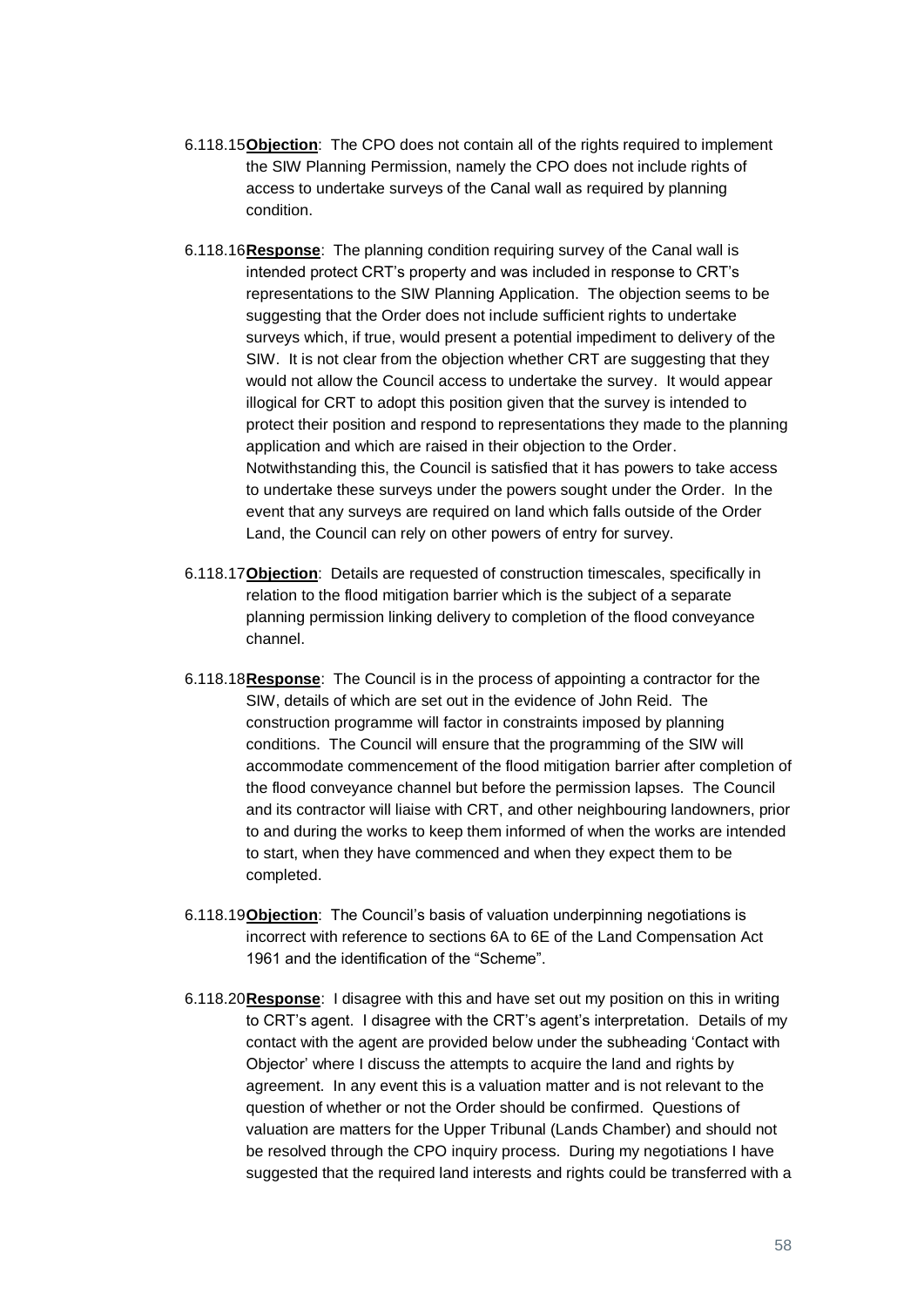contractual mechanism to refer compensation disputes to the Upper Tribunal, but CRT did not respond to this proposal.

- 6.118.21**Objection**: The scope of the Order is excessive in the acquisition of freehold land rather than rights.
- 6.118.22**Response**: Careful consideration as to the extent of land and rights required for the SIW has been undertaken by the Council's professional team. This was determined via a number of plot review meetings which I attended with Council officers, Arup, KCA, Stace and Trowers. The Council has sought to proceed by way of the minimum intervention required to achieve its objectives under the Order. As detailed at paragraphs [6.111](#page-52-0) to [6.113,](#page-52-1) it has been necessary to include plots 106 and 113 for acquisition as the Council needs to be able to control the ground level of these two plots in the future as part of the flood mitigation strategy. It is not possible to achieve this via new rights. The Council's preference would be to reach an agreement whereby the ownership of the plots remained with CRT subject to the imposition of a covenant to restrict change in ground levels, however, it has not so far been possible to achieve this and it has therefore been necessary to include these plots for acquisition in the Order. Contrary to what is said in the objection, the reason for this approach has been explained both orally and in writing to CRT's agent on a number of occasions. I attach at Appendix MB6 copies of various emails to CRT's agent that demonstrate this. The objection states that there has been no recognition of the potential implications of the bridge works on CRT's continued maintenance and use of the Canal nor of the structural and environmental risks which may arise. These are matters which were considered at the planning application stage and dealt with by way of planning conditions. The objection states that these are matters which would be better dealt with by agreement. Terms have recently been agreed between the Council and CRT for the acquisition of the land and rights required. This agreement includes provisions which will allow these plots to remain in the ownership of CRT subject to CRT agreeing the imposition of restrictions which would obviate the need to acquire this land. Both parties have instructed solicitors to conclude the contractual arrangements and I am optimistic that the agreement will exchange shortly. However, the Council needs to retain the ability to acquire this land by compulsion, so nevertheless seeks the confirmation of the Order.
- 6.118.23**Objection**: CRT seeks clarification of whether rights of discharge or drainage into the Canal are required. It also seeks clarification as to what modelling has been undertaken in respect of anticipated water levels.
- 6.118.24**Response**: This is dealt with in greater detail in the evidence of Joe Nunan, but in summary it is likely that rights of discharge into the Canal will be required and meetings have been held with CRT to discuss the storm water drainage strategy for the site. The arrangement and volume of the discharges will be developed at the detailed design stage and an application will be made to CRT in the normal way at this time. The detailed design and implementation of the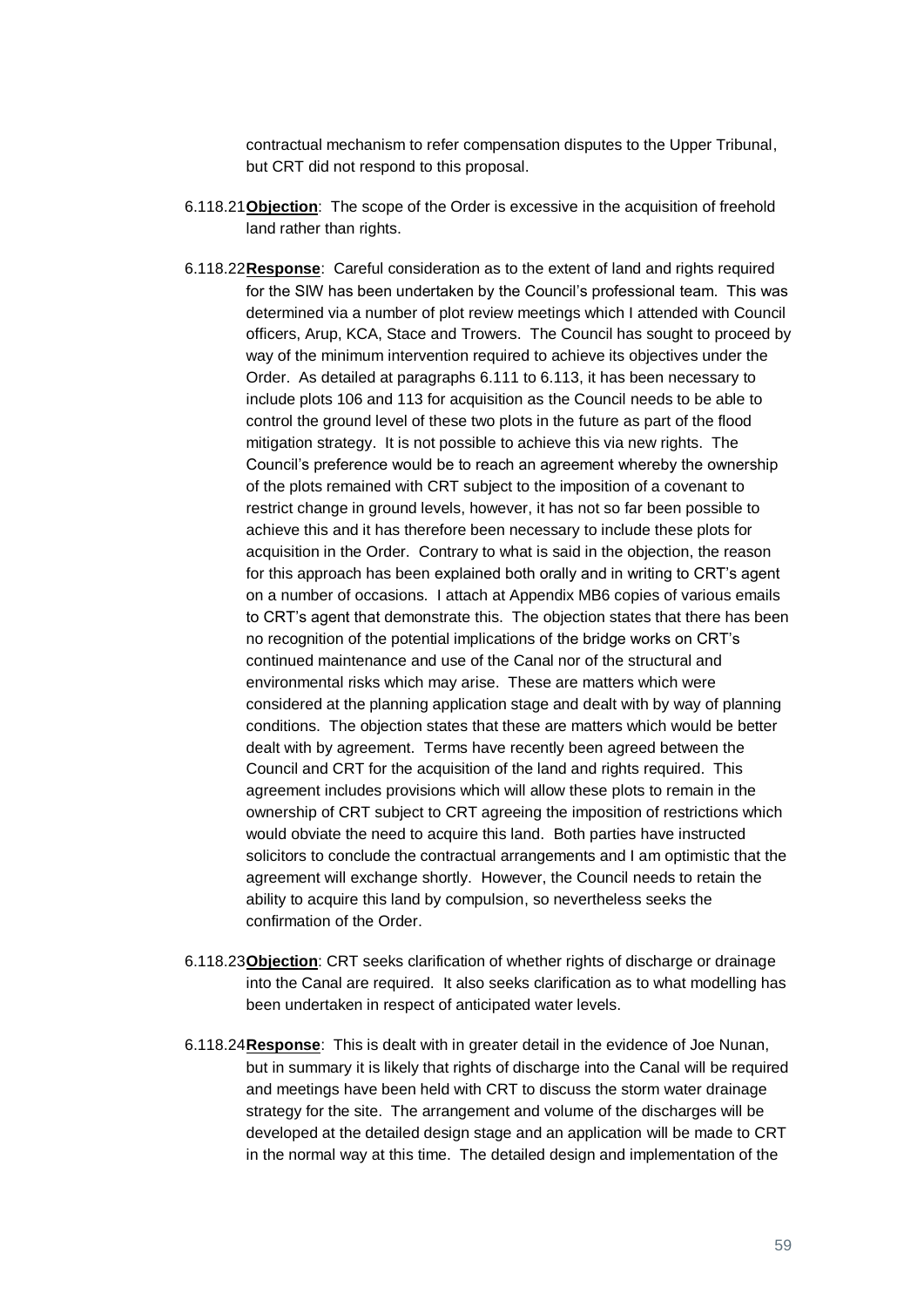drainage strategy will be undertaken in accordance with the CRT Code of **Practice** 

- 6.118.25**Objection**: The proposed extent of the compulsory acquisition will prejudice CRT's ability to properly manage its estate and the operation and maintenance of the waterways and adjoining land and generally perform its statutory functions.
- 6.118.26**Response**: I disagree with this statement. The access to the land and therefore the ability to manage and maintain it will not be materially different to the position that exists at present. The proposed bridge crossing for the Central Spine Road will have a greater clearance than the existing A406 bridges further north and CRT will have full access to the Canal and towpath beneath the bridge. There will be a minor impact during construction as some temporary closures may be required. This will be managed in accordance with the CRT Code of Practice. There will be no change in access to the Towpath. There will be some hard landscaping works and the construction of a flood mitigation barrier. All works will be undertaken in accordance with planning permission which includes conditions to reflect CRT's representations. The detailed design and the carrying out of the works will be undertaken in accordance with CRT's Code of Practice.
- 6.118.27**Objection**: It is unclear how CRT's future use of the land can be guaranteed.
- 6.118.28**Response**: This ground of objection is very similar to the previous one. As stated above, the proposed works will have minimal impact on CRT's assets and, accordingly, will not have any adverse impact on the continued use of these assets in the future. The main piece of infrastructure is the bridge over the Canal which will not be physically in contact any of CRT's operational assets. It will oversail above the Canal and Towpath. The bridge footings will be on land beyond CRT's ownership. Plot 101 is on the "offside" of the Canal. It is not publicly accessible and currently comprises a narrow strip of scrubland between the Canal and former industrial premises. This will be landscaped as part of the Phase Two development.
- 6.118.29As explained above, plots 106 and 113 have been included for acquisition in the Order as the Council needs to guarantee that ground levels are maintained in the future in accordance with the wider flood mitigation strategy. During my negotiations with CRT and their agent I have informed them both verbally and in writing on a number of occasions that the Council does not need to own this land and would prefer for the ownership to remain with CRT. This will require CRT to agree to have a covenant placed across these land parcels preventing any future change in ground level. The continued use of these parcels of land as part of the towpath will be completely unaffected.
- 6.118.30Finally, the rights being sought are to construct a flood barrier and undertake surface improvement works to the existing Towpath. The proposed flood barrier will be formed by installing a solid infill panel to the existing vehicle crash barrier along Towpath Road which will increase the width of the crash barrier by approximately 50mm and will be approximately 500mm high. It will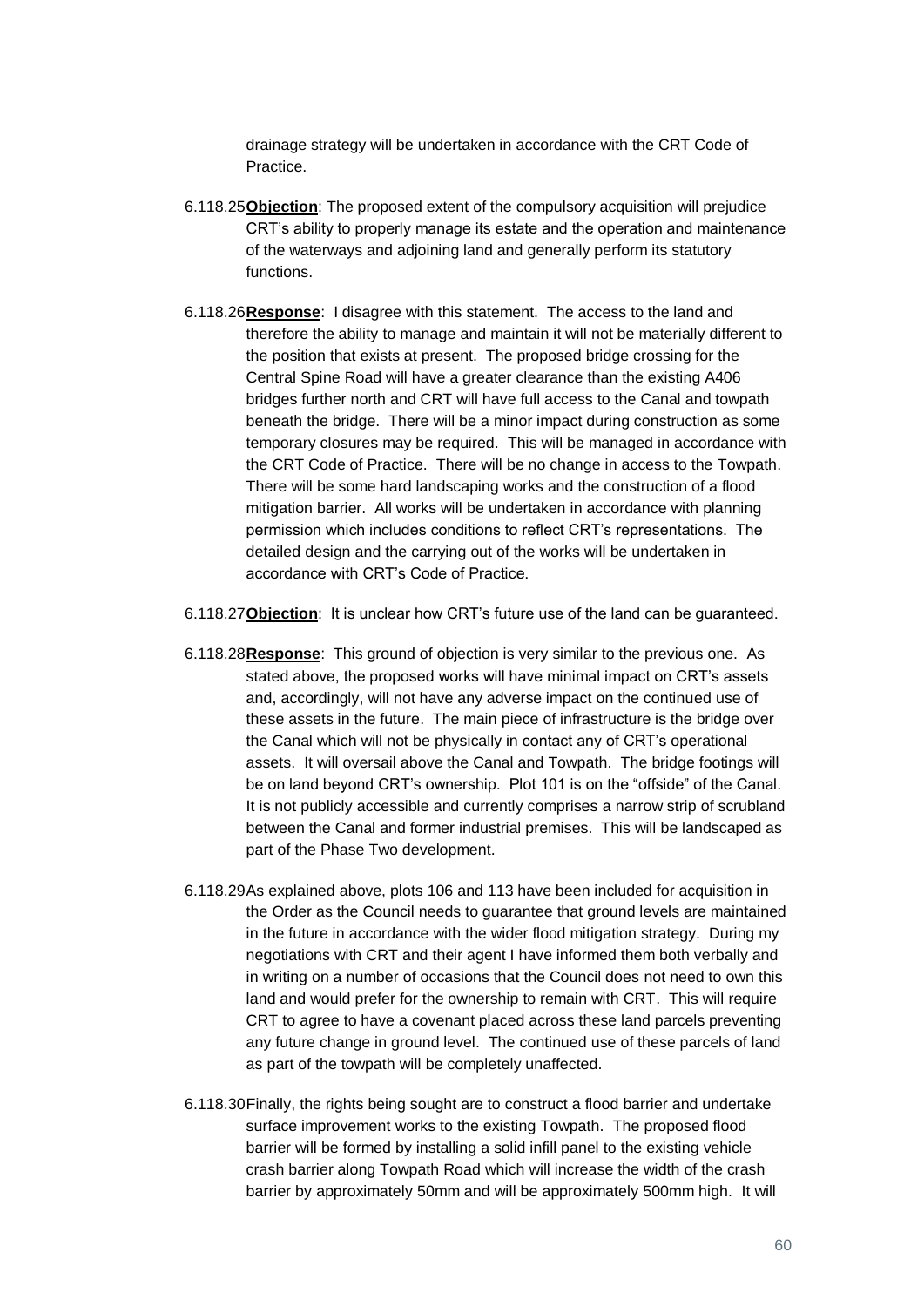not have any impact on the continued use and operation of the Towpath or the Canal. The flood barrier was subject to a separate planning application and planning permission has been granted. CRT were consulted on the proposals prior to submission of the application and confirmed that they were acceptable. I emailed a drawing showing the details of the proposed flood barrier to CRT's surveyors, Russell Mills and Kevin Hopkinson, on 28 February 2020.

- 6.118.31**Objection**: CRT's potential future use of the land for the furtherance of its objectives, for example by the creation or improvement of mooring, will be circumscribed by the Order.
- 6.118.32**Response**: As described above, the proposed works will have minimal impact on CRT's assets or the continuation of the existing uses in the future. For the same reasons, they will not curtail any proposed future uses of CRT's land. The Scheme will regenerate and improve the area surrounding the Canal. This will not curtail potential future uses of CRT's land. On the contrary it should create new opportunities and is likely to improve public access to the Canal. Indeed, discussions have been taking place between the Council and CRT to explore potential new opportunities and discuss initiatives to enhance public access to the Canal and towpath.

## **Contact with the Objector**

- 6.119 My first contact with CRT was in August 2019 but there had previously been contact directly via Council officers and Arup which was principally focussed on matters of design.
- 6.120 On 21 August 2019 I attended a meeting at CRT's offices with Paul Gardner of the Council and Bernadette McNicholas (Senior Estates Surveyor) and Steve Craddock (Planning Manager) of CRT. Prior to the meeting I sent an ITT letter via email to Ms McNicholas and copied to Mr Craddock on 16 August 2019 to introduce myself and provide background information about the Scheme and the SIW and details of the interests and rights that the Council would like to acquire from CRT by reference to drawings. I referred to the potential use of compulsory purchase powers but stated that it was the Council's preference to acquire land and rights by agreement. I explained that the CPO process would be promoted in parallel with the negotiations but would only be used as a last resort if an acquisition by agreement could not be achieved. I stated that the purchase price for the land would be based on the compensation entitlement which could include costs or losses arising as a consequence of the acquisition in addition to market value, and I confirmed that the Council would pay CRT's reasonable surveyor's fees for negotiating an agreement and solicitor's fees for dealing with the relevant documentation.
- 6.121 The meeting subsequently went ahead on 21 August 2019 and I was able to talk through the content of my earlier letter. With regard to the proposed bridge crossing, I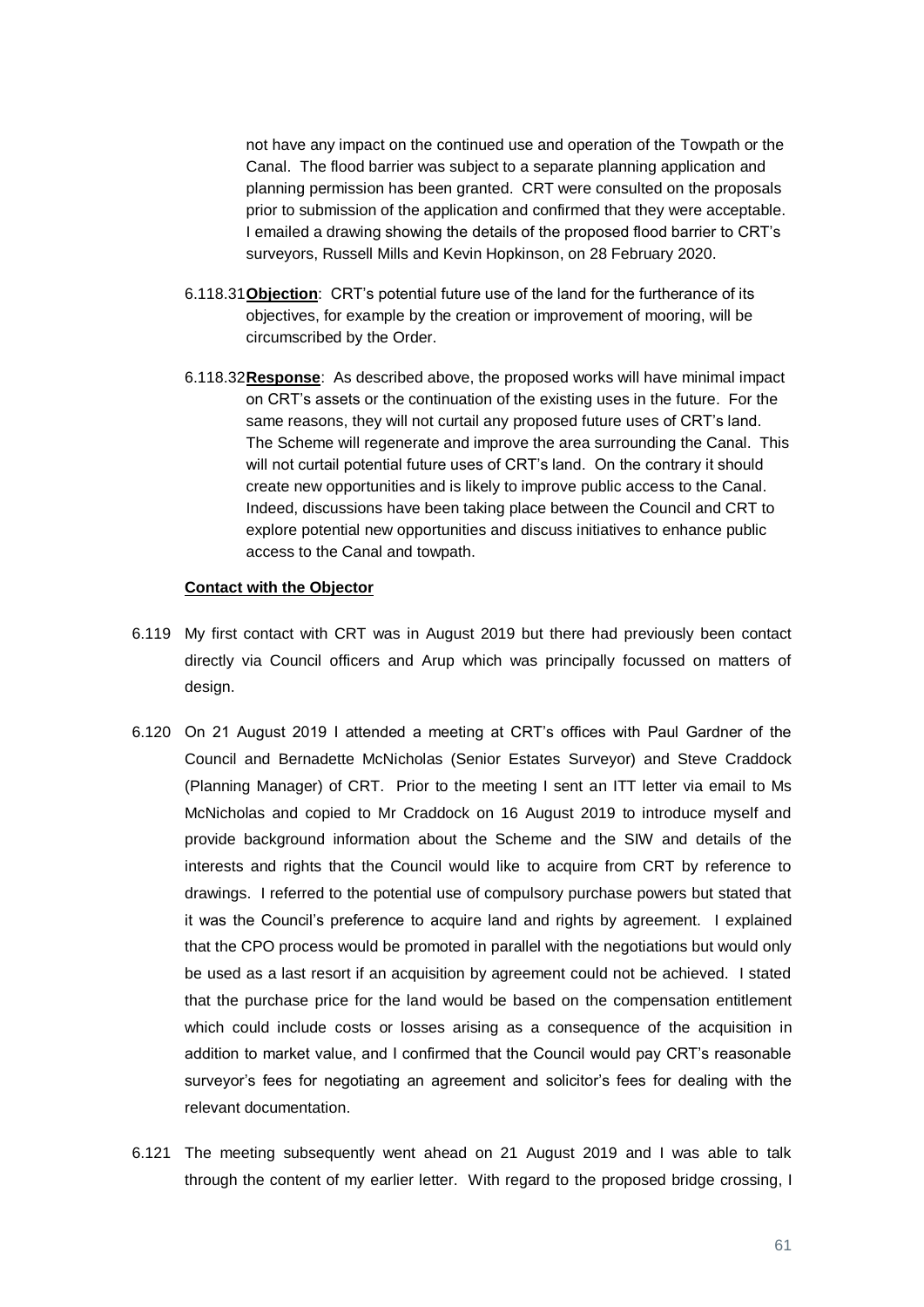stated that the Council would like to acquire the freehold interest in the strata of airspace required for the bridge. Ms McNicholas stated that there would be objection to the disposal of a freehold interest in airspace above the Canal but that it was their usual policy in such scenarios to proceed by way of the grant of a 999 year lease at a peppercorn rent. I agreed that this should be acceptable to the Council.

- 6.122 Ms McNicholas stated that there was agreement in principle to CRT disposing of the land on the west bank of the Canal as this does not form part of the Canal's towpath. With regard the land on the east bank of the Canal I explained that the Council was not seeking to acquire this land but required access to undertake works. Ms McNicholas said CRT would oppose the sale of this land as it forms part of the Canal towpath but that they would agree to grant access undertake works.
- 6.123 There was discussion about the works proposed and the rights that would be required to undertake the works. Ms McNicholas stated that, as a general policy, CRT would be supportive of anything that improves and / or tidies up their land but opposed to anything that affects public access to the Towpath.
- 6.124 Ms McNicholas explained that the land formed part of the Infrastructure Trust Property ("**ITP**") and that any disposal requires DEFRA approval, and CRT board approval which will require a Charities Act Report undertaken by an external valuer. Ms McNicholas requested an undertaking for the external valuer's fees which I confirmed agreement to, subject to approval of the fee basis. At the time of the meeting CRT had not yet appointed a valuer.
- 6.125 CRT instructed Kevin Hopkinson of Commercial Property Real Estate ("**CPRE**") as its valuer on 4 September 2019 and I confirmed his fee basis, on behalf of the Council, on 1 October 2019.
- 6.126 On 27 November 2019 I emailed Mr Hopkinson a drawing which identified the land interests and rights required from CRT. Within the covering email I stated that the Council was agreeable to the bridge crossing being secured via a 999 year lease, as had been proposed by CRT. With regard to the land on the east side of the Canal I explained that the Council needed to be able to control ground levels as part of flood mitigation strategy but did not need to own the land to achieve this provided sufficient controls could be put in place by agreement.
- 6.127 On 9 December 2019 I received a phone call from Mr Hopkinson's colleague, Russel Mills, stating that he would be dealing with the matter going forward and arranging a site visit and meeting for 12 December 2019. At the meeting Mr Mills requested further information about the proposed works and the programme for undertaking the works. It took a little while to gather this information as the precise boundaries of the areas of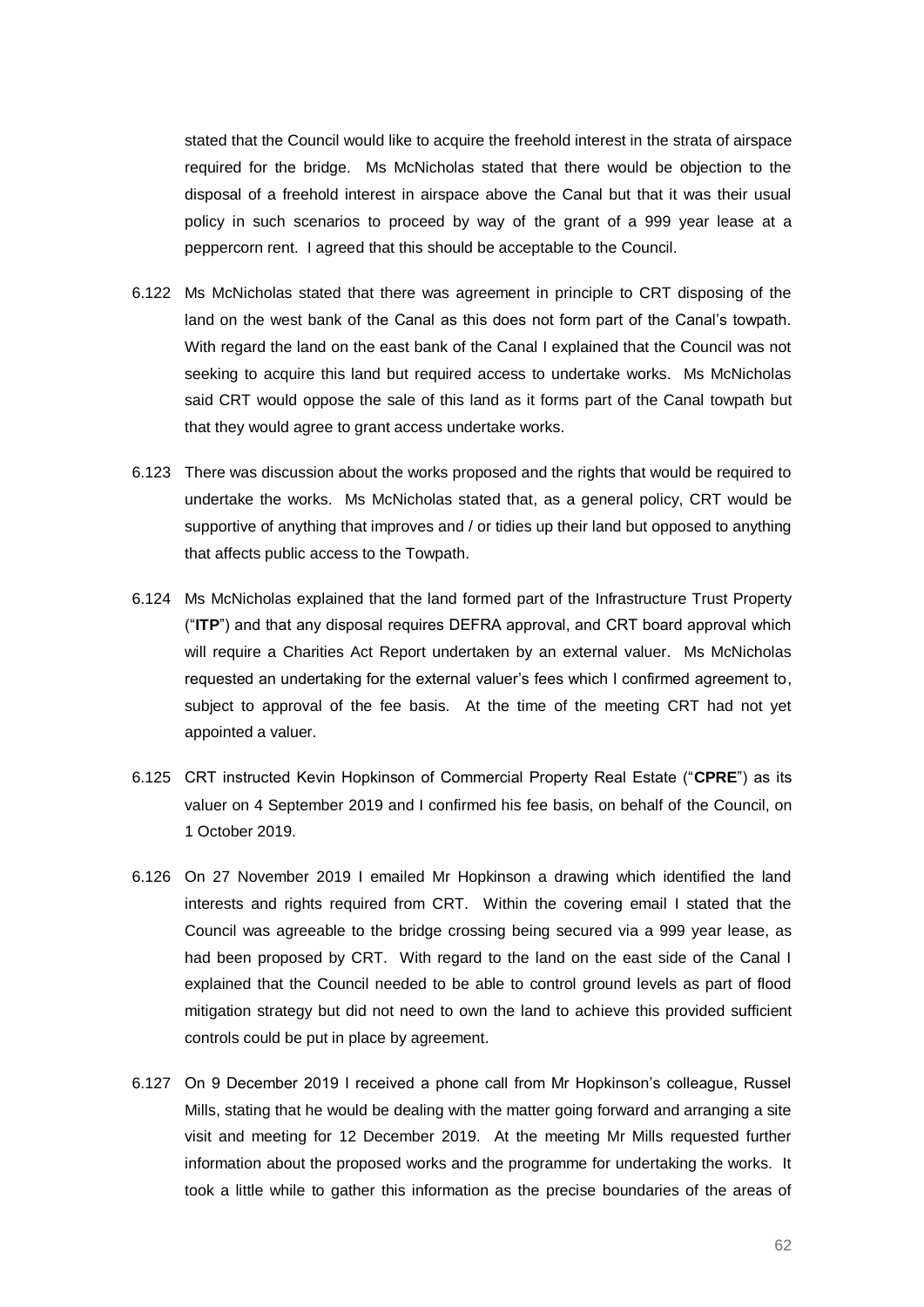land required were being reviewed by the Council's design team. On 28 February 2020 I emailed Mr Mills a package of information identifying plot boundaries, site areas, and a description of the works proposed. I repeated earlier statements about the preference to proceed by way of agreement for a 999 year lease for the bridge crossing and to reach agreement whereby the plots on the east side of the Canal remained in the ownership of CRT subject to an agreement that allowed the Council to undertake the works and restricted future alterations to ground levels.

- 6.128 On 30 March 2020 I had a telephone conversation with Mr Mills in which he confirmed that CRT did not have any objection in principle to the Council's proposals. During this conversation we discussed the approach to assessment of compensation and it became apparent that there was a fundamental difference in views as to how the bridge crossing should be valued. Mr Mills said that his client was of the view that the bridge crossing had a significant value, although he did not state what this was. I expressed the view that the bridge crossing had a much lower value on the basis it has no existing use value and that a ransom or marriage value approach was not appropriate as the bridge crossing alone does not unlock value on other land. We also discussed the approach to valuation of the land on either side of the Canal where we both agreed that this should be valued on an "amenity value" basis. Therefore, it became clear at this point that there was a disagreement between us as to the approach to valuing the bridge crossing.
- 6.129 On 7 April 2020 Mr Mills sent me an email setting out his approach to valuation. It is not appropriate for me to refer to the content as the email was marked without prejudice. I responded on 14 April 2020 explaining why I did not agree with his approach and explaining what I considered to be the appropriate approach.
- 6.130 On 5 June 2020 I sent an email to Mr Mills and Mr Hopkinson setting out at some length what I considered to be the correct approach to assessing compensation and putting forward a financial offer for the land and rights required.
- 6.131 On 15 July 2020 I sent an email to Mr Mills and Mr Hopkinson to provide an update on the estimated timescale for making the Order and to clarify the approach to compulsorily acquiring the land and rights required for the bridge crossing. It had originally been intended that the Council would acquire the freehold interest in the strata of airspace required for the bridge, but that following legal advice, this would now occur by way of acquisition of new rights instead. Notwithstanding this, it remained the Council's preference to agree a 999 year lease at a peppercorn. I repeated earlier statements about not needing to acquire the land on the east side of the Canal if agreement could be reached to control ground levels. Within this email I also put forward a proposal that, given the difference of approach to assessing compensation, we could enter into a "compensation contract" which would enable all elements of the contract relating to the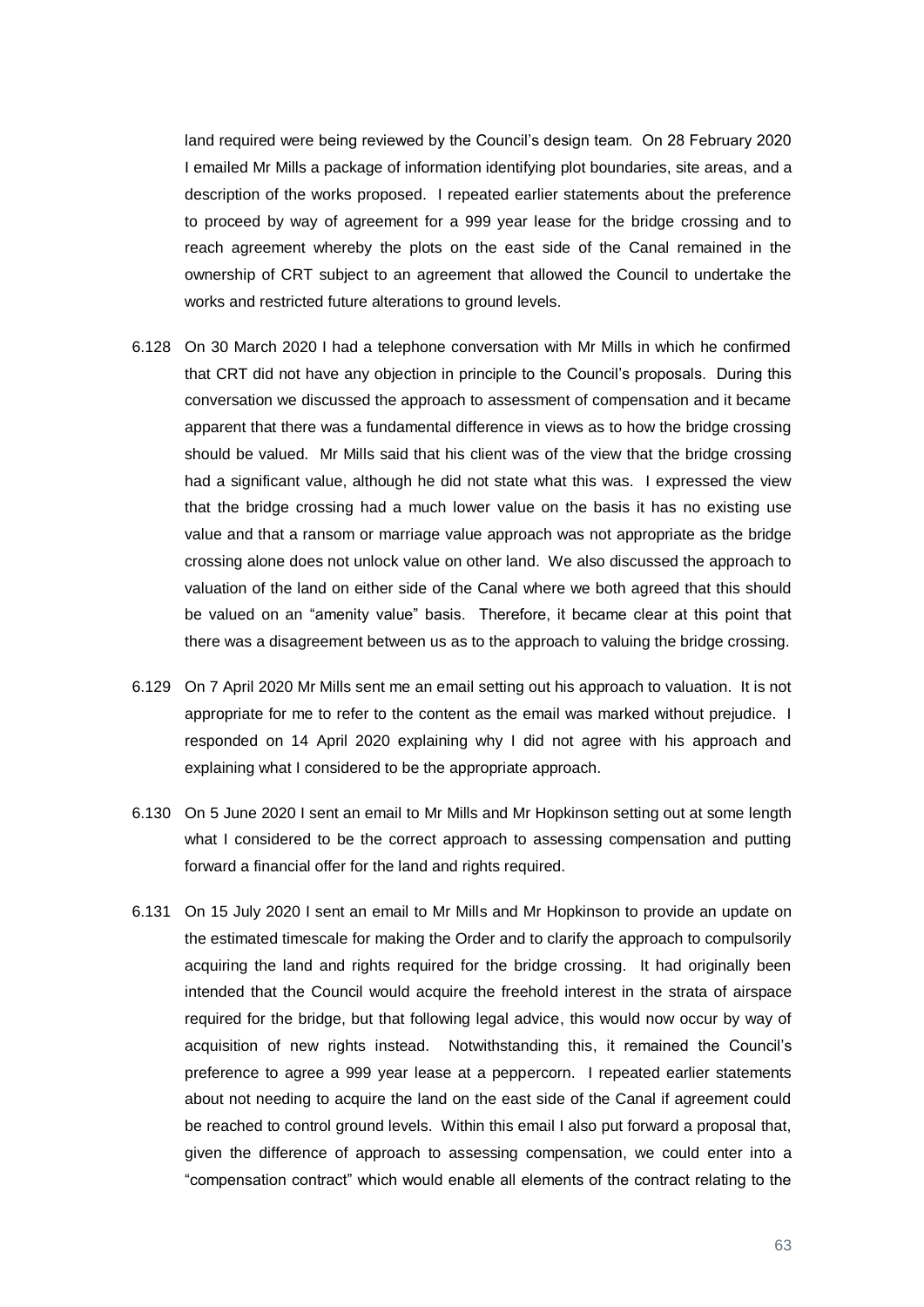proposed land dealings to be agreed with the exception of the financial consideration which could be agreed at a later date or, in the absence of agreement, be referred to a third party process or the Upper Tribunal for determination.

- 6.132 On 24 July 2020 Mr Hopkinson wrote to me countering my approach to compensation and stating that it was clear that a ransom approach was relevant. The letter stated that CRT was keen to continue to engage to reach a negotiated agreement. The letter also said that CRT would like to work with the Council to enable the continued use and enjoyment of the Canal and that there may be opportunities to enhance the Canal setting that CRT would like to explore further with the Council.
- 6.133 Since then, negotiations have continued and a number of offers and counter-offers were exchanged between September 2020 and January 2021. The negotiations culminated in an agreement of financial terms on 4 February 2021 and subsequent agreement of Heads of Terms, subject to contract and formal approvals, on 15 February 2021.
- 6.134 Solicitors have been instructed to document the agreement reached. CRT have agreed to withdraw their objection to the Order and the Open Space application on exchange of contracts. Both parties are aiming to achieve this prior the CPO inquiry.
- 6.135 The Council will provide an update on the progress of these negotiations at the public inquiry.

## **Summary and Conclusion**

6.136 All of the grounds of objection raised by CRT have been addressed, and the Order can be implemented to deliver the SIW without any adverse impact on CRT or its undertaking. Heads of Terms have been agreed, subject to contract, for the acquisition of land interests and the grant of new rights which the Council require and solicitors have been instructed by both the Council and CRT to complete the agreement. CRT have confirmed that they will withdraw their objection to the Order and the Open Space application on exchange of contracts. I am optimistic that this will be achieved prior to the CPO inquiry, but the Council still requires the Order to provide the certainty that the land and rights can be secured.

# **Objection 5 – Tesco Stores Limited, Land adjoining Tesco Store, 1 Glover Drive (Plots 6, 7 and 12)**

6.137 Tesco Stores Ltd ("**Tesco**") is a supermarket operator and operates the Tesco Extra store at 1 Glover Drive (the "**Tesco Store**"). In addition to the store, the Tesco Store includes a customer car park, petrol filling station and car wash, and ancillary land.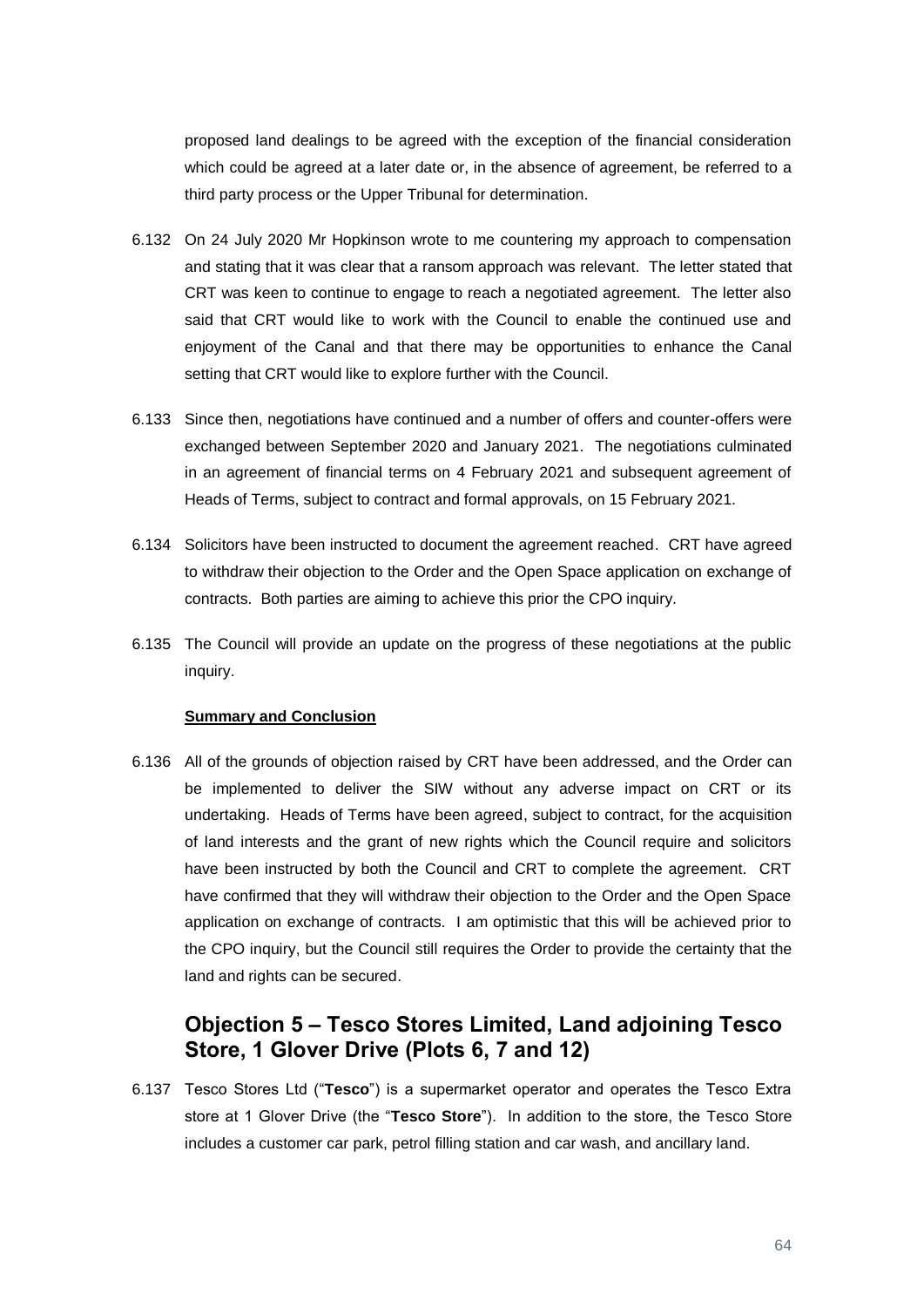- 6.138 Tesco owns the freehold interest in the Tesco Store which is subject to a 999 year headlease to BS Pension Fund Trustee Limited ("**BSPF**") at a fixed ground rent of £2 per annum. Tesco occupies the Tesco Store by way of an occupational sublease from BSPF for a term of 25 years from 3 June 2011. The demised areas of the headlease and the sublease are the same.
- <span id="page-64-0"></span>6.139 I am aware Tesco has its own ambitions to undertake a residential led mixed-use redevelopment of the Tesco Store which would involve re-provision of the existing store. Such a redevelopment could only be achieved by agreement with BSPF who own the intermediate interest between the two Tesco interests. I understand BSPF are supportive of the redevelopment proposals. The objection acknowledges that highway improvements, consistent with what the Council intends to deliver as part of the SIW, are required as part of Tesco's redevelopment proposals. The SIW and the Scheme are consistent with, and effectively 'support', Tesco's ambitions for the Tesco Store.
- <span id="page-64-1"></span>6.140 Land along the southern and eastern boundaries of the Tesco Store is required for the SIW. In addition, the Council requires temporary rights of access onto a strip of land adjacent to the land to be acquired in order to undertake the works.

| <b>Plot</b>                      | <b>Description of Land</b>                                                                                                                                      | <b>Purpose of Acquisition</b>                                                                                                                                                                                                                                                                        |
|----------------------------------|-----------------------------------------------------------------------------------------------------------------------------------------------------------------|------------------------------------------------------------------------------------------------------------------------------------------------------------------------------------------------------------------------------------------------------------------------------------------------------|
| $\overline{7}$<br>(Pink<br>Land) | 345m <sup>2</sup> strip along southern<br>Glover<br>boundary<br>adjoining<br>Drive currently forming access<br>way and pavement.                                | Road improvement works are to be<br>undertaken to Glover Drive which will<br>form the western end of the Central<br>Spine Road. These works will require<br>minor modification to the kerb line on the<br>north side of Glover Drive, which<br>includes two entry/exit points to the<br>Tesco Store. |
| 12<br>(Pink<br>Land)             | 714m <sup>2</sup><br>along<br>strip<br>eastern<br>boundary currently<br>forming<br>private road, accessway and<br>grassed area.                                 | Alteration to the existing road network to<br>provide a new two way North South Link<br>Road running between Argon Road and<br>Glover Drive.                                                                                                                                                         |
| 6<br>(Blue<br>Land)              | 1,390m <sup>2</sup> strip along southern<br>boundaries<br>eastern<br>and<br>comprising grassed areas,<br>accessways and part of the<br>petrol station forecourt | Temporary access to undertake the<br>abovementioned works on the adjoining<br>pink land, and also to undertake works<br>and alterations to the existing pedestrian<br>and vehicular access routes on the blue<br>land to tie them in to the new road<br>layout.                                      |

6.141 The land and rights required are summarised as follows: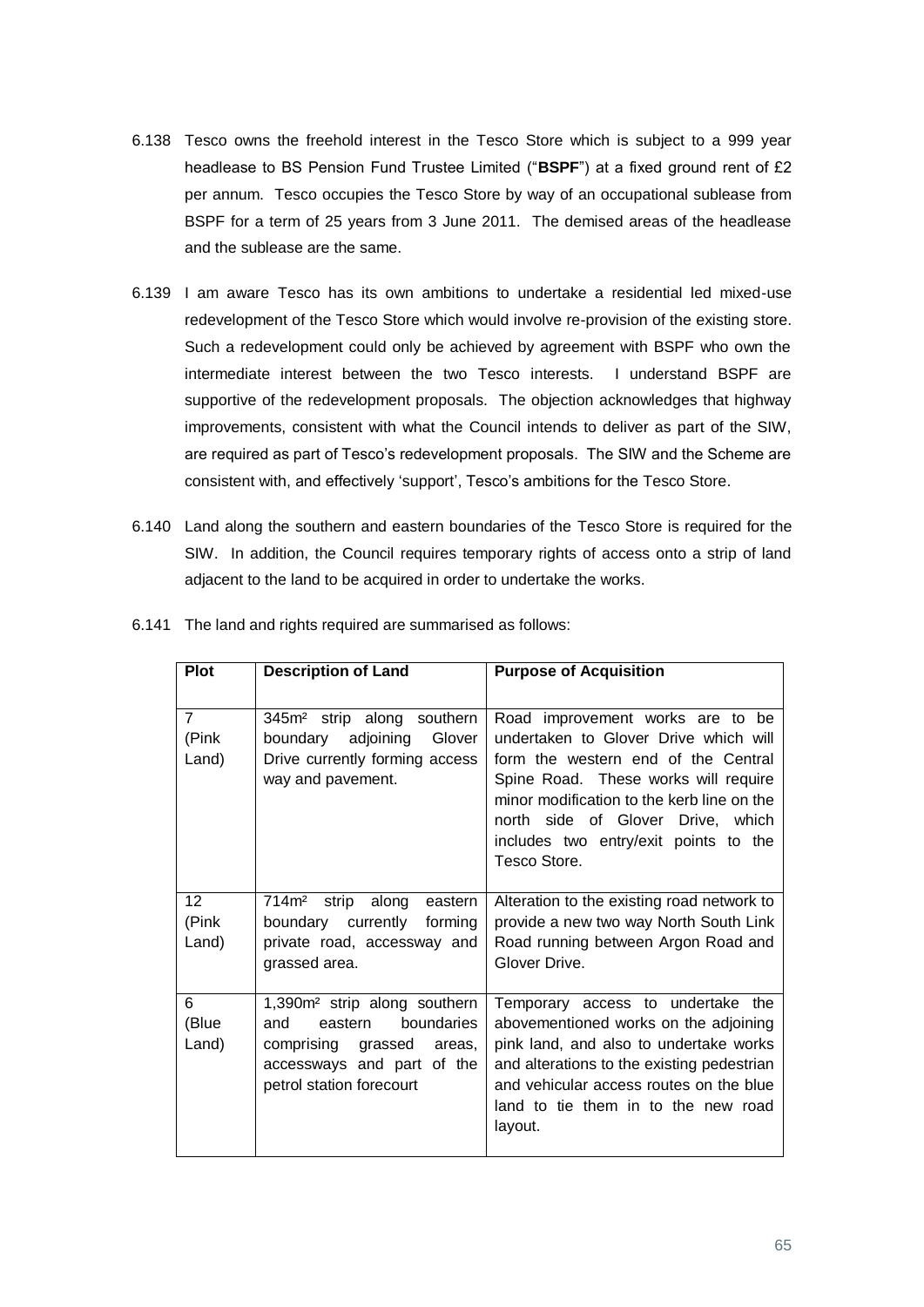<span id="page-65-0"></span>6.142 Further information regarding the proposed works and the manner in which they will be undertaken is provided in the evidence of Joe Nunan and Mike Savage.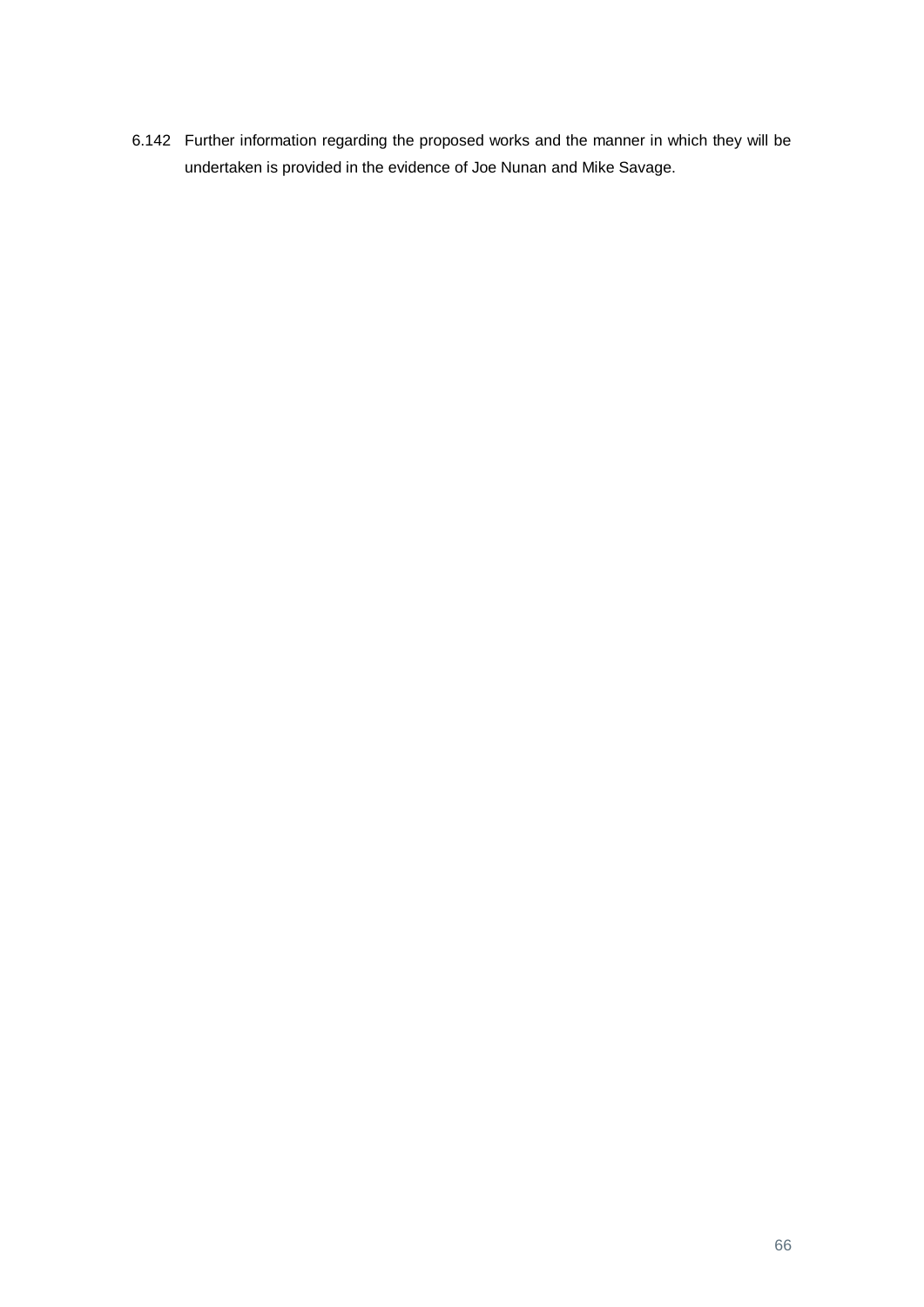### **Grounds of Objection**

- 6.143 It is noted that Tesco considers the Council's proposals for Meridian Water to be important and laudable, and that it has no in principle objection to the Scheme. The objection letter refers to the ongoing meaningful negotiations which have been ongoing for some time between myself and Tesco's agent to achieve a negotiated agreement.
- 6.144 The grounds of objection, and my response, are summarised as follows:
	- 6.144.1 **Objection**: Plot 6 is shown coloured pink on the Order Land, but it should be blue.
	- 6.144.2 **Response**: This is not correct. It is coloured blue.
	- 6.144.3 **Objection**: Tesco has rights of access over Plots 1, 8 and 9 which should have been recorded in Table 2 of the Order but have not been.
	- 6.144.4 **Response**: The Council conducted diligent enquiries prior to the making of the Order. This exercise was undertaken on its behalf by TerraQuest, a specialist Land Referencing Agent. TerraQuest undertook title searches and sent land information questionnaires to affected parties, including Tesco. TerraQuest have informed me that Tesco did not respond to the questionnaire. Contrary to what is stated in the objection, Tesco are recorded in Table 2 as having rights of access over plots 8 and 9. There will be no material impact on these rights as a result of the implementation of the Order. Plot 1 forms part of an adopted highway and therefore any rights of access previously held would have ceased when the road was adopted. Tesco's access over this road will not be materially affected by the implementation of the Order.
	- 6.144.5 **Objection**: The land included in the Order comprises the existing access points into the Tesco Store. The Order Land also includes areas of existing access roads, which lead to the Tesco Store. Tesco is concerned that the acquisition of land which provides access to the Tesco Store would have an adverse impact on its existing business operations.
	- 6.144.6 **Response**: The Council is aware of the existing access arrangements for the Tesco Store and understands the importance of them to Tesco's operations. The works will be undertaken in a manner which minimises any potential disruption, and access to the Tesco Store will be maintained at all times. The works to the roads surrounding the Tesco Store are intended to improve the road network. On completion of the works the access to the Tesco Store will be of at least equivalent quality to the existing arrangements. Negotiations have been ongoing with Tesco for approximately 18 months and we have recently agreed terms which provide Tesco with the assurances they are seeking regarding maintenance of access during the works. It is hoped that this agreement can be completed soon, but in the event that the contractual agreement is not concluded the Council is willing to provide a formal undertaking to preserve access. The land acquisition and delivery of the SIW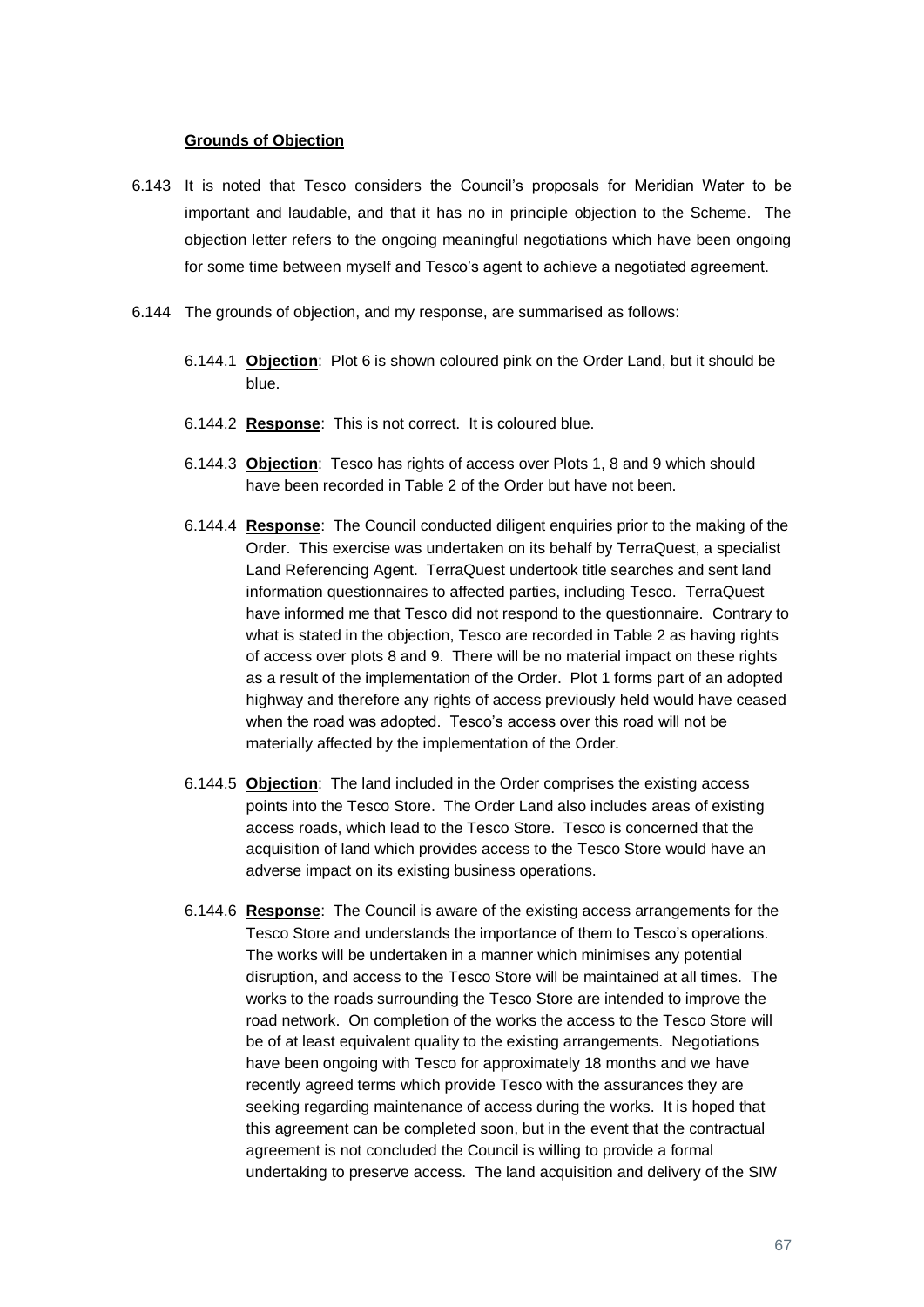can be undertaken without any material adverse impact on Tesco's operations whether it occurs by agreement or compulsion.

- 6.144.7 **Objection**: Certainty that any adverse impact on Tesco's existing operations is avoided can only be achieved by way of a private treaty agreement and not by use of CPO powers.
- 6.144.8 **Response**: The Council's clearly stated preference is to reach a private treaty agreement with Tesco, and negotiations have been progressed over approximately 18 months to achieve this. Further details of these negotiations are set out below under the subheading 'Contact with Objector'. Heads of Terms have recently been agreed and it is anticipated that the contractual arrangements will be completed which will obviate the need to implement the Order in relation to Tesco's land. Whilst this remains the preference, the Council requires the Order to provide the certainty that the land can be compulsorily acquired in a timely manner in the event that the contractual agreement is not concluded or is unenforceable for any reason. As stated in response to the previous ground of objection, the works will be undertaken in a way that preserves access to the Tesco Store and the Council will provide an undertaking to this effect if private agreement is not concluded.
- 6.144.9 **Objection**: Impact on Tesco/BSPF's redevelopment ambitions if the Order is implemented but the SIW are not delivered. This is on the basis that Tesco's proposed redevelopment would require highways improvements on the land which is to be acquired. The highways improvements proposed as part of the SIW would meet these requirements. However, Tesco are concerned that if the land is acquired but the SIW are not delivered it would adversely impact upon their ability to undertake a redevelopment.
- 6.144.10**Response**: This concern has been raised during my negotiations with Tesco's agent. Accordingly, the Heads of Terms which have been agreed include the ability for the land to be transferred back to Tesco in the event that the Council does not undertake the works within prescribed time periods. This provision addresses this issue. In the unlikely event that an agreement incorporating this clause is not completed and the land is compulsorily acquired, the Council will provide an undertaking to this effect.
- 6.144.11**Objection**: Risk of Business Disruption and Adverse Impact on Tesco's own redevelopment proposals is so severe that it requires reconsideration of the justification for using CPO powers.
- 6.144.12**Response**: As previously stated the Order can be implemented and the SIW delivered in a manner which maintains access to the Tesco Store throughout the works. On completion of the works the access arrangements to the Tesco Store will be of at least equivalent quality to what exists at present. This can be achieved by agreement or the exercise of CPO powers. The Council's strong preference is for an agreement but it needs to cater for the unlikely event that the agreement does not complete. The Council was aware of the relevant factors when it took the decision to authorise the making of the Order. The Council does not consider there is any need for reconsideration of the CPO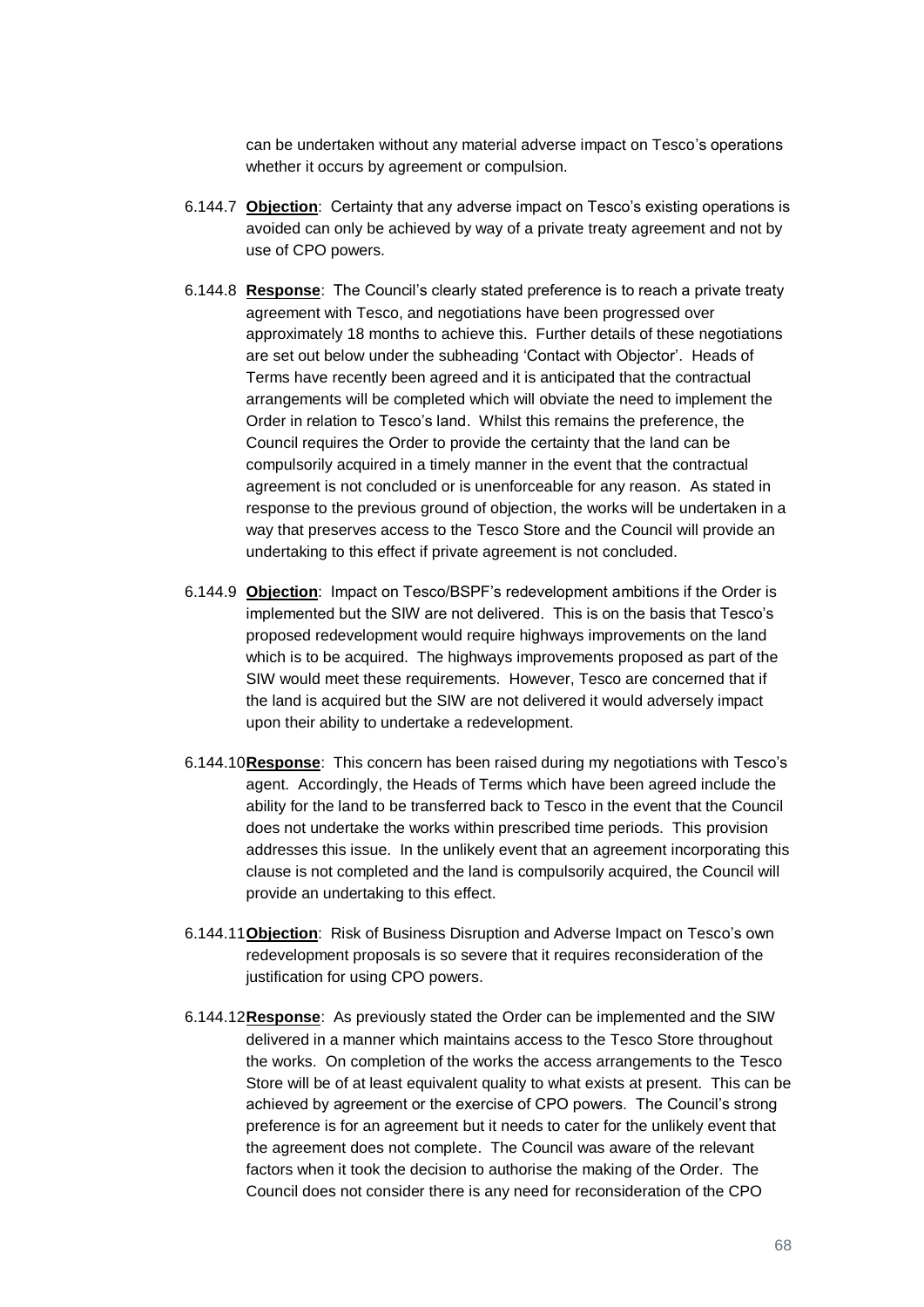justification. This will be subject to independent consideration at the CPO inquiry.

## **Contact with the Objector**

- 6.145 My first contact with Tesco was in August 2019 but there had previously been contact directly via Council officers and Arup which was principally focussed on matters of design.
- 6.146 On 14 August 2019 I emailed an ITT letter to Ian Lawrence, Property Development Executive at Tesco. The purpose of the letter was to introduce myself and provide background information about the Scheme and the SIW and details of the interests and rights that the Council would like to acquire from Tesco. I referred to the potential use of compulsory purchase powers but stated that it was the Council's preference to acquire land and rights by agreement. I explained that the CPO process would be promoted in parallel with the negotiations but would only be used as a last resort if an acquisition by agreement could not be achieved. I stated that the purchase price for the land would be based on compensation entitlement which could include costs or losses arising as a consequence of the acquisition in addition to market value, and I confirmed that the Council would pay Tesco's reasonable surveyor's fees for negotiating an agreement and solicitor's fees for dealing with the relevant documentation.
- 6.147 Mr Lawrence responded on the same day and requested that I liaise with his property advisor, Richard Garside of GL Hearn, who subsequently advised me that his CPO colleague, David Conboy, would be dealing with the matter.
- 6.148 Over the period to the end of 2019 I had contact with all three: Ian Lawrence; Richard Garside; and David Conboy. It was explained to me that Tesco had ambitions to undertake a residential led mixed-use development of the Tesco Store which would include the construction of a replacement Tesco Store and additional residential units. The redevelopment proposals would require the agreement of BSPF who owned the long leasehold interest which sits between the two Tesco interests.
- 6.149 My initial letter and email to Mr Lawrence of 14 August 2019 included a drawing showing the land and rights which the Council was seeking to acquire from Tesco. On 16 September Mr Lawrence requested that I send him a copy of the drawing in CAD format so that Tesco's architects could overlay this on to their scheme designs. In the interim period between the request for the plan and me providing it, Mr Lawrence provided me with contact details for BSPF and requested that I copy them into my response, which I subsequently did on 2 October 2019.
- 6.150 I copied David Conboy into this email and requested that he contact me to progress negotiations for the private treaty acquisition of Tesco's interest. He replied on 4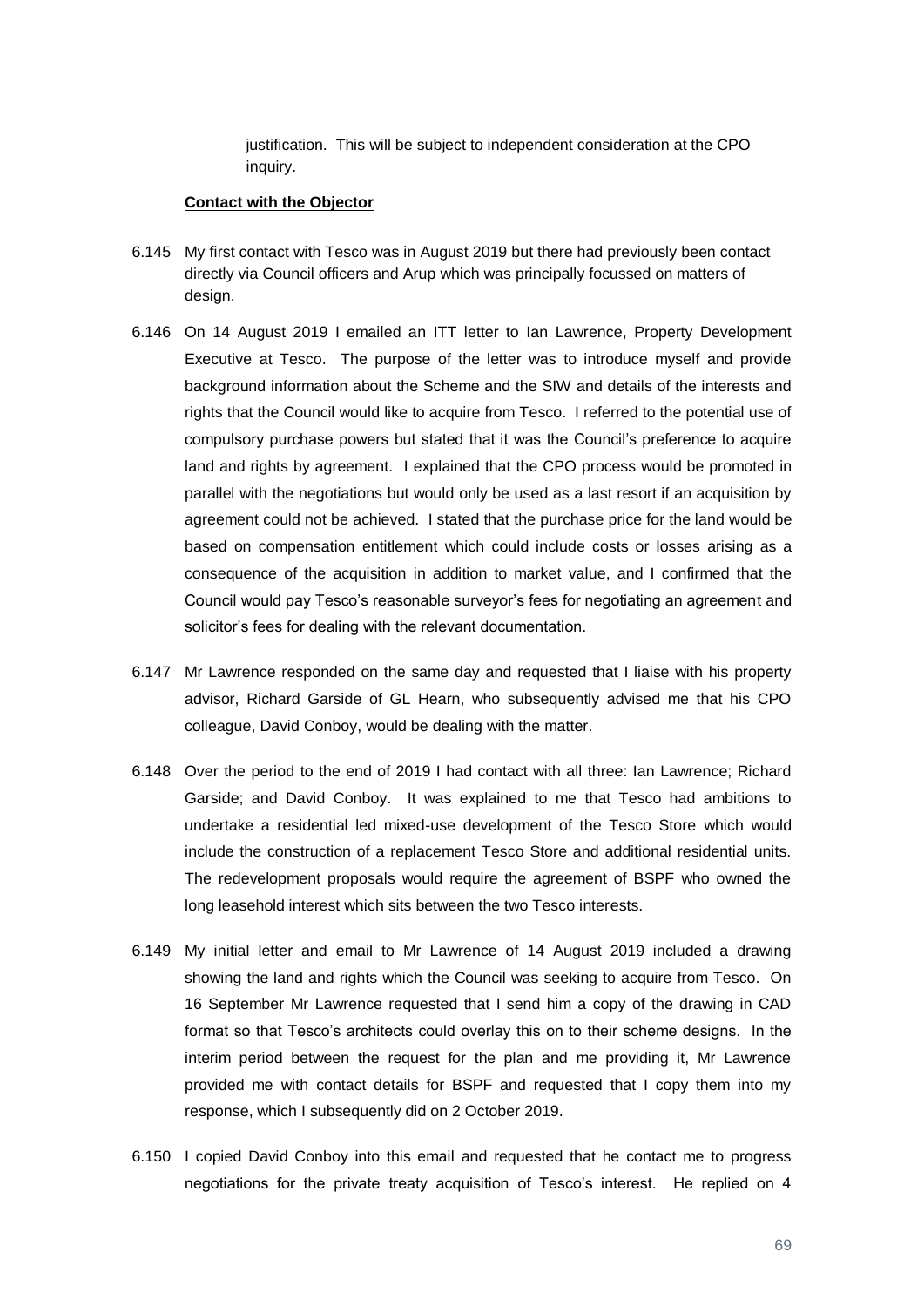October 2019 stating that he had sought information from Tesco's architects regarding the potential impact of the proposed land take on their redevelopment proposals and would be in touch again to progress matters once he had received this. He suggested a meeting for a few weeks' time, which we subsequently scheduled for 31 October 2019. He also sought an undertaking regarding his fee basis which I confirmed after taking client's instructions.

- 6.151 On 30 October 2019 I received an email from Mr Conboy stating that he had not received the drawings he had requested from Tesco showing their redevelopment proposals and requested that we postpone the meeting which was scheduled for the following day. I agreed to this. Progress was very slow for a period at the end 2019 and early 2020. I would periodically get in contact by telephone or email to seek to pursue matters but Mr Conboy would respond saying that he was not in a position to progress matters as he had not received the information he had requested from his client.
- 6.152 On 28 May 2020 I emailed Mr Conboy to provide an update on the CPO process and likely timescales for making the Order. Within this email I set out a proposed structure and terms for an agreement in bullet point format. I invited Mr Conboy's views on the proposed structure and terms so that I could draft up some Heads of Terms. I also requested copies of the headlease and sublease. Mr Conboy responded on 1 June 2020 stating that he was still awaiting architect's drawings for his client's redevelopment proposals, which he said he would request again along with the lease documents. He also sought clarification on the reasons why the Council wanted to acquire certain plots of land. I responded on the same day to answer his query on the land take requirement.
- 6.153 On 11 June 2020 Mr Conboy emailed me to provide comments on the draft bullet point terms set out in my email of 28 May 2020. He also provided me with copies of the leases I had requested. We followed this up with a telephone call on 15 June 2020 to discuss the draft terms and Mr Conboy's initial comments on them. It was agreed on the call that I would prepare a draft set of Heads of Terms and email them to him for review.
- 6.154 I emailed draft Heads of Terms to Mr Conboy on 6 July 2020 setting out a mechanism for the Council to acquire the land and rights required from Tesco by agreement.
- 6.155 Over the period since I issued the first draft set of Heads of Terms, negotiations have remained ongoing and I have been in regular contact with Mr Conboy and his colleague, George Meredith, who is assisting him. Over this period, we have been able to agree many elements of the draft Heads of Terms.
- 6.156 By the beginning December 2020 the draft Heads of Terms were substantially agreed between me and George Meredith and David Conboy, subject to legal review and formal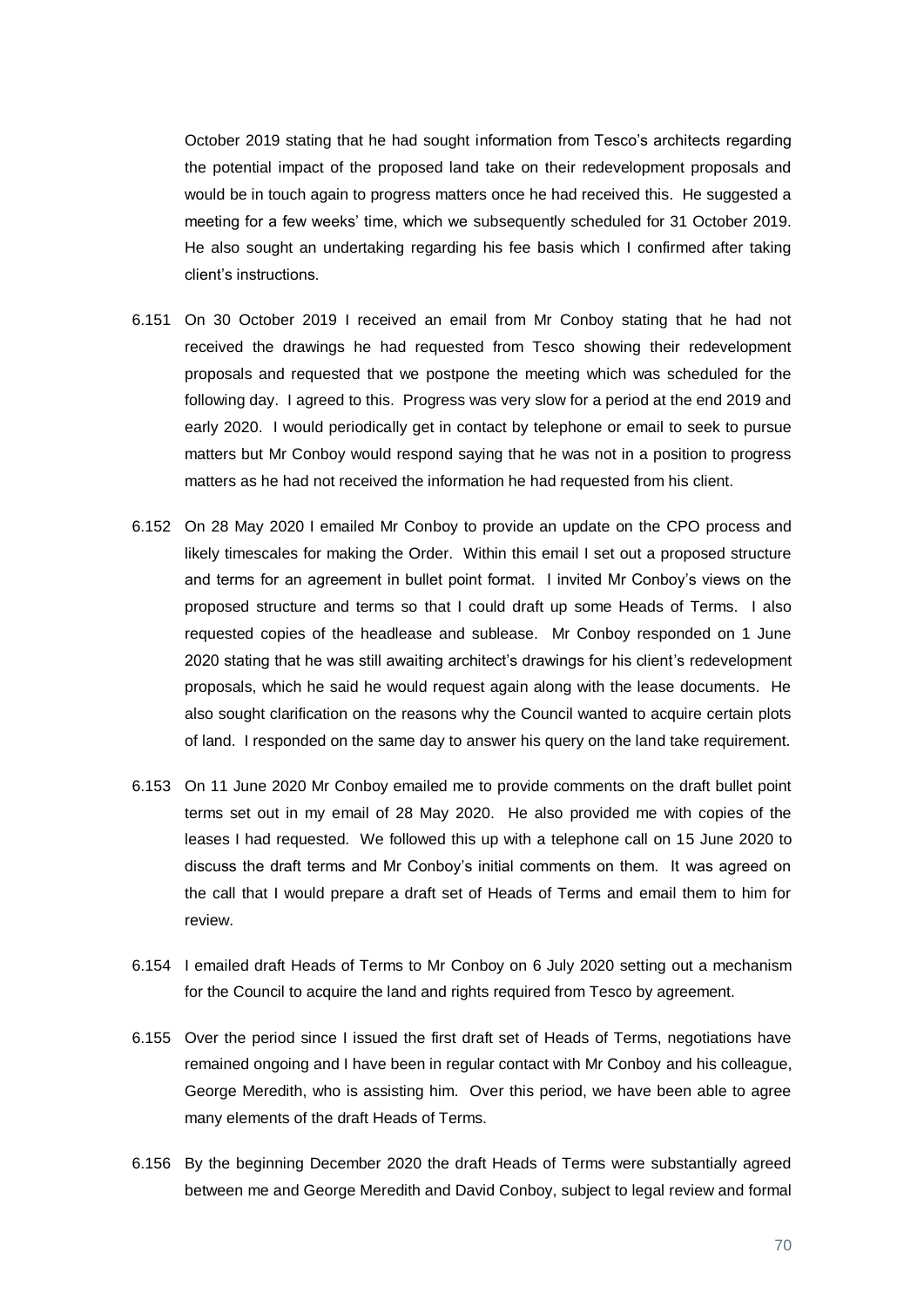client approvals. On 4 December 2020 I updated the draft Heads of Terms to reflect the position that had been provisionally agreed between agents, subject to our respective clients' instructions and emailed these to Mr Meredith in order that we could each seek instructions. On 23 December Mr Conboy emailed me a version of the draft Heads of Terms with track change amendments incorporating comments from his client and their internal and external legal teams. These amended Heads of Terms were reviewed by the Council's solicitors in early January 2021 and there were some further exchanges between the parties on points of detail. A final set of Heads of Terms incorporating solicitor input was agreed, subject to contract, on 29 January 2021 and both parties have instructed solicitors to complete the agreement. Tesco have agreed to withdraw their objection to the Order on exchange of contracts. Both parties are aiming to achieve this prior the CPO inquiry.

6.157 The Council will provide an update on the progress of these negotiations at the public inquiry.

### **Summary and Conclusion**

- 6.158 The land and rights which the Council is seeking to acquire from Tesco comprise relatively narrow strips along the southern and eastern boundaries of the Tesco Store. The land to be acquired includes existing entry/exit points into the Tesco Store. Tesco's principal ground of objection is that the acquisition of the land will adversely impact access into the site which will have a detrimental impact on their existing business operations and / or their future redevelopment proposals.
- 6.159 The Council will address these concerns by ensuring that the access to the Tesco Store is maintained at all times throughout the works. The quality of the access on completion of the works will be at least as good as the existing position. Tesco's own ambitions for redevelopment will be enhanced by the SIW and the wider Meridian Water proposals.
- 6.160 The Council has a strong preference to acquire the land and rights required from Tesco by agreement and has been progressing negotiations to achieve this for approximately 18 months. Heads of Terms which incorporate legal input have been agreed and each party has instructed solicitors to conclude the agreement. I am optimistic that the agreement will be completed. Tesco have agreed to withdraw their objection on exchange of contracts. However, the Council still requires the Order to provide the certainty that the land can be acquired. Whilst the Council has a strong preference for an agreement, access to the Tesco Store will be preserved if the land is acquired by compulsion, and the Council is willing to provide an undertaking to that effect, if the agreement does not complete.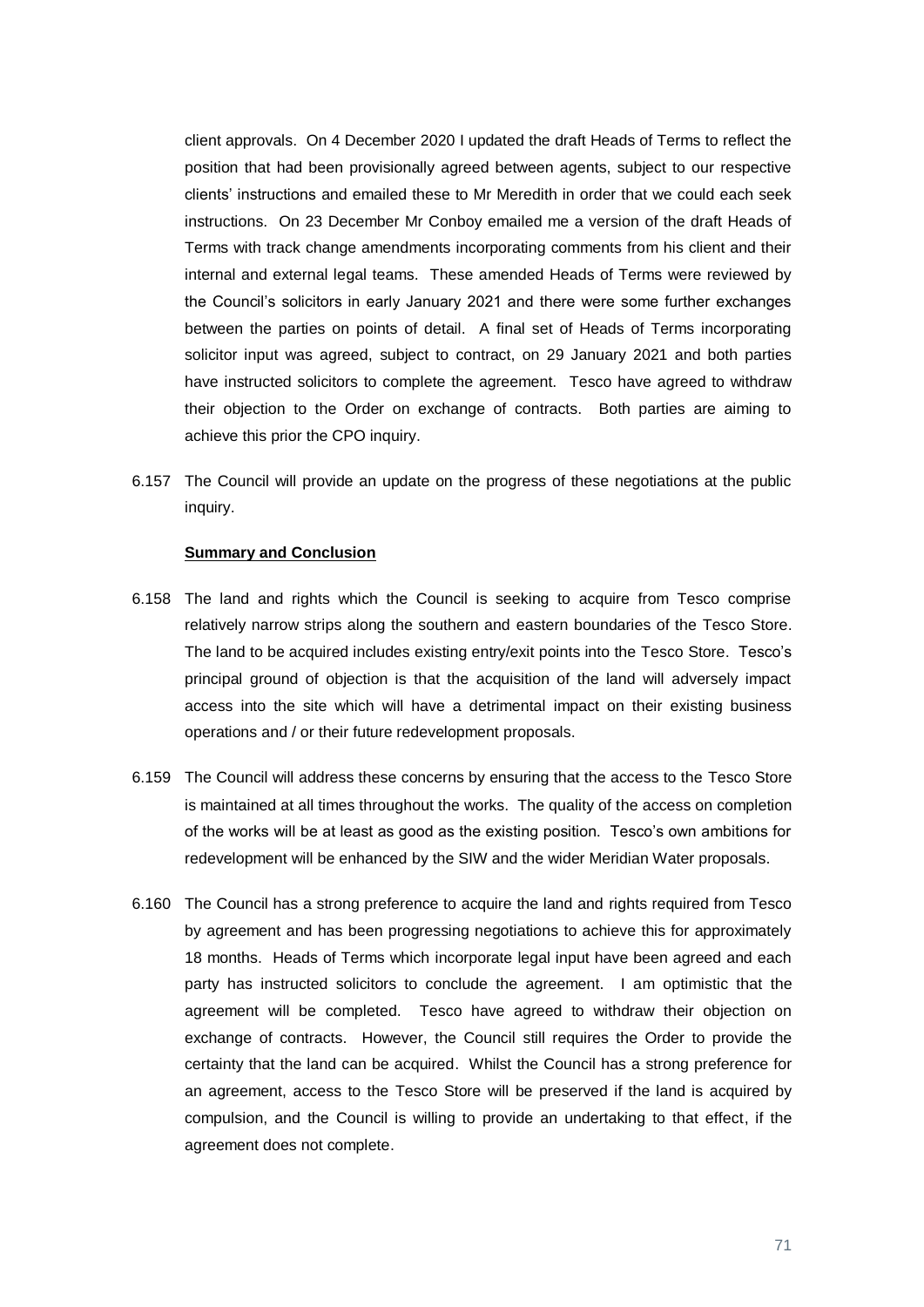## **Objection 6 - B S Pension Fund Trustee Limited, Land adjoining Tesco Store, 1 Glover Drive (Plots 6, 7 and 12)**

- 6.161 B S Pension Fund Trustee Limited ("**BSPF**") is a pension company, providing pensions to employees and former employees of Tata Steel.
- 6.162 BSPF owns the long leasehold interest in the Tesco Store which sits between the two interests held by Tesco as described above. BSPF's lease is for a term of 999 years from 3 June 2011 at a fixed ground rent of £2 per annum with no rent reviews. The current unexpired lease term is in excess of 990 years at a nominal ground rent. The interest can therefore be described as a "virtual freehold".
- 6.163 The entire property is leased back to Tesco for an initial term of 25 years which is due to expire on 2 June 2036. Tesco has the option to renew the lease for three further terms of 10 years each, up to 2 June 2066. As briefly referred to at paragraph [6.139](#page-64-0) above, Tesco and BSPF have ambitions to redevelop the Tesco Store for a residential led mixed-use scheme incorporating a relocated Tesco supermarket. Such a redevelopment would require highways improvements consistent with what is proposed under the SIW. The SIW and the Scheme will complement these redevelopment ambitions.
- 6.164 The physical description of the land and rights to be acquired and the reasons for this are identical to what is being acquired from Tesco as it is simply a different interest in the same plots of land. This is summarised in respect of the Tesco objection at paragraphs [6.140](#page-64-1) to [6.142](#page-65-0) above.

## **Grounds of Objection**

- 6.165 The objection letter states that BSPF supports the Council's ambition to bring forward the development of the Scheme and the SIW. It also confirms that BSPF is currently in discussions with Tesco to explore the redevelopment of the Tesco Store.
- 6.166 The grounds of objection, and my response, are summarised as follows:
	- 6.166.1 **Objection**: Operational Impact on Tesco the author of the objection letter states that he has had sight of the Tesco objection and has noted the operational concerns which have been expressed by Tesco. The objector echoes these concerns on the basis that Tesco is its rent paying tenant and, therefore, any impact on Tesco could potentially impact on BSPF.
	- 6.166.2 **Response**: I have provided a response to Tesco's objection above and, accordingly, the same response applies equally here. In summary, the land acquisition and the delivery of the SIW can and will be undertaken without any material adverse impact on Tesco's operations.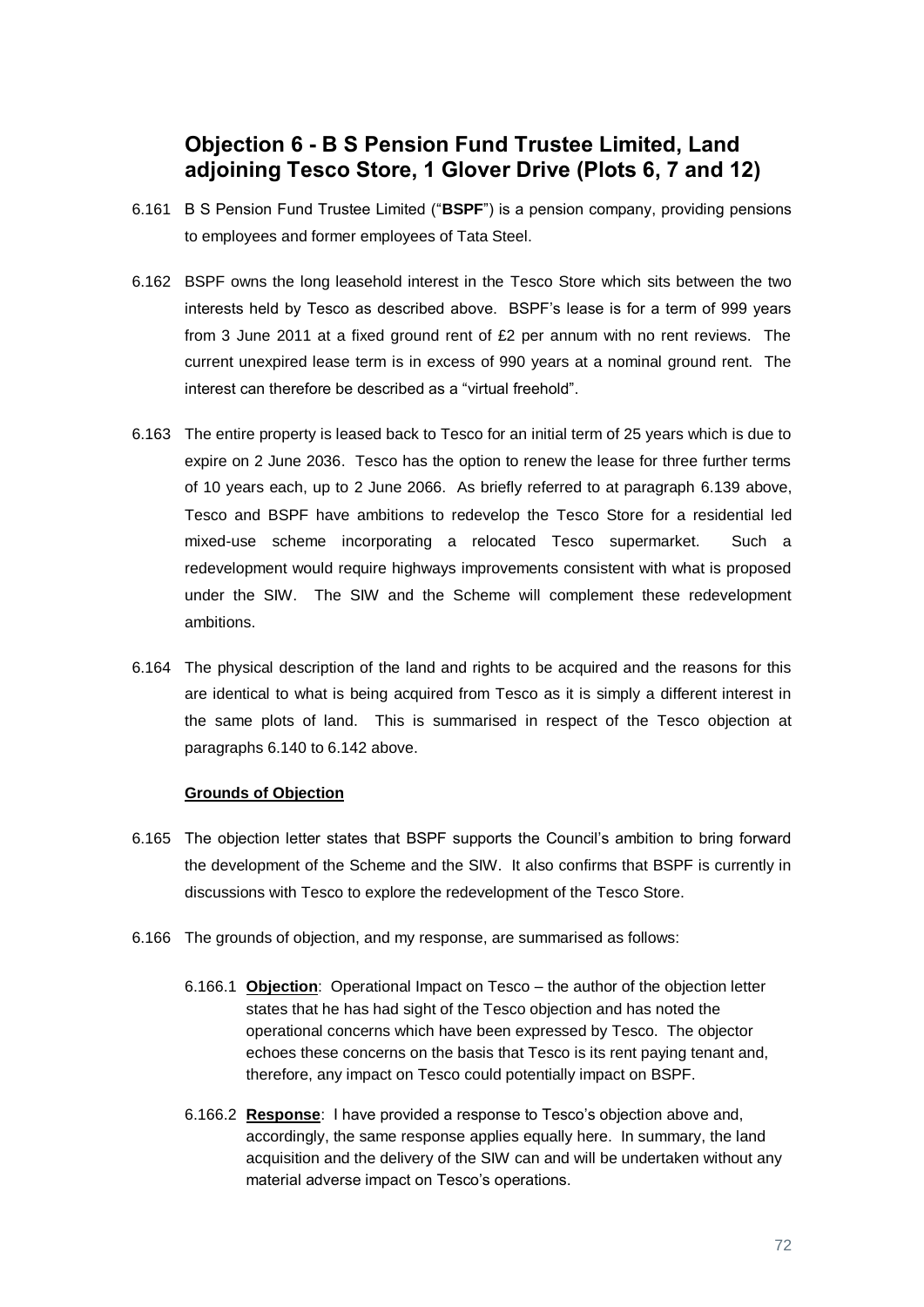- 6.166.3 **Objection**: Impact on Tesco/BSPF's redevelopment ambitions if the Order is implemented but the SIW are not delivered.
- 6.166.4 **Response**: This concern has been raised by Tesco and I have provided a response to this when dealing with their objection, above. The same response applies here.
- 6.166.5 **Objection**: Compulsory acquisition is not necessary as BSPF has already indicated that it is willing to work with the Council and Tesco to facilitate a variation to its leasehold interests to allow the land interests and rights to be granted by agreement.
- 6.166.6 **Response**: BSPF's willingness to reach a negotiated agreement is welcomed and the Council shares this ambition. I am in negotiation with BSPF's agent and have recently agreed Heads of Terms for an agreement which will avoid the need to implement the Order. Both parties have instructed their solicitors to formally document this agreement, however, the Council still requires the Order to provide the certainty that all of the land and rights required for the SIW can be acquired.
- <span id="page-72-0"></span>6.166.7 **Objection**: The implementation of the Order and the revised alignment of the straightened North South Link Road between Argon Road and Glover Drive will result in an "orphaned" plot (Plot 13) on the Tesco/BSPF side of the road. This plot is owned by IKEA. This could affect future redevelopment potential.
- 6.166.8 **Response**: The "orphaning" of Plot 13 is an unintended consequence of the Order. Plot 13 is included in the Order as Blue Land as rights are required during the construction of the North South Link Road. The Council did not include it as Pink Land as there is no technical justification for doing so. I do not agree that IKEA's continued ownership of this plot will have any adverse impact on the redevelopment of the Tesco Store which will remain adequately connected to the public highway and will benefit from the infrastructure improvements being delivered by the SIW. As a gesture of goodwill, I have asked IKEA's agent if his client would be prepared to dispose of plot 13 by agreement, but as yet he has not responded to this request. During my negotiations with BSPF's agent I have agreed that, if the Council is able to agree terms for the acquisition of this plot, the Council will provide BSPF with a right of first refusal to acquire the interest from the Council at cost. Whether or not IKEA agrees to dispose of its interest in the plot has no bearing on the compelling case for the Order.

### **Contact with the Objector**

6.167 On 28 August 2019 I sent an ITT letter to Anna Lindsay, Head of Legal at BSPF, to introduce myself and provide background information about the Scheme and the SIW and details of the interests and rights that the Council would like to acquire from BSPF. I referred to the potential use of compulsory purchase powers but stated that it was the Council's preference to acquire land and rights by agreement. I explained that the CPO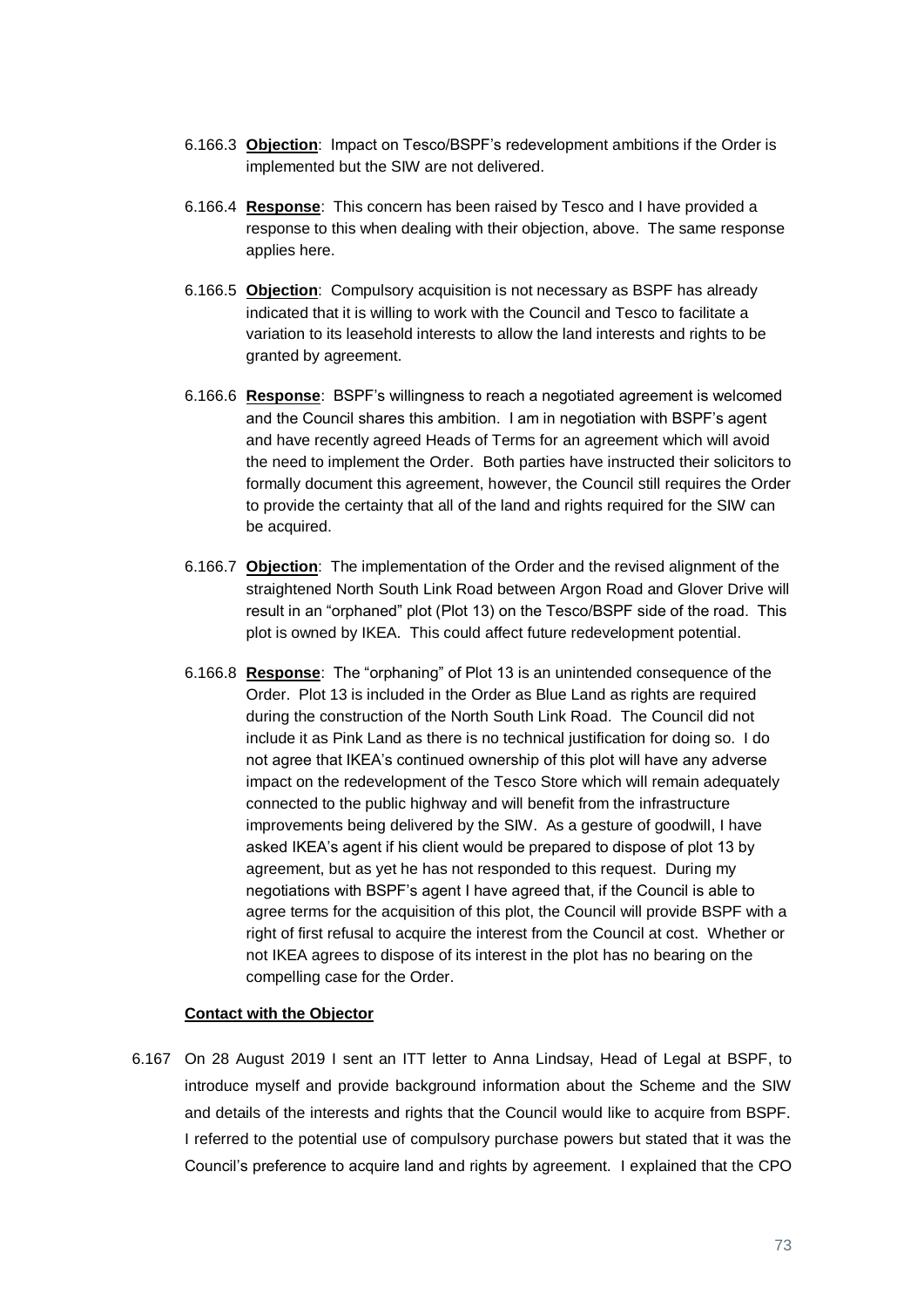process would be promoted in parallel with the negotiations but would only be used as a last resort if an acquisition by agreement could not be achieved. I stated that the purchase price for the land would be based on the compensation entitlement which could include costs or losses arising as a consequence of the acquisition in addition to market value, and I confirmed that the Council would pay BSPF's reasonable surveyor's fees for negotiating an agreement and solicitor's fees for dealing with the relevant documentation.

- 6.168 I did not receive any response to this letter but on 24 September 2019 I received an email from Ian Lawrence of Tesco (with whom I was already in contact regarding Tesco's interest) providing contact details for Richard Ross, a fund manager at BSPF who was dealing with this property. On the same day I emailed Mr Ross to introduce myself and forwarded a copy of my ITT letter to Ms Lindsay, and asked if I could arrange a meeting. On 2 October 2019 I sent a further email to Mr Ross providing an updated version of the drawing showing the land and rights to be acquired from BSPF. I also asked for contact details for his advisor.
- 6.169 On 7 October 2019 I received an email from Mark Whitfield of Montagu Evans advising that he was instructed by BSPF and that my emails had been forwarded to him. I contacted Mr Whitfield to arrange a meeting.
- 6.170 On 31 October 2019 I met with Mr Whitfield and Mr Ross to discuss the proposed acquisition of land and rights for the SIW. Mr Ross explained that being a pension fund the property was valuable to them as an income producing asset. He confirmed that discussions were taking place with Tesco regarding redevelopment opportunities. With regard to the Council's proposals and the proposed acquisitions, he stated that BSPF's position was fairly neutral. There is no objection in principle to the Council's proposals, but their main priority is to protect the value of their asset meaning that they would not want to agree to anything that would have an adverse impact of their tenant, Tesco, or impact upon the income they received from them. Similarly, they would not want to agree to anything that prejudiced a potential future redevelopment of the Tesco Store. He said that BSPF would be prepared to agree to a sale of the land provided the underlying value of their interest was protected. On this basis it was agreed that the best way forward would be if the Council could reach an agreement with Tesco, that satisfied their concerns in the first instance, then BSPF would be prepared to agree on similar terms.
- 6.171 Over the following few months my contact with Mr Whitfield was fairly limited other than agreeing his fee basis and keeping him updated of my attempts to make progress with Tesco. By July 2020 I had made progress with Tesco insofar as I had agreed a structure for a proposed agreement and issued draft Heads of Terms to their agent,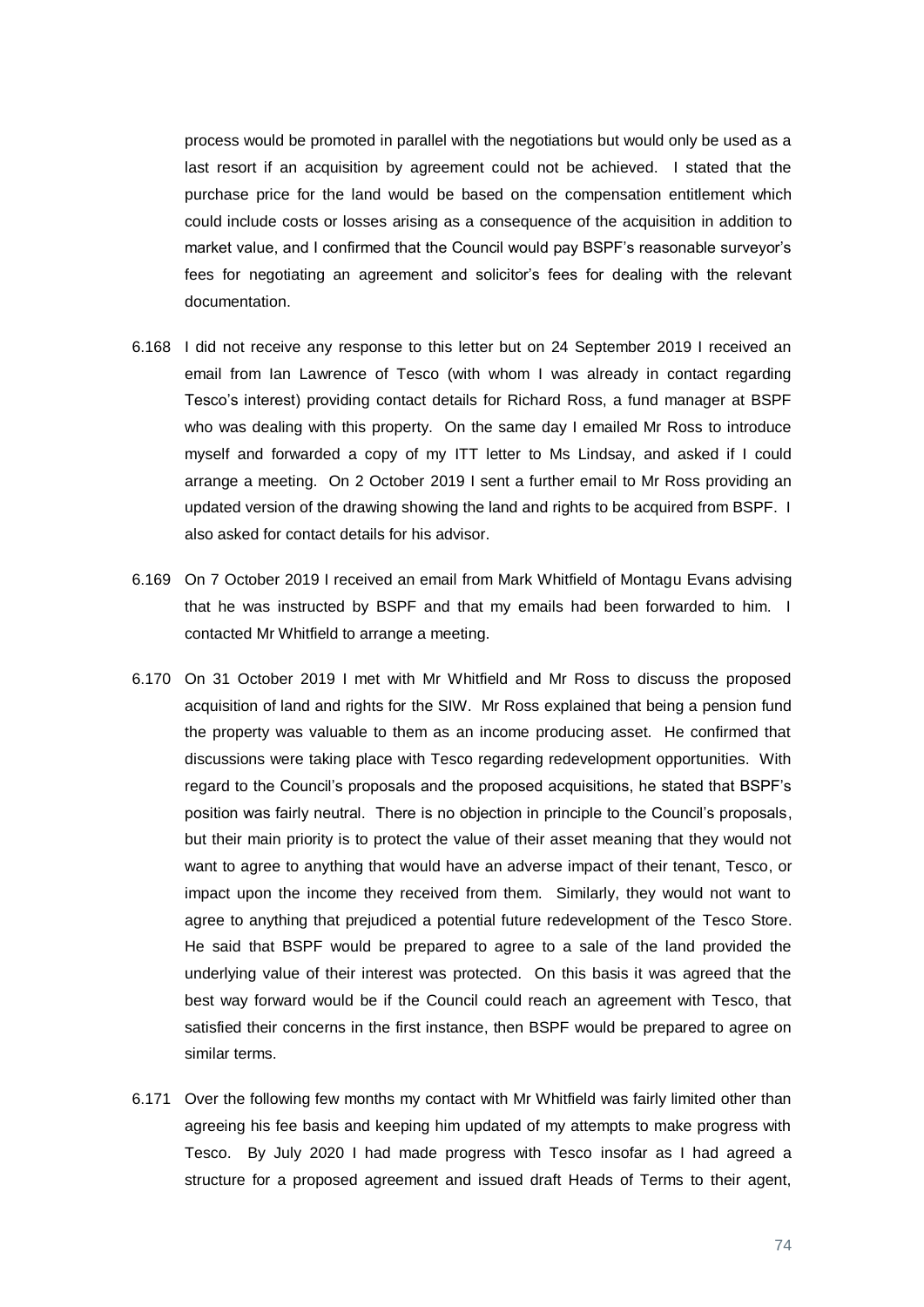David Conboy. Accordingly, on 20 July 2020 I spoke to Mr Whitfield on the telephone to update him of the progress of negotiations with Tesco and provided him with a summary of the proposed structure of the agreement with Tesco and the key points of the Heads of Terms that had been issued. I confirmed that the proposed agreement with Tesco would not affect the existing relationship between BSPF and Tesco other than a minor variation to the demised areas in the headlease and the sublease, but that all other terms of the lease, including rent would be unchanged. I proposed an agreement with BSPF based on a similar structure to the one proposed with Tesco and requested that Mr Whitfield seek instructions to proceed on this basis.

- 6.172 On 21 July 2020 Mr Whitfield and I exchanged emails regarding elements of the proposed Tesco agreement.
- 6.173 On 3 August 2020 I emailed Mr Whitfield to ask if he had discussed my proposal with his client. He responded on 6 August 2020 stating that he had not yet done so as he felt that the best way forward was for BSPF to "fall in behind Tesco" but that he would like to know that Tesco had accepted the position before he made a recommendation to his client.
- 6.174 On 30 September 2020 I received a phone call from Mr Whitfield advising that he had submitted an objection to the Order on BSPF's behalf. This was largely a protective measure and to take a consistent approach with Tesco, however, he also raised a specific concern relating to the "orphaning" of plot 13 as described at paragraph [6.166.7](#page-72-0) above. Having considered the position I responded that there was nothing that could be done about this and that I did not share his views that it would have any material impact on either the existing use of the Tesco Store or redevelopment opportunities. I did agree that I would see if I could acquire the plot from IKEA by agreement as part of my wider negotiations with IKEA but could not offer any guarantee on the matter.
- 6.175 On 12 October 2020 I spoke to Mr Whitfield on the telephone to advise of progress with negotiations with Tesco as by this point I had exchanged a number of drafts of the Tesco Heads of Terms with Tesco's agent, and I therefore had a much clearer view of Tesco's position. During the call Mr Whitfield and I agreed that it made sense for me to try to progress negotiations with Tesco to the point of agreement before attempting to conclude an agreement with BSPF. I had a similar conversation with Mr Whitfield on 2 December, by which point more progress had been made in my negotiations with Tesco. During the conversation I confirmed my earlier comments about the "orphaning" of plot 13 in that I would try to acquire the plot from IKEA by agreement but could not provide any guarantee.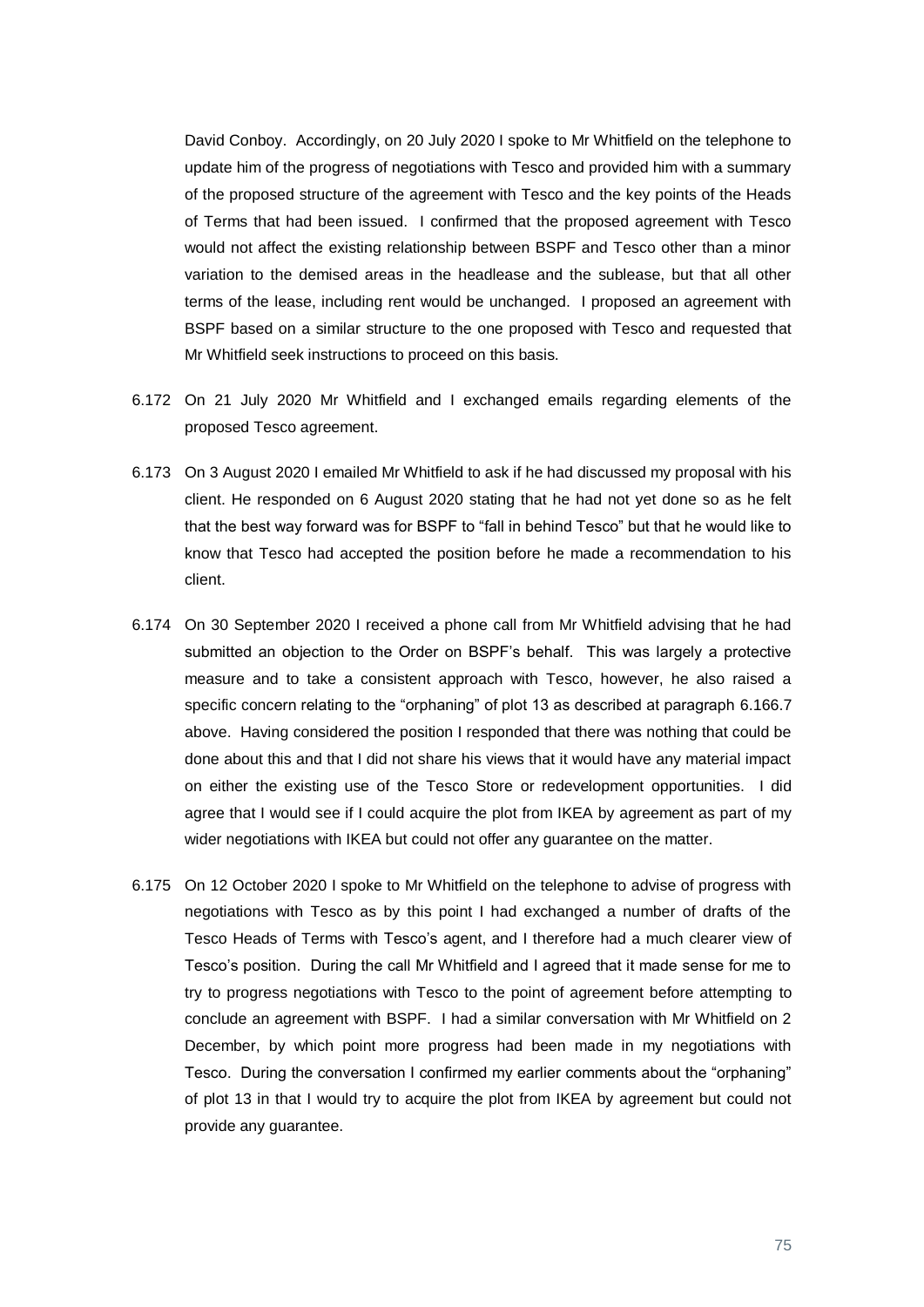- 6.176 On 20 January 2021 I spoke with Mr Whitfield on the telephone to update him on the progress of the Tesco Heads of Terms which, by this point, were largely agreed between agents and had been reviewed by both parties' legal teams. Whilst the terms were not yet finally agreed with Tesco they were sufficiently advanced that we both agreed that it was now an appropriate time for him to seek BSPF's formal agreement to the proposal. I agreed to email a copy of the Heads of Terms to Mr Whitfield with a covering explanatory email setting out proposed terms for an agreement with BSPF which I subsequently did on 26 January 2021. Shortly after this the Tesco Heads of Terms were agreed and finalised with some minor amendments, so I emailed a copy of the final agreed version to Mr Whitfield on 4 February 2021. I proposed that I should draft a bespoke set of Heads of Terms for BSPF but stated that I did not think that these needed to go to the same level of detail as the Tesco Heads on the basis that BSPF should not have the same concerns about operational matters as Tesco. I proposed that we should speak in order to agree what should be included in the Heads of Terms and requested his availability for a meeting or a phone call. This meeting subsequently took place on 9 February 2021.
- 6.177 On 15 February 2021 I emailed bespoke draft Heads of Terms for BSPF to Mr Whitfield and requested that he review them and take client's instructions. Mr Whitfield responded on 4 March 2021 with some proposed amendments to the draft Heads of Terms and providing me with his client's solicitors details. After taking instructions I responded to Mr Whitfield on 18 March 2021 confirming that his proposed amendments were substantially agreed subject to some minor points of clarification. Accordingly, Heads of Terms have been agreed and both parties have instructed their solicitors to conclude the contractual arrangements. BSPF have agreed to withdraw their objection to the Order on exchange of contracts. Both parties are aiming to achieve this prior the CPO inquiry.
- 6.178 The Council will provide an update on the progress of these negotiations at the public inquiry.

### **Summary and Conclusion**

6.179 The land and rights which the Council is seeking to acquire from BSPF comprise relatively narrow strips along the southern and eastern boundaries of the Tesco Store. BSPF's primary concern is that the acquisition of the land and rights could have a detrimental impact on their tenant, Tesco's, operations. Throughout my discussions with BSPF and their agent they have stated that they will "fall in behind Tesco", meaning that if the land can be acquired and the SIW delivered in a way that does not disrupt Tesco nor have an adverse impact on the redevelopment potential of the Tesco Store, then BSPF will not have any objection to the proposals. In short, if the Council can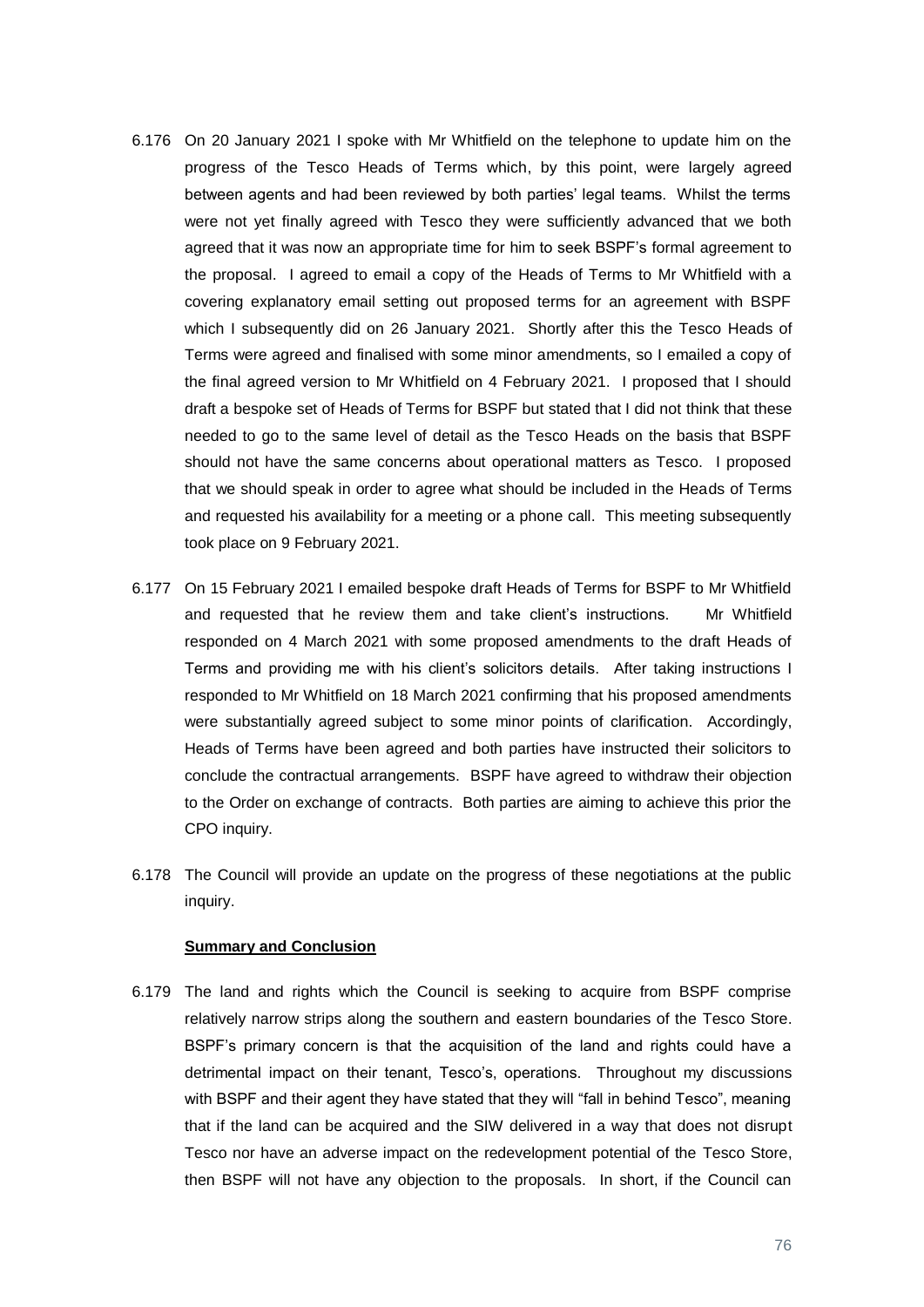satisfy Tesco then BSPF will also be satisfied. The Council has now reached agreement with Tesco who have instructed their solicitors to complete the agreement. An agreement along broadly similar terms has now also been agreed with BSPF and all parties are working to try and conclude the legal agreement.

- 6.180 For the reasons stated above in response Tesco's objection, the Council is satisfied that the land can be acquired and the SIW constructed without any material impact on Tesco's operations or the redevelopment value of the Tesco Store. This will be the case whether the land is acquired by agreement or by compulsion pursuant to the Order. Importantly, access to the Tesco Store will be maintained at all times throughout the works under either scenario.
- 6.181 It is the Council's strong preference that the acquisitions from both Tesco and BSPF take place by agreement without recourse to the Order and terms have recently been agreed with both parties to achieve this end. However, the Council still requires the Order to provide the certainty that the BSPF land and rights can be acquired. Whilst it is the Council's strong preference to complete the agreement, access to the Tesco Store will be preserved if the land is acquired by compulsion, and the Council is willing to provide an undertaking to that effect in the event that private agreement is not completed.

### **Objection 7 – Hastingwood Securities Limited, 10-12 Harbet Road (Plots 136)**

- 6.182 Hastingwood Securities Limited ("**Hastingwood**") is a property management and investment company.
- 6.183 Hastingwood owns the Hastingwood Trading Estate (the "**Estate**) which comprises an estate of factory, warehouse and office accommodation. The majority of the Estate is located to the west of Harbet Road. The one exception to this is the yard on the east side of Harbet Road. It is this yard (the "**Yard**") which is included in the Order. Hastingwood owns the long leasehold interest in the Yard which forms part of a larger leasehold interest including other parts of the Estate, which is due to expire 26 April 2085 (approximately 64 years unexpired). The Council owns the freehold interest. Hastingwood has sublet the Yard to an occupational subtenant, A & A Skip Hire Limited ("**A&A Skips**"), for a term to expire on 30 September 2031 (approximately 10.5 years unexpired). The Yard comprises an approximately triangular shaped site of approximately 0.28 acres which is used by the current subtenant as a skip hire and waste transfer site.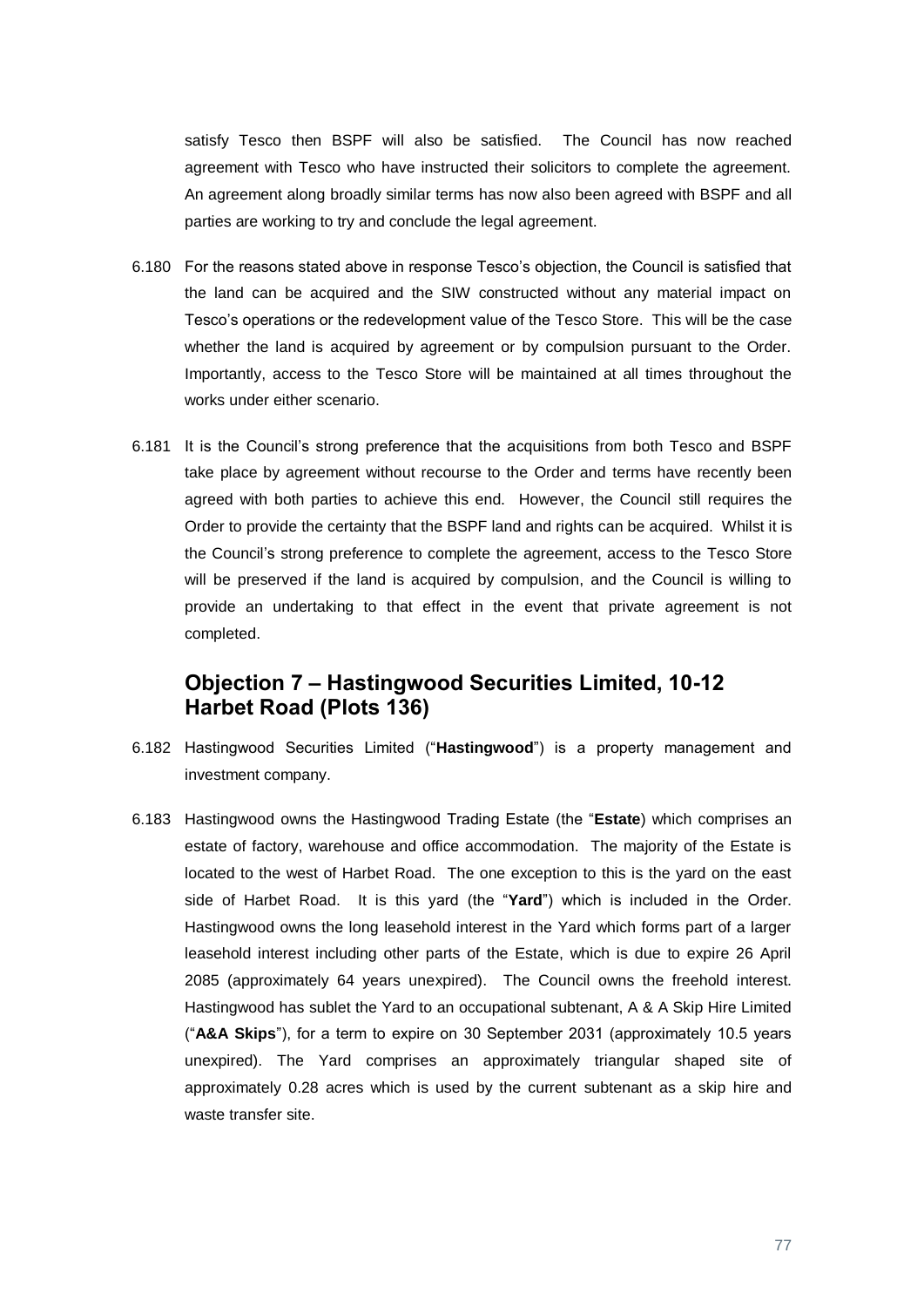6.184 The Yard has been included in the Order as plot 136 for acquisition (Pink Land). The land is required for the dual purpose of flood compensation storage and public open space.

### **Grounds of Objection**

- 6.185 The objection letter has been submitted by Hastingwood jointly on its own behalf and on behalf of its subtenant, A&A Skips.
- <span id="page-77-0"></span>6.186 The grounds of objection, and my response, are summarised as follows:
	- 6.186.1 **Objection**: The acquisition of the Yard is not essential to achieve the stated purpose.
	- 6.186.2 **Response**: The Yard is required as part of the flood mitigation strategy to enable development on other parts of Meridian Water. The Yard will form part of the flood compensation storage area east of Harbet Road which I briefly describe in response to the objections by TWUL and LVRPA. The Yard is an essential component of the flood mitigation strategy as, in addition to forming part of the flood compensation area, it is located at the point where the surface water will need to drain out into the River Lee after any flood event has receded. This is achieved by connecting to an existing surface water drain within Harbet Road, which in turn outfalls into the River Lee. The headwall and pipe connection from the lowered flood compensation area needs to be located within the Yard. Further information about the flood mitigation strategy is set out in the evidence of Joe Nunan.
	- 6.186.3 **Objection**: The activity carried out on the Yard is an essential local use.
	- 6.186.4 **Response**: Whilst it is accepted that the use undertaken from the Yard by A&A Skips is material, it forms a relatively small part of the activity in this sector in the local area. The Council has undertaken research which indicates that A&A Skips accounted for approximately 4% of the total waste transfer and treatment tonnage in Enfield over the period 2014 to 2018 and that its share of this sector was decreasing over the period and stood at approximately 2% in 2018. This research also indicated that there is additional capacity in this sector to absorb the business undertaken by A&A Skips in the event that they are unable to relocate to other premises to continue their business.
	- 6.186.5 **Objection**: The whole Scheme underlying the CPO ignores a Strategic Industrial Location ("**SIL**") designation.
	- 6.186.6 **Response**: The SIL designation is an allocation in the London Plan and local planning policy documents. Land use planning matters are covered in the evidence of Paul Jarvis. In summary, the Scheme which will be enabled by the SIW, and for which the Order has been made, is not in conflict with the SIL designation. The SIW will enable a housing led scheme of redevelopment on land within Meridian Water which does not fall within the SIL designation. The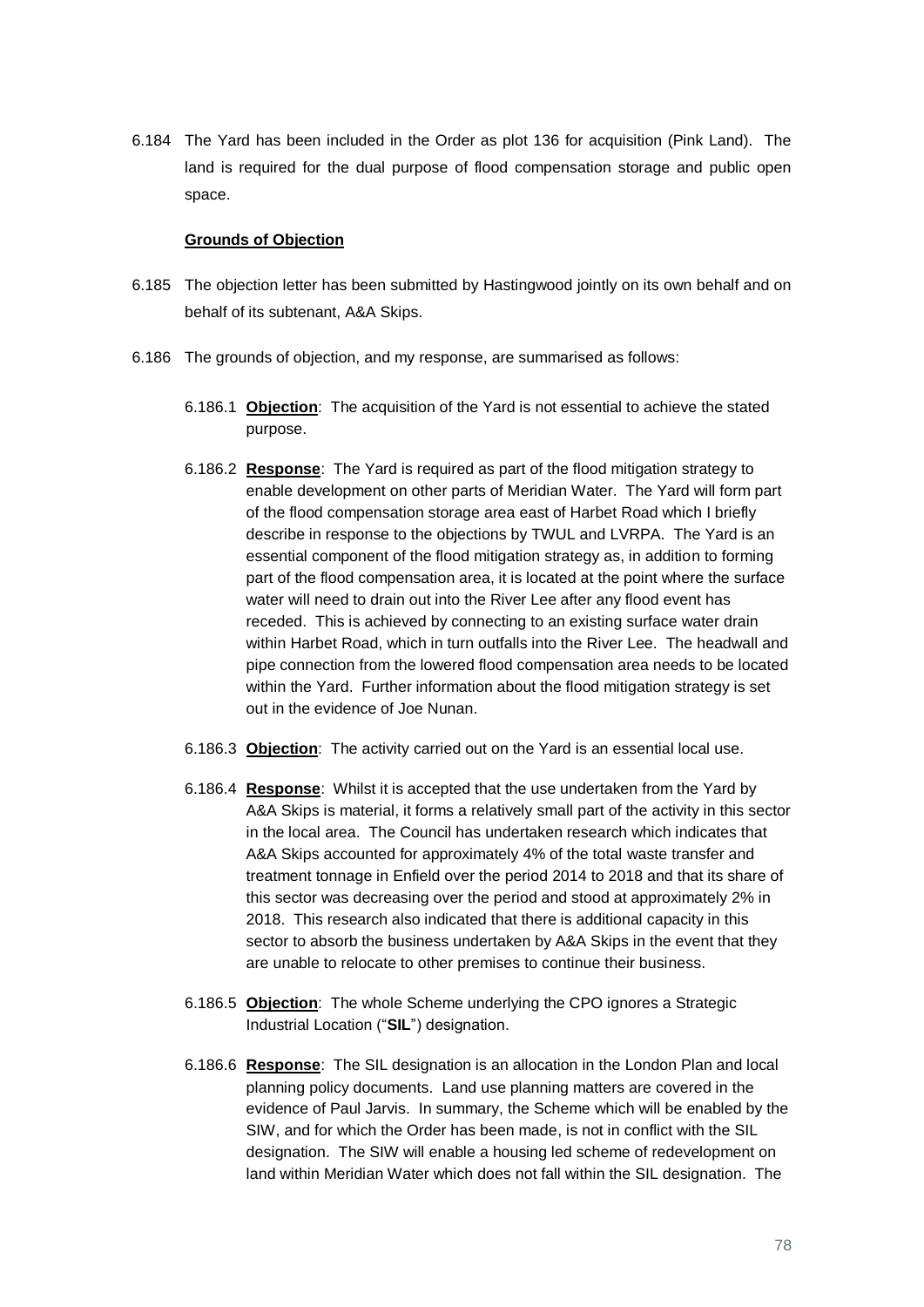Yard itself is not designated as SIL and falls within the Green Belt and the Lee Valley Regional Park. Therefore, the Scheme does not ignore the SIL designation. The SIW which are to be constructed on the Yard are entirely consistent with adopted planning policy and have the benefit of planning permission.

### **Contact with the Objector**

- 6.187 My first contact with Hastingwood was on 2 September 2016 when I sent an ITT letter to one of the directors, Karen Hally, regarding the proposals for Meridian Water. The purpose of the letter was to introduce myself and provide background information about the Scheme and details of the interests and rights that the Council would like to acquire from Hastingwood. I referred to the potential use of compulsory purchase powers but stated that it was the Council's preference to acquire land and rights by agreement. I advised that the CPO process would be promoted in parallel with the negotiations but would only be used as a last resort if an acquisition by agreement could not be achieved. I stated that the purchase price for the land would be based on the compensation entitlement which could include costs or losses arising as a consequence of the acquisition in addition to market value, and I confirmed that the Council would pay Hastingwood's reasonable surveyor's fees for negotiating an agreement and solicitor's fees for dealing with the relevant documentation. At this stage JLL were still responsible for leading the third party negotiations and I provided contact details of relevant people, and explained my role in the process.
- 6.188 At the time of the original contact the Council was seeking to acquire interests within the wider Meridian Water area as opposed to just those required for the SIW. Therefore, this invitation to treat letter related to Hastingwood's interest in the whole Estate and not just the Yard. The letter stated that there could be flexibility in approach in terms of either an outright acquisition or an agreement to purchase which enable the land to transfer at a later date.
- 6.189 I received a response from Brian Cook of Hastingwood on 6 September 2016 raising a number of queries including the extent of the land to be included in the acquisition and the proposed timeframe. I replied on 21 September 2016 responding to the queries raised and proposing a meeting. We had some further email exchanges to clarify points within my response and further queries he raised, and to confirm arrangements for a meeting. Matt Fitter of JLL and I attended a meeting at the Estate on 28 October 2016. At this meeting Mr Cook confirmed that whilst they would prefer not to sell the Estate, he would be willing to enter into negotiations over a potential sale.
- 6.190 Over the following six months I had occasional email contact with Mr Cook, to provide indicative acquisition timescales which I said would be not before Spring 2020.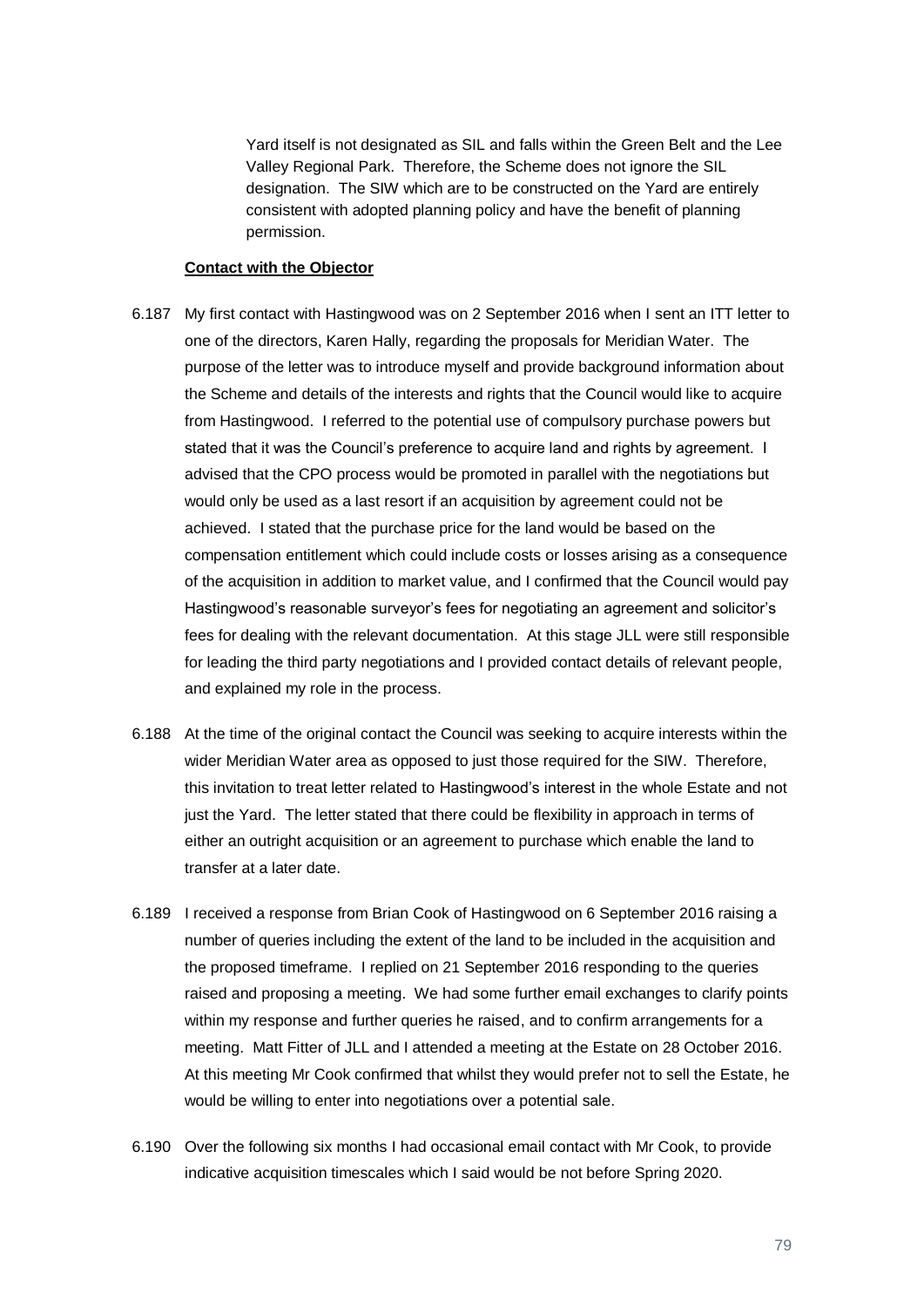- 6.191 My next contact with Mr Cook was in March 2019. By this time the approach had changed such that the Council was prioritising the acquisition of just the land required for the SIW. I attended a meeting at the Estate with Mr Cook on 29 March 2019. Paul Gardner and Jasper Keech from the Council were also in attendance. At this meeting we explained the change in approach and that the land acquisition requirements from Hastingwood in the short to medium term were limited to the Yard. There remained a long term aspiration to acquire the remainder of the Estate for later phases of the Scheme but that this would not be for several years. We discussed the CPO process, timescales and entitlement to compensation and confirmed the Council's preference for a negotiated agreement. Mr Cook also talked about his sub-tenant, A&A Skips, and suggested that we should arrange a separate meeting with the owner of A&A Skips, Paul Vale. He explained that he had a good working relationship with Mr Vale and could help facilitate a meeting. I took him up on this offer and I provide further details about the discussions with A&A Skips later in this proof.
- 6.192 I subsequently wrote to Mr Cook on 26 April 2019 to confirm what was discussed in our meeting. I provided an update on the Scheme and the SIW and the Council's intention to use compulsory purchase powers. I confirmed the extent of land that the Council was seeking to acquire and the proposed timescales. I advised of his rights to compensation and that the Council would reimburse his reasonable surveyor's and solicitor's fees. I briefly referred to his offer to facilitate a meeting with A&A Skips and said that I would soon be writing to them separately and that I would like to take him up on his offer to host a meeting at a later date. I provided written confirmation that the remainder of the Estate was not required for the SIW but that it would be required for the later phases of the Scheme. I requested certain information to assist me in undertaking a valuation of his interest.
- 6.193 Over the following 18 months negotiations progressed at a varying pace and terms were agreed in early November 2020. Solicitors have been instructed to complete the acquisition. I anticipate that contracts for the acquisition by agreement will exchange shortly and this objection will be withdrawn.
- 6.194 The Council will provide an update on the progress of this agreement at the public inquiry.

### **Summary and Conclusion**

6.195 The Yard is required in order to deliver the SIW. Contrary to what is said in the objection, the proposed use is entirely consistent with planning policy and does not conflict with the SIL designation. Further, the SIW has the benefit of planning permission.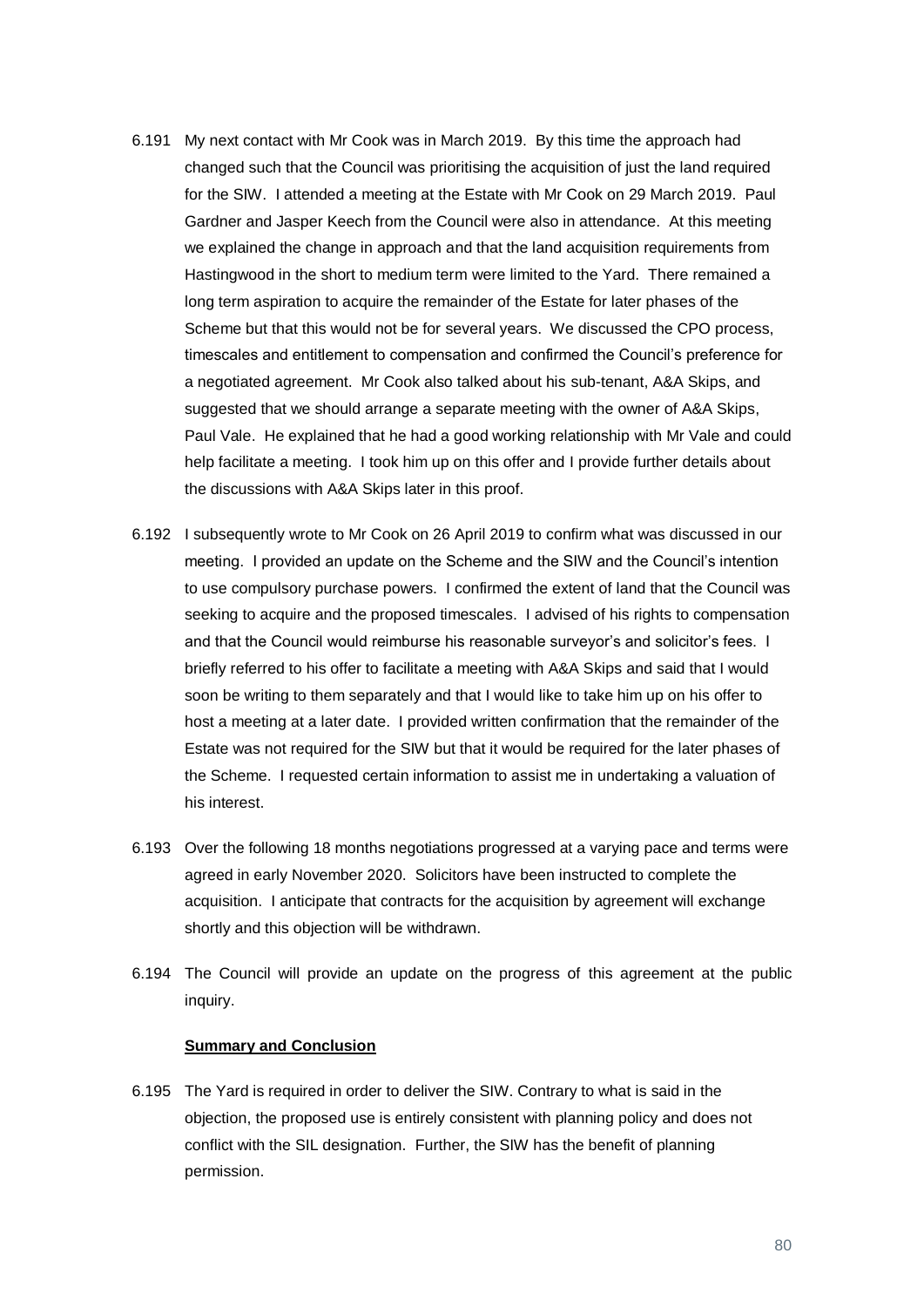6.196 Heads of Terms have been agreed, subject to contract, for an acquisition of Hastingwood's interest in this property by agreement. Solicitors have been instructed by both parties and I anticipate that the objection will be withdrawn shortly. However, the Council requires the Order to provide the certainty that this interest can be acquired.

## **Objection 8 – A & A Skip Hire Limited, 10-12 Harbet Road (Plots 136)**

- 6.197 A & A Skip Hire Limited ("**A&A Skips**") is a skip hire and waste transfer company that operates from the yard at 10-12 Harbet Road (the "**Yard**"). It is the subtenant of Hastingwood.
- 6.198 A&A Skips occupies the Yard by way of a sublease from Hastingwood for a term to expire on 30 September 2031 (approximately 10.5 years unexpired). The Yard comprises an approximately triangular shaped site of approximately 0.28 acres.
- 6.199 The Yard has been included in the Order as plot 136 for acquisition (Pink Land). The land is required for the dual purpose of flood compensation storage and public open space.

### **Grounds of Objection**

- 6.200 A&A Skips' objection was submitted on their behalf by Hastingwood. It is set out in the objection letter from Hastingwood which is effectively a joint objection on behalf of both parties.
- 6.201 Accordingly, the grounds of objection, and the Council's responses, are identical to those described above for Hastingwood. I will not repeat them here but instead refer to the content of paragraph [6.186](#page-77-0) above.

#### **Contact with the Objector**

6.202 My first contact with A&A Skips was on 7 May 2019 when I sent an ITT letter to the owner, Paul Vale, regarding the proposals for Meridian Water. The purpose of the letter was to introduce myself and provide background information about the Scheme and the SIW and the interest that the Council would like to acquire. I referred to the potential use of compulsory purchase powers but stated that it was the Council's preference to acquire land and rights by agreement. I advised that the CPO process would be promoted in parallel with the negotiations but would only be used as a last resort if an acquisition by agreement could not be achieved. I stated that the purchase price for the land would be based on the compensation entitlement which could include costs or losses arising as a consequence of the acquisition in addition to market value, and I confirmed that the Council would pay A&A Skips' reasonable surveyor's fees for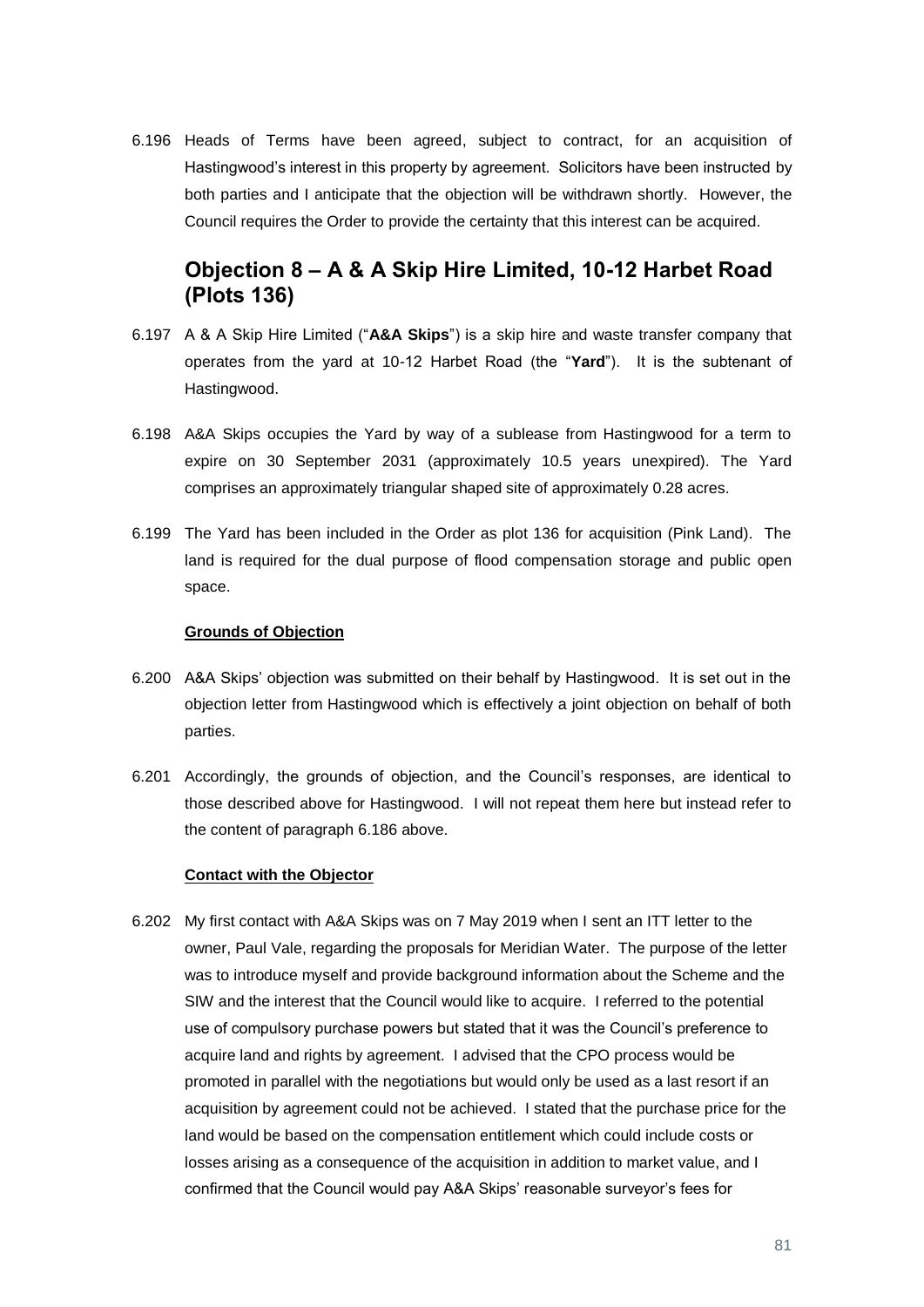negotiating an agreement and solicitor's fees for dealing with the relevant documentation. I referred to my recent meeting with his landlord, Brian Cook of Hastingwood, who had offered to facilitate a meeting and allow us to use the Hastingwood site office.

- 6.203 Mr Vale responded, agreeing to meet and said that he would like Mr Cook to attend the meeting too. A meeting subsequently took place between the three of us on 31 May 2019. I explained the Council's proposals in more detail and the intended use of compulsory purchase powers, but the preference for a negotiated settlement. I explained that the negotiations would be based on the compensation which would be due if the interest was compulsorily acquired, and I also explained Mr Vale's rights to appoint a surveyor to act on his behalf and that the Council would pay his reasonable fees. Mr Vale said that he would like Mr Cook to act on his behalf, which he agreed to do.
- 6.204 Mr Vale explained his business to me and we discussed relocation requirements. We agreed that the preference would be for the business to find a suitable relocation site and receive compensation for the relocation of the business. Mr Vale stated that he had been looking for relocation sites but had not yet found anything suitable. It was agreed that he should continue to search for such opportunities, and I explained that the Council would agree to pay the reasonable fees of a site finding agent as part of the compensation package. Mr Vale requested that I ask the Council if they owned any potential opportunities, which I agreed to do. Whilst the preference was for a relocation, we also discussed what would happen if the business was not able to relocate and I explained the entitlement to compensation under total extinguishment, but indicated that it was premature to consider that basis of compensation at that point.
- 6.205 I did subsequently ask the Council if they had any sites which could be suitable but they confirmed that they did not. The Council also asked their managing agent, Glenny, who are active in the area, but they also confirmed they were not aware of any relocation opportunities. In 2020 the Council changed managing agents to Eddisons, who have also undertaken a site search exercise but they have similarly not been able to find anything suitable.
- 6.206 Over the following nine months I had intermittent contact with Mr Vale and Mr Cook. On 3 March 2020 I had a telephone conversation with Mr Vale in which he said that he had been unable to find a relocation site and I confirmed that the Council was not aware of any opportunities. Mr Vale expressed concern about how realistic it was that he would now be able to find a site and that even if he could, it would be challenging to relocate in a timely manner due to the long lead in time that would be required to secure planning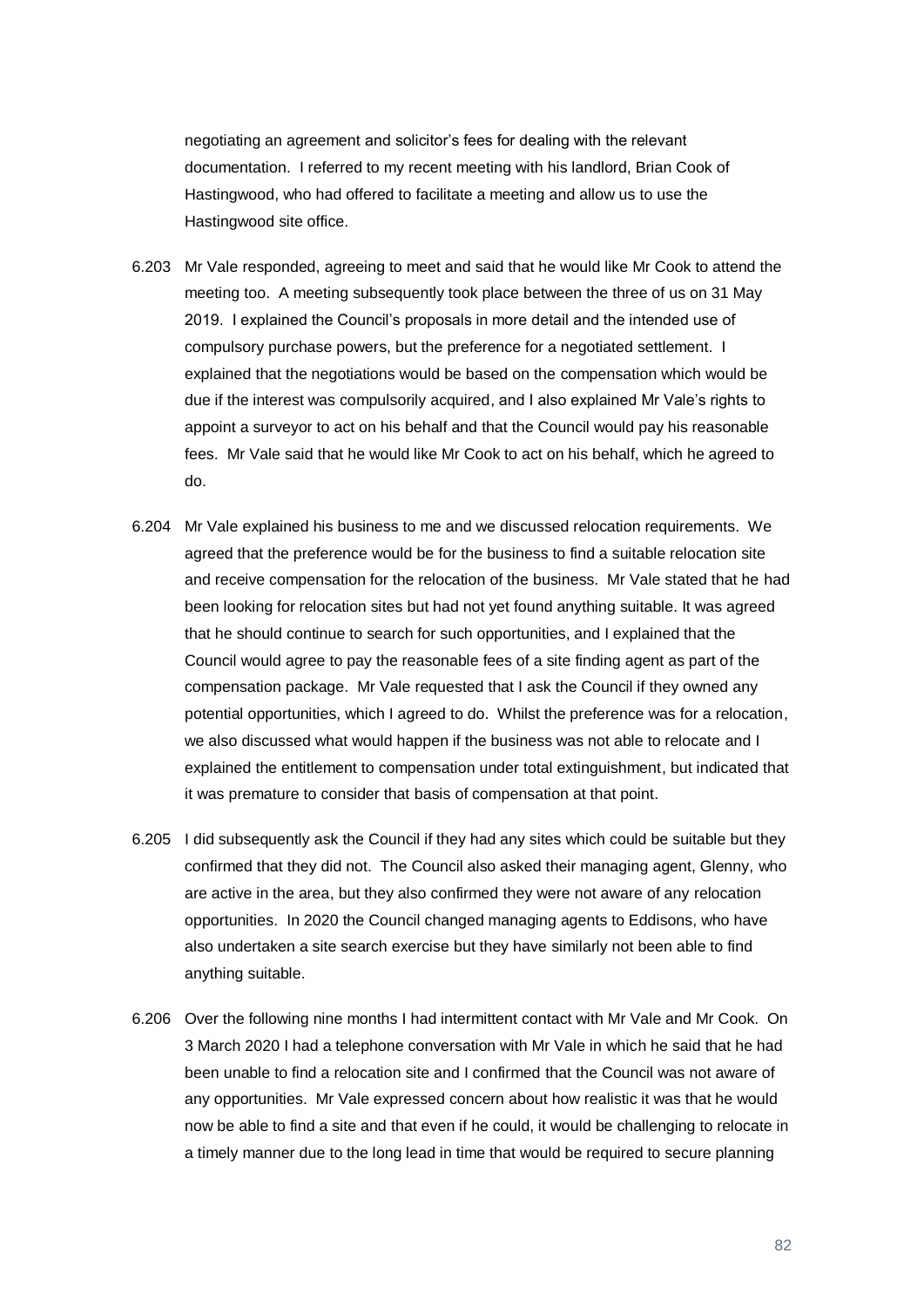permission, obtain the necessary licences from the Environment Agency and undertake adaptations to the site to comply with Environment Agency regulations.

- 6.207 It was agreed that we had reached a suitable point where it was appropriate to start considering the alternative potential outcome that the business would have to extinguish and that we should explore a compensation settlement on this basis. I agreed to email Mr Vale setting out the information I required to assess his compensation entitlement. I emailed Mr Vale the following week on 9 March 2020 setting out the information required. I copied Mr Cook into my email.
- 6.208 Over the period since then the majority of my contact with Mr Vale and Mr Cook has related to the company's accounting information. Mr Cook provided me with profit and loss statements for the financial years ending 31 January 2019 and 2020. It became apparent that there was a significant disparity between the accounting information which had been filed at Companies House and the accounts of the business as provided to me. The short explanation provided by Mr Cook was that the accounts prepared and filed at Companies House by A&A Skips' accountant were simply wrong and significantly understated the profits of the business. On 9 August 2020 I received an email from Mr Cook advising that A&A Skips had parted company with its old accountant and instructed a new one.
- 6.209 I was concerned about the inconsistency of the accounting information provided and, therefore, its reliability in assessing the value of the business. Accordingly, I recommended that the Council instruct its own accountant to review the accounting information and advise on the business valuation, which it did at the beginning of October 2020.
- 6.210 Later that month, A&A Skips' new accountant filed accounts at Companies House for 2019 and 2020 which were different both to the accounts that Mr Cook had previously provided me and to the accounts which had previously been filed at Companies House for the same two years.
- 6.211 The Council's accountant has reviewed the various accounting information provided by A&A Skips in order to assess the value of the business, and has raised a number of queries. I set out these queries and a request for further information in an email to Mr Cook and Mr Vale on 8 December 2020. Mr Cook provided responses to some of the information requested on 24 January 2021 and provided the remainder on 25 February 2021. This information has been reviewed by the Council's accountant, and based upon this I put forward an offer for the acquisition of A&A Skips' interest in the Yard on 25 March 2021.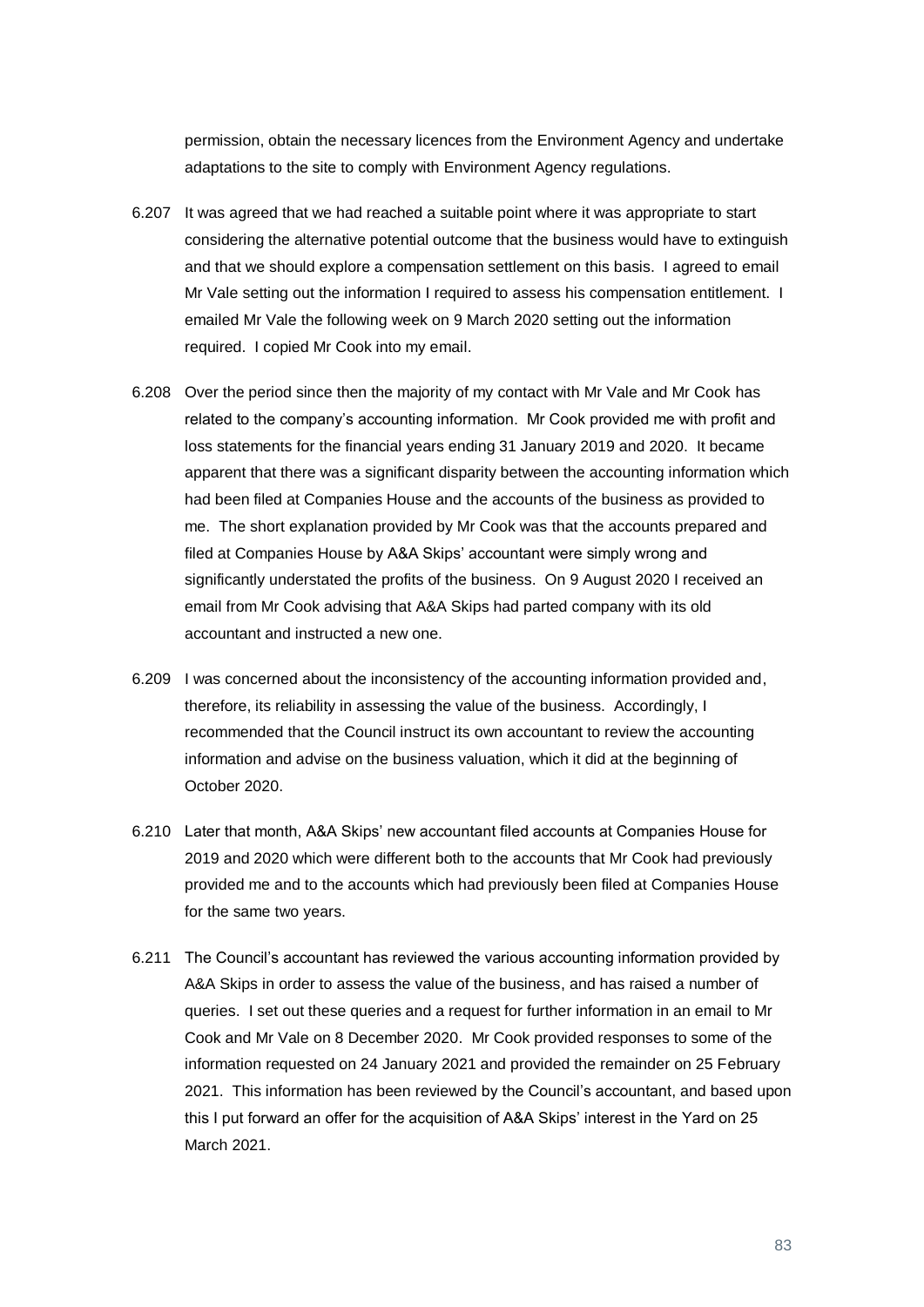- 6.212 It has not so far been possible to agree terms for the acquisition of this interest by agreement, but negotiations remain ongoing. The Council is committed to trying to achieve a private treaty agreement and negotiations will continue on this basis up to and beyond the CPO inquiry.
- 6.213 The Council will provide an update on the progress of these negotiations at the public inquiry.

### **Summary and Conclusion**

- 6.214 The Yard is required in order to deliver the SIW. Contrary to what is said in the objection, the proposed use is entirely consistent with planning policy and does not conflict with the SIL designation. The SIW has the benefit of planning permission.
- 6.215 The Council is committed to trying to achieve an acquisition by agreement and the owner of A&A Skips has confirmed he is willing to sell his interest in the Yard provided he receives fair compensation. I am in negotiations to try to agree a fair compensation settlement, but it has not been practicable to undertake a valuation and progress negotiations until the relevant information relating to the accounts has been clarified, particularly in light of the apparent discrepancies within the accounts. This information has only recently been provided which has hampered progress to date. However, now that it has been received, I am actively seeking to progress negotiations for a private agreement.
- 6.216 There is a willingness on both sides to reach an agreement and this remains the Council's preferred outcome. I am hopeful that an agreement can be reached between the parties prior to the CPO inquiry. Whilst this is the strongly favoured way forward, the Council requires the Order to provide the certainty that the land and rights can be secured.

## **Objection 9 – National Grid Electricity Transmission Plc, Deed of Easement for Electricity Pylon and Overhead Power Lines across Land to the east of Harbet Road (Plots 131, 132, 133 and 135)**

- 6.217 National Grid Electricity Transmission ("**NGET**") is a statutory undertaker responsible for maintaining the electricity transmission network, connecting electricity generation to the distribution network.
- 6.218 The NGET assets which exist at Meridian Water are referred as "ZBD Route towers 037 – 042. 275kV high voltage Overhead Line". The part of their equipment which is within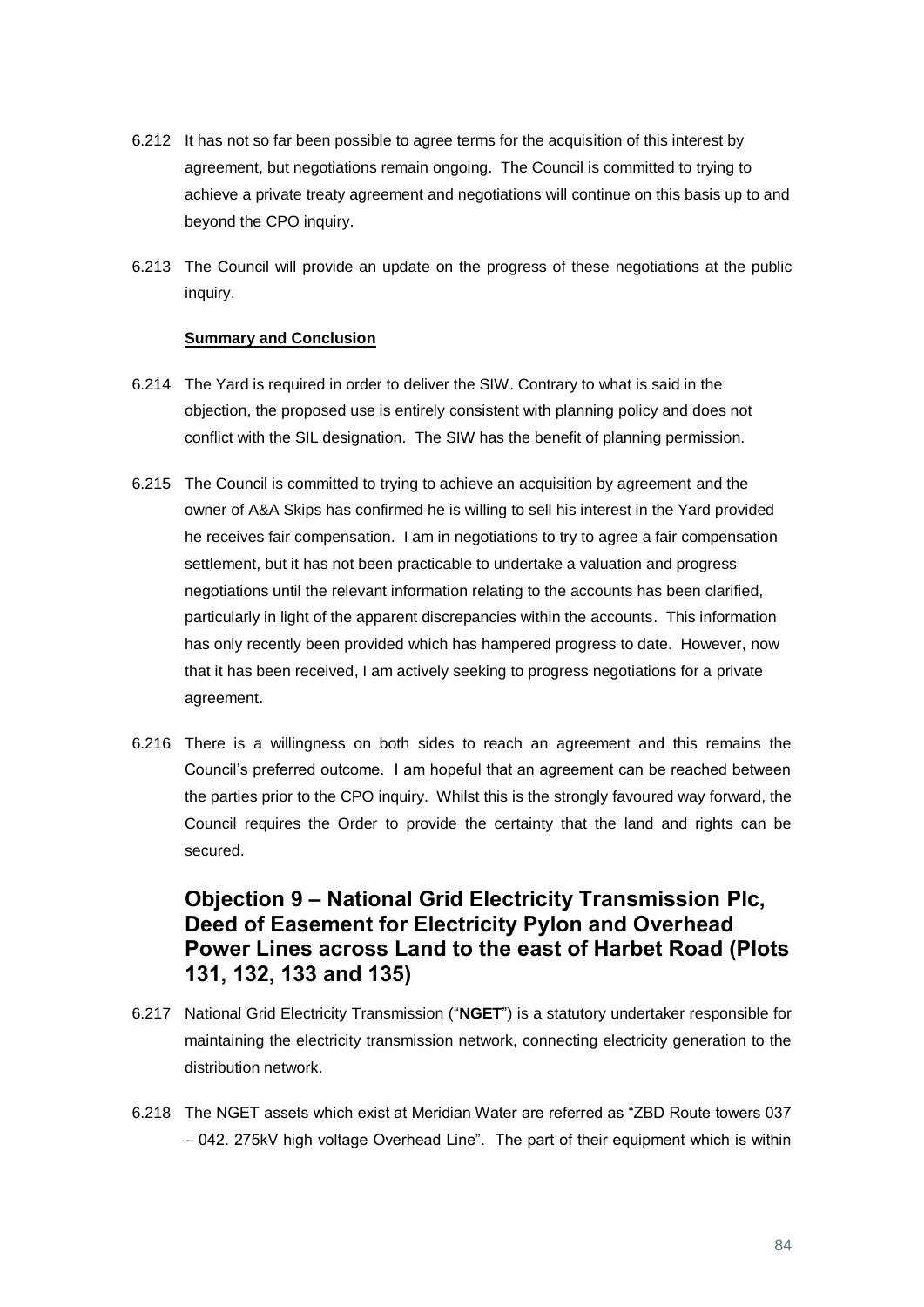the Order Land is one pylon (Tower ZBD038) and overhead lines which run between adjacent pylons which are outside of the Order Land.

6.219 The pylon and the overhead lines within the boundary of the Order Land are on and above land which is currently owned by LVRPA and TWUL. The Council is seeking to acquire the land owned by TWUL and LVRPA and further details about the negotiations with these parties is referred to earlier in this proof. NGET has Deeds of Easement with LVRPA and TWUL to authorise the installation and use of the equipment and provide full rights of access to retain, maintain, repair and inspect the equipment.

### **Grounds of Objection**

- 6.220 The grounds of objection are summarised as follows:
	- 6.220.1 Requirement for appropriate protection of apparatus to be put in place, including compliance with relevant standards, for works in close proximity to apparatus;
	- 6.220.2 Requirement for appropriate protection of apparatus to be put in place, including compliance with relevant standards, if any land is to be acquired or rights extinguished or interfered with;
	- 6.220.3 Statutory electrical safety clearances must be maintained between any structures to be built and NGET equipment, details of which are set out in Energy Network Association Technical Specification Document 43-8 Issue 3, 2004;
	- 6.220.4 If any groundworks are proposed beneath or in close proximity to overhead lines, safe clearances must be maintained;
	- 6.220.5 Any staff working close to the overhead lines must comply with the relevant Health and Safety guidance set out in HSE Guidance Note GS 6;
	- 6.220.6 Minimum safety clearances to be maintained between plant, machinery, equipment, buildings, scaffolding, in proximity to overhead lines;
	- 6.220.7 If a landscaping scheme is proposed on the land "slow and low" growing species of trees and shrubs should be used;
	- 6.220.8 Drilling or excavation works should not be undertaken if it has the potential to disturb or adversely affect the foundations or "pillars of support" of any existing pylon;
	- 6.220.9 No structures to be built above high voltage underground cables.

6.220.10Ground levels above cables should not be altered.

### **Response to Objection**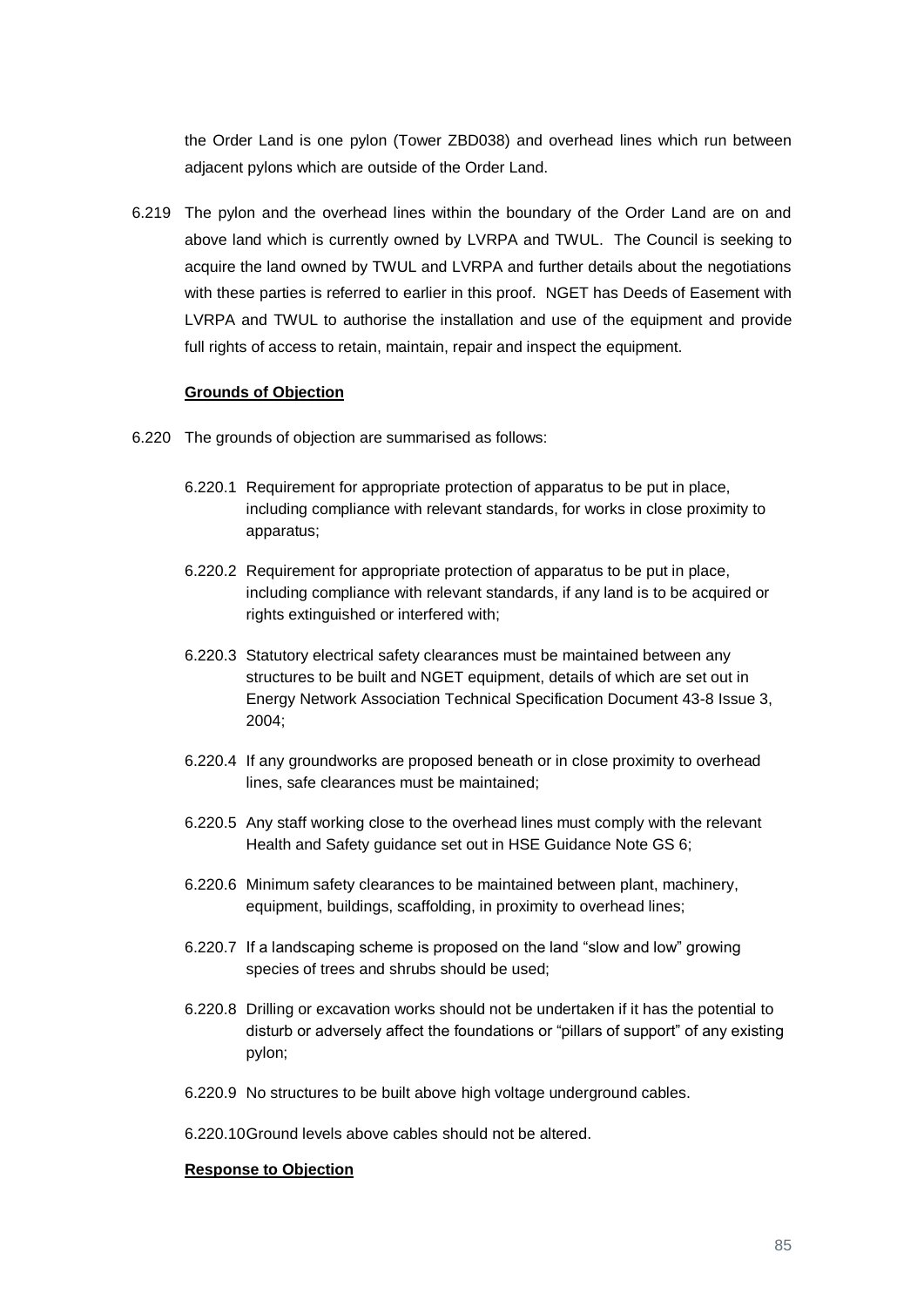- 6.221 The land upon which the NGET equipment is located is required for the dual purpose of a flood compensation area and a public open space to be known as Edmonton Marshes. Further details on the works to be undertaken on this land are referred to in the evidence of Joe Nunan but in summary they comprise earthworks, regrading and resurfacing to allow flood volume storage.
- 6.222 Whilst the land upon which the equipment sits is to be acquired, no interest is to be acquired from NGET. The Deed of Easements which provide NGET's rights to use the equipment will not be affected. The Council intends to acquire the land with the easements in place and for these to continue unaffected.
- 6.223 The works will result in some changes in ground levels within this area, but no foundations, piling or buildings are proposed within the safety clearances of the overhead transmission lines.
- 6.224 The works proposed in this location were designed with full knowledge of NGET's equipment and their requirements for works in proximity to their equipment. The Council's designers liaised with NGET during the design process prior to the planning application. During the planning application process NGET confirmed that it had no objection to the proposals provided that access to the equipment was maintained and that any planting beneath the overhead lines was limited.
- 6.225 The works will be undertaken by the Council's contractor, Vinci Taylor Woodrow, who will be obliged to comply with all relevant requirements for working in proximity to overhead lines, including those referred to by NGET in their objection.
- 6.226 Therefore, the response to the points raised in the NGET objection is that all of their requirements in terms of design have been adhered to, which they have acknowledged and accepted during the planning application process, and all of their requirements relating working in proximity to their equipment will be adhered to.
- 6.227 The last two points of their objection are not relevant here as there are no underground cables in this location.

### **Contact with Objector**

- 6.228 As stated above, the Council's design consultant, Arup, was in contact with NGET at the design stage and throughout the planning application process.
- 6.229 No land interests or rights are to be acquired from NGET which means that there was no requirement for the Council to pursue private treaty negotiations for an acquisition by agreement. Notwithstanding this, I wrote to Simon Best, planning solicitor in NGET's Legal Services Department, regarding the matter by post and email on 20 January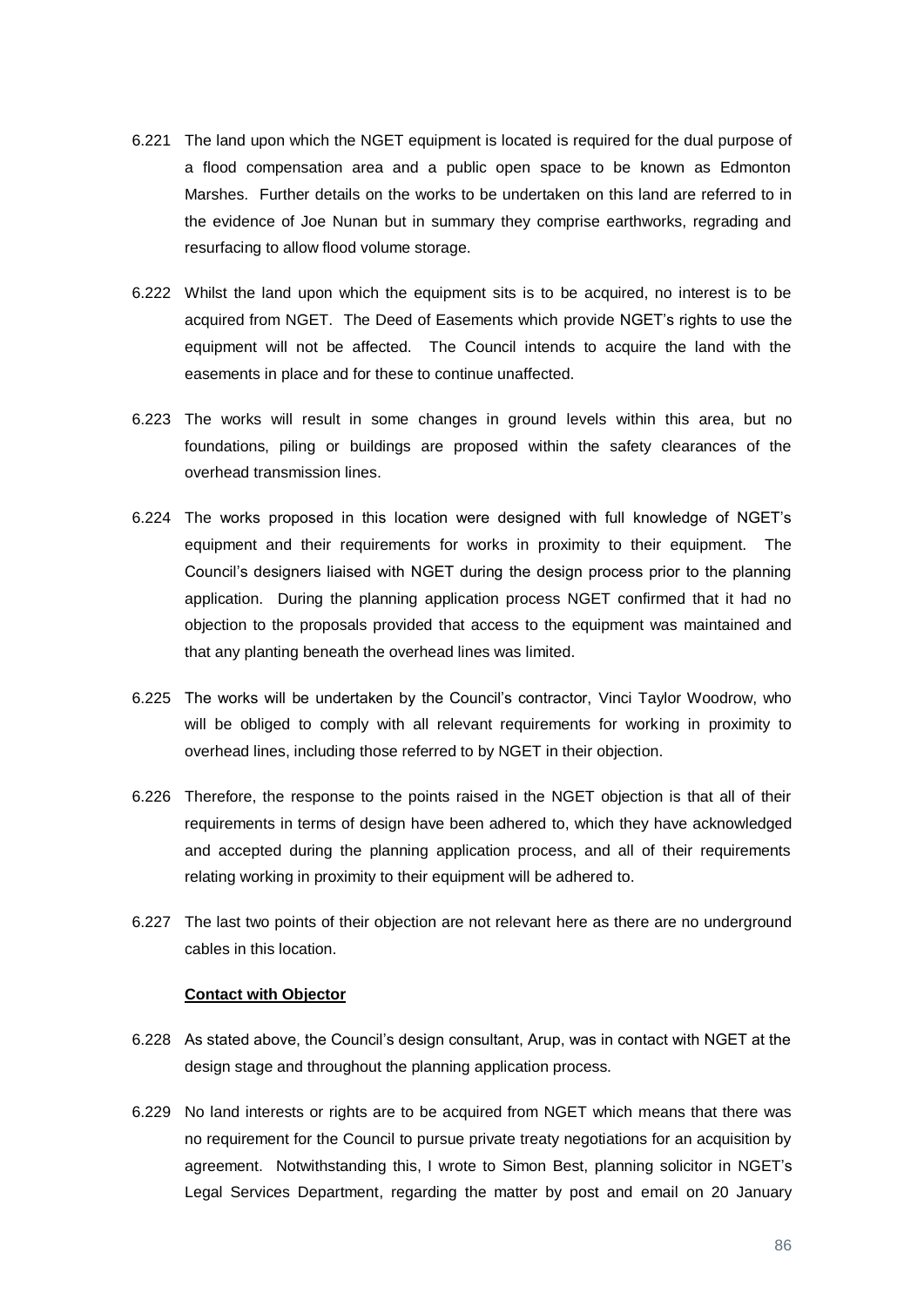2020. The purpose of the letter was to provide information regarding the Scheme, the SIW and the proposed use of compulsory purchase powers on land over which they held an interest and to provide assurances that the works proposed would not have any impact upon their equipment or interfere with their existing rights. I did not receive any response to this letter. I wrote again by email on 7 August 2020 to advise of the impending making of the Order. Within this email I repeated my previous comments that no interest was to be acquired from NGET, but that they had rights across the land meaning that they would be served with notice of the making of the Order. I confirmed that that their existing rights over the land would not be affected by the acquisition of the land or the proposed works.

- 6.230 Following receipt of the NGET objection letter I contacted the author, Spencer Jefferies, by email on 3 November 2020 to provide an explanation of the proposed acquisition and works, and to provide assurances that there would be no impact on NGET's existing rights and equipment. I confirmed that both the design and the methodology of works addressed the matters raised in the letter of objection. I confirmed the Council's willingness and desire to enter into a legal undertaking which would be binding in respect of NGET's asset protection requirements and asked if he could provide a copy of NGET's standard asset protection template for review.
- 6.231 I subsequently met with Mr Jefferies by Teams video conferencing on 10 November 2020 to further explain the proposals. During this meeting Mr Jefferies confirmed that in general terms he was satisfied with the Council's proposals and expected to be able to withdraw the objection subject to the Council entering into an asset protection agreement and agreed to provide a draft template for review. He also sought confirmation that on completion of the works, vehicular access to the base of the pylon would be maintained and that there would be an adequate working area around the base of the pylon. He also sought confirmation that the proposed works would not interfere with the pylon's foundations and agreed to send through the "pillar of support" drawing identifying the area around the base of the pylon requiring protection.
- 6.232 On 11 November 2020 Mr Jefferies emailed me the pillar of support drawing and draft asset protection agreement. I responded confirming that the Council team would review both documents. Within this email I confirmed that I would investigate his queries regarding access to, and the working area around, the base of the pylon.
- 6.233 On 15 January 2021 I emailed Mr Jefferies to confirm that vehicular access to the base of the pylon would be maintained and that there would be a clear and level working area around the base of the pylon with a radius of approximately 15m. I confirmed that the Council's contractor had confirmed that it would adhere to all of the requirements detailed in the relevant codes of practice for working in proximity to NGET equipment. I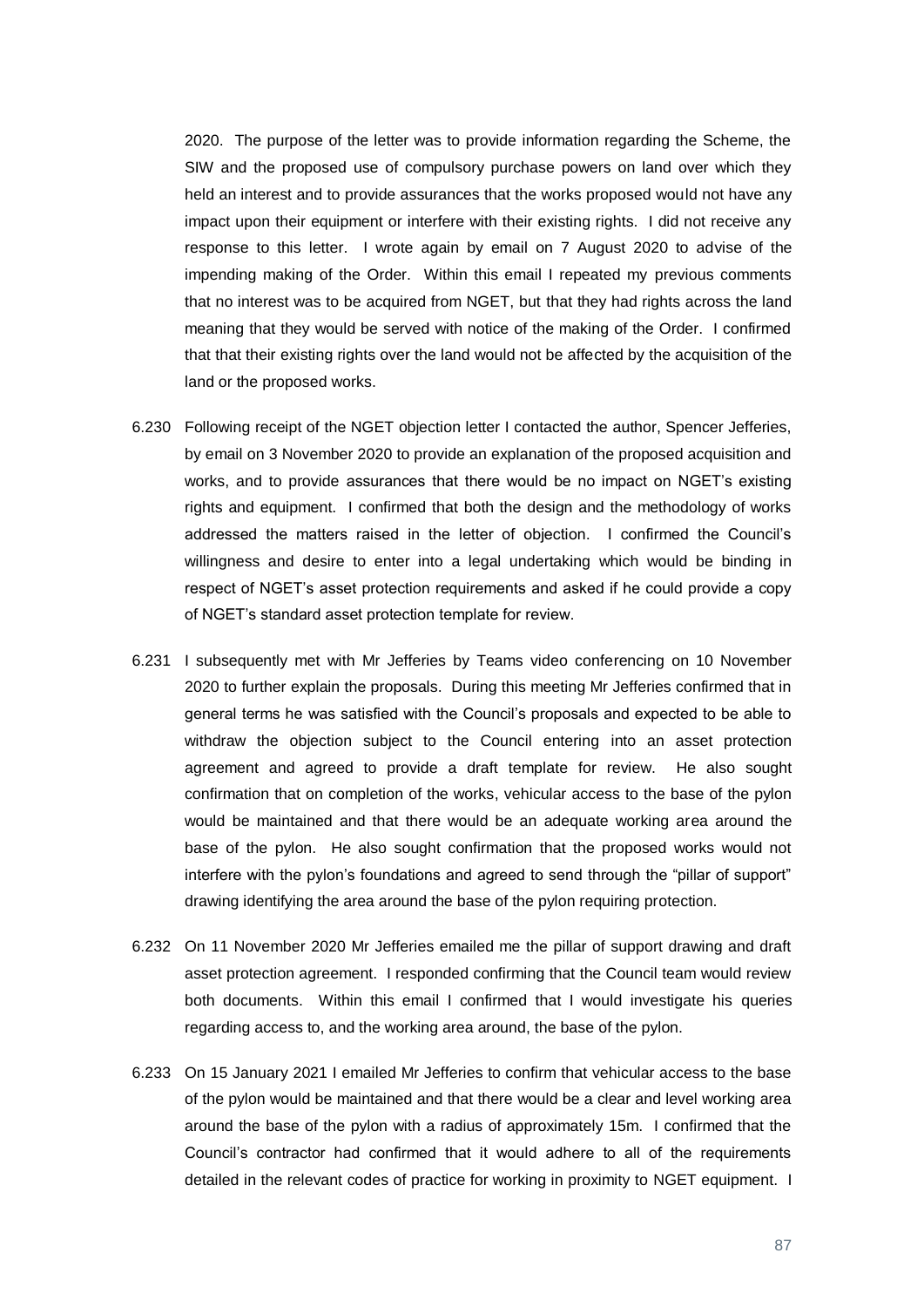stated that the draft asset protection agreement was still being reviewed by the Council's legal team and that I would be in contact again once I had received feedback.

- 6.234 Mr Jefferies responded on 18 January 2021 confirming that all of NGET's requirements had been met subject to receipt of the Council's comments on the asset protection agreement and that once he had received these, he would instruct NGET's solicitors to process the agreement and remove the holding objection.
- 6.235 On 29 January 2021 I emailed Mr Jefferies and attached a copy of the asset protection agreement with the Council's solicitor's track change amendments. On 9 February 2021 I sent a follow up email to Mr Jefferies asking if he had any comments on the latest version of the draft asset protection agreement and requesting contact details for NGET's solicitor.
- 6.236 As I had not heard back from him, I telephoned Mr Jefferies on 11 February 2021 and he confirmed that the asset protection agreement was substantially agreed and that he would be responding shortly.
- 6.237 I sent a further chasing email to Mr Jefferies on 18 February 2021. He responded the following day to confirm that he had instructed a solicitor who was checking the draft document and would be providing him with comments the following week. I sent an email on 25 February 2021 asking if he had heard back from his solicitor yet. Mr Jefferies responded the following day to provide contact details for the solicitor and confirming that she had completed her background checks and was instructed to take the matter forward.
- 6.238 The terms of the asset protection agreement have been agreed and solicitors have been instructed by both the Council and NGET to complete the agreement. Mr Jefferies has confirmed that he will withdraw the objection on completion of the agreement which I anticipate will happen soon.
- 6.239 The Council will provide an update on the progress of this agreement at the public inquiry.

### **Summary and Conclusion**

- 6.240 No property interest or rights are to be acquired from NGET. This objection relates to protection of operational equipment. The proposed works will not have any impact on the operational equipment which will remain in place and continue to operate throughout and on completion of the works.
- 6.241 The design of the works and the methodology for undertaking them complies with all of the relevant codes of practice and health and safety requirements. The Council has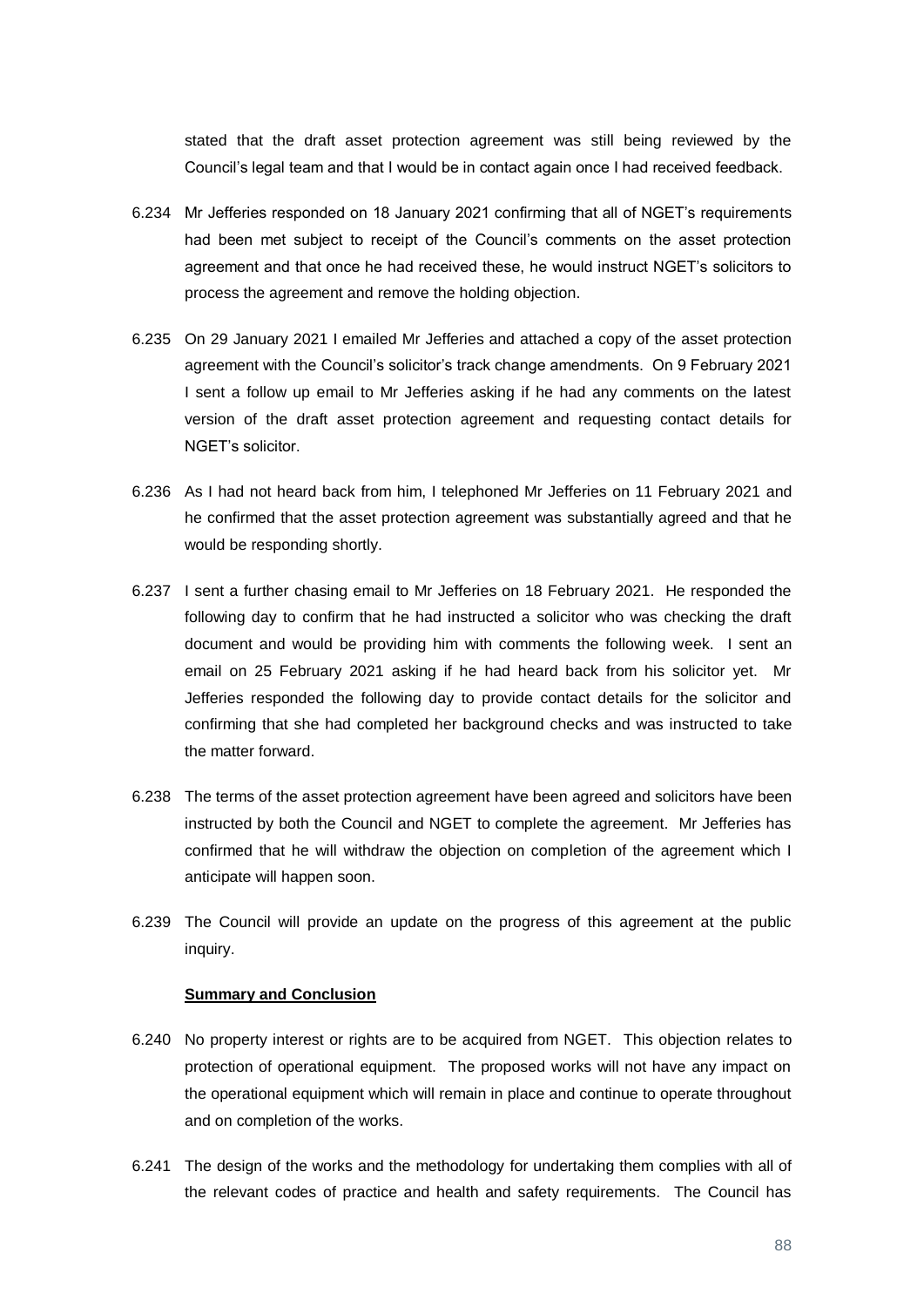agreed to enter into an asset protection agreement in accordance with NGET's standard requirements. I anticipate that this will be completed shortly and the expectation is that the objection will be withdrawn.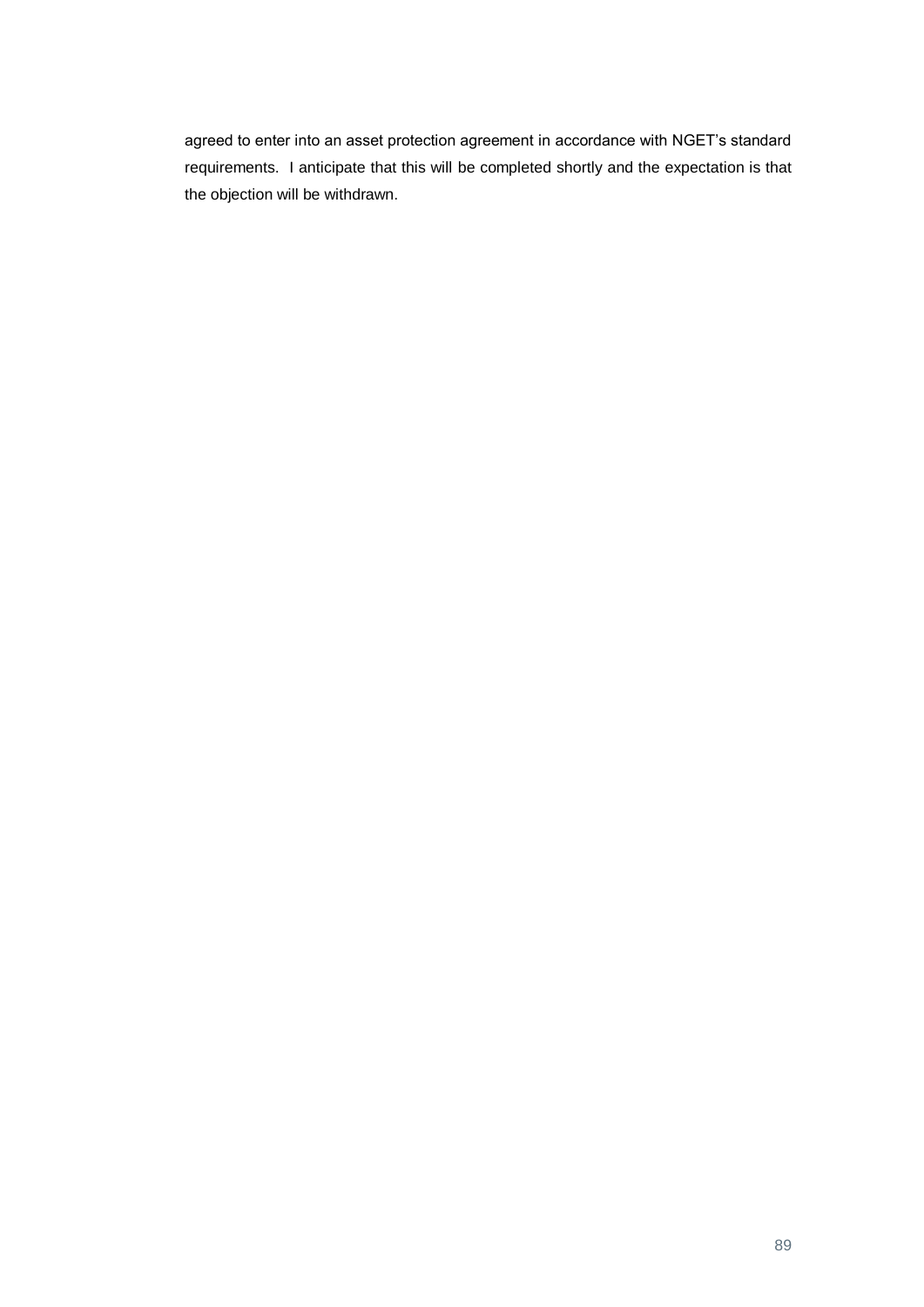# **7. CONCLUSIONS**

### 7.1 My conclusions on the Order are:

- 7.1.1 the Orders satisfies the requirements of section 226(1)(a) of the 1990 Act;
- 7.1.2 the Order is in accordance with the requirements of the Guidance. In particular, it satisfies the requirements of paragraph 106 of the Guidance as it:
	- 7.1.2.1 fits with adopted planning policy and the NPPF;
	- 7.1.2.2 will contribute to the improvement of economic, social and environmental wellbeing of the area;
	- 7.1.2.3 there is no practicable alternative to achieve the objectives of the Scheme;
	- 7.1.2.4 funding is in place to acquire the Order Land and deliver the SIW and there is a better than reasonable prospect that the Scheme will be delivered if the Order is confirmed;
- 7.1.3 the land included within the boundary of the Order is required in order to deliver the SIW which are required to enable the Scheme to be delivered in accordance with the Council's objectives;
- 7.1.4 there are no impediments to the implementation of the SIW and the Scheme if the Order is confirmed;
- 7.1.5 before embarking on the compulsory purchase process the Council has made, and continues to make, genuine attempts to acquire the required property interests and rights by private treaty agreement;
- 7.1.6 without the Order there is no reasonable prospect that the required land and rights could be assembled within an acceptable timescale;
- 7.1.7 therefore, without the Order the Council will not be able to deliver the SIW which would mean that it would be unable to deliver the Scheme and achieve the Council's objectives;
- 7.1.8 the objections made have been fully considered and the Council has sought to address the concerns raised where it is practicable to do so without prejudicing the delivery of the SIW and the Scheme;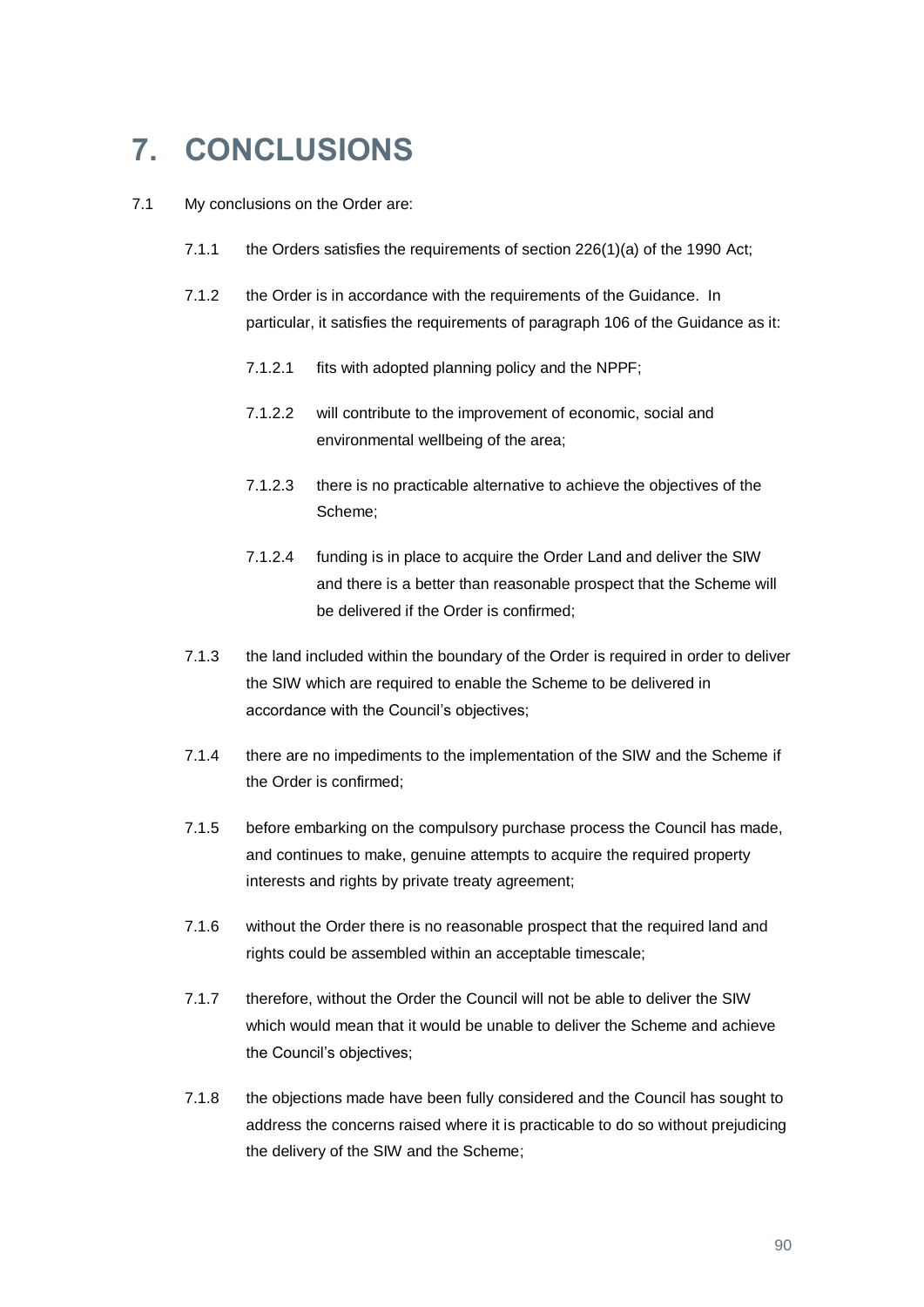- 7.1.9 none of the objections amount to a good reason to modify or reject the Order.
- 7.2 In my opinion the Order is demonstrably required in the public interest and should be confirmed. There is a compelling case in the public interest for the confirmation of the Order within the meaning in the Guidance. Failure to do so will prevent the promotion of economic, social and environmental wellbeing in this part of Enfield.